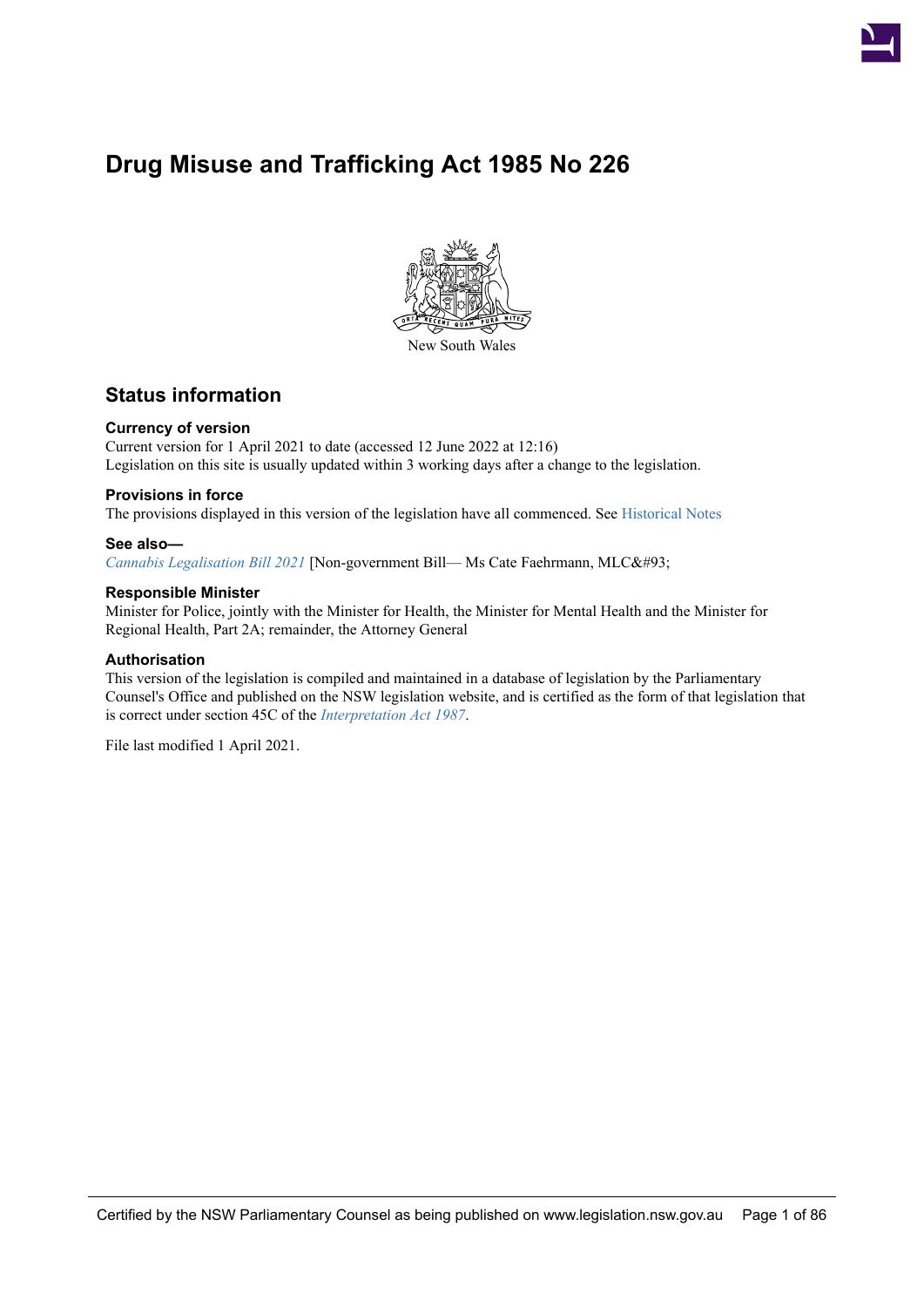# Drug Misuse and Trafficking Act 1985 No 226



## **Contents**

| 18 Obtaining prohibited drugs from medical practitioners, nurse practitioners or midwife practitioners 15          |  |
|--------------------------------------------------------------------------------------------------------------------|--|
| 18A Advertising or holding out that premises are available for use for unlawful administration of prohibited drugs |  |
|                                                                                                                    |  |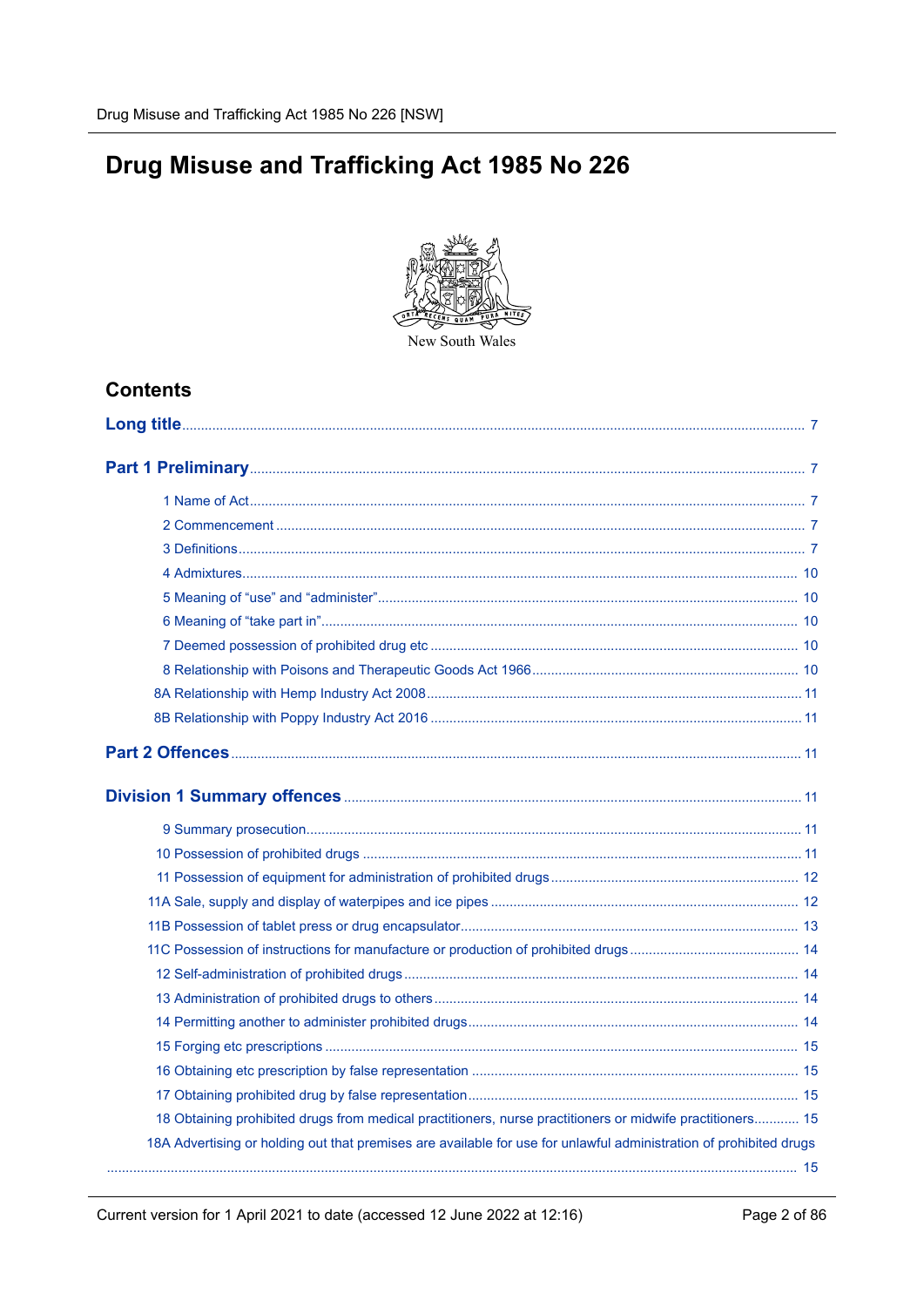| 18 Manufacture, production, possession and supply of certain Schedule 9 substances  16                                |  |
|-----------------------------------------------------------------------------------------------------------------------|--|
|                                                                                                                       |  |
|                                                                                                                       |  |
|                                                                                                                       |  |
|                                                                                                                       |  |
|                                                                                                                       |  |
|                                                                                                                       |  |
| 23A Offences with respect to enhanced indoor cultivation of prohibited plants in presence of children 19              |  |
|                                                                                                                       |  |
| 24 Possession of precursors and certain apparatus for manufacture or production of prohibited drugs  22               |  |
|                                                                                                                       |  |
|                                                                                                                       |  |
|                                                                                                                       |  |
|                                                                                                                       |  |
|                                                                                                                       |  |
|                                                                                                                       |  |
| 28 Conspiring to commit and aiding etc commission of offence outside New South Wales 26                               |  |
|                                                                                                                       |  |
|                                                                                                                       |  |
| 31 Indictable offences—summary disposal of unless prosecution or accused elects otherwise 27                          |  |
|                                                                                                                       |  |
| 33 Penalties for offences involving commercial quantities or cultivation for a commercial purpose  28                 |  |
|                                                                                                                       |  |
|                                                                                                                       |  |
| 33AC Penalties for offences involving manufacture or production in presence of children or procuring children to supp |  |
| 33AD Penalties for offences with respect to enhanced indoor cultivation of prohibited plants in presence of children  |  |
|                                                                                                                       |  |
|                                                                                                                       |  |
|                                                                                                                       |  |
|                                                                                                                       |  |
|                                                                                                                       |  |
|                                                                                                                       |  |
|                                                                                                                       |  |
|                                                                                                                       |  |
|                                                                                                                       |  |
|                                                                                                                       |  |
|                                                                                                                       |  |
|                                                                                                                       |  |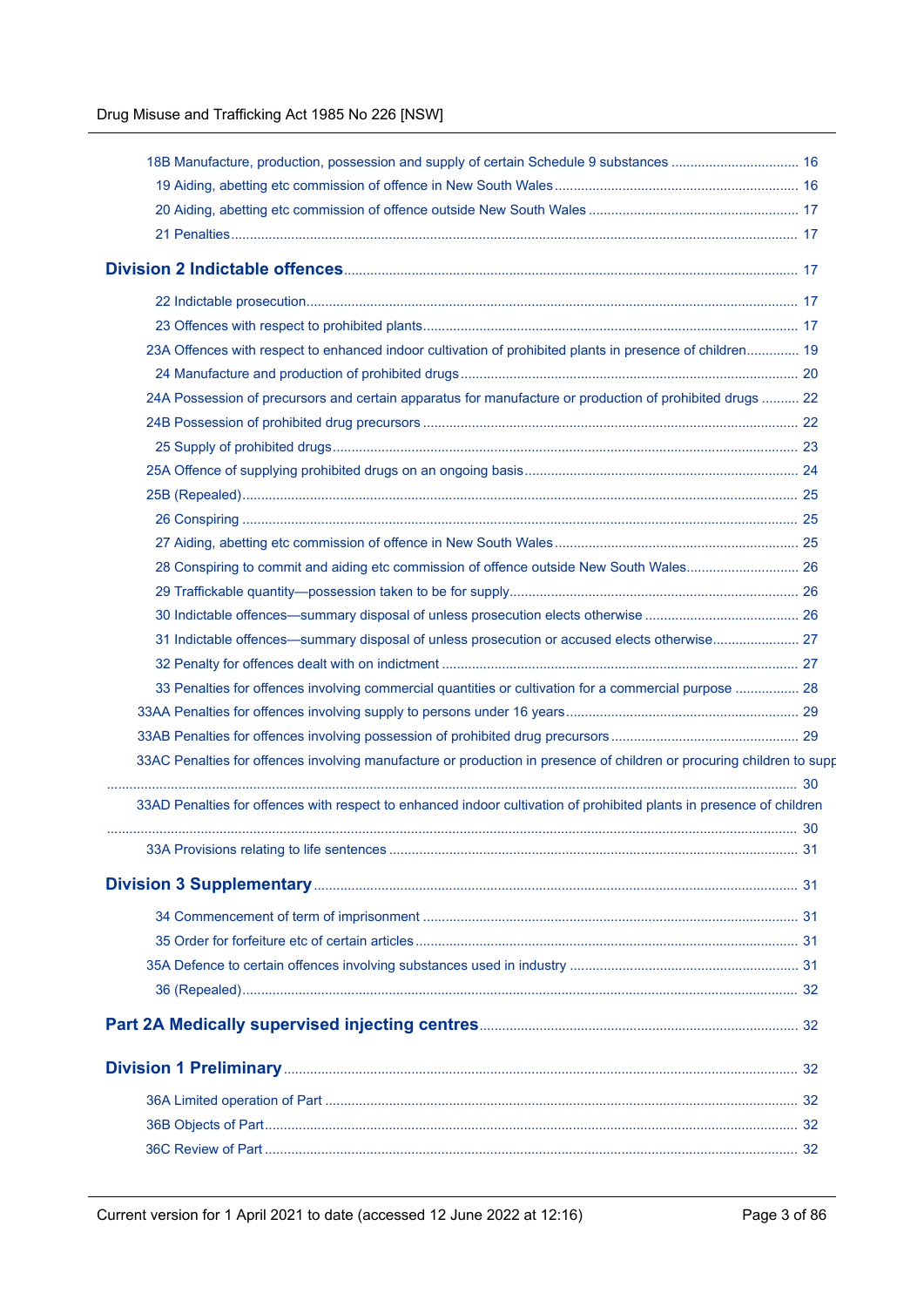Drug Misuse and Trafficking Act 1985 No 226 [NSW]

| 360 Exemption from criminal liability for persons engaged in conduct of licensed injecting centre  39        |  |
|--------------------------------------------------------------------------------------------------------------|--|
|                                                                                                              |  |
|                                                                                                              |  |
|                                                                                                              |  |
|                                                                                                              |  |
|                                                                                                              |  |
| 36T Application of Drug Misuse and Trafficking Amendment (Medically Supervised Injecting Centre) Act 2010 40 |  |
|                                                                                                              |  |
|                                                                                                              |  |
|                                                                                                              |  |
|                                                                                                              |  |
|                                                                                                              |  |
|                                                                                                              |  |
|                                                                                                              |  |
|                                                                                                              |  |
|                                                                                                              |  |
|                                                                                                              |  |
|                                                                                                              |  |
|                                                                                                              |  |
|                                                                                                              |  |
|                                                                                                              |  |
|                                                                                                              |  |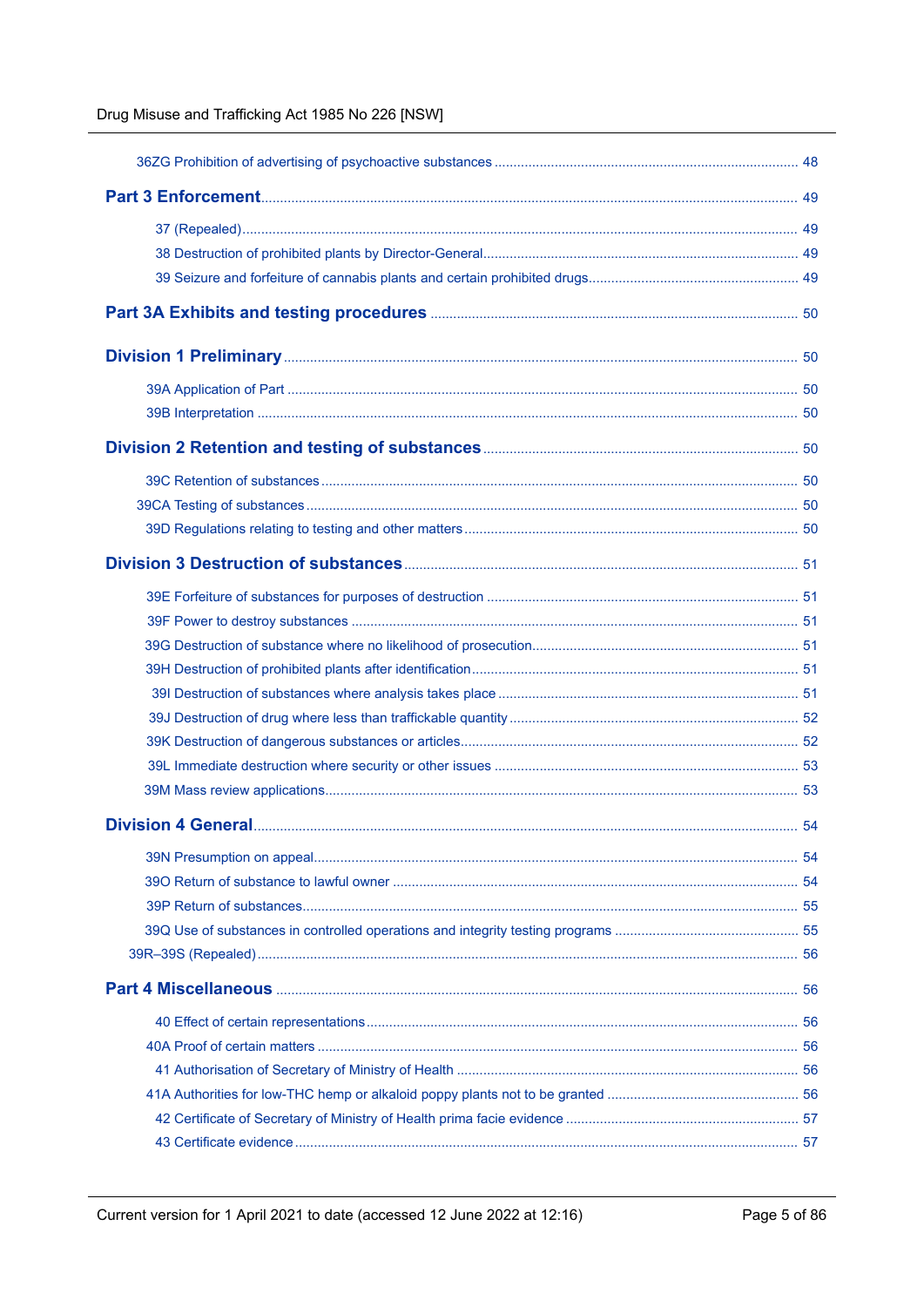| 43B Liability of directors etc for offences by corporation—accessory to the commission of the offences  59 |  |
|------------------------------------------------------------------------------------------------------------|--|
|                                                                                                            |  |
|                                                                                                            |  |
|                                                                                                            |  |
|                                                                                                            |  |
|                                                                                                            |  |
|                                                                                                            |  |
|                                                                                                            |  |
|                                                                                                            |  |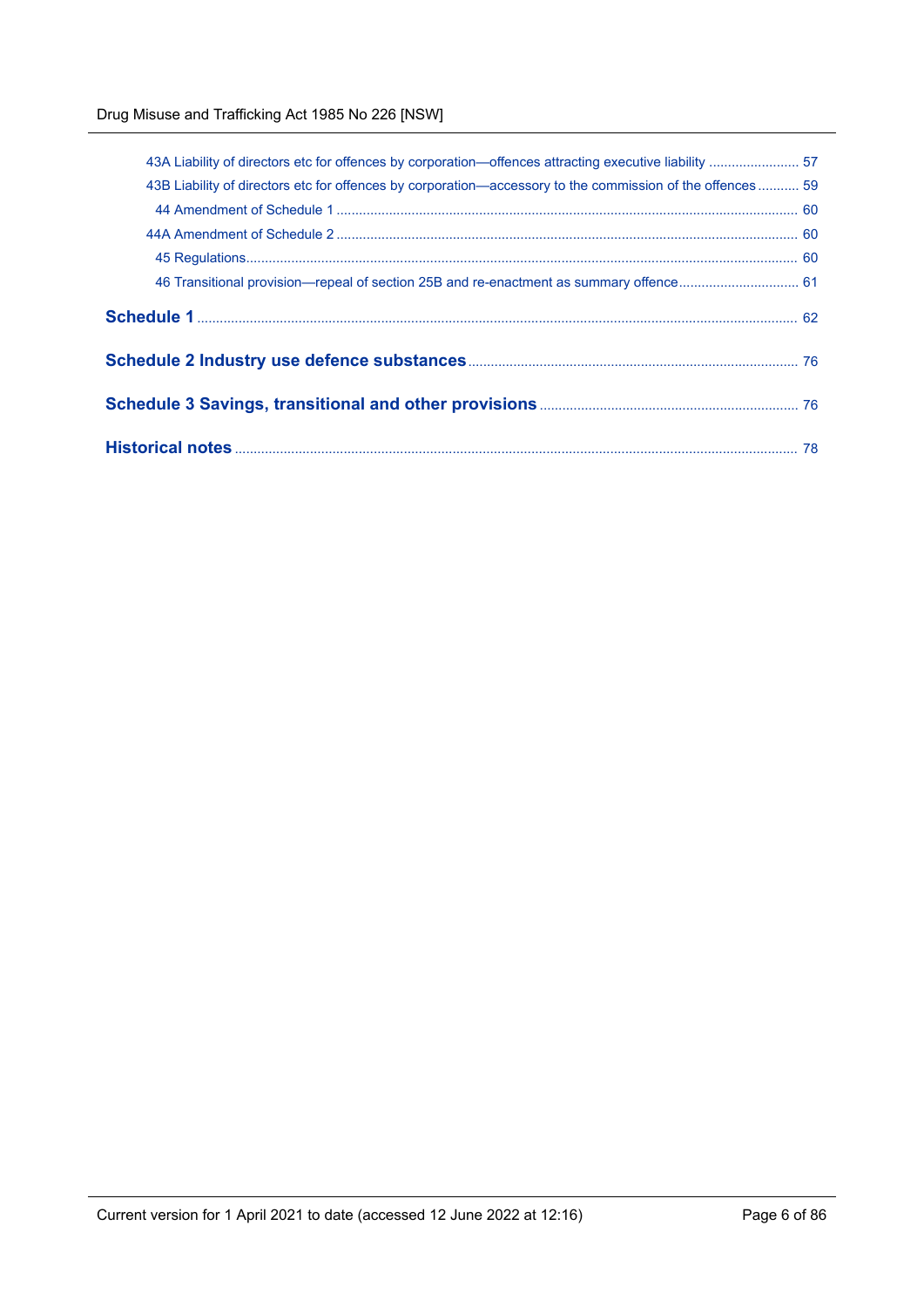# <span id="page-6-0"></span>**Drug Misuse and Trafficking Act 1985 No 226**



An Act to prohibit the manufacture, supply, possession and use of certain drugs, and for related purposes.

## <span id="page-6-1"></span>**Part 1 Preliminary**

#### <span id="page-6-2"></span>**1 Name of Act**

This Act may be cited as the *[Drug Misuse and Trafficking Act 1985](https://legacy.legislation.nsw.gov.au/*/view/act/1985/226)*.

#### <span id="page-6-3"></span>**2 Commencement**

- (1) Sections 1 and 2 shall commence on the date of assent to this Act.
- (2) Except as provided by subsection (1), this Act shall commence on such day as may be appointed by the Governor and notified by proclamation published in the Gazette, being a day that is not earlier than the day appointed and notified under section 2 (2) of the *[Search Warrants Act 1985](https://legacy.legislation.nsw.gov.au/*/view/act/1985/37)*.

#### <span id="page-6-4"></span>**3 Definitions**

(1) In this Act, except in so far as the context or subject-matter otherwise indicates or requires—

*analyst* means any of the following—

- (a) a person employed by the Government of New South Wales as an analyst for the purposes of this Act (including a person employed as an analyst in the NSW Health Service),
- (b) a person who is an analyst within the meaning of the *[Poisons and Therapeutic Goods Act](https://legacy.legislation.nsw.gov.au/*/view/act/1966/31) [1966](https://legacy.legislation.nsw.gov.au/*/view/act/1966/31)*,
- (c) a person who is, or belongs to a class, prescribed by the regulations for the purposes of this definition.

*cannabis leaf* means any plant or part of a plant of the genus Cannabis by whatever name that plant or part may be called, and includes the achene and seed of any such plant, but does not include—

- (a) cannabis oil,
- (b) any fibre of any such plant or part from which the resin has been extracted, or
- (c) cannabis plant.

*cannabis oil* means any liquid containing tetrahydrocannabinol.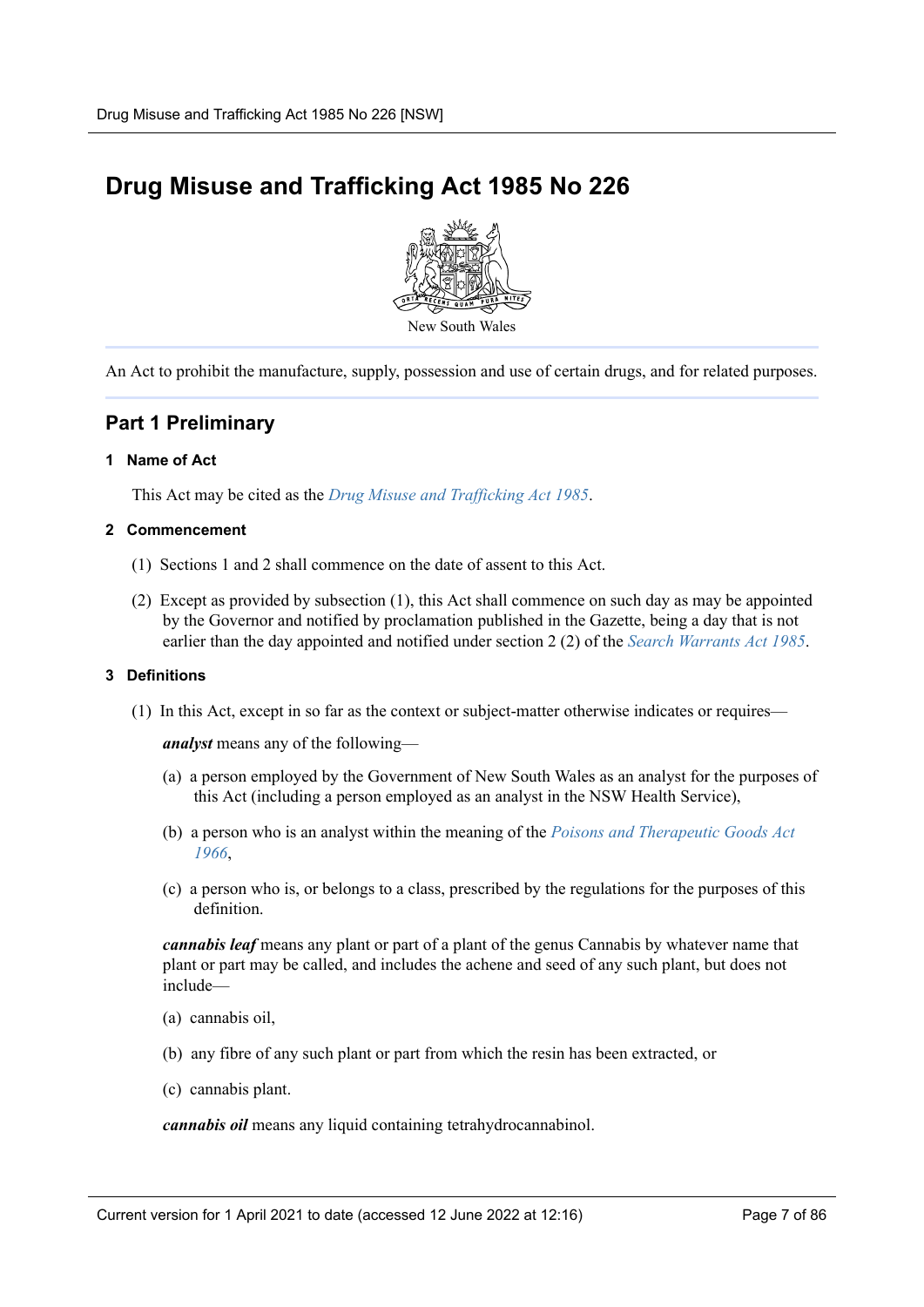*cannabis plant* means any growing plant of the genus Cannabis.

*cannabis resin* means the separated resin (whether crude or purified) obtained from cannabis leaf, but does not include cannabis oil.

*commercial quantity*, in relation to a prohibited plant or a prohibited drug, means a number or amount, if any, specified opposite the prohibited plant or prohibited drug in Column 4 of Schedule 1.

*cultivate*, in relation to a prohibited plant, includes—

- (a) sow or scatter the seed produced by the prohibited plant, and
- (b) plant, grow, tend, nurture or harvest the prohibited plant.

*cultivation by enhanced indoor means*, in relation to a prohibited plant, means cultivation of the plant—

- (a) that occurs inside a building or structure, and
- (b) that involves any one or more of the following—
	- (i) the nurture of the plant in nutrient-enriched water (with or without mechanical support),
	- (ii) the application of an artificial source of light or heat,
	- (iii) suspending the plant's roots and spraying them with nutrient solution.

*discrete dosage unit*, in relation to a prohibited drug, means an amount of the prohibited drug, not greater than the amount, if any, specified opposite the prohibited drug in Column 6 of Schedule 1, which is prepared or apparently prepared for the purpose of being administered as a single dose.

*drug encapsulator* means a device that is capable of being used to produce a prohibited drug in a capsule or similar form, and includes a unique part of any such device.

*heroin* means diamorphine and includes the salts of diamorphine.

*indictable quantity*, in relation to a prohibited plant or a prohibited drug, means the number or amount, if any, specified opposite the prohibited plant or prohibited drug in Column 3 of Schedule 1.

*low-THC hemp* has the same meaning as in the *[Hemp Industry Act 2008](https://legacy.legislation.nsw.gov.au/*/view/act/2008/58)*.

*manufacture*, in relation to a prohibited drug, includes the process of extracting or refining the prohibited drug.

*owner*, in relation to any premises, includes the person entitled to receive the rent of the premises and the person to whom the rent of the premises is paid.

*Poisons List* means the list proclaimed under section 8 of the *[Poisons and Therapeutic Goods](https://legacy.legislation.nsw.gov.au/*/view/act/1966/31) [Act 1966](https://legacy.legislation.nsw.gov.au/*/view/act/1966/31)*, being that list as in force for the time being.

*premises* includes any structure, building, aircraft, vehicle, vessel or place (whether built upon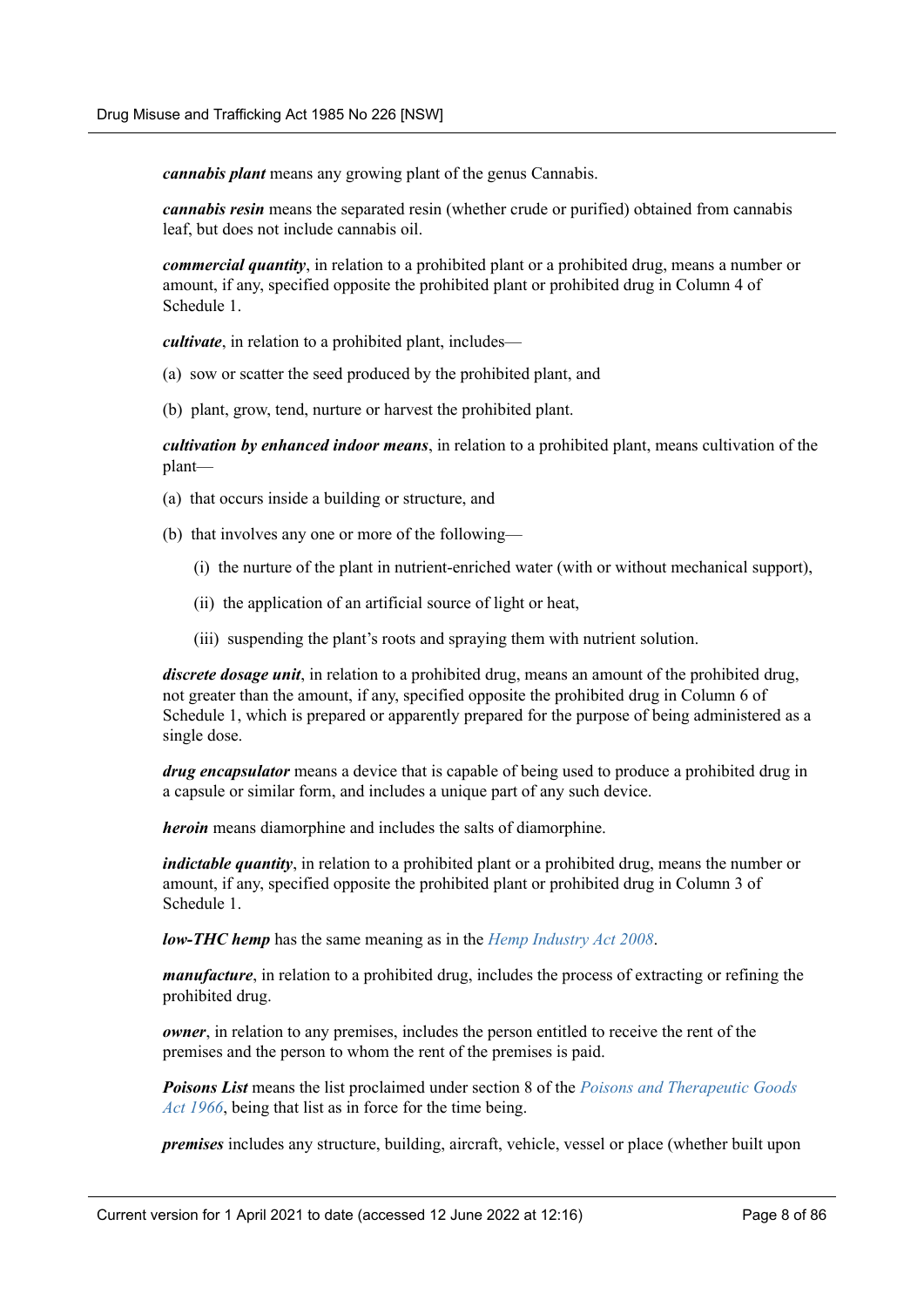or not), and any part of any such structure, building, aircraft, vehicle, vessel or place.

*prepared opium* means any preparation of opium in a form capable of being used for the purpose of smoking, and includes dross and any other residues remaining after opium has been smoked.

*profession* includes business, trade and industry.

*prohibited drug* means any substance, other than a prohibited plant, specified in Schedule 1.

*prohibited plant* means—

- (a) a cannabis plant cultivated by enhanced indoor means, or
- (a1) a cannabis plant cultivated by any other means, or
- (b) any growing plant of the genus Erythroxylon or of the species Papaver Somniferum, Papaver orientale or Papaver bracteatum, or
- (c) any growing plant of a description specified in an order in force under subsection (2),

but does not include any growing plant, referred to in paragraph (a), (a1) or (b), of a description prescribed for the purposes of this definition.

*psychoactive substance*—see section 36ZD.

*regulations* means regulations made under this Act.

*Schedule 9 substance* means a Schedule 9 substance within the meaning of the *[Poisons and](https://legacy.legislation.nsw.gov.au/*/view/act/1966/31) [Therapeutic Goods Act 1966](https://legacy.legislation.nsw.gov.au/*/view/act/1966/31)*.

*sell* includes sell whether by wholesale or retail and barter and exchange, and also includes dealing in, agreeing to sell, or offering or exposing for sale, or keeping or having in possession for sale, or sending, forwarding, delivering or receiving for sale or on sale, or authorising, directing, causing, suffering, permitting or attempting any of those acts or things.

*small quantity*, in relation to a prohibited plant or a prohibited drug, means the number or amount, if any, specified opposite the prohibited plant or prohibited drug in Column 2 of Schedule 1.

*substance* includes preparation and admixture and all salts, isomers, esters or ethers of any substance and all salts of those isomers, esters and ethers.

*supply* includes sell and distribute, and also includes agreeing to supply, or offering to supply, or keeping or having in possession for supply, or sending, forwarding, delivering or receiving for supply, or authorising, directing, causing, suffering, permitting or attempting any of those acts or things.

*tablet press* means a device that is capable of being used to produce a prohibited drug in a pill, tablet or other similar form, and includes a unique part of such a device.

*traffickable quantity*, in relation to a prohibited plant or a prohibited drug, means the number or amount, if any, specified opposite the prohibited plant or prohibited drug in Column 1 of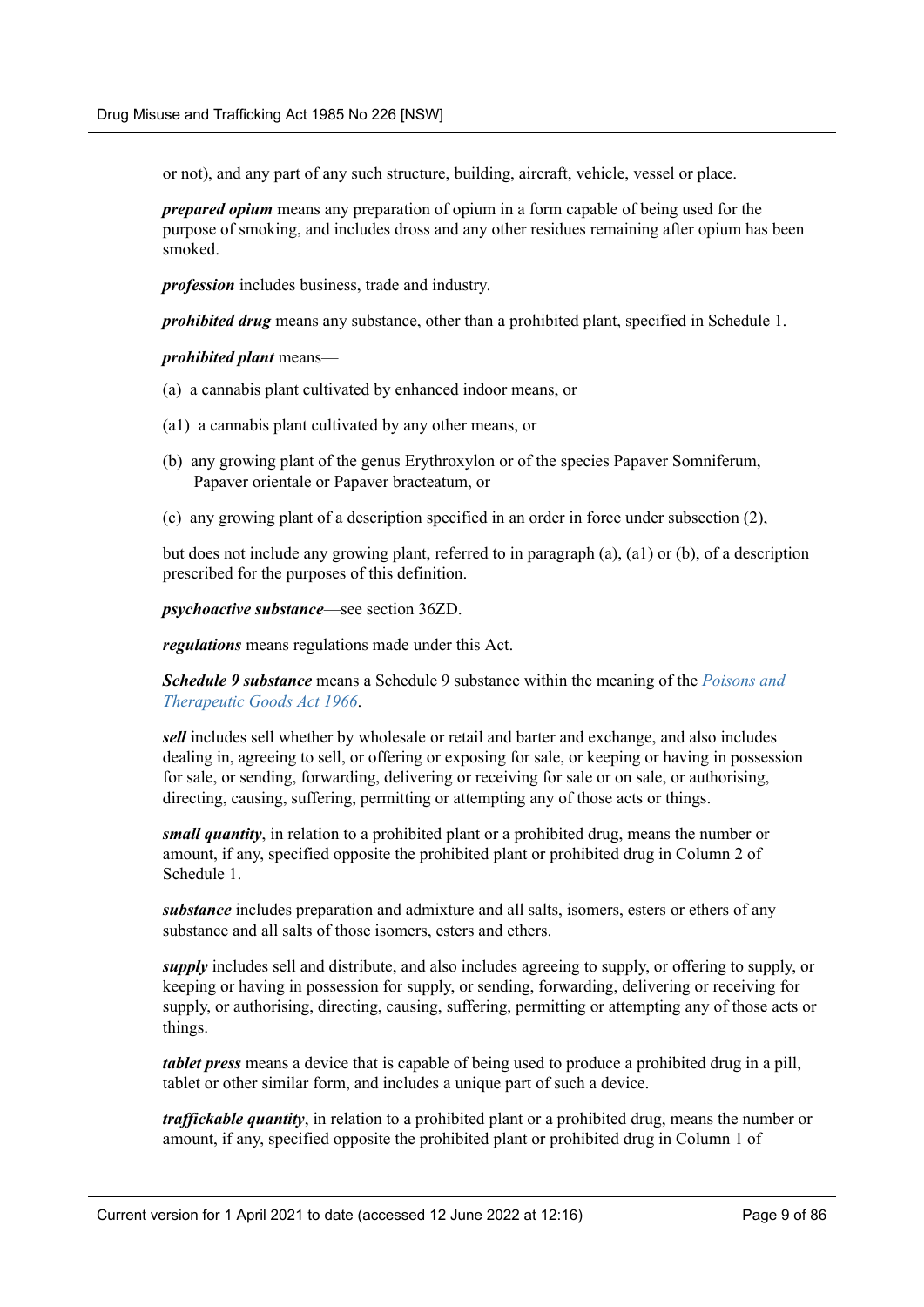Schedule 1.

*veterinary practitioner* has the same meaning as in the *[Veterinary Practice Act 2003](https://legacy.legislation.nsw.gov.au/*/view/act/2003/87)*.

*wholesale* means supply for the purposes of resale.

**Note.** The *[Interpretation Act 1987](https://legacy.legislation.nsw.gov.au/*/view/act/1987/15)* contains definitions and other provisions that affect the interpretation and application of this Act.

- (2) For the purposes of paragraph (c) of the definition of *prohibited plant* in subsection (1), the Minister may, by order published in the Gazette, declare any description of any plant that in the opinion of the Minister is capable of being used for the purpose of producing a prohibited drug to be a prohibited plant.
- (3) Notes included in this Act do not form part of this Act.

#### <span id="page-9-0"></span>**4 Admixtures**

In this Act, a reference to a prohibited drug includes a reference to any preparation, admixture, extract or other substance containing any proportion of the prohibited drug.

#### <span id="page-9-1"></span>**5 Meaning of "use" and "administer"**

In this Act, a reference to the use or administration of a prohibited drug includes a reference to the ingestion, injection and inhalation of a prohibited drug, the smoking of a prohibited drug, the inhalation of fumes caused by the heating or burning of a prohibited drug and any other means of introducing a prohibited drug into any part of the body of a person.

#### <span id="page-9-2"></span>**6 Meaning of "take part in"**

For the purposes of this Act and the regulations, a person takes part in the cultivation or supply of a prohibited plant or the manufacture, production or supply of a prohibited drug or psychoactive substance if—

- (a) the person takes, or participates in, any step, or causes any step to be taken, in the process of that cultivation, manufacture, production or supply,
- (b) the person provides or arranges finance for any such step in that process, or
- (c) the person provides the premises in which any such step in that process is taken, or suffers or permits any such step in that process to be taken in premises of which the person is the owner, lessee or occupier or in the management of which the person participates.

#### <span id="page-9-3"></span>**7 Deemed possession of prohibited drug etc**

For the purposes of this Act and the regulations, a prohibited drug, Schedule 9 substance (not being a prohibited drug) or prohibited plant in the order or disposition of a person, or that is in the order or disposition of the person jointly with another person by agreement between the persons, shall be deemed to be in the possession of the person.

#### <span id="page-9-4"></span>**8 Relationship with [Poisons and Therapeutic Goods Act 1966](https://legacy.legislation.nsw.gov.au/*/view/act/1966/31)**

Nothing in this Act affects any provision made by or under the *[Poisons and Therapeutic Goods Act](https://legacy.legislation.nsw.gov.au/*/view/act/1966/31) [1966](https://legacy.legislation.nsw.gov.au/*/view/act/1966/31)* or renders unlawful anything done in accordance with any such provision.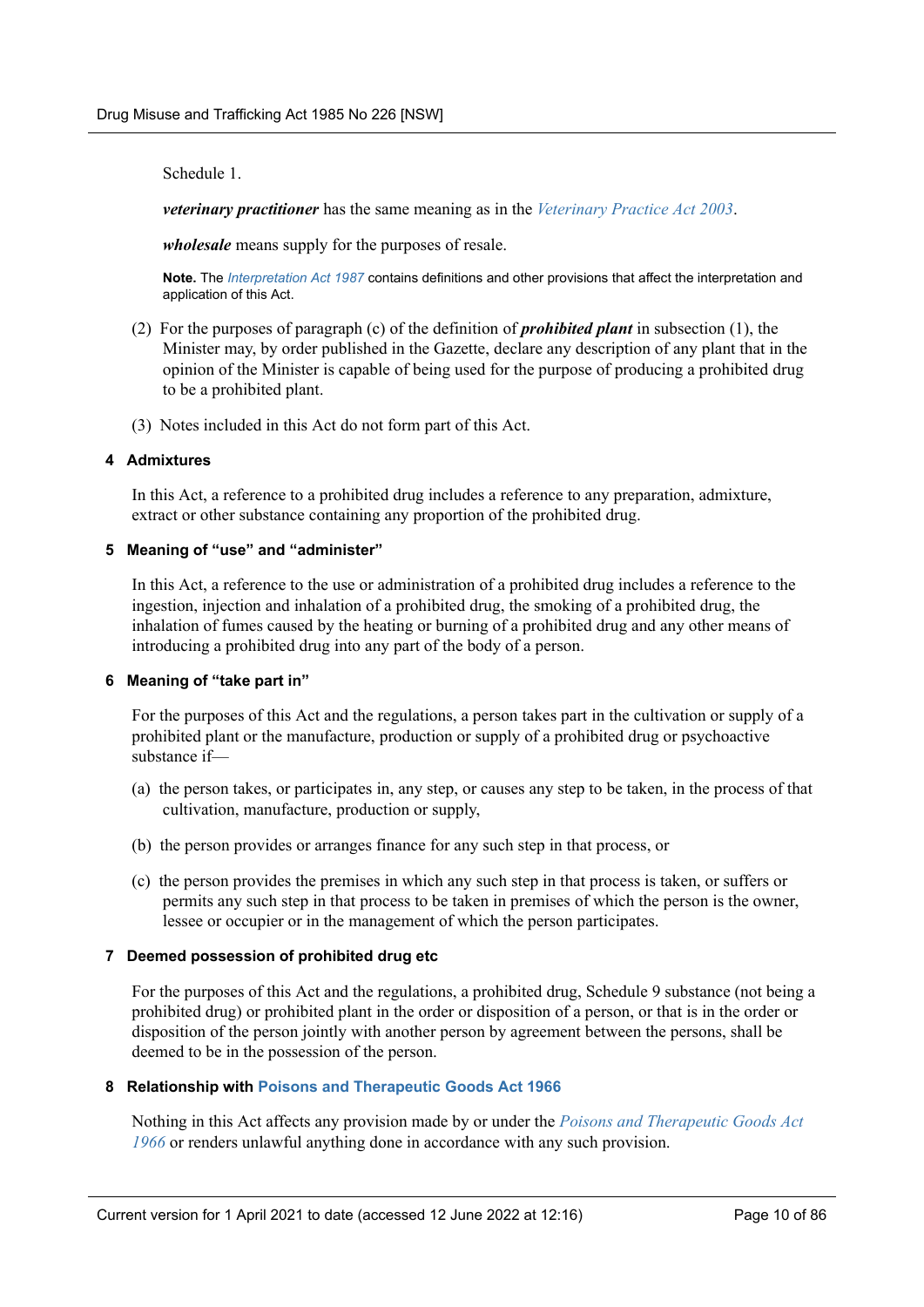#### <span id="page-10-0"></span>**8A Relationship with [Hemp Industry Act 2008](https://legacy.legislation.nsw.gov.au/*/view/act/2008/58)**

- (1) Nothing in this Act affects any provision of or made under the *[Hemp Industry Act 2008](https://legacy.legislation.nsw.gov.au/*/view/act/2008/58)* or renders unlawful anything done in accordance with any such provision.
- (2) Without limiting the generality of subsection (1), nothing in this Act renders unlawful—
	- (a) cultivating or supplying, or taking part in cultivating or supplying, low-THC hemp under the authority conferred by the *[Hemp Industry Act 2008](https://legacy.legislation.nsw.gov.au/*/view/act/2008/58)*, or
	- (b) manufacturing or producing, or taking part in manufacturing or producing, low-THC hemp or anything containing low-THC hemp if that hemp was cultivated or supplied under the authority conferred by the *[Hemp Industry Act 2008](https://legacy.legislation.nsw.gov.au/*/view/act/2008/58)* or under a corresponding authority, or
	- (c) possessing low-THC hemp or anything containing low-THC hemp if that hemp was cultivated or supplied under the authority conferred by the *[Hemp Industry Act 2008](https://legacy.legislation.nsw.gov.au/*/view/act/2008/58)* or under a corresponding authority.
- (3) In this section, *corresponding authority* has the same meaning as in the *[Hemp Industry Act](https://legacy.legislation.nsw.gov.au/*/view/act/2008/58) [2008](https://legacy.legislation.nsw.gov.au/*/view/act/2008/58)*.

#### <span id="page-10-1"></span>**8B Relationship with [Poppy Industry Act 2016](https://legacy.legislation.nsw.gov.au/*/view/act/2016/37)**

Nothing in this Act affects any provision of or made under the *[Poppy Industry Act 2016](https://legacy.legislation.nsw.gov.au/*/view/act/2016/37)* or renders unlawful anything done in accordance with any such provision.

## <span id="page-10-2"></span>**Part 2 Offences**

## <span id="page-10-3"></span>**Division 1 Summary offences**

#### <span id="page-10-4"></span>**9 Summary prosecution**

An offence under this Division shall be prosecuted summarily before the Local Court.

#### <span id="page-10-5"></span>**10 Possession of prohibited drugs**

- (1) A person who has a prohibited drug in his or her possession is guilty of an offence.
- (2) Nothing in this section renders unlawful the possession of a prohibited drug by—
	- (a) a person licensed or authorised to have possession of the prohibited drug under the *[Poisons](https://legacy.legislation.nsw.gov.au/*/view/act/1966/31) [and Therapeutic Goods Act 1966](https://legacy.legislation.nsw.gov.au/*/view/act/1966/31)*,
	- (a1) a person acting under a poppy licence under the *[Poppy Industry Act 2016](https://legacy.legislation.nsw.gov.au/*/view/act/2016/37)*,
	- (b) a person acting in accordance with an authority granted by the Secretary of the Department of Health where the Secretary is satisfied that the possession of the prohibited drug is for the purpose of scientific research, instruction, analysis or study,
	- (b1) a person acting in accordance with a direction given by the Commissioner of Police under section 39Q,
	- (c) a person for or to whom the prohibited drug has been lawfully prescribed or supplied, or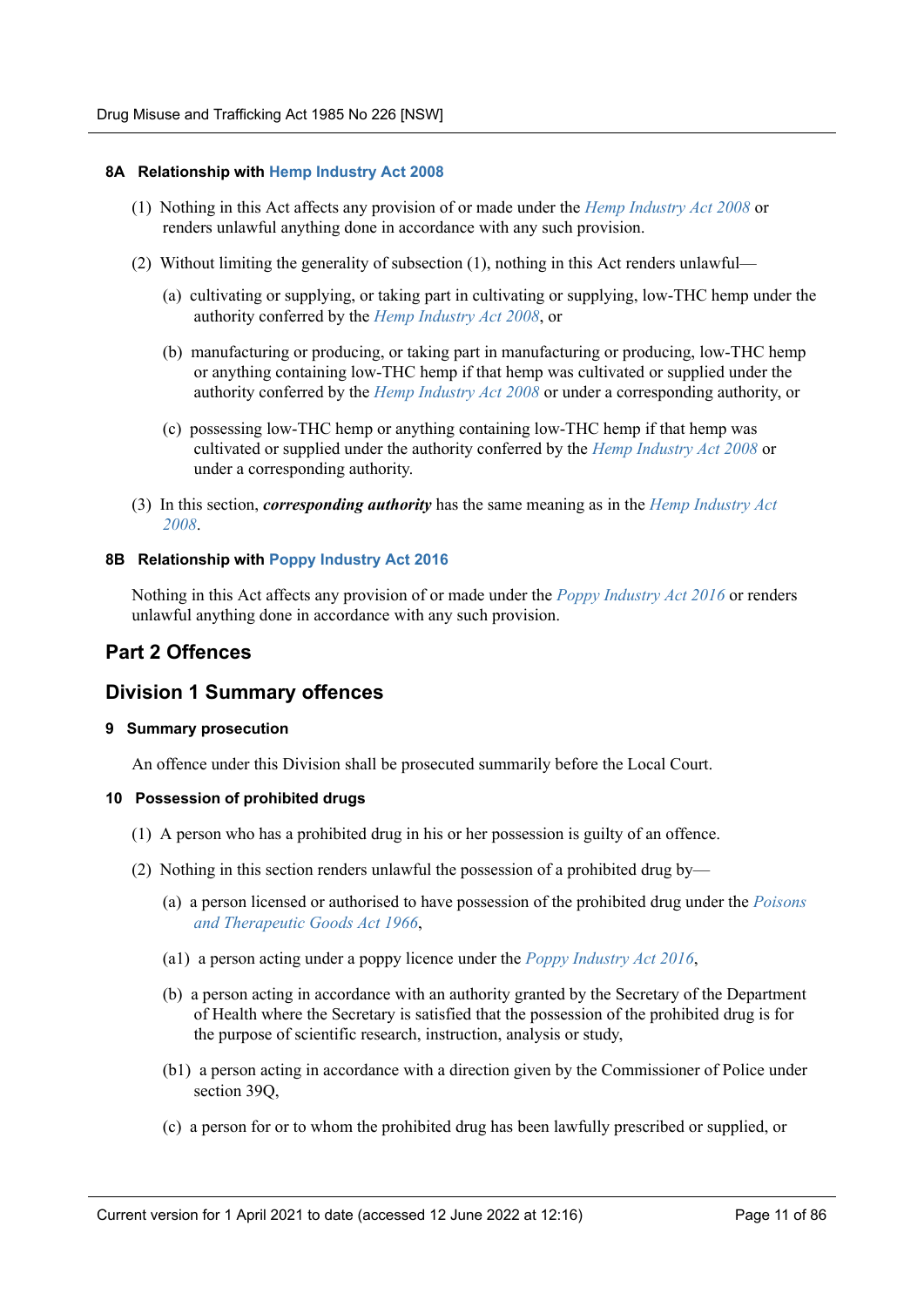- (d) a person who—
	- (i) has the care of, or is assisting in the care of, another person for or to whom the prohibited drug has been lawfully prescribed or supplied, and
	- (ii) has the prohibited drug in his or her possession for the sole purpose of administering, or assisting in the self-administration of, the prohibited drug to the other person in accordance with the prescription or supply.

#### <span id="page-11-0"></span>**11 Possession of equipment for administration of prohibited drugs**

- (1) A person who has in his or her possession any item of equipment for use in the administration of a prohibited drug is guilty of an offence.
- (1A) Subsection (1) does not apply to or in respect of a hypodermic syringe or a hypodermic needle.
- (1B) Subsection (1) does not apply to or in respect of a person prescribed by the regulations, or a person who is of a class of persons prescribed by the regulations, who has in his or her possession any item of equipment that is required to minimise health risks associated with the intravenous administration of a prohibited drug.
- (2) Nothing in this section renders unlawful the possession of an item of equipment by—
	- (a) a medical practitioner, dentist, veterinary practitioner, pharmacist, registered nurse or registered midwife acting in the ordinary course of his or her profession,
	- (b) a member of any other prescribed profession acting in the ordinary course of that profession,
	- (c) a person licensed or authorised to have possession of the item of equipment under the *[Poisons and Therapeutic Goods Act 1966](https://legacy.legislation.nsw.gov.au/*/view/act/1966/31)*,
	- (d) a person authorised to have possession of the item of equipment by the Secretary of the Department of Health, or
	- (e) a person for use in the administration of a prohibited drug lawfully prescribed or supplied.

#### <span id="page-11-1"></span>**11A Sale, supply and display of waterpipes and ice pipes**

(1) In this section—

#### *ice pipe* means—

- (a) a device capable of being used for the administration of a prohibited drug by means of the smoking or inhaling of the smoke or fumes resulting from the heating or burning of the drug in a crystal or powder form, or
- (b) a device that is apparently intended to be such a device but that is not capable of being so used because it needs an adjustment, modification or addition,

and includes a device known as an ice pipe or a crack pipe, but does not include a device of a class or description prescribed by the regulations as not being an ice pipe for the purposes of this section.

*shop* includes—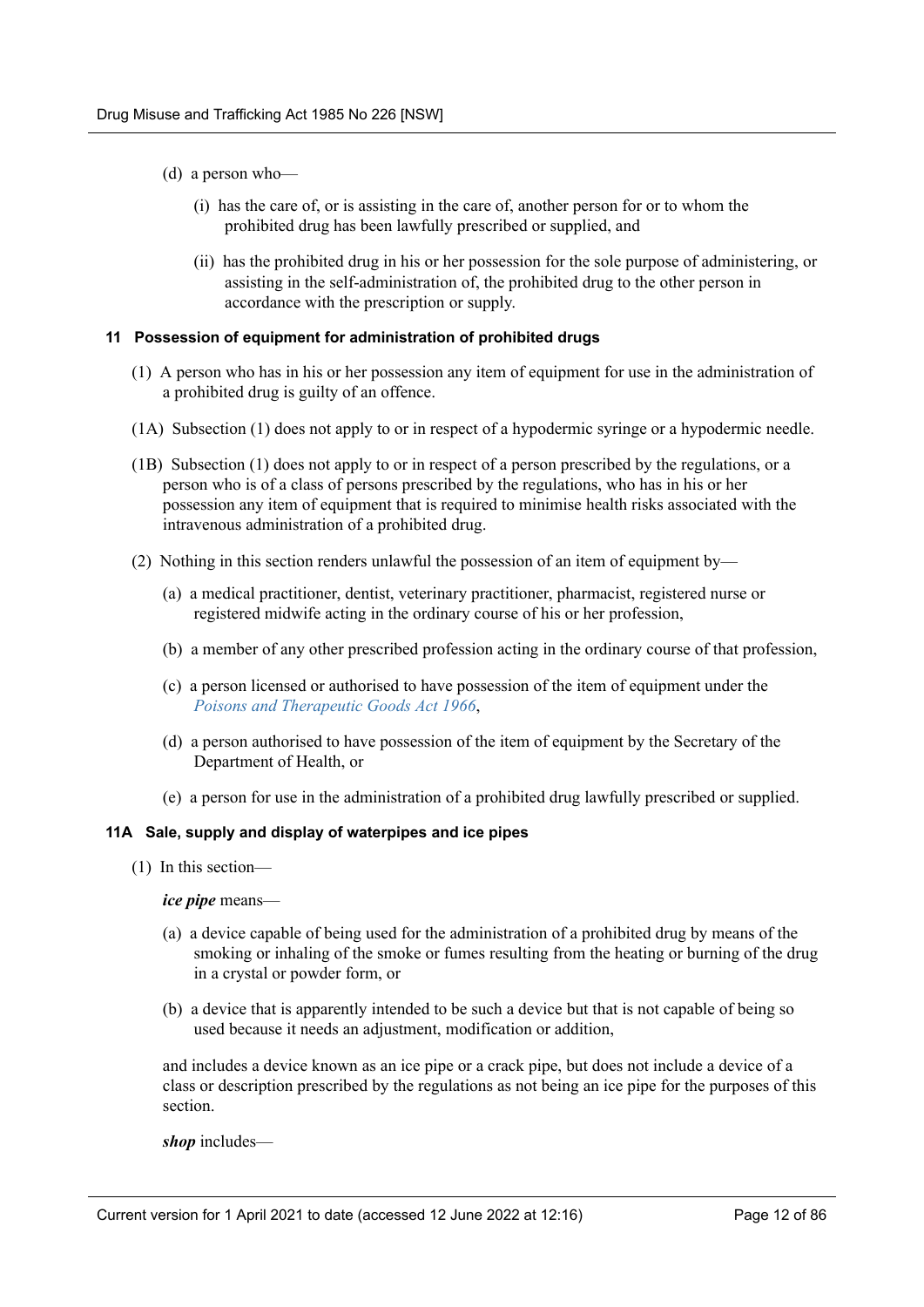- (a) so much of a building or place as is used for the sale, or supply in the course of commercial transactions, of goods, and
- (b) a stall or other structure used for such sale or supply of goods at a market or elsewhere,

but does not include anything prescribed by the regulations as not being a shop for the purposes of this section.

#### *waterpipe* means—

- (a) a device capable of being used for the administration of a prohibited drug, by means of the drawing of smoke or fumes (resulting from the heating or burning of the drug) through water or another liquid, or
- (b) a device that is apparently intended to be such a device but that is not capable of being so used because it needs an adjustment, modification or addition,

and includes a device known as a bong, but does not include a device of a class or description prescribed by the regulations as not being a waterpipe for the purposes of this section.

- (2) A person who—
	- (a) sells a waterpipe or an ice pipe, or
	- (b) supplies a waterpipe or an ice pipe in the course of or in connection with a commercial transaction,

is guilty of an offence.

- (3) A person who displays a waterpipe or an ice pipe—
	- (a) in a shop, or
	- (b) near but in connection with a shop,

is guilty of an offence, unless the person satisfies the court that the display was not for a commercial purpose.

(4) For the purposes of this section, it is immaterial that the waterpipe or ice pipe was used or intended to be used for a purpose other than the administration of a prohibited drug.

#### <span id="page-12-0"></span>**11B Possession of tablet press or drug encapsulator**

- (1) A person who has in his or her possession a tablet press or drug encapsulator is guilty of an offence.
- (2) It is a defence to a prosecution for an offence under subsection (1) if the defendant establishes—
	- (a) that the tablet press or drug encapsulator is used in connection with an activity that is not unlawful, or
	- (b) that the defendant otherwise has a reasonable excuse for possessing the tablet press or drug encapsulator.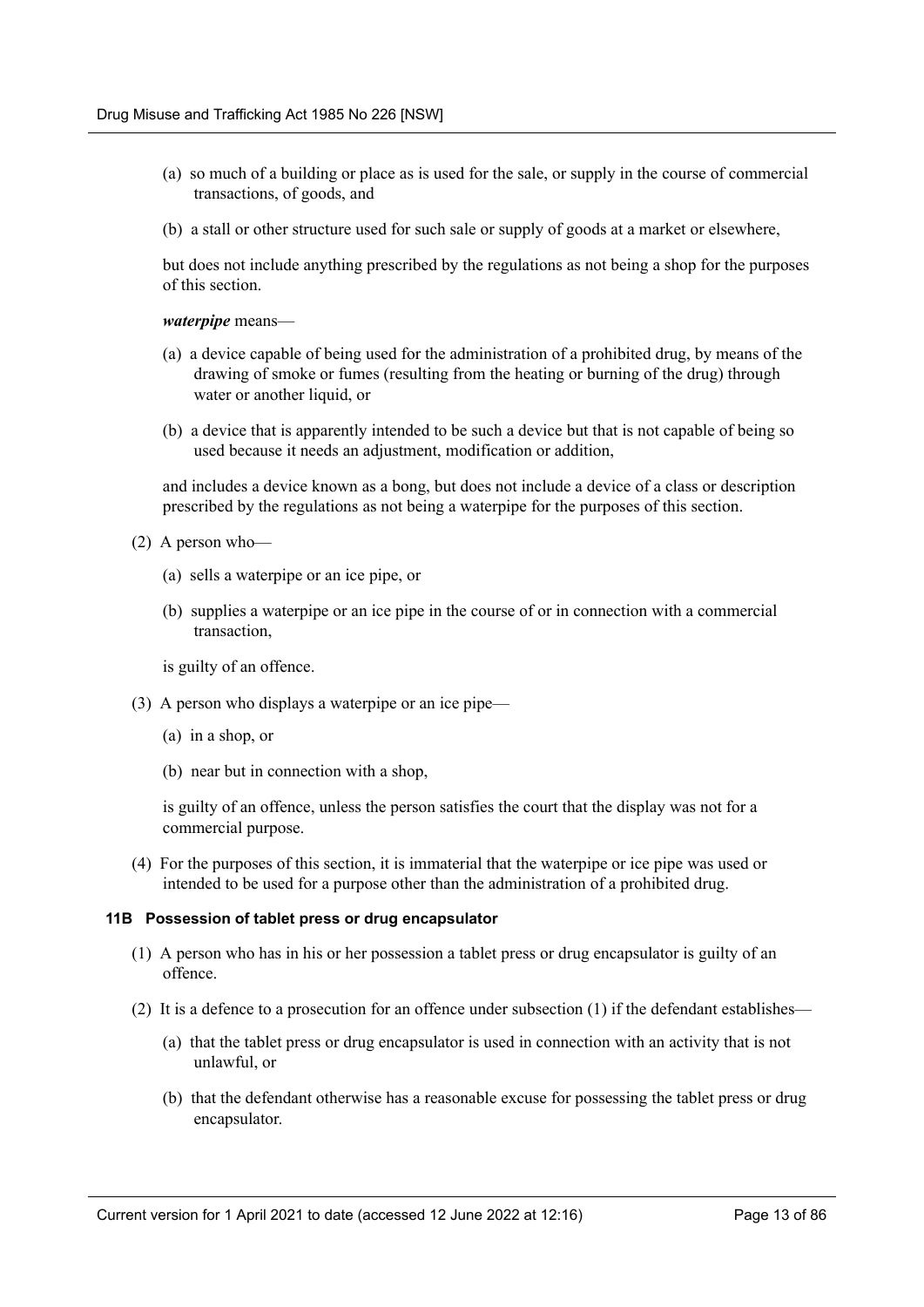#### <span id="page-13-0"></span>**11C Possession of instructions for manufacture or production of prohibited drugs**

- (1) A person who has in his or her possession a document that contains instructions for the manufacture or production of a prohibited drug is guilty of an offence.
- (2) It is a defence to a prosecution for an offence under subsection (1) if the defendant establishes—
	- (a) that the defendant is licensed or authorised under the *[Poisons and Therapeutic Goods Act](https://legacy.legislation.nsw.gov.au/*/view/act/1966/31) [1966](https://legacy.legislation.nsw.gov.au/*/view/act/1966/31)* to manufacture or produce the prohibited drug to which the instructions relate, or
	- (b) that the defendant is acting in accordance with an authority granted by the Director-General of the Department of Health where the Director-General is satisfied that the manufacture or production of the prohibited drug to which the instructions relate is for the purpose of scientific research, instruction, analysis or study, or
	- (c) that the defendant is in possession of the document for the purposes of an activity that is not unlawful, or
	- (d) that the defendant otherwise has a reasonable excuse for possessing the document.

#### <span id="page-13-1"></span>**12 Self-administration of prohibited drugs**

- (1) A person who administers or attempts to administer a prohibited drug to himself or herself is guilty of an offence.
- (2) Nothing in this section renders unlawful the administration or attempted administration by a person to himself or herself of a prohibited drug which has been lawfully prescribed for or supplied to the person.

#### <span id="page-13-2"></span>**13 Administration of prohibited drugs to others**

- (1) A person who administers or attempts to administer a prohibited drug to another person is guilty of an offence.
- (2) Nothing in this section renders unlawful the administration or attempted administration of a prohibited drug to another person by—
	- (a) a person licensed or authorised to do so under the *[Poisons and Therapeutic Goods Act 1966](https://legacy.legislation.nsw.gov.au/*/view/act/1966/31)*, or
	- (b) a person authorised to do so by the Secretary of the Department of Health.
- (3) Nothing in this section renders unlawful the administration or attempted administration of a prohibited drug to a person for or to whom the prohibited drug has been lawfully prescribed or supplied.

#### <span id="page-13-3"></span>**14 Permitting another to administer prohibited drugs**

- (1) A person who permits another person to administer or attempt to administer to him or her a prohibited drug is guilty of an offence.
- (2) Nothing in this section renders unlawful the giving of permission for the administration or attempted administration of a prohibited drug by a person for whom or to whom the prohibited drug has been lawfully prescribed or supplied.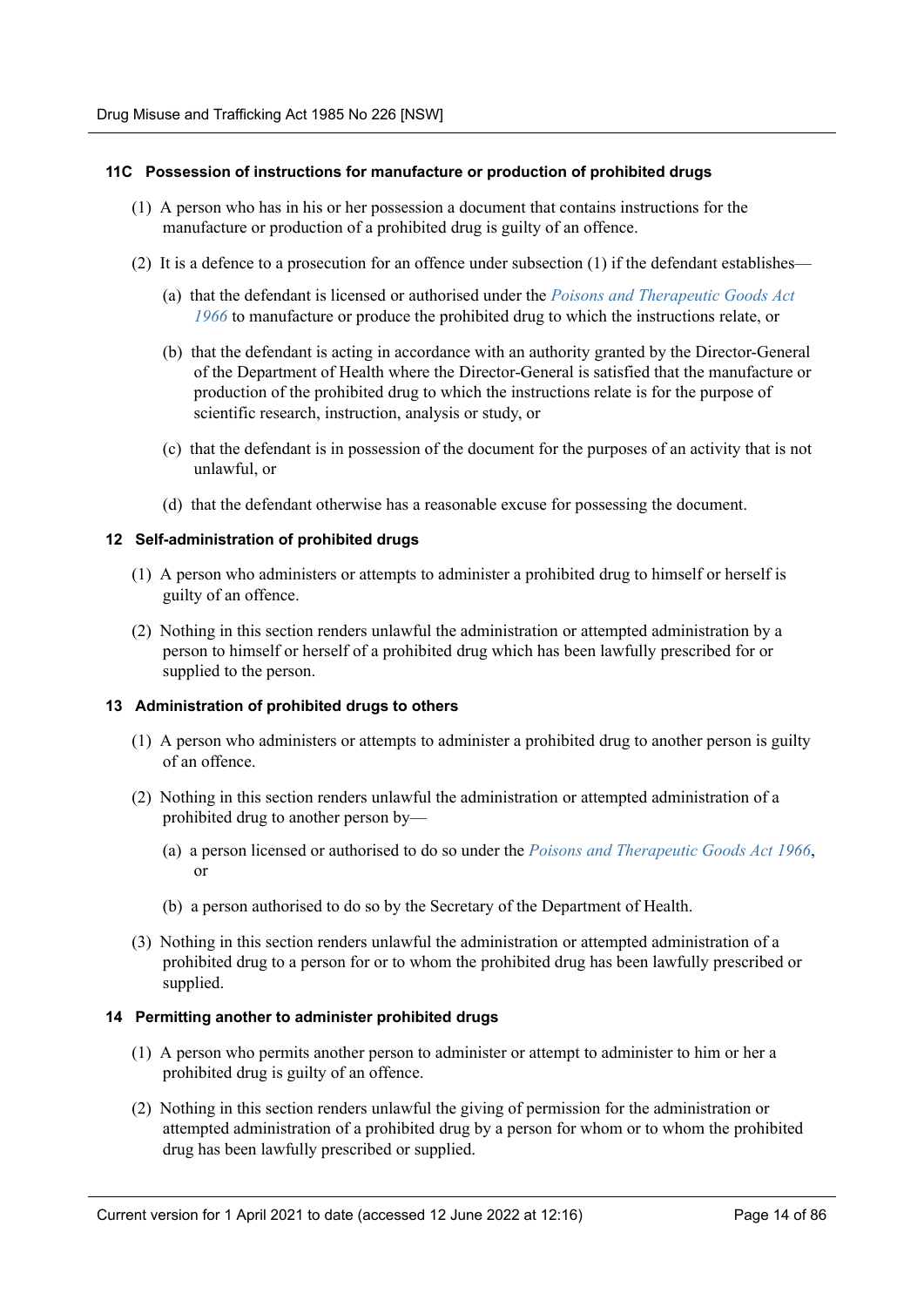#### <span id="page-14-0"></span>**15 Forging etc prescriptions**

A person who forges or fraudulently alters or utters, knowing it to be forged or fraudulently altered, a prescription of a medical practitioner, nurse practitioner, midwife practitioner or veterinary practitioner including a prohibited drug is guilty of an offence.

#### <span id="page-14-1"></span>**16 Obtaining etc prescription by false representation**

A person—

- (a) who knowingly by any false representation (whether verbal, or in writing, or by conduct)—
	- (i) obtains from a medical practitioner, nurse practitioner, midwife practitioner or veterinary practitioner a prescription including a prohibited drug, or
	- (ii) induces a pharmacist to dispense a forged or fraudulently altered prescription obtained in contravention of this paragraph knowing it to be forged or so altered or obtained, or
- (b) who is in actual possession of a forged or fraudulently altered prescription including a prohibited drug or a prescription obtained in contravention of paragraph (a), knowing it to be forged or so altered or so obtained,

is guilty of an offence.

#### <span id="page-14-2"></span>**17 Obtaining prohibited drug by false representation**

A person who knowingly by any false representation (whether verbal, or in writing, or by conduct), obtains or attempts to obtain a prohibited drug from a medical practitioner, nurse practitioner, midwife practitioner, dentist, pharmacist or veterinary practitioner is guilty of an offence.

#### <span id="page-14-3"></span>**18 Obtaining prohibited drugs from medical practitioners, nurse practitioners or midwife practitioners**

- (1) A person who, by any representation (whether verbal, or in writing, or by conduct), obtains or attempts to obtain—
	- (a) a prohibited drug, or
	- (b) a prescription that includes a prohibited drug,

from an authorised person without previously informing the authorised person of the quantity of that or any other prohibited drug or prohibited drugs for which the person has obtained prescriptions from authorised persons within the period of 2 months immediately preceding the time of the representation, where the failure or refusal to inform the authorised person is made with intent to deceive the authorised person, is guilty of an offence.

(2) In this section—

*authorised person* means a medical practitioner, nurse practitioner or midwife practitioner.

#### <span id="page-14-4"></span>**18A Advertising or holding out that premises are available for use for unlawful administration of prohibited drugs**

(1) A person responsible for any premises is guilty of an offence if—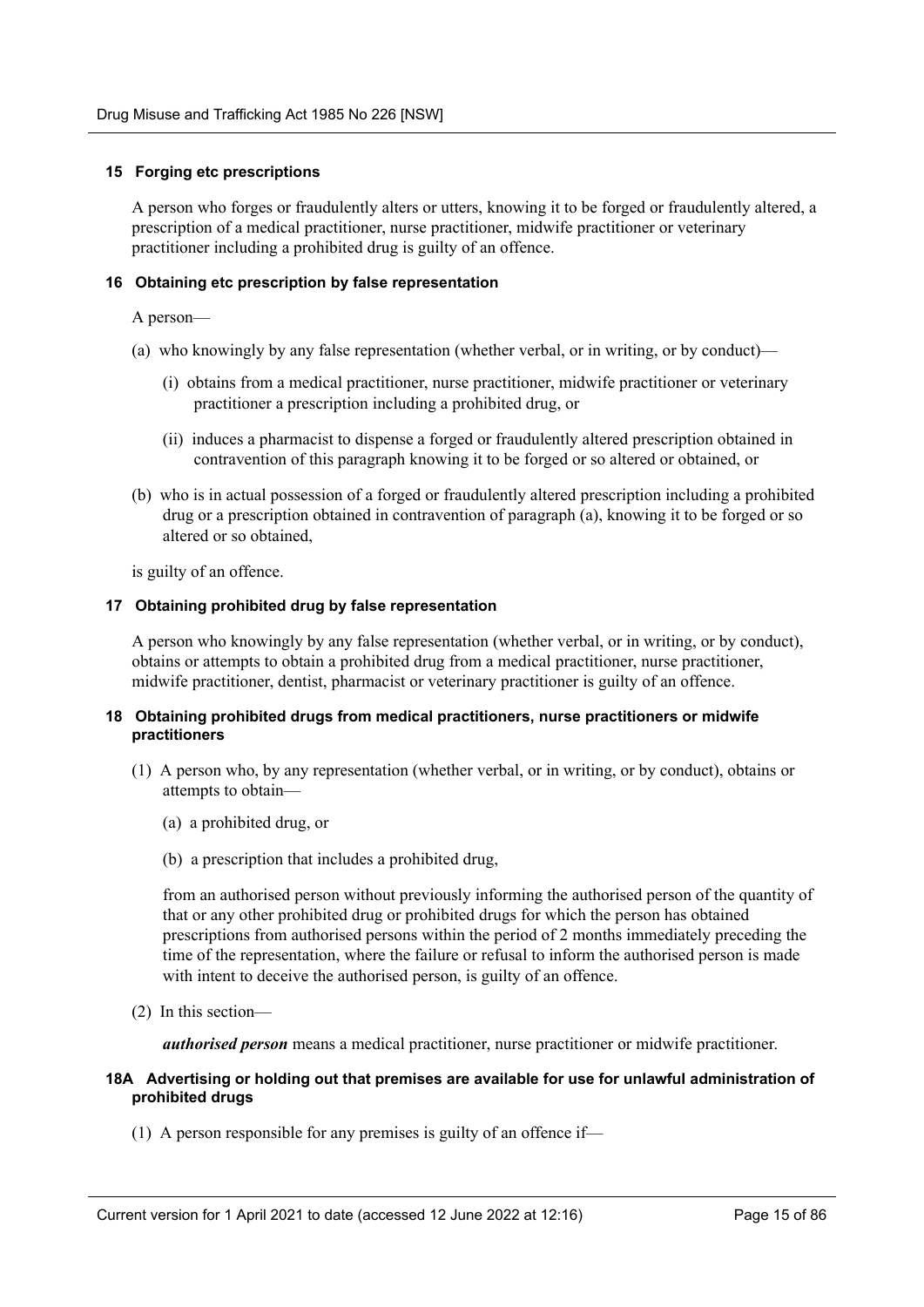- (a) the person advertises or holds out in any way that the premises are available for use for the administration of prohibited drugs (whether or not for financial or material reward), or
- (b) the person causes, suffers or permits any other person to advertise or hold out in any way that the premises are available for use for the administration of prohibited drugs (whether or not for financial or material reward).
- (2) For the purposes of this section, a person is responsible for premises if the person is the owner, lessee or occupier of the premises, or if the person participates in the management of the premises.
- (3) This section does not apply to or in respect of a licensed injecting centre within the meaning of Part 2A.

#### <span id="page-15-0"></span>**18B Manufacture, production, possession and supply of certain Schedule 9 substances**

- (1) A person who manufactures or produces, or who knowingly takes part in the manufacture or production of, a Schedule 9 substance (not being a prohibited drug within the meaning of this Act) is guilty of an offence.
- (2) A person who supplies, or who knowingly takes part in the supply of, a Schedule 9 substance (not being a prohibited drug within the meaning of this Act) is guilty of an offence.
- (3) A person who has in his or her possession a Schedule 9 substance (not being a prohibited drug within the meaning of this Act) is guilty of an offence.

Maximum penalty (subsection (3)): 20 penalty units or imprisonment for 12 months, or both.

- (4) Nothing in this section renders unlawful the manufacture, production, possession or supply of a Schedule 9 substance (not being a prohibited drug) by—
	- (a) a person licensed or authorised to do so under the *[Poisons and Therapeutic Goods Act 1966](https://legacy.legislation.nsw.gov.au/*/view/act/1966/31)*, or
	- (b) a person in accordance with an authorisation given by the Secretary of the Ministry of Health under section 17D of that Act,

or renders unlawful the taking part by any other person in the manufacture, production or supply of such a substance by a person to whom paragraph (a) or (b) applies or the possession of the substance by the other person for those purposes.

#### <span id="page-15-1"></span>**19 Aiding, abetting etc commission of offence in New South Wales**

- (1) A person who aids, abets, counsels, procures, solicits or incites the commission of an offence under this Division is guilty of an offence and liable to the same punishment, pecuniary penalties and forfeiture as the person would be if the person had committed the firstmentioned offence.
- (2) A person does not commit an offence because of this section for any act or omission that is an offence under section 43B.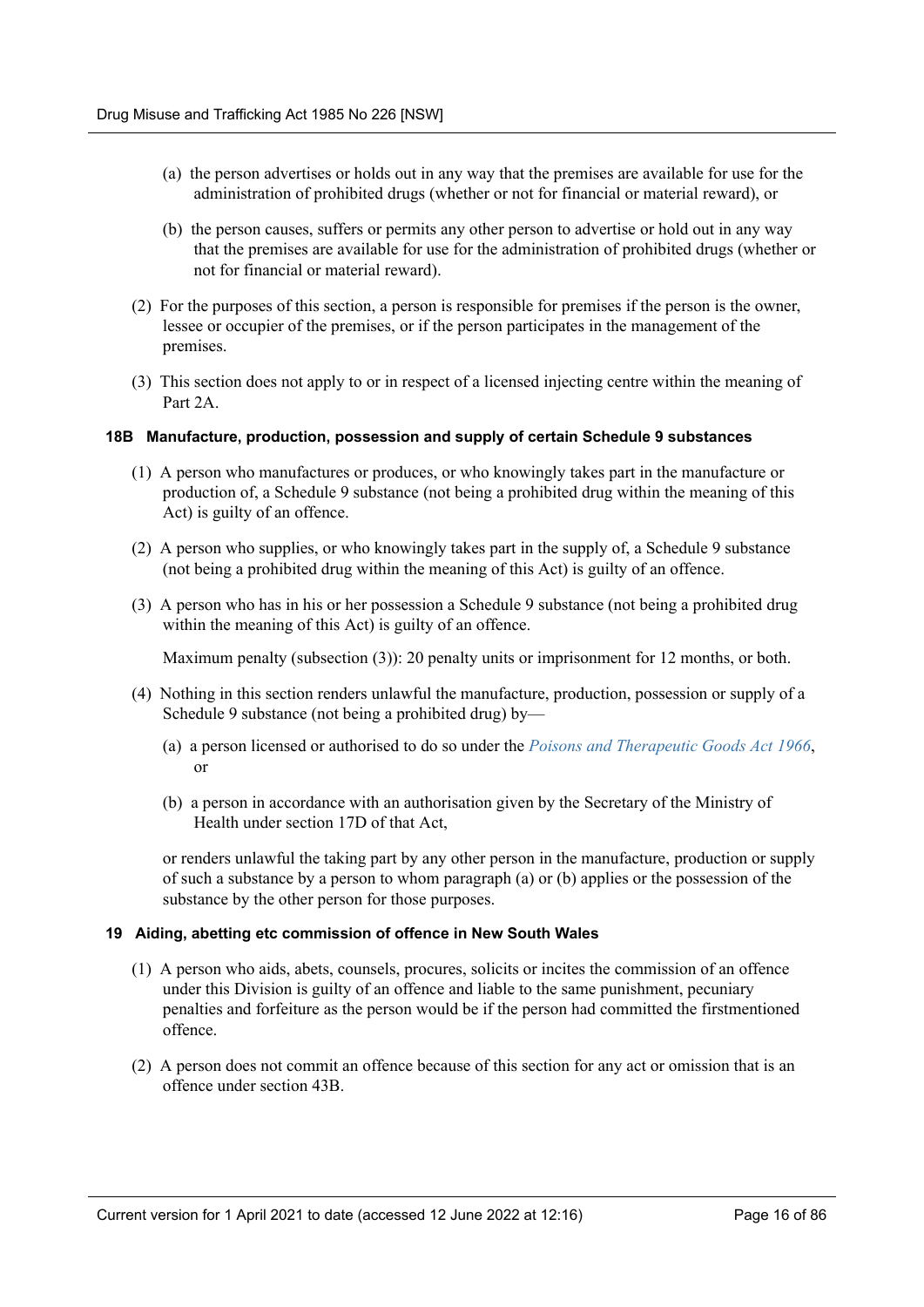#### <span id="page-16-0"></span>**20 Aiding, abetting etc commission of offence outside New South Wales**

- (1) A person who, in New South Wales, aids, abets, counsels, procures, solicits or incites the commission of an offence in any place outside New South Wales, being an offence punishable under the provisions of a law in force in that place which corresponds to a provision of this Division, is guilty of an offence and liable to the same punishment, pecuniary penalties and forfeiture as the person would be if the person had committed the firstmentioned offence in New South Wales.
- (2) A person does not commit an offence because of this section for any act or omission that is an offence under section 43B.

#### <span id="page-16-1"></span>**21 Penalties**

The penalty for an offence under this Division is a fine of 20 penalty units or imprisonment for a term of 2 years, or both, except as otherwise expressly provided by this Division.

### <span id="page-16-2"></span>**Division 2 Indictable offences**

#### <span id="page-16-3"></span>**22 Indictable prosecution**

- (1) Subject to the provisions of this Division and the *[Criminal Procedure Act 1986](https://legacy.legislation.nsw.gov.au/*/view/act/1986/209)*, an offence under this Division is to be prosecuted on indictment.
- (2) (Repealed)

#### <span id="page-16-4"></span>**23 Offences with respect to prohibited plants**

- (1) A person who—
	- (a) cultivates, or knowingly takes part in the cultivation of, a prohibited plant,
	- (b) supplies, or knowingly takes part in the supply of, a prohibited plant, or
	- (c) has a prohibited plant in his or her possession,

is guilty of an offence.

- (1A) A person who—
	- (a) cultivates by enhanced indoor means, or knowingly takes part in the cultivation by enhanced indoor means of, a number of prohibited plants which is—
		- (i) not less than the small quantity applicable to the prohibited plants, and
		- (ii) less than the commercial quantity applicable to those prohibited plants, and
	- (b) cultivates, or knowingly takes part in the cultivation of, those prohibited plants for a commercial purpose,

is guilty of an offence.

(1B) If, on the trial of a person for an offence under subsection (1A), the jury is not satisfied that the number of prohibited plants involved is equal to or more than the small quantity applicable to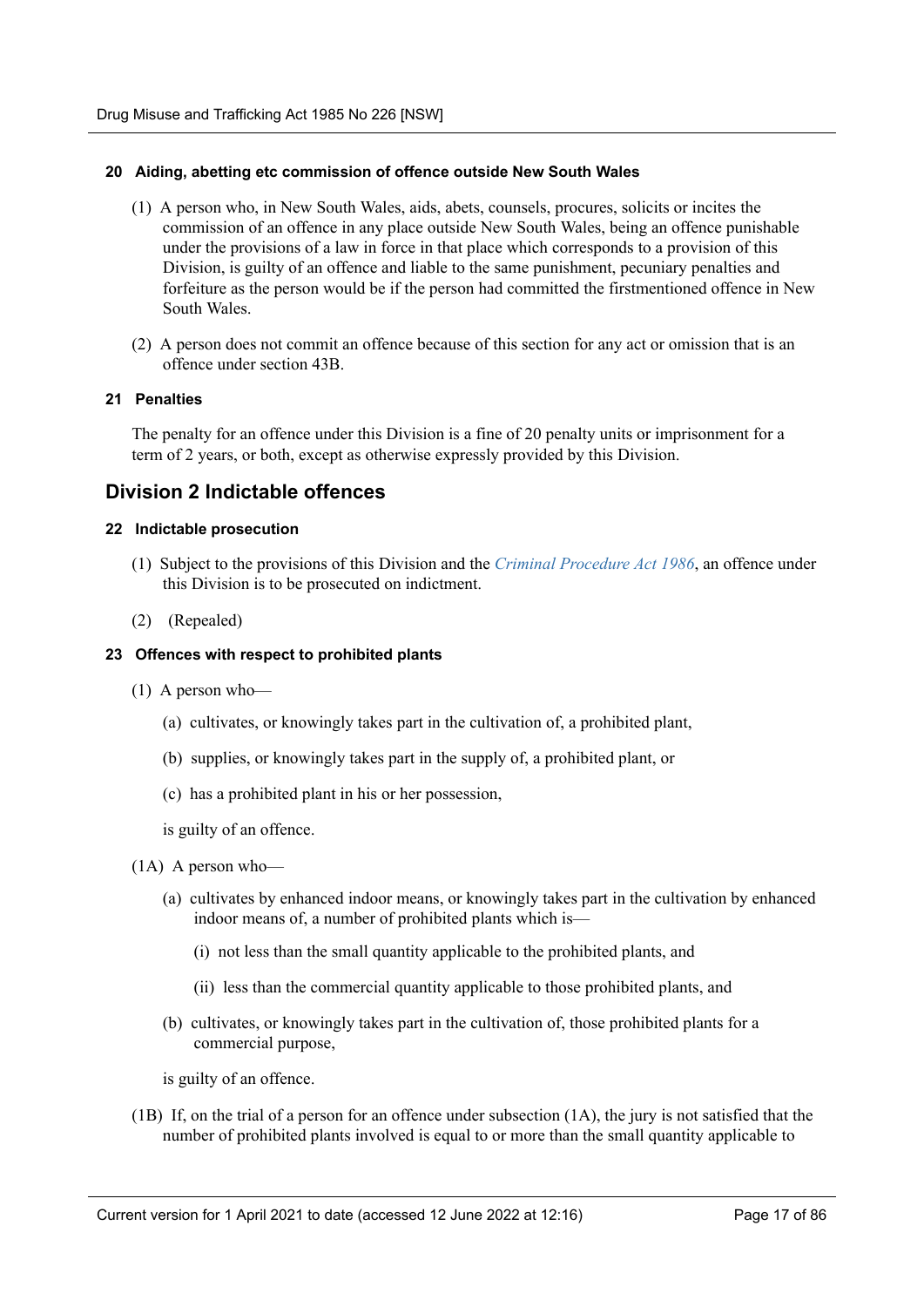the prohibited plants, the jury may acquit the person of the offence charged and find the person guilty of an offence under subsection (1) (a), and the person is liable to punishment accordingly.

- (1C) If, on the trial of a person for an offence under subsection (1A), the jury is not satisfied that the person cultivated, or knowingly took part in the cultivation of, a prohibited plant for a commercial purpose, the jury may acquit the person of the offence charged and find the person guilty of an offence under subsection (1) (a), and the person is liable to punishment accordingly.
- (2) A person who—
	- (a) cultivates, or knowingly takes part in the cultivation of, a number of prohibited plants which is not less than the commercial quantity applicable to prohibited plants,
	- (b) supplies, or knowingly takes part in the supply of, a number of prohibited plants which is not less than the commercial quantity applicable to prohibited plants, or
	- (c) has a number of prohibited plants in his or her possession which is not less than the commercial quantity applicable to prohibited plants,

is guilty of an offence.

- (3) If, on the trial of a person for an offence under subsection (2) (other than in relation to the cultivation of prohibited plants by enhanced indoor means), the jury is not satisfied that the number of prohibited plants involved is equal to or more than the commercial quantity applicable to the prohibited plants, the jury may acquit the person of the offence charged and find the person guilty of an offence under subsection (1), and the person is liable to punishment accordingly.
- (3A) If, on the trial of a person for an offence under subsection (2) in relation to the cultivation of prohibited plants by enhanced indoor means, the jury is not satisfied that the number of prohibited plants involved is equal to or more than the commercial quantity applicable to the prohibited plants, the jury may acquit the person of the offence charged and find the person guilty of—
	- (a) an offence under subsection (1A), if the jury is satisfied that the person contravened subsection (1A), or
	- (b) an offence under subsection (1) (a), if the jury is not satisfied that the person contravened subsection (1A), but is satisfied that the person contravened subsection (1) (a),

and the person is liable to punishment accordingly.

- (4) Nothing in this section renders unlawful any act relating to the cultivation, supply or possession of a prohibited plant by—
	- (a) a person—
		- (i) who informs the court before which the person is prosecuted that the person proposes to adduce evidence as referred to in subparagraph (ii), and
		- (ii) who adduces evidence which satisfies the court that, having regard to all the circumstances, including the person's conduct, in which the act constituting the offence was done or preparatory to the doing of the act, the person did not know or suspect and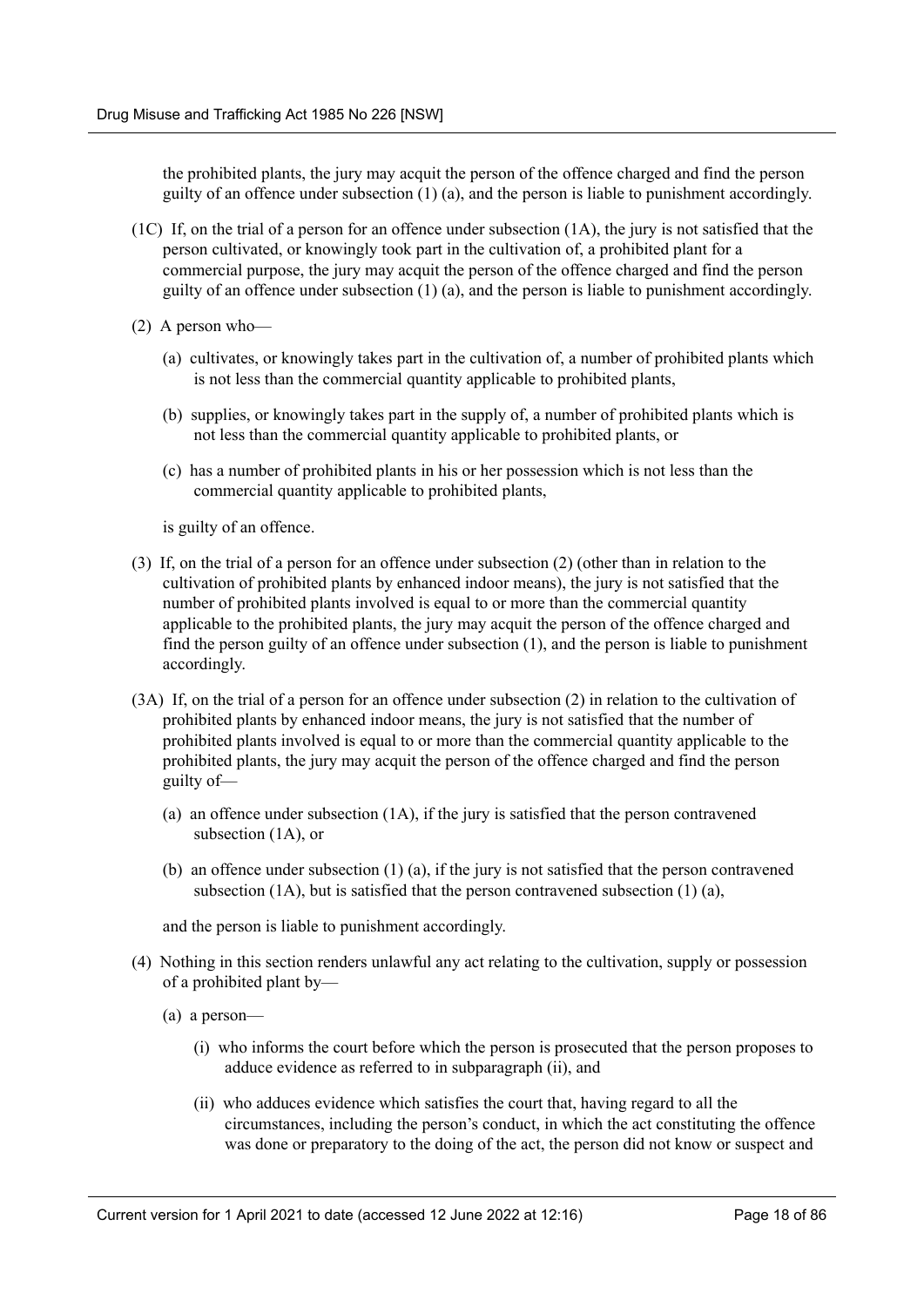could not reasonably be expected to have known or suspected that the prohibited plant was a prohibited plant, or

- (a1) a person acting under a poppy licence or poppy permit under the *[Poppy Industry Act 2016](https://legacy.legislation.nsw.gov.au/*/view/act/2016/37)*, or
- (b) a person acting in accordance with an authority granted by the Secretary of the Department of Health where the Secretary is satisfied that the cultivation, supply or possession of the prohibited plant is for the purpose of scientific research, instruction, analysis or study, or
- (c) a person acting in accordance with a direction given by the Commissioner of Police under section 39Q.
- (5) Where a person informs a court as referred to in subsection (4) (a) (i), evidence of any previous conviction of the person for any offence, being evidence which may intend to rebut the evidence referred to in subsection  $(4)$  (a) (ii), may, with the leave of the court, be adduced by the prosecutor.
- (6) In this section and section 23A, *cultivating a prohibited plant for a commercial purpose* includes cultivating the plant—
	- (a) with the intention of selling it or any of its products, or
	- (b) with the belief that another person intends to sell it or any of its products.

#### <span id="page-18-0"></span>**23A Offences with respect to enhanced indoor cultivation of prohibited plants in presence of children**

- (1) A person who—
	- (a) cultivates, or knowingly takes part in the cultivation of, a prohibited plant by enhanced indoor means, and
	- (b) exposes a child to that cultivation process, or to substances being stored for use in that cultivation process,
	- is guilty of an offence.
- (2) A person who—
	- (a) cultivates, or knowingly takes part in the cultivation of, a number of prohibited plants by enhanced indoor means which is not less than the commercial quantity applicable to those plants, and
	- (b) exposes a child to that cultivation process, or to substances being stored for use in that cultivation process,

is guilty of an offence.

- (3) A person who—
	- (a) cultivates by enhanced indoor means, or knowingly takes part in the cultivation by enhanced indoor means of, a number of prohibited plants which is—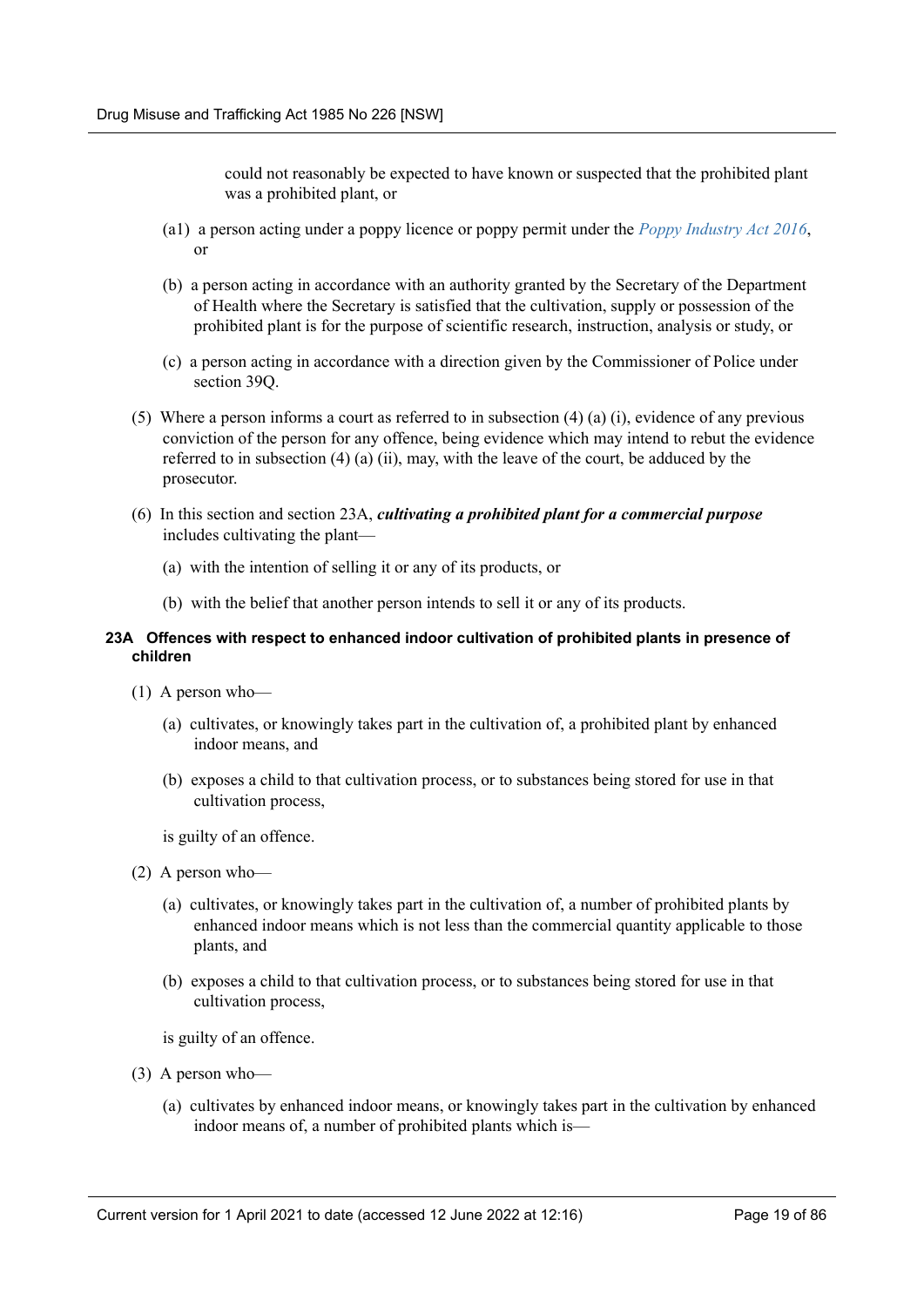- (i) not less than the small quantity applicable to the prohibited plants, and
- (ii) less than the commercial quantity applicable to those prohibited plants, and
- (b) cultivates, or knowingly takes part in the cultivation of, those prohibited plants for a commercial purpose, and
- (c) exposes a child to that cultivation process, or to substances being stored for use in that cultivation process,

is guilty of an offence.

- (4) If, on the trial of a person for an offence under subsection (2), the jury is not satisfied that the number of prohibited plants involved is equal to or more than the commercial quantity applicable to the prohibited plants, the jury may acquit the person of the offence charged and find the person guilty of—
	- (a) an offence under subsection (3), if the jury is satisfied that the person contravened subsection (3), or
	- (b) an offence under subsection (1), if the jury is not satisfied that the person contravened subsection (3), but is satisfied that the person contravened subsection (1),

and the person is liable to punishment accordingly.

- (5) If, on the trial of a person for an offence under subsection (3), the jury is not satisfied that the person cultivated, or knowingly took part in the cultivation of, a prohibited plant for a commercial purpose, the jury may acquit the person of the offence charged and find the person guilty of an offence under subsection (1), and the person is liable to punishment accordingly.
- (6) It is a defence to a prosecution for an offence under subsection  $(1)$ ,  $(2)$  or  $(3)$  if the defendant establishes that the exposure of the child to the prohibited plant cultivation process, or to substances being stored for use in that process, did not endanger the health or safety of the child.
- (7) If, on the trial of a person for an offence under subsection  $(1)$ ,  $(2)$  or  $(3)$ , the jury—
	- (a) is not satisfied that a child was exposed to the cultivation of a prohibited plant by enhanced indoor means, or to substances being stored for use in such a cultivation process, or
	- (b) is satisfied that the defence referred to in subsection (6) has been made out,

the jury may acquit the person of the offence charged and find the person guilty of an offence under section 23 (1) (a), (2) (a) or (1A), respectively, and the person is liable to punishment accordingly.

(8) In this section, *child* means a person who is under the age of 16 years.

#### <span id="page-19-0"></span>**24 Manufacture and production of prohibited drugs**

- (1) A person who manufactures or produces, or who knowingly takes part in the manufacture or production of, a prohibited drug is guilty of an offence.
- (1A) A person who—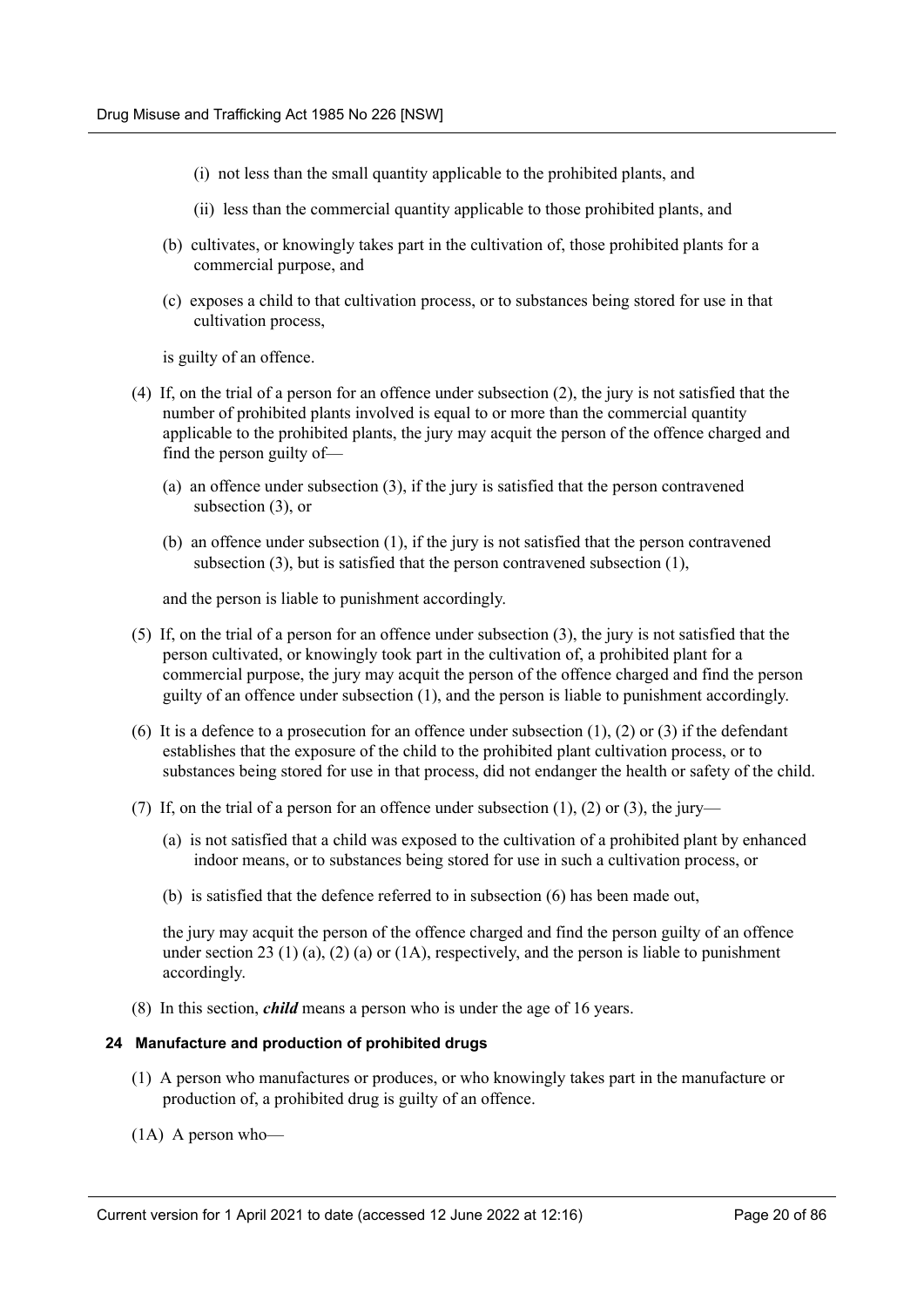- (a) manufactures or produces, or who knowingly takes part in the manufacture or production of, a prohibited drug, and
- (b) exposes a child to that manufacturing or production process, or to substances being stored for use in that manufacturing or production process,

is guilty of an offence.

- (2) A person who manufactures or produces, or who knowingly takes part in the manufacture or production of, an amount of a prohibited drug which is not less than the commercial quantity applicable to the prohibited drug is guilty of an offence.
- (2A) A person who—
	- (a) manufactures or produces, or who knowingly takes part in the manufacture or production of, an amount of a prohibited drug which is not less than the commercial quantity applicable to the prohibited drug, and
	- (b) exposes a child to that manufacturing or production process, or to substances being stored for use in that manufacturing or production process,

is guilty of an offence.

- (3) If, on the trial of a person for an offence under subsection (2) or (2A), the jury are not satisfied that the amount of prohibited drug involved is equal to or more than the commercial quantity applicable to the prohibited drug, the jury may acquit the person of the offence charged and find the person guilty of an offence under subsection  $(1)$  or  $(1A)$ , respectively, and the person is liable to punishment accordingly.
- (3A) It is a defence to a prosecution for an offence under subsection (1A) or (2A) if the defendant establishes that the exposure of the child to the prohibited drug manufacturing or production process, or to substances being stored for use in that manufacturing or production process, did not endanger the health or safety of the child.
- (3B) If, on the trial of a person for an offence under subsection (1A) or (2A), the jury—
	- (a) is not satisfied that a child was exposed to a prohibited drug manufacturing or production process, or to substances being stored for use in such a manufacturing or production process, or
	- (b) is satisfied that the defence referred to in subsection (3A) has been made out,

the jury may acquit the person of the offence charged and find the person guilty of an offence under subsection  $(1)$  or  $(2)$ , respectively, and the person is liable to punishment accordingly.

- (4) Nothing in this section renders unlawful the manufacture or production of a prohibited drug by—
	- (a) a person licensed or authorised to do so under the *[Poisons and Therapeutic Goods Act 1966](https://legacy.legislation.nsw.gov.au/*/view/act/1966/31)*, or
	- (a1) a person acting under a poppy licence under the *[Poppy Industry Act 2016](https://legacy.legislation.nsw.gov.au/*/view/act/2016/37)*, or
	- (b) a person acting in accordance with an authority granted by the Secretary of the Department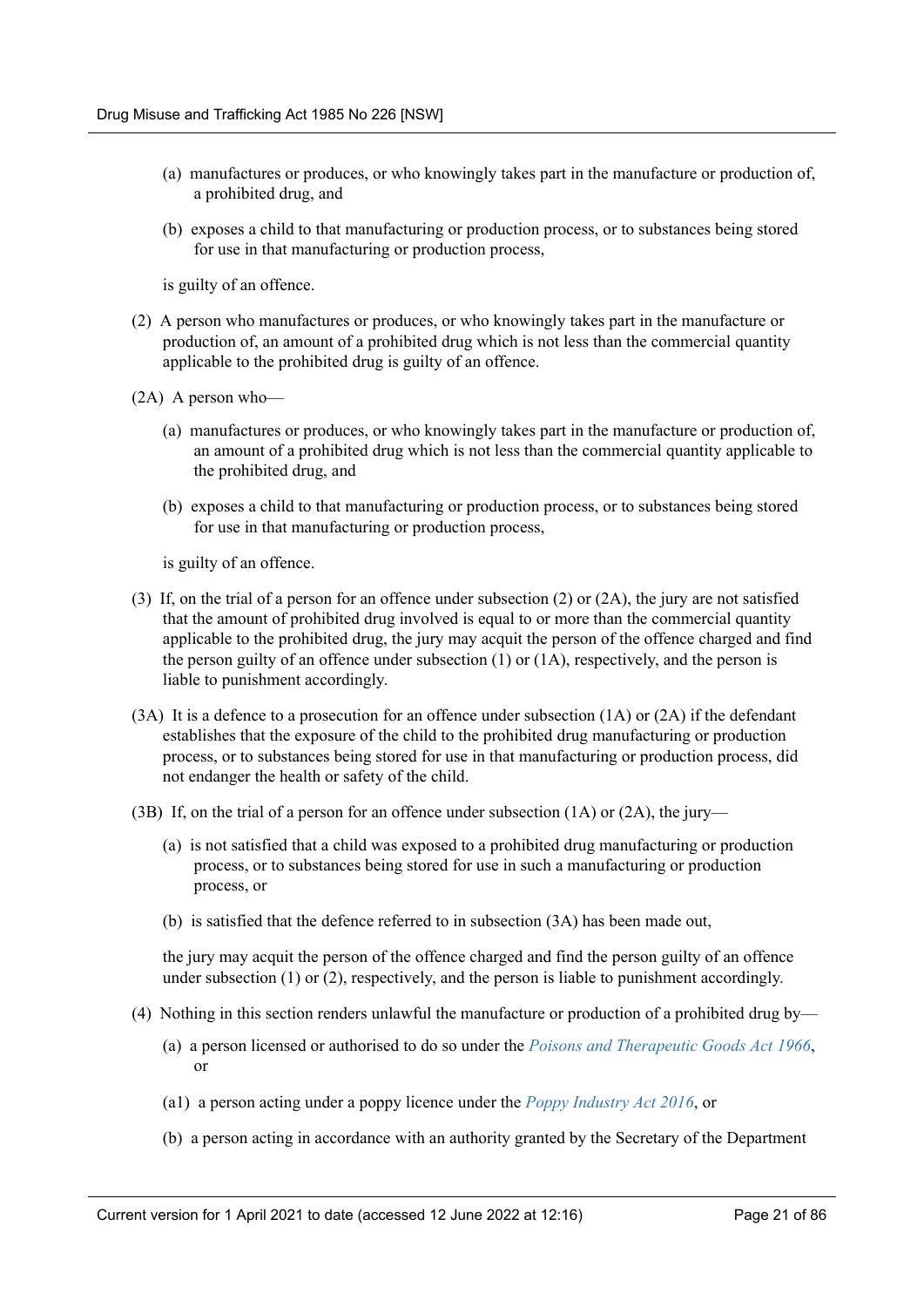of Health where the Secretary is satisfied that the manufacture or production of the prohibited drug is for the purpose of scientific research, instruction, analysis or study,

or renders unlawful the taking part by any other person in the manufacture or production of a prohibited drug by a person to whom paragraph (a), (a1) or (b) applies.

(5) In this section, *child* means a person who is under the age of 16 years.

#### <span id="page-21-0"></span>**24A Possession of precursors and certain apparatus for manufacture or production of prohibited drugs**

- (1) A person who has possession of—
	- (a) a precursor, or
	- (b) a drug manufacture apparatus,

intended by the person for use in the manufacture or production, by that person or another person, of a prohibited drug is guilty of an offence.

- (2) Nothing in this section renders unlawful the possession of a precursor or drug manufacture apparatus for use in the manufacture or production of a prohibited drug by—
	- (a) a person licensed or authorised to do so under the *[Poisons and Therapeutic Goods Act 1966](https://legacy.legislation.nsw.gov.au/*/view/act/1966/31)*, or
	- (a1) a person acting under a poppy licence under the *[Poppy Industry Act 2016](https://legacy.legislation.nsw.gov.au/*/view/act/2016/37)*, or
	- (b) a person acting in accordance with an authority granted by the Director-General of the Department of Health where the Director-General is satisfied that the manufacture or production of the prohibited drug is for the purpose of scientific research, instruction, analysis or study.
- (2A) (Repealed)
- (3) In this section—

*drug manufacture apparatus* means an apparatus specified or described in the regulations as a drug manufacture apparatus for the purposes of this section.

*precursor* means a substance specified or described in the regulations as a precursor for the purposes of this section.

#### <span id="page-21-1"></span>**24B Possession of prohibited drug precursors**

- (1) A person who has in his or her possession a precursor of a quantity not less than the quantity prescribed by the regulations in relation to that precursor is guilty of an offence.
- (2) It is a defence to a prosecution for an offence under subsection (1) if the defendant establishes—
	- (a) that the defendant is in possession of the precursor for the purposes of an activity that is not unlawful, or
	- (b) that the defendant otherwise has a reasonable excuse for possessing the precursor.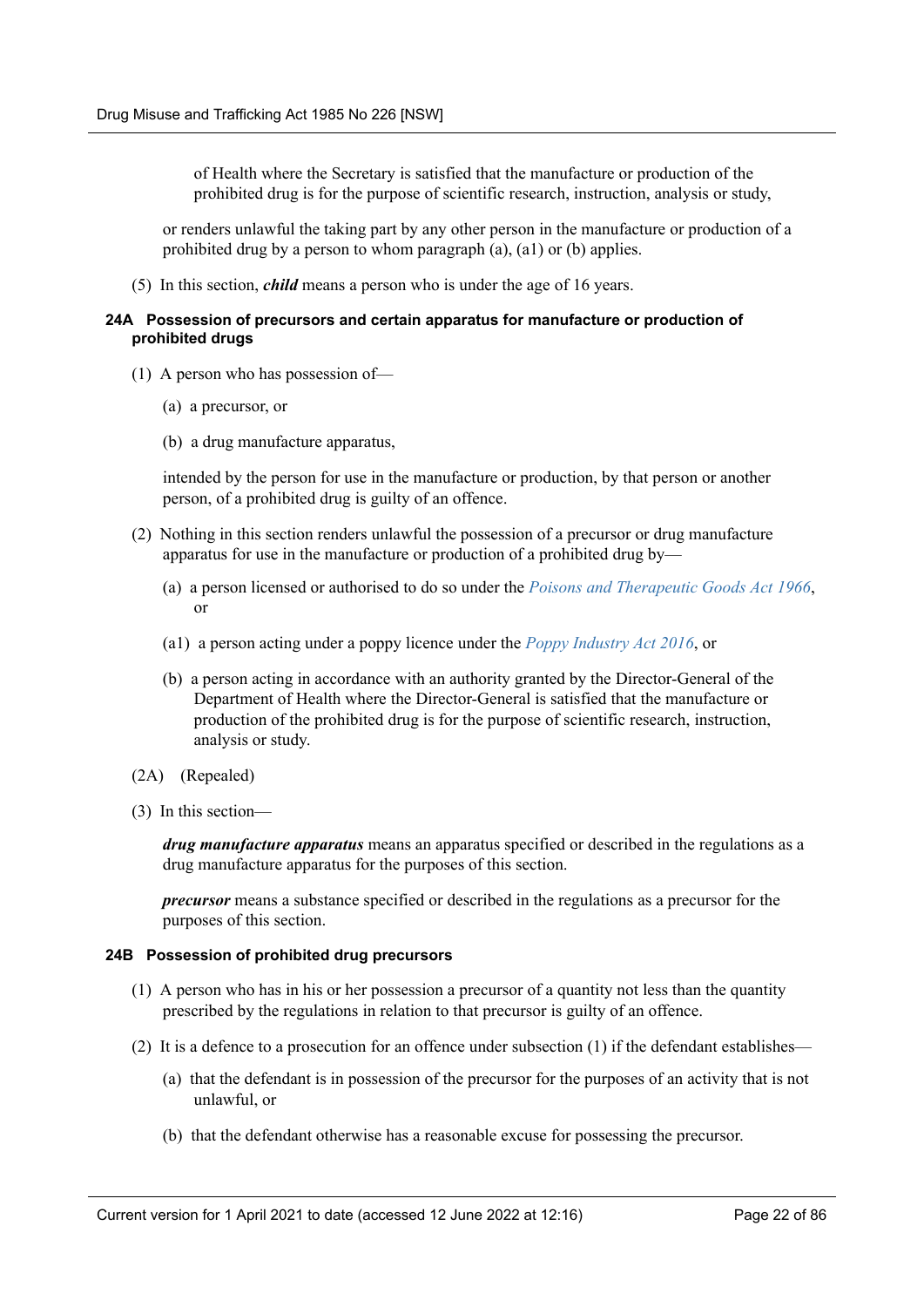- (3) In this section, *precursor* means a substance—
	- (a) that is capable of being used to manufacture or produce a prohibited drug, and
	- (b) that is specified or described in the regulations as a precursor for the purposes of this section.

#### <span id="page-22-0"></span>**25 Supply of prohibited drugs**

- (1) A person who supplies, or who knowingly takes part in the supply of, a prohibited drug is guilty of an offence.
- (1A) A person of or above the age of 18 years who supplies, or who knowingly takes part in the supply of, a prohibited drug (other than cannabis leaf) to a person under the age of 16 years is guilty of an offence.
- (2) A person who supplies, or who knowingly takes part in the supply of, an amount of a prohibited drug which is not less than the commercial quantity applicable to the prohibited drug is guilty of an offence.
- (2A) A person of or above the age of 18 years who supplies, or who knowingly takes part in the supply of, an amount of a prohibited drug (other than cannabis leaf) which is not less than the commercial quantity applicable to the prohibited drug to a person under the age of 16 years is guilty of an offence.
- (2B) Where, on the trial of a person for an offence under subsection (1A) or (2A), the jury are satisfied that the person charged had, at the time the offence is alleged to have been committed, reasonable cause to believe, and did in fact believe, that the person to whom the prohibited drug was supplied was of or above the age of 16 years, they may acquit the person of the offence charged and find the person guilty of an offence under subsection (1) or (2), respectively, and the person is liable to punishment accordingly.
- (2C) A person of or above the age of 18 years who procures a person under the age of 16 years to supply, or take part in the supply of, a prohibited drug (other than cannabis leaf) to another person is guilty of an offence.
- (2D) A person of or above the age of 18 years who procures a person under the age of 16 years to supply, or take part in the supply of, an amount of a prohibited drug (other than cannabis leaf) which is not less than the commercial quantity applicable to the prohibited drug is guilty of an offence.
- (2E) It is a defence to a prosecution for an offence under subsection (2C) or (2D) if the defendant establishes that the defendant had, at the time the offence is alleged to have been committed, reasonable cause to believe, and did in fact believe, that the person who was procured to supply, or take part in the supply of, the prohibited drug was of or above the age of 16 years.
- (3) Where, on the trial of a person for an offence under subsection (2) or (2D), the jury are not satisfied that the amount of prohibited drug involved is equal to or more than the commercial quantity applicable to the prohibited drug, they may acquit the person of the offence charged and find the person guilty of an offence under subsection (1) or (2C), respectively, and the person shall be liable to punishment accordingly.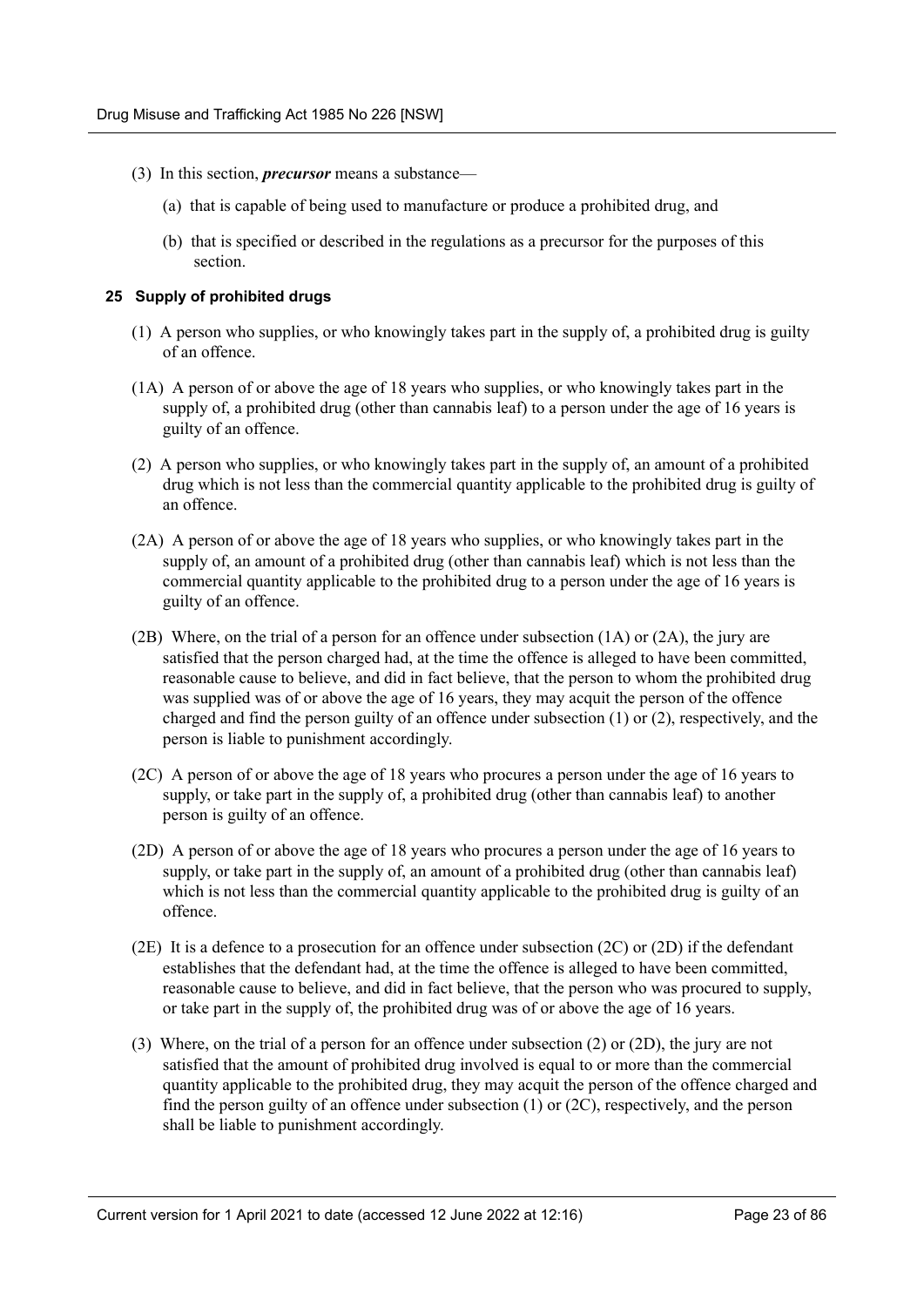- (4) Nothing in this section renders unlawful the supply of a prohibited drug by—
	- (a) a person licensed or authorised to do so under the *[Poisons and Therapeutic Goods Act 1966](https://legacy.legislation.nsw.gov.au/*/view/act/1966/31)*, or
	- (b) a person acting in accordance with an authority granted by the Secretary of the Department of Health where the Secretary is satisfied that the supply of the prohibited drug is for the purpose of scientific research, instruction, analysis or study, or
	- (c) a person acting in accordance with a direction given by the Commissioner of Police under section 39Q,

or renders unlawful the taking part by any other person in the supply of a prohibited drug by a person to whom paragraph (a), (b) or (c) applies.

(5) Nothing in this section renders unlawful the administration of a prohibited drug to a person being cared for by another person in the circumstances described in section 10 (2) (d).

#### <span id="page-23-0"></span>**25A Offence of supplying prohibited drugs on an ongoing basis**

(1) **Offence provision** A person who, on 3 or more separate occasions during any period of 30 consecutive days, supplies a prohibited drug (other than cannabis) for financial or material reward is guilty of an offence.

Maximum penalty—3,500 penalty units or imprisonment for 20 years, or both.

- (2) **Same prohibited drug not necessary** A person is liable to be convicted of an offence under this section whether or not the same prohibited drug is supplied on each of the occasions relied on as evidence of commission of the offence.
- (3) **Jury must be satisfied as to same 3 occasions of supply** If, on the trial of a person for an offence under this section, more than 3 occasions of supplying a prohibited drug are relied on as evidence of commission of the offence, all the members of the jury must be satisfied as to the same 3 occasions in order to find the person guilty of the offence.
- (4) **Alternative verdict—relevant supply offences** If, on the trial of a person for an offence under this section, the jury is not satisfied that the offence is proven but is satisfied that the person has, in respect of any of the occasions relied on as evidence of commission of the offence under this section, committed a relevant supply offence, the jury may acquit the person of the offence charged and find the person guilty of the relevant supply offence, and the person is liable to punishment accordingly.
- (5) **Double jeopardy provisions** A person who has been convicted of an offence under this section is not liable to be convicted—
	- (a) of a relevant supply offence, or
	- (b) of a separate offence under this section,

on the same, or substantially the same, facts as those relied on as evidence of commission of the offence in respect of which the person has been convicted.

(6) A person who has been acquitted of an offence under this section is not liable to be convicted—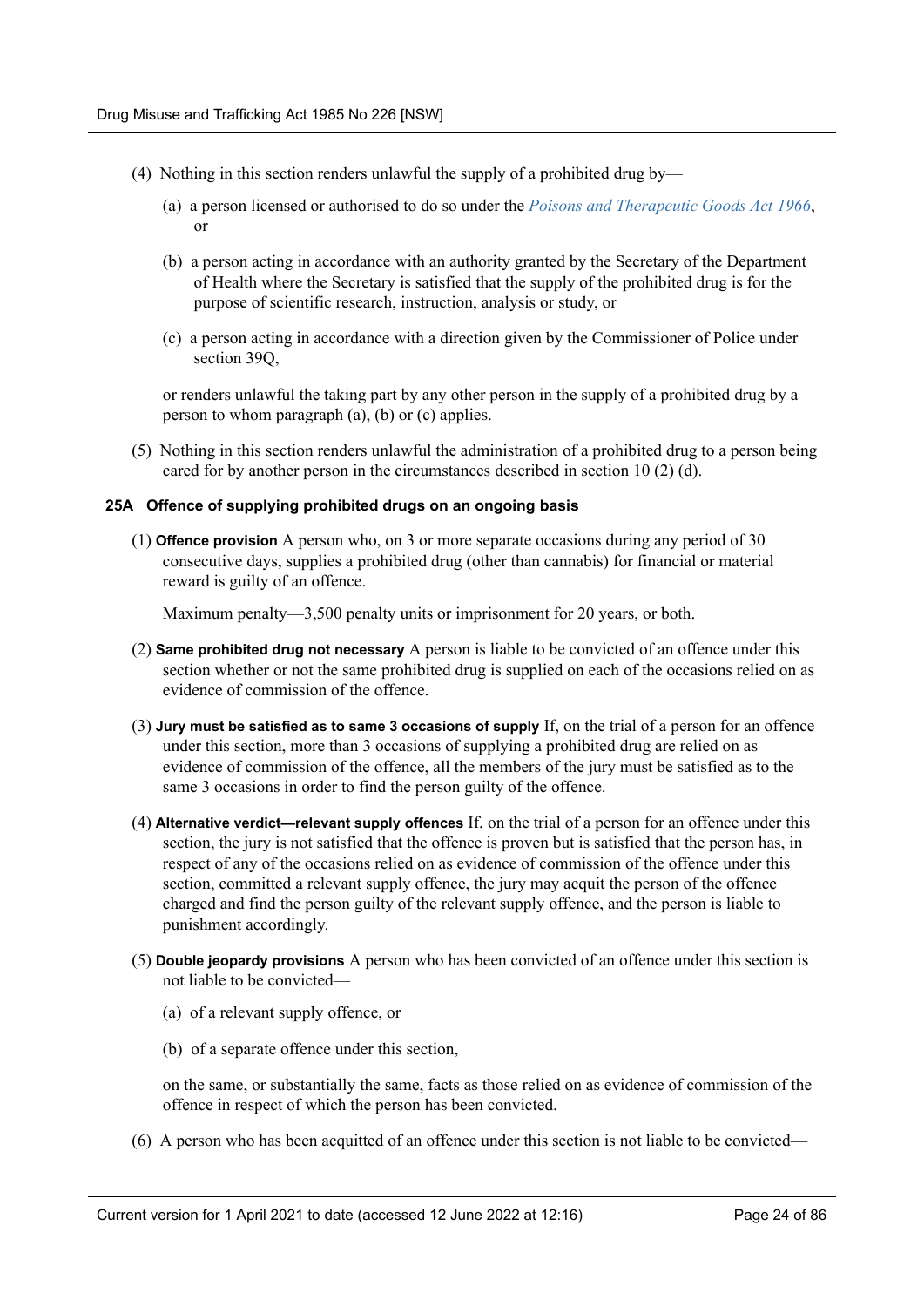- (a) except as provided by subsection (4)—of a relevant supply offence, or
- (b) of a separate offence under this section,

on the same, or substantially the same, facts as those relied on as evidence of commission of the offence in respect of which the person has been acquitted.

- (7) A person who has been—
	- (a) convicted of a relevant supply offence, or
	- (b) acquitted of a relevant supply offence,

is not liable to be convicted for an offence under this section on the same, or substantially the same, facts as those relied on as evidence of commission of the relevant supply offence.

- (8) **Liability for relevant supply offences not affected by offence under this section** Subject to subsections (5) and (6), this section does not—
	- (a) remove the liability of any person to be convicted of a relevant supply offence, or
	- (b) affect the punishment that may be imposed for any such offence.
- (9) **Exemption—lawful supply** Nothing in this section renders unlawful the supply of a prohibited drug by—
	- (a) a person licensed or authorised to do so under the *[Poisons and Therapeutic Goods Act 1966](https://legacy.legislation.nsw.gov.au/*/view/act/1966/31)*, or
	- (b) a person acting in accordance with an authority granted by the Director-General of the Department of Health where the Director-General is satisfied that the supply of the prohibited drug is for the purpose of scientific research, instruction, analysis or study.
- (10) **Definitions** In this section—

*cannabis* means cannabis leaf, cannabis oil, cannabis plant and cannabis resin.

*relevant supply offence* means any offence under this Act (other than under this section) relating to the supply of a prohibited drug.

#### <span id="page-24-0"></span>**25B (Repealed)**

#### <span id="page-24-1"></span>**26 Conspiring**

A person who conspires with another person or other persons to commit an offence under this Division is guilty of an offence and liable to the same punishment, pecuniary penalties and forfeiture as the person would be if the person had committed the firstmentioned offence.

#### <span id="page-24-2"></span>**27 Aiding, abetting etc commission of offence in New South Wales**

- (1) A person who aids, abets, counsels, procures, solicits or incites the commission of an offence under this Division is guilty of an offence and liable to the same punishment, pecuniary penalties and forfeiture as if the person had committed the firstmentioned offence.
- (2) A person does not commit an offence because of this section for any act or omission that is an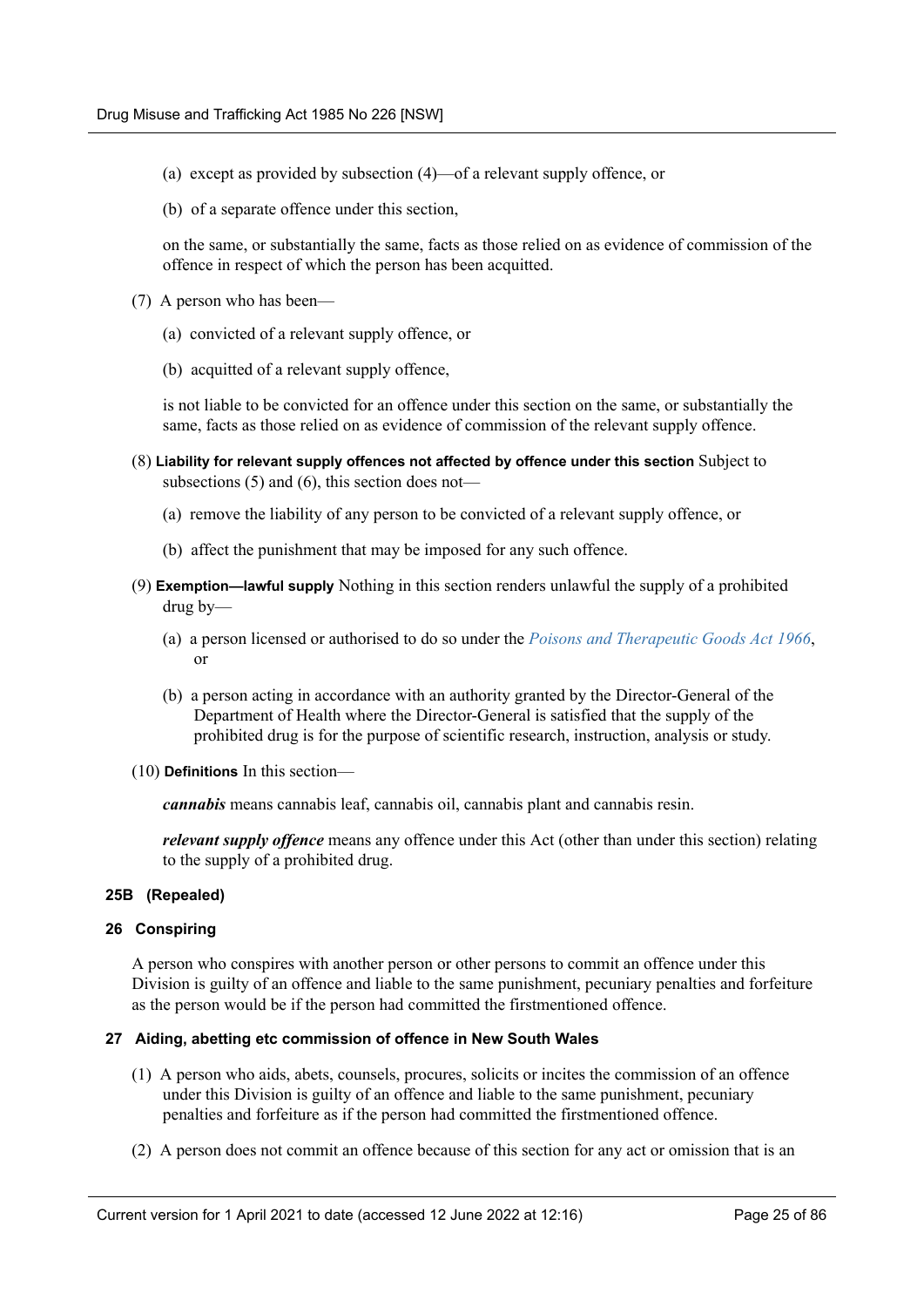offence under section 43B.

#### <span id="page-25-0"></span>**28 Conspiring to commit and aiding etc commission of offence outside New South Wales**

- (1) A person who, in New South Wales—
	- (a) conspires with another person or persons to commit an offence in any place outside New South Wales, being an offence punishable under the provisions of a law in force in that place which corresponds to a provision of this Division, or
	- (b) aids, abets, counsels, procures, solicits or incites the commission of an offence in any place outside New South Wales, being an offence punishable under the provisions of a law in force in that place which corresponds to a provision of this Division,

is guilty of an offence and liable to the same punishment, pecuniary penalties and forfeiture as the person would be if the person had committed the offence which was committed outside New South Wales.

(2) A person does not commit an offence because of this section for any act or omission that is an offence under section 43B.

#### <span id="page-25-1"></span>**29 Traffickable quantity—possession taken to be for supply**

A person who has in his or her possession an amount of a prohibited drug which is not less than the traffickable quantity of the prohibited drug shall, for the purposes of this Division, be deemed to have the prohibited drug in his or her possession for supply, unless—

- (a) the person proves that he or she had the prohibited drug in his or her possession otherwise than for supply, or
- (b) except where the prohibited drug is prepared opium, cannabis leaf, cannabis oil, cannabis resin, heroin or 6-monoacetylmorphine or any other acetylated derivatives of morphine, the person proves that he or she obtained possession of the prohibited drug on and in accordance with the prescription of a medical practitioner, nurse practitioner, midwife practitioner, dentist or veterinary practitioner.

#### <span id="page-25-2"></span>**30 Indictable offences—summary disposal of unless prosecution elects otherwise**

- (1) This section applies to the following offences—
	- (a) an offence under section 23 (1) or 23A (1),
	- (b) an offence under section 24 (1) or  $(1A)$ ,
	- (c) an offence under section 25 (1),  $(1A)$  or  $(2C)$ ,
	- (c1) an offence under section 26 of conspiring to commit an offence referred to in paragraph (a), (b) or (c),
	- (d) an offence under section 27 of aiding, abetting, counselling, procuring, soliciting or inciting the commission of an offence referred to in paragraph (a), (b) or (c), and
	- (e) an offence under section 28 of conspiring to commit, or of aiding, abetting, counselling, procuring, soliciting or inciting the commission of, an offence under a law in force outside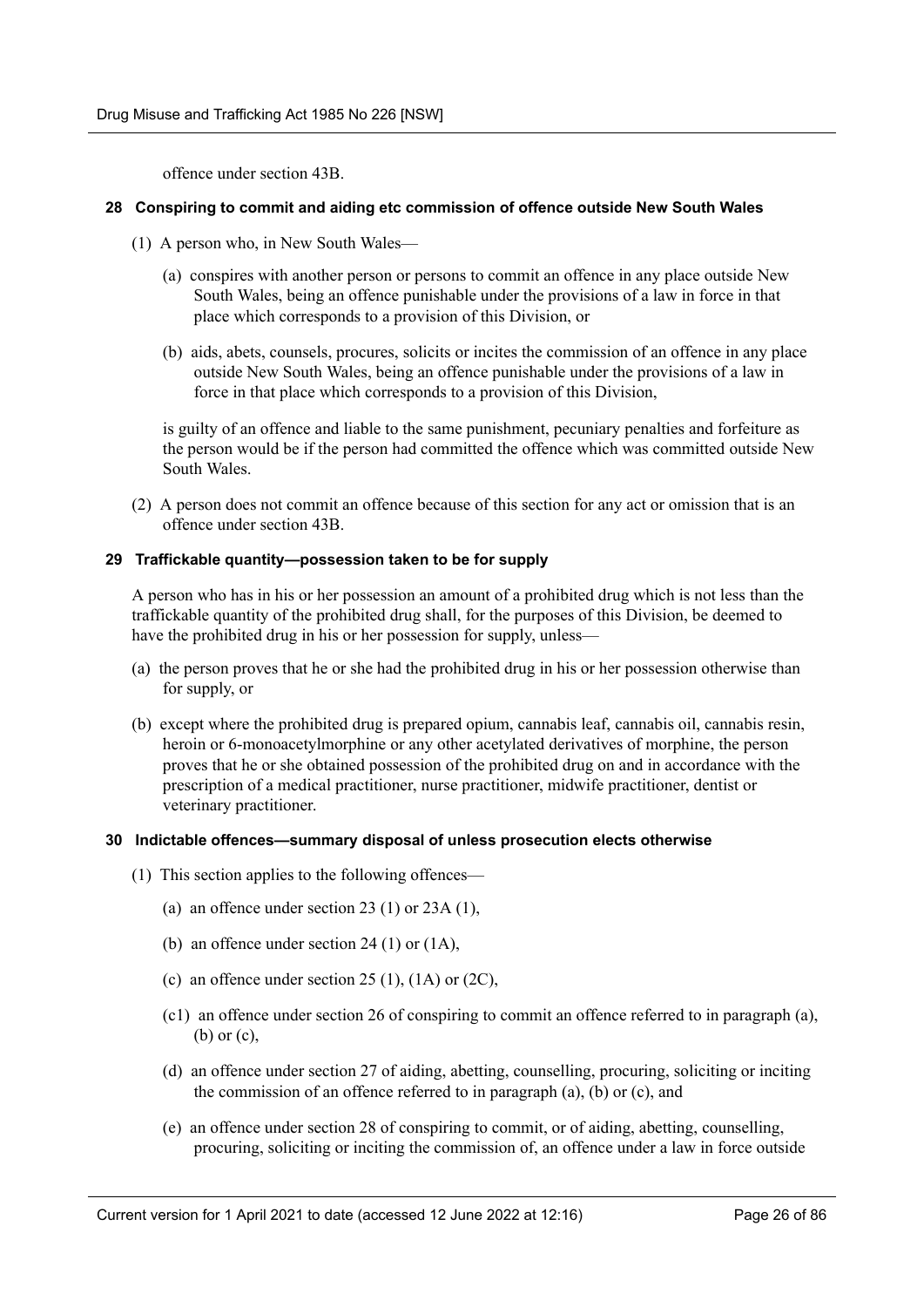New South Wales which corresponds to section 23 (1), 23A (1), 24 (1) or (1A) or 25 (1), (1A) or (2C),

where the court is satisfied on the balance of probabilities that the number or amount of the prohibited plant or prohibited drug concerned in the commission of the offence is not more than the small quantity applicable to the prohibited plant or prohibited drug.

- (2) Chapter 5 of the *[Criminal Procedure Act 1986](https://legacy.legislation.nsw.gov.au/*/view/act/1986/209)* (which relates to the summary disposal of certain indictable offences unless an election is made to proceed on indictment) applies to and in respect of an offence to which this section applies.
- (3) If such an offence is dealt with summarily, the maximum penalty for the offence is a fine of 50 penalty units or imprisonment for 2 years, or both.

#### <span id="page-26-0"></span>**31 Indictable offences—summary disposal of unless prosecution or accused elects otherwise**

- (1) This section applies to the following offences—
	- (a) an offence under section 23 (1) or 23A (1),
	- (b) an offence under section 24 (1) or (1A),
	- (c) an offence under section 25 (1),  $(1A)$  or  $(2C)$ ,
	- (c1) an offence under section 26 of conspiring to commit an offence referred to in paragraph (a), (b) or (c),
	- (d) an offence under section 27 of aiding, abetting, counselling, procuring, soliciting or inciting the commission of an offence referred to in paragraph (a), (b) or (c), and
	- (e) an offence under section 28 of conspiring to commit, or of aiding, abetting, counselling, procuring, soliciting or inciting the commission of, an offence under a law in force outside New South Wales which corresponds to section 23 (1), 23A (1), 24 (1) or (1A) or 25 (1),  $(1A)$  or  $(2C)$ ,

where the court is satisfied on the balance of probabilities that the number or amount of the prohibited plant or prohibited drug concerned in the commission of the offence is not more than the indictable quantity applicable to the prohibited plant or prohibited drug.

- (1A) This section also applies to an offence under section 24A or 24B.
- (2) Chapter 5 of the *[Criminal Procedure Act 1986](https://legacy.legislation.nsw.gov.au/*/view/act/1986/209)* (which relates to the summary disposal of certain indictable offences unless an election is made to proceed on indictment) applies to and in respect of an offence to which this section applies.
- (3) If such an offence is dealt with summarily, the maximum penalty for the offence is a fine of 100 penalty units or imprisonment for 2 years, or both.

#### <span id="page-26-1"></span>**32 Penalty for offences dealt with on indictment**

- (1) Except as provided by sections 30 and 31, the penalty for—
	- (a) an offence under section 23 (1),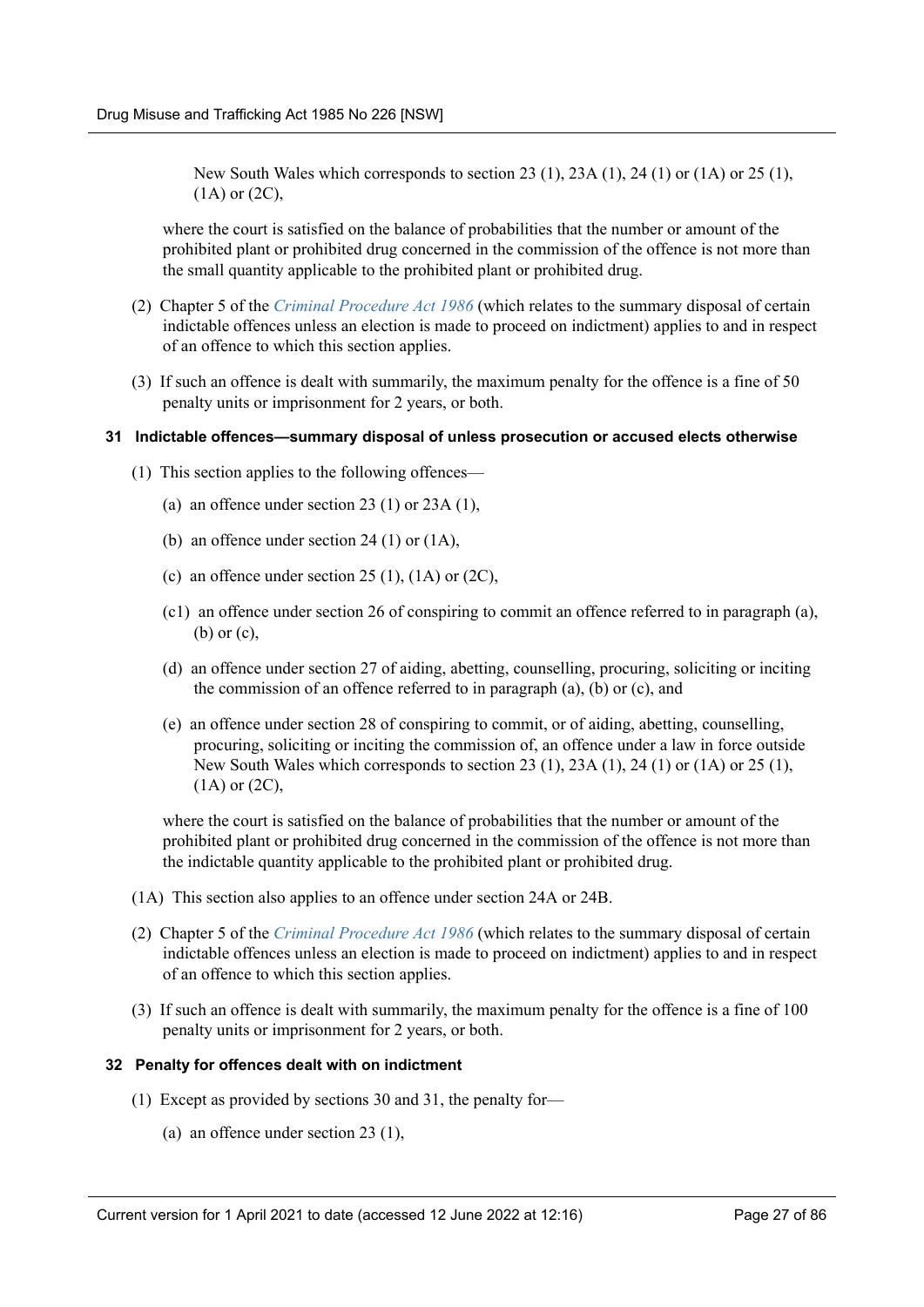- (b) an offence under section 24 (1),
- (c) an offence under section 25 (1),
- (c1) an offence under section 25 (1A),
- (d) an offence under section 26 of conspiring to commit an offence referred to in paragraph (a), (b), (c) or (c1),
- (e) an offence under section 27 of aiding, abetting, counselling, procuring, soliciting or inciting the commission of an offence referred to in paragraph (a), (b), (c) or (c1), or
- (f) an offence under section 28 of conspiring to commit, or of aiding, abetting, counselling, procuring, soliciting or inciting the commission of, an offence under a law in force outside New South Wales which corresponds to section 23 (1), 24 (1) or 25 (1) or (1A),

is—

- (g) except as provided by paragraph (h), a fine of 2,000 penalty units or imprisonment for a term of 15 years, or both, or
- (h) where the offence relates to cannabis plant or cannabis leaf, a fine of 2,000 penalty units or imprisonment for a term of 10 years, or both.
- (2) (Repealed)

**Note.** Offences referred to in this section may be dealt with summarily in certain cases. See Chapter 5 of and Schedule 1 to the *[Criminal Procedure Act 1986](https://legacy.legislation.nsw.gov.au/*/view/act/1986/209)*.

#### <span id="page-27-0"></span>**33 Penalties for offences involving commercial quantities or cultivation for a commercial purpose**

- (1) This section applies to the following offences—
	- (a) an offence under section 23 (1A) or (2), 24 (2) or 25 (2) or (2A),
	- (b) an offence under section 26 of conspiring to commit an offence referred to in paragraph (a),
	- (c) an offence under section 27 of aiding, abetting, counselling, procuring, soliciting or inciting the commission of an offence referred to in paragraph (a),
	- (d) an offence under section 28 of conspiring to commit, or of aiding, abetting, counselling, procuring, soliciting or inciting the commission of, an offence under a law in force outside New South Wales which corresponds to section 23 (1A) or (2), 24 (2) or 25 (2) or (2A).
- (2) The penalty for an offence is—
	- (a) except as provided by paragraph (b), a fine of 3,500 penalty units or imprisonment for 20 years, or both, or
	- (b) where the offence relates to cannabis plant or cannabis leaf, a fine of 3,500 penalty units or imprisonment for 15 years, or both.
- (3) Despite subsection (2), if the court is satisfied that the offence involved not less than the large commercial quantity of the prohibited plant or prohibited drug concerned, the penalty for the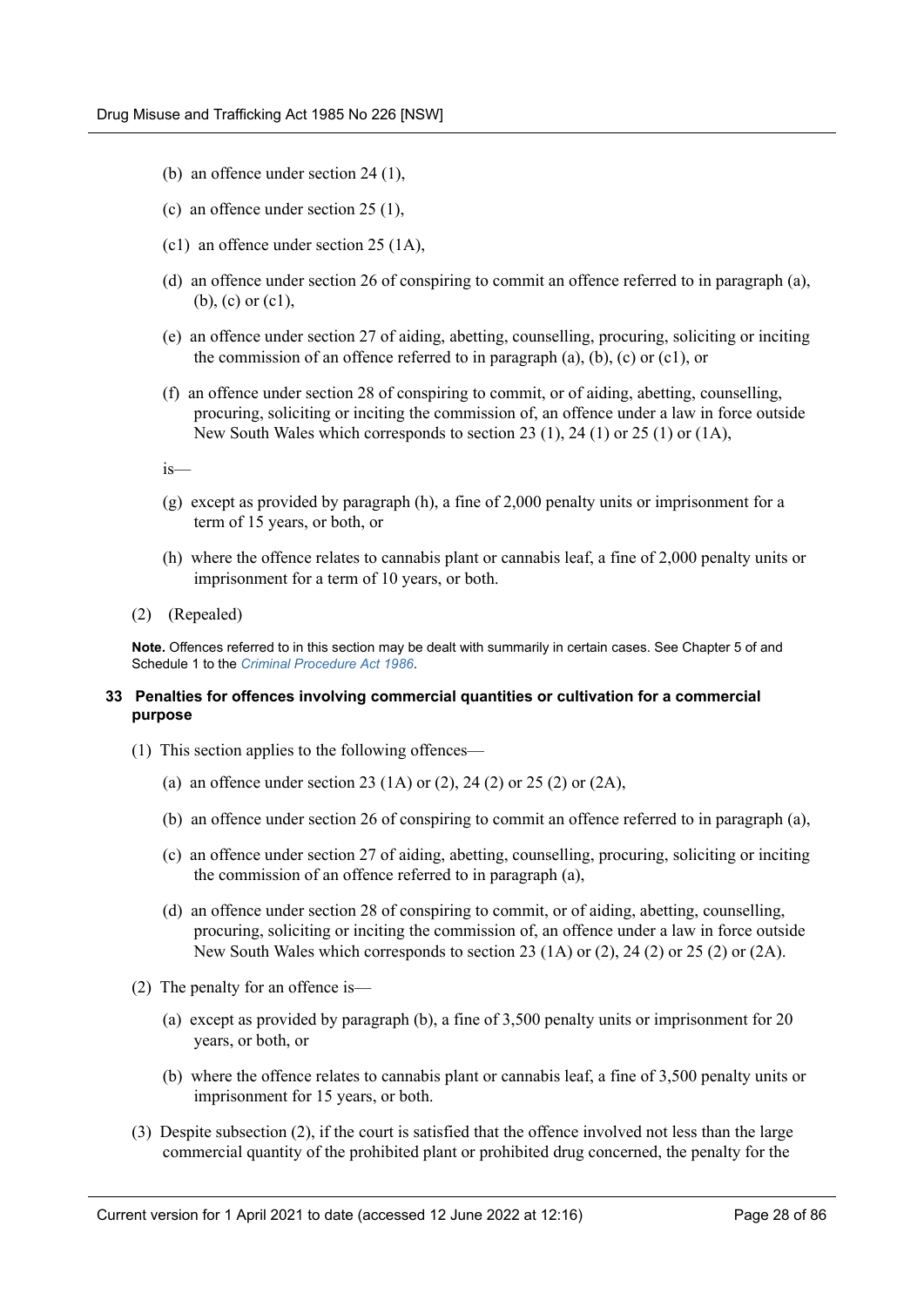offence is—

- (a) except as provided by paragraph (b), a fine of 5,000 penalty units or imprisonment for life, or both, or
- (b) where the offence relates to cannabis plant or cannabis leaf, a fine of 5,000 penalty units or imprisonment for 20 years, or both.
- (4) In this section—

*large commercial quantity*, in relation to a prohibited plant or prohibited drug, means the number or amount, if any, specified opposite the plant or drug in Column 5 of Schedule 1.

#### <span id="page-28-0"></span>**33AA Penalties for offences involving supply to persons under 16 years**

- (1) This section applies if—
	- (a) a person is found guilty of an offence under section 25 (1A) or (2A), or
	- (b) a person is found guilty of—
		- (i) an offence under section 26 of conspiring to commit an offence referred to in paragraph (a), or
		- (ii) an offence under section 27 of aiding, abetting, counselling, procuring, soliciting or inciting the commission of an offence referred to in paragraph (a), or
		- (iii) an offence under section 28 of conspiring to commit, or of aiding, abetting, counselling, procuring, soliciting or inciting the commission of, an offence under a law in force outside New South Wales which corresponds to section 25 (1A) or (2A).
- (2) The penalty for the offence is the penalty that would otherwise be imposed by this Act but increased—
	- (a) in the case of a penalty for imprisonment for 2 years—to a penalty of imprisonment for 2 years and 6 months, and
	- (b) in the case of the penalty for an offence under section  $25 (2A)$ —to a penalty of a fine of 4,200 penalty units or imprisonment for 25 years, or both, and
	- (c) in the case of any other penalty, whether a pecuniary penalty or imprisonment by one-fifth.
- (3) This section has effect despite any other provision of this Act.

#### <span id="page-28-1"></span>**33AB Penalties for offences involving possession of prohibited drug precursors**

- (1) The penalty for an offence under section 24A is a fine of 2,000 penalty units or imprisonment for a term of 10 years, or both, except as provided by section 31.
- (2) The penalty for an offence under section 24B is a fine of 1,000 penalty units or imprisonment for a term of 5 years, or both, except as provided by section 31.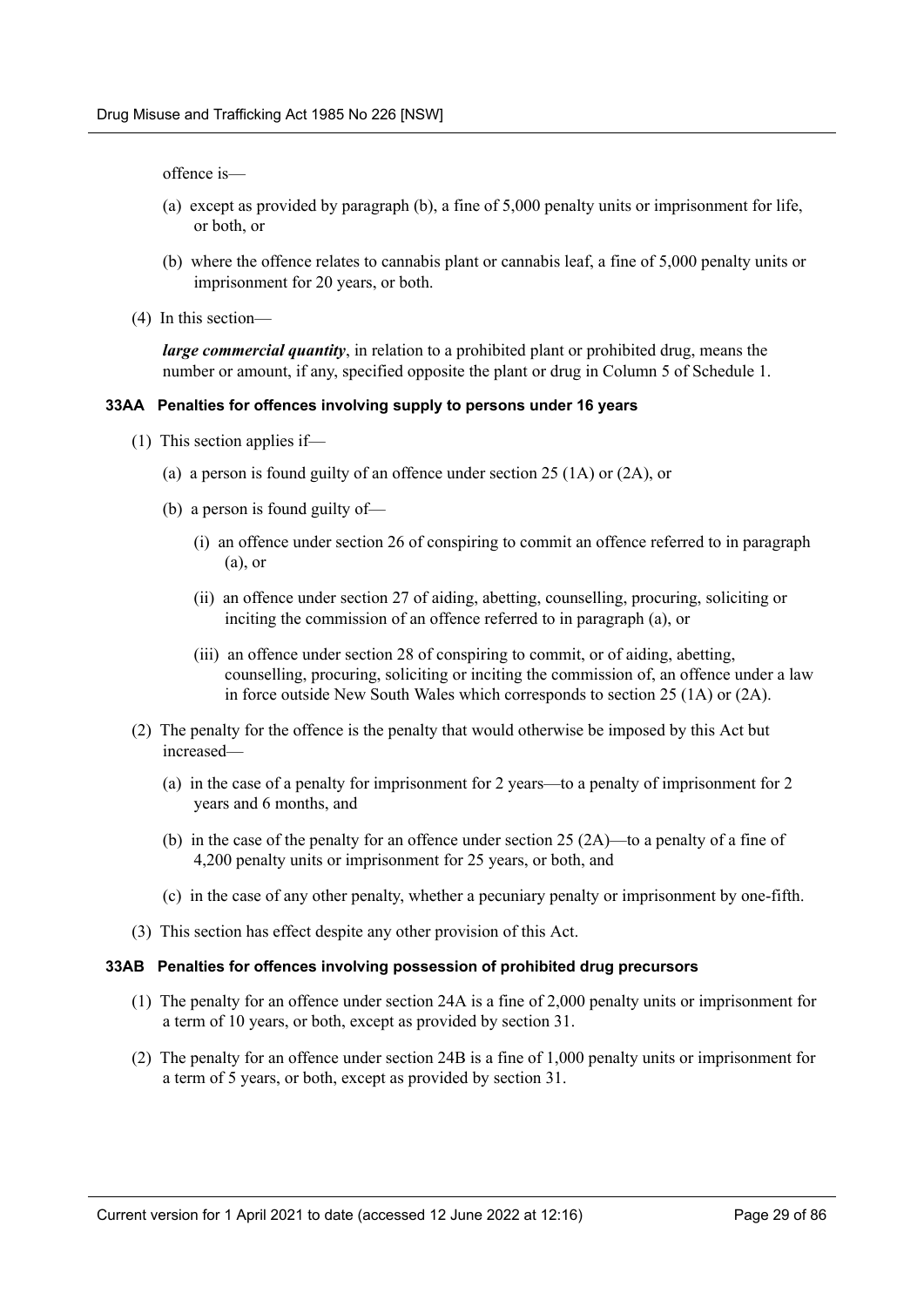#### <span id="page-29-0"></span>**33AC Penalties for offences involving manufacture or production in presence of children or procuring children to supply prohibited drugs**

- (1) This section applies to the following offences—
	- (a) an offence under section 24 (1A) or  $(2A)$  or  $25 (2C)$  or  $(2D)$ ,
	- (b) an offence under section 26 of conspiring to commit an offence referred to in paragraph (a),
	- (c) an offence under section 27 of aiding, abetting, counselling, procuring, soliciting or inciting the commission of an offence referred to in paragraph (a),
	- (d) an offence under section 28 of conspiring to commit, or of aiding, abetting, counselling, procuring, soliciting or inciting the commission of, an offence under a law in force outside New South Wales which corresponds to section 24 (1A) or (2A) or 25 (2C) or (2D).
- (2) The penalty for an offence under section 24 (1A) or 25 (2C), or an offence referred to in subsection (1) (b)–(d) that relates to an offence under section 24 (1A) or 25 (2C), is a fine of 2,400 penalty units or imprisonment for 18 years, or both.
- (3) The penalty for an offence under section 24 (2A) or 25 (2D), or an offence referred to in subsection (1) (b)–(d) that relates to an offence under section 24 (2A) or 25 (2D), is a fine of 4,200 penalty units or imprisonment for 25 years, or both.
- (4) Despite subsection (3), if the court is satisfied that an offence referred to in that subsection involved not less than the large commercial quantity of the prohibited drug concerned, the penalty for the offence is a fine of 6,000 penalty units or imprisonment for life, or both.
- (5) In this section—

*large commercial quantity*, in relation to a prohibited drug, means the number or amount, if any, specified opposite the drug in Column 5 of Schedule 1.

#### <span id="page-29-1"></span>**33AD Penalties for offences with respect to enhanced indoor cultivation of prohibited plants in presence of children**

- (1) This section applies to the following offences—
	- (a) an offence under section  $23A(1)$ ,  $(2)$  or  $(3)$ ,
	- (b) an offence under section 26 of conspiring to commit an offence referred to in paragraph (a),
	- (c) an offence under section 27 of aiding, abetting, counselling, procuring, soliciting or inciting the commission of an offence referred to in paragraph (a),
	- (d) an offence under section 28 of conspiring to commit, or of aiding, abetting, counselling, procuring, soliciting or inciting the commission of, an offence under a law in force outside New South Wales which corresponds to section 23A (1), (2) or (3).
- (2) Except as provided by sections 30 and 31, the penalty for an offence under section 23A (1), or an offence referred to in subsection (1) (b)–(d) that relates to an offence under section 23A (1), is a fine of 2,400 penalty units or imprisonment for 12 years, or both.
- (3) The penalty for an offence under section 23A (2) or (3), or an offence referred to in subsection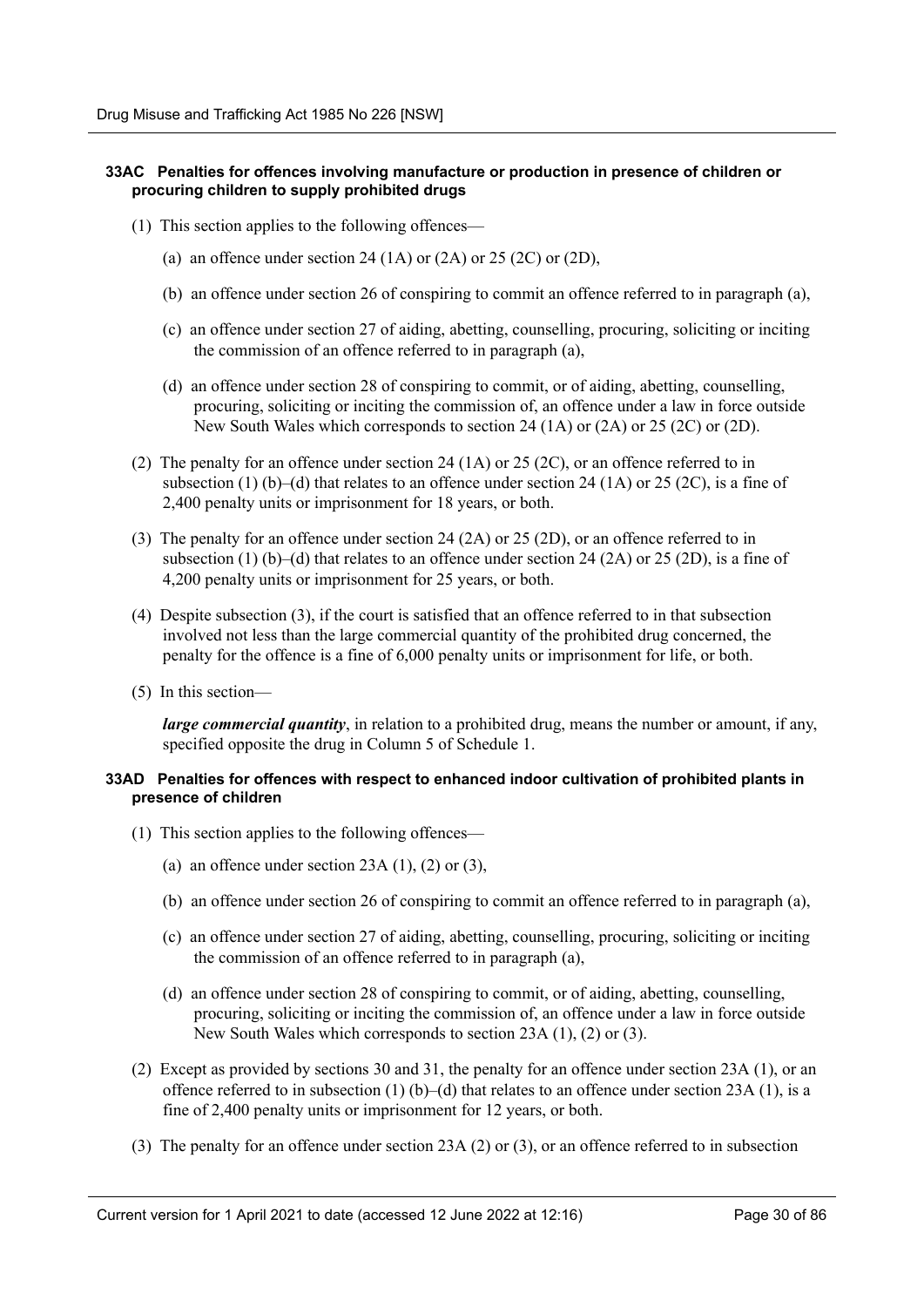(1) (b)–(d) that relates to an offence under section 23A (2) or (3), is a fine of 4,200 penalty units or imprisonment for 18 years, or both.

- (4) Despite subsection (3), if the court is satisfied that an offence referred to in that subsection involved not less than the large commercial quantity of the prohibited plant concerned, the penalty for the offence is a fine of 6,000 penalty units or imprisonment for 24 years, or both.
- (5) In this section—

*large commercial quantity*, in relation to a prohibited plant, means the number or amount, if any, specified opposite the plant in Column 5 of Schedule 1.

#### <span id="page-30-0"></span>**33A Provisions relating to life sentences**

- (1) A person sentenced to imprisonment for life for an offence under this Division is to serve that sentence for the term of the person's natural life.
- (2) Where a person is liable to imprisonment for life for an offence under this Division, the court may nevertheless pass a sentence of imprisonment of fixed duration.
- (3) This section applies to offences under this Division committed before or after the commencement of this section. However, this section does not apply where committal proceedings (or proceedings by way of ex officio indictment) for the offence were instituted against the convicted person before the commencement of this section.
- (4) Nothing in this section affects the prerogative of mercy.

## <span id="page-30-1"></span>**Division 3 Supplementary**

#### <span id="page-30-2"></span>**34 Commencement of term of imprisonment**

A term of imprisonment imposed on a person by a court of summary jurisdiction in respect of the non-payment of a fine for an offence against any of the provisions of this Act may be ordered to commence at the expiration of any term of imprisonment imposed on that person for the same offence in addition to the fine.

#### <span id="page-30-3"></span>**35 Order for forfeiture etc of certain articles**

A court which convicts a person of an offence against any of the provisions of this Act or the regulations may order that any article (other than a prohibited plant or prohibited drug) in respect of which the offence was committed shall be forfeited to Her Majesty and that any article so forfeited shall be destroyed or otherwise disposed of as the court thinks fit.

#### <span id="page-30-4"></span>**35A Defence to certain offences involving substances used in industry**

Despite any other provision of this Act, it is not an offence against this Act for—

- (a) a person to manufacture, produce, possess or supply a substance listed in Schedule 2 if the substance is contained in a product from which the substance cannot be readily extracted or readily synthesized, or
- (b) a person to manufacture, produce, possess or supply a substance listed in Schedule 2 if the substance is contained in a product that is not for human consumption and the person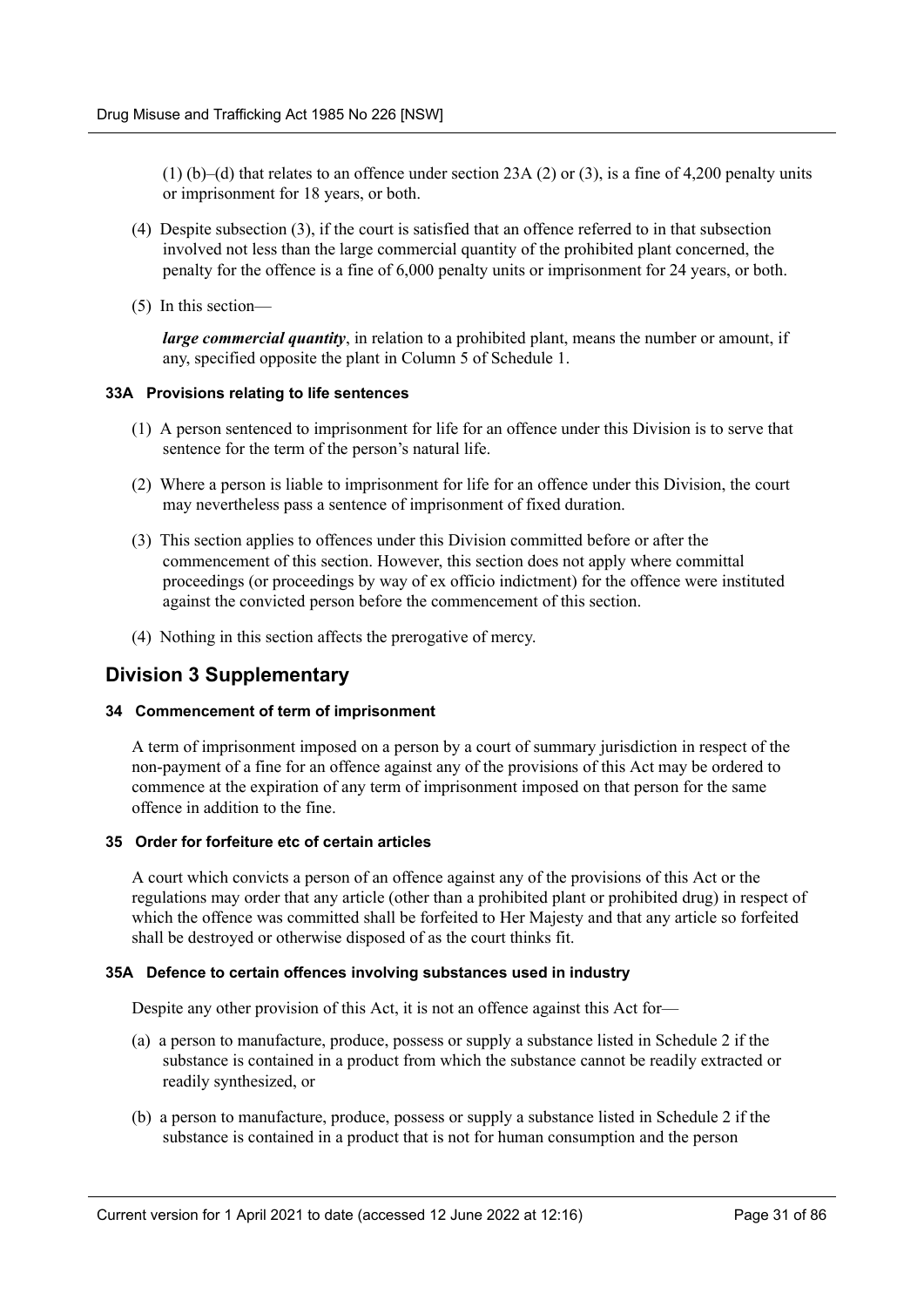manufactures, produces, possesses or supplies the product in connection with an activity that is not unlawful, or

(c) a person to possess or supply a substance listed in Schedule 2 if the person possesses or supplies the substance for the purpose of its disposal as waste or its destruction.

#### <span id="page-31-0"></span>**36 (Repealed)**

### <span id="page-31-1"></span>**Part 2A Medically supervised injecting centres**

### <span id="page-31-2"></span>**Division 1 Preliminary**

#### <span id="page-31-3"></span>**36A Limited operation of Part**

- (1) Despite any other provision of this Part, this Part operates to allow the responsible authorities to issue only one licence in respect of only one premises.
- (2) However, nothing in this Part prevents the responsible authorities—
	- (a) from issuing a further licence to a person other than the holder of an earlier licence, or
	- (b) from issuing a further licence in respect of premises other than those specified in an earlier licence,
	- so long as the earlier licence is surrendered or revoked before the further licence takes effect.
- (3) (Repealed)

#### <span id="page-31-4"></span>**36B Objects of Part**

The objects of this Part are as follows—

- (a) to reduce the number of deaths from drug overdoses,
- (b) to provide a gateway to treatment and counselling for clients of the licensed injecting centre,
- (c) to reduce the number of discarded needles and syringes and the incidence of drug injecting in public places,
- (d) to assist in reducing the spread of blood-borne diseases, such as HIV infection or Hepatitis C.

#### <span id="page-31-5"></span>**36C Review of Part**

- (1) The Minister is to review this Part to determine whether the policy objectives of this Part remain valid and whether the terms of this Part remain appropriate for securing those objectives.
- (2) The review is to be undertaken as soon as possible after the period of 5 years from the commencement of the *[Drug Misuse and Trafficking Amendment \(Medically Supervised Injecting](https://legacy.legislation.nsw.gov.au/*/view/act/2010/81) [Centre\) Act 2010](https://legacy.legislation.nsw.gov.au/*/view/act/2010/81)*.
- (3) A report of the outcome of the review is to be tabled in each House of Parliament within 12 months after the end of the period of 5 years.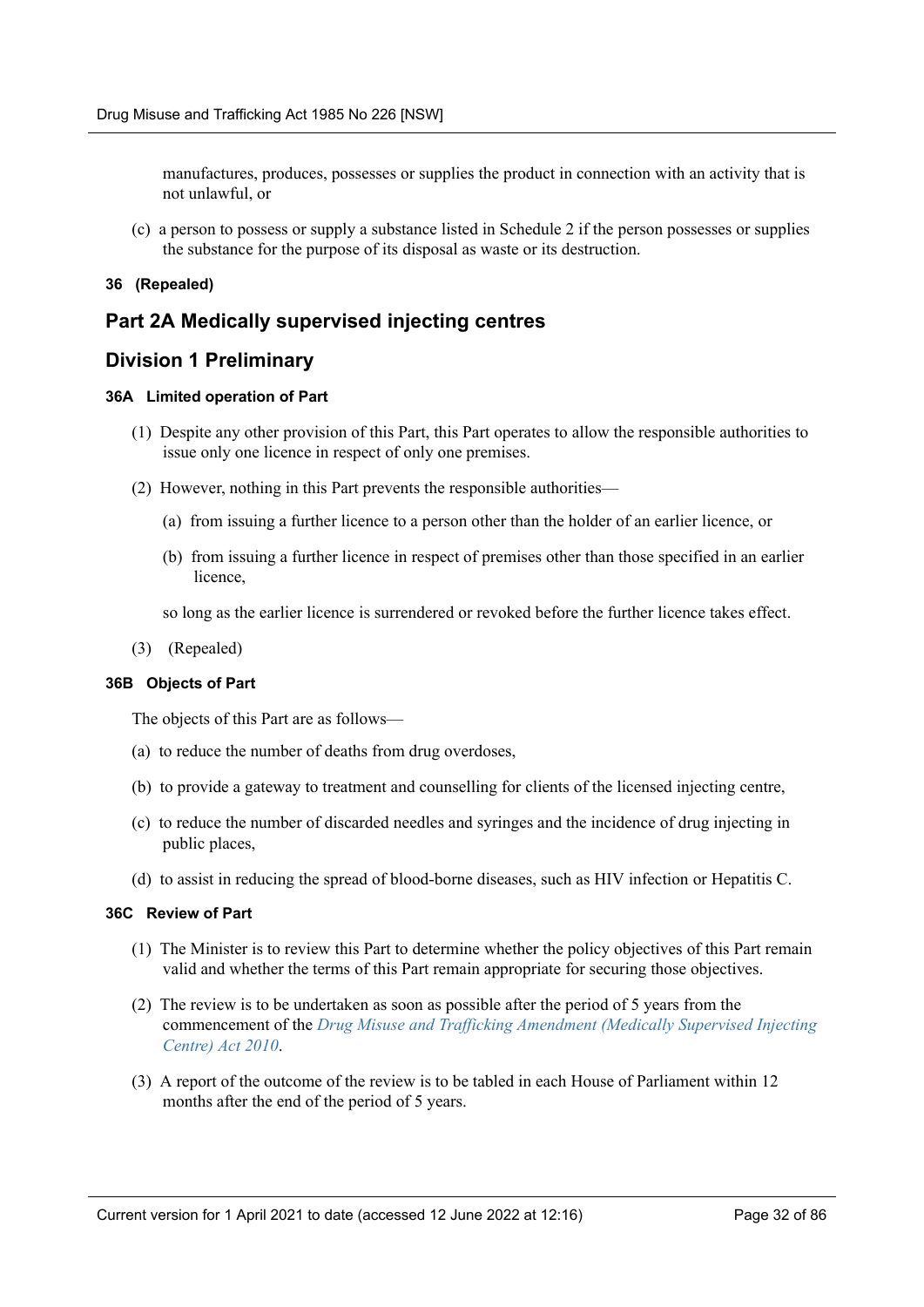#### <span id="page-32-0"></span>**36D Definitions**

In this Part—

*child* means a person who is under the age of 18 years.

*director*, in relation to a licensed injecting centre, means a medical practitioner appointed as director of the centre, and includes any other medical practitioner appointed to act as director of the centre during the illness or absence of the director or during a vacancy in the office of the director.

*internal management protocols*, in relation to a licensed injecting centre, means the protocols finalised for the centre as referred to in section 36F or, if the protocols are amended or replaced as referred to in section 36M, the protocols as so amended or replaced.

*law* includes common law.

*licence* means a licence in force under this Part.

*licensed injecting centre* means the premises that are the subject of a licence.

*prescribed drug* means a prohibited drug or a substance prescribed by the regulations for the purposes of this definition.

*qualified health professional* means a medical practitioner, a registered nurse or a person having qualifications or experience specified or described by order of the Minister published in the Gazette.

*responsible authorities* means the Commissioner of Police and the Director-General of the Department of Health.

*staff*, in relation to a licensed injecting centre, includes—

- (a) all persons engaged to provide services at the centre, whether under a contract of employment or otherwise, and
- (b) all persons authorised to provide voluntary assistance at the centre in accordance with the centre's licence conditions and internal management protocols.

The employer of a person referred to in paragraph (a) or (b) is the person by or on whose behalf the person so referred to is engaged to provide services or authorised to provide voluntary assistance, as the case requires.

*supervisor*, in relation to a licensed injecting centre, means the director of the centre or a qualified health professional nominated by the director to supervise the centre.

## <span id="page-32-1"></span>**Division 2 Licensing of injecting centres**

#### <span id="page-32-2"></span>**36E Licence**

- (1) The responsible authorities may issue a licence authorising the holder of the licence to conduct specified premises as an injecting centre.
- (2) Nothing in this Part entitles a person to be issued with a licence, and the responsible authorities may refuse an application for a licence if the requirements of section 36F are not satisfied or for any other reason.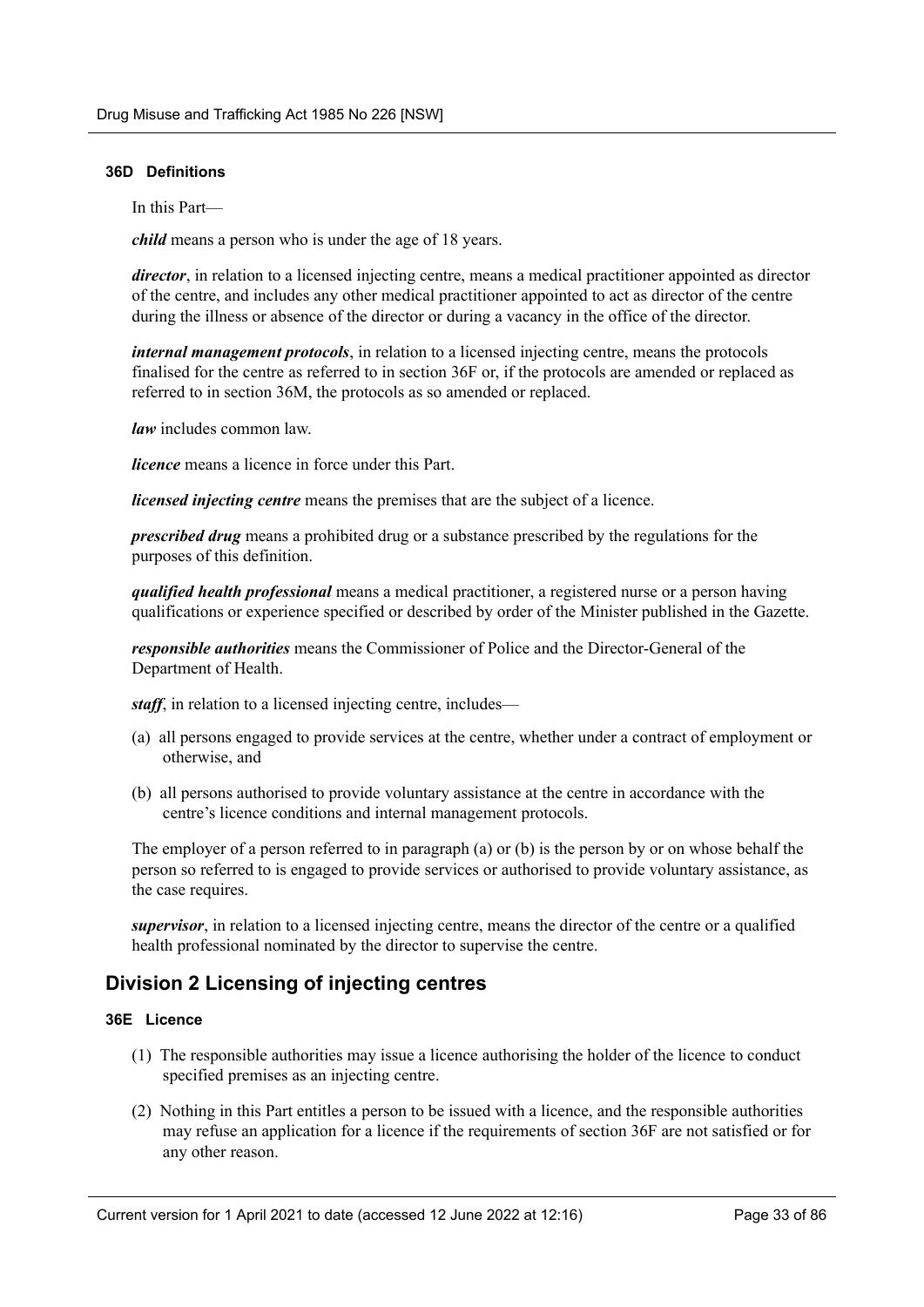#### <span id="page-33-0"></span>**36F Restrictions on issue of licence**

- (1) A licence for the conduct of premises as an injecting centre must not be issued unless the responsible authorities are of the opinion—
	- (a) that the internal management protocols for the proposed centre have been finalised and are of a satisfactory standard, and
	- (b) that there is a sufficient level of acceptance, at community and local government level, for the establishment of an injecting centre at the premises, and
	- (c) that the premises are suitable for use as an injecting centre, having regard to all relevant matters including the following—
		- (i) public health and safety,
		- (ii) the visibility of the premises from the street,
		- (iii) the proximity of the premises to schools, child care centres and community centres,
		- (iv) any matters prescribed by the regulations for the purposes of this section.
- (2) If a community drug action plan is in force in relation to the area within which the premises of the proposed injecting centre are situated, the responsible authorities must have regard to that plan in forming an opinion as to the matters referred to in subsection (1) (b) and (c).
- (3) Without limiting subsection (1), a licence for the conduct of premises as an injecting centre must not be issued unless the responsible authorities are of the opinion—
	- (a) that any building work that is carried out for the purposes of the centre will be carried out in accordance with the *Building Code of Australia*, and
	- (b) that any building that is used for the purposes of the centre will comply with the *Building Code of Australia*.
- (4) In subsection (3), *building*, *Building Code of Australia* and *building work* have the same meanings as they have in the *[Environmental Planning and Assessment Act 1979](https://legacy.legislation.nsw.gov.au/*/view/act/1979/203)*.

#### <span id="page-33-1"></span>**36G Duration of licence**

- (1) Except during any period of suspension, a licence remains in force until it is surrendered or revoked.
- (2) The holder of a licence may, after consultation with the responsible authorities or their representatives, surrender the licence.

#### <span id="page-33-2"></span>**36H Conditions of licences generally**

- (1) A licence is subject to such conditions as may be imposed from time to time by the responsible authorities, either in the licence or in a separate order in writing served on the holder of the licence.
- (2) Conditions of the kind referred to in subsection (1) may not be imposed without prior consultation with the holder or proposed holder of the licence.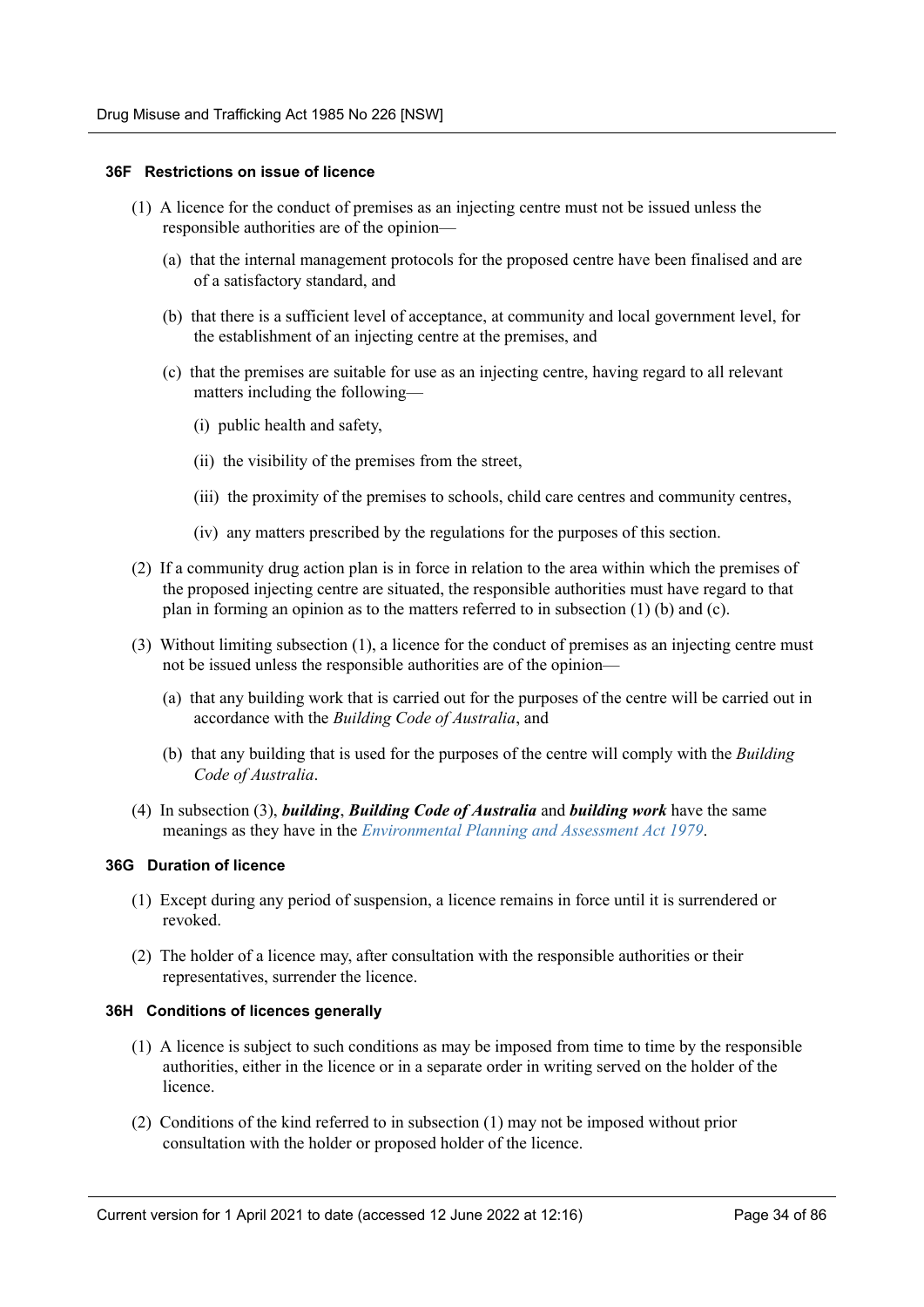(3) A licence is also subject to such conditions as are imposed by or under this Part or the regulations.

#### <span id="page-34-0"></span>**36I Statutory conditions of licences**

The following provisions are conditions of a licence for an injecting centre—

- (a) No child is to be admitted to that part of the centre that is used for the purpose of the administration of prescribed drugs.
- (b) The centre's internal management protocols are to be observed.

#### <span id="page-34-1"></span>**36J Contraventions**

- (1) A contravention of this Division or the regulations in relation to a licensed injecting centre, or of the licence conditions for a licensed injecting centre, may be dealt with—
	- (a) by one or more of the following—
		- (i) a warning or reprimand administered in writing by the responsible authorities,
		- (ii) a fine (not exceeding an amount equal to 100 penalty units) imposed by the responsible authorities,
		- (iii) suspension of the licence by the responsible authorities for a specified period or until further notice, or
	- (b) by revocation of the licence by the responsible authorities.
- (2) If the contravention also gives rise to an offence—
	- (a) the fact that action has been taken under this section in relation to the contravention does not prevent a penalty from being imposed for the offence, and
	- (b) the fact that a penalty has been imposed for the offence does not prevent action from being taken under this section in relation to the contravention.
- (3) A fine imposed under this section is payable to either responsible authority within the period specified by the responsible authorities, and is to be paid into the Consolidated Fund.
- (4) If a licensee fails to pay a fine imposed under this section (in whole or in part), the responsible authorities may suspend or revoke the licence.
- (5) Nothing in this section prevents the responsible authorities from amending or imposing a condition as a consequence of a contravention referred to in subsection (1).
- (6) The responsible authorities are authorised to suspend or revoke a licence for the purposes of this section.
- (7) A contravention referred to in subsection (1)—
	- (a) does not limit the operation of section 36O, except to the extent that the contravention gives rise to an offence under the regulations made for the purposes of this Part, and
	- (b) does not limit the operation of section 36P.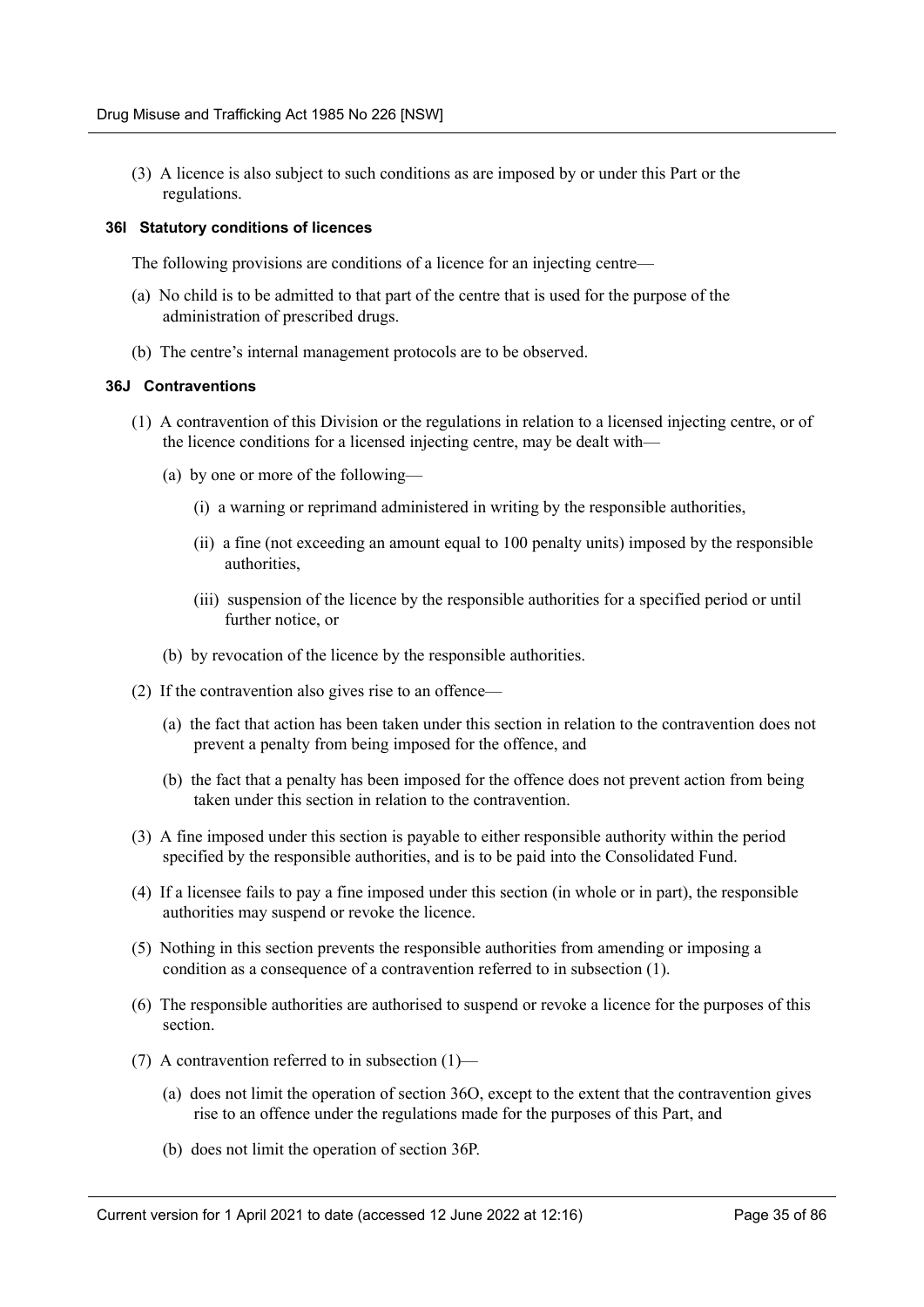(8) A contravention relating to the admission of a child to a licensed injecting centre is not committed if the licensee establishes that, having regard to the relevant provisions of the centre's internal management protocols, it was not apparent to the centre's staff that the person concerned was a child.

#### <span id="page-35-0"></span>**36K Reviews of licence**

- (1) The responsible authorities may arrange for the ongoing or periodical review of any licensed injecting centre.
- (2) The responsible authorities must arrange for the review of the economic viability of a licensed injecting centre if they are satisfied that the service activity level of the centre has dropped below 75 per cent of the service activity level prescribed by the regulations.
- (3) Regulations referred to in subsection (2) may express the level of service activity as a specified number of client visits in any period or may express that level in any other manner.
- (4) The responsible authorities may revoke a licence if, after considering the results of a review under subsection (2), they are of the opinion that the licensed injecting centre has ceased to be economically viable.

#### <span id="page-35-1"></span>**36KA Revocation of licence**

- (1) The responsible authorities may revoke a licence for any of the following reasons—
	- (a) the responsible authorities are satisfied that it is more appropriate for a licence to be issued in respect of different premises,
	- (b) the responsible authorities are satisfied that the licence holder is not a fit and proper person to hold the licence or, if the licence holder is a corporation, a director or person concerned in the management of the corporation is not a fit and proper person to hold a licence,
	- (c) such other reasons as may be prescribed by the regulations.
- (2) A licence may also be revoked under section 36J or 36K.

## <span id="page-35-2"></span>**Division 3 Internal management protocols**

#### <span id="page-35-3"></span>**36L Matters for consideration in relation to internal management protocols**

In considering the internal management protocols for a proposed injecting centre for the purposes of section 36F, the responsible authorities must have regard to whether provision needs to be made to ensure that any or all of the following requirements are met—

- (a) The centre must be under the supervision of a supervisor.
- (b) The supervisor must have a general oversighting role of the centre's clinical operations and responsibility for ensuring the adequacy of the clinical procedures used in the centre. This paragraph does not prevent the supervisor from being personally involved in clinical activities in the centre.
- (c) All staff directly supervising injecting activities in the centre must be qualified health professionals.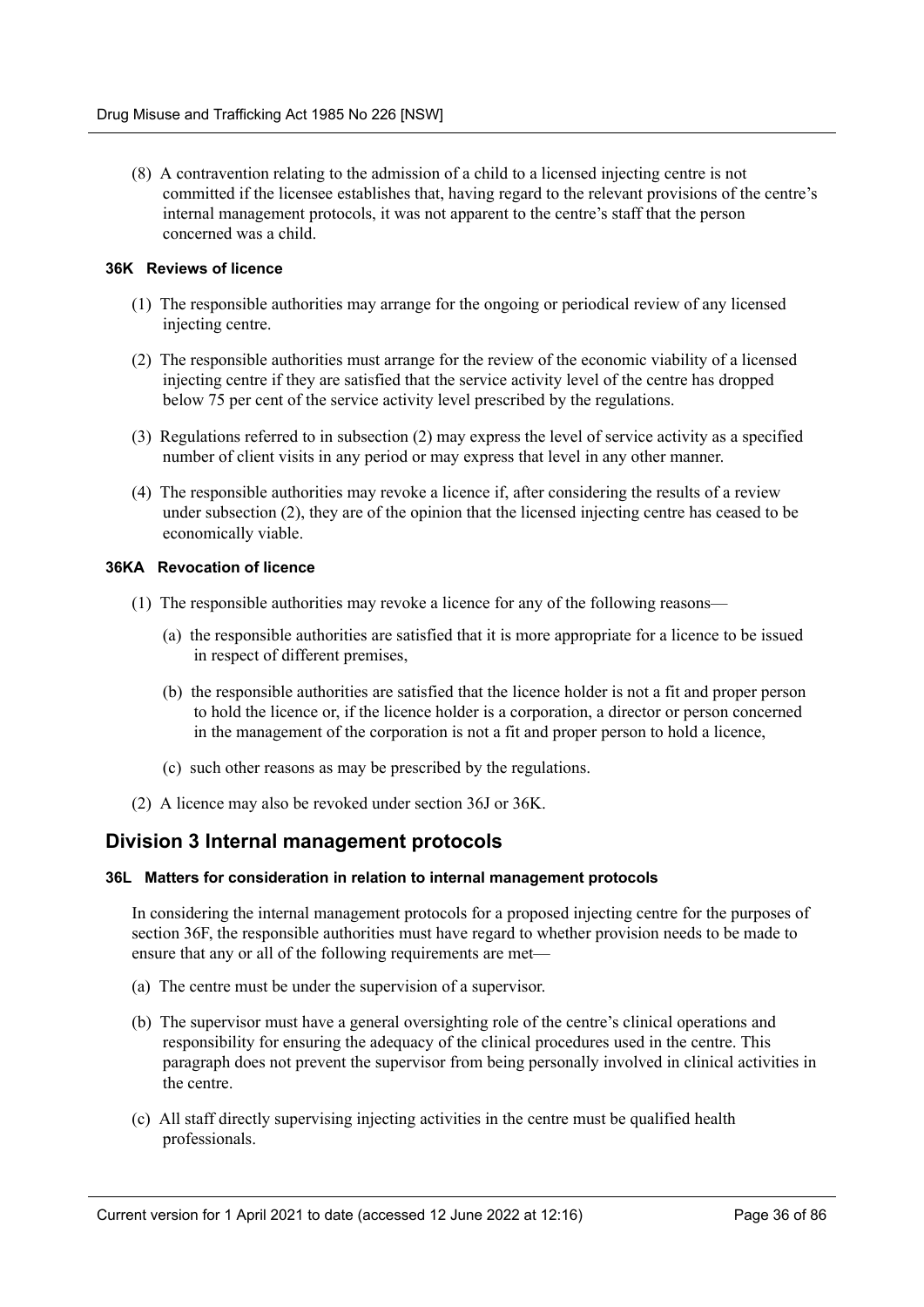- (d) The centre must contain or have satisfactory access to—
	- (i) primary health care services, including medical consultation and medical assessment services, and
	- (ii) drug and alcohol counselling services, and
	- (iii) health education services, and
	- (iv) drug and alcohol detoxification and rehabilitation services, and
	- (v) the services of a methadone provider, and
	- (vi) services for testing for blood-borne and sexually transmissible diseases, and
	- (vii) services involving a needle and syringe exchange program.
- (e) Procedures are to be established to enable staff to ascertain in appropriate cases whether a person seeking admission to the centre is a child.
- (f) At least one member of staff—
	- (i) must be a person with satisfactory qualifications or experience in child protection and youth support, and
	- (ii) must be in attendance at the centre, or available on call to attend the centre, at all times while it is being used as an injecting centre.
- (g) The health and safety of staff and users of the centre are to be protected, having regard to the design and services of the centre.
- (h) Services are to be available and procedures established to ensure compliance or ability to comply, at or in connection with the centre, with the relevant requirements of—
	- (i) this Part, and
	- (ii) the regulations, and
	- (iii) the centre's licence conditions, and
	- (iv) any other provisions of the centre's internal management protocols.
- (i) Any requirements prescribed by the regulations for the purposes of this section.

#### **36M Amendment and replacement of internal management protocols**

A licensed injecting centre's internal management protocols may be amended or replaced, subject to the regulations and the centre's licence conditions.

# **Division 4 Exemptions from liability**

## **36N Exemption from criminal liability for users of licensed injecting centre**

(1) In this section—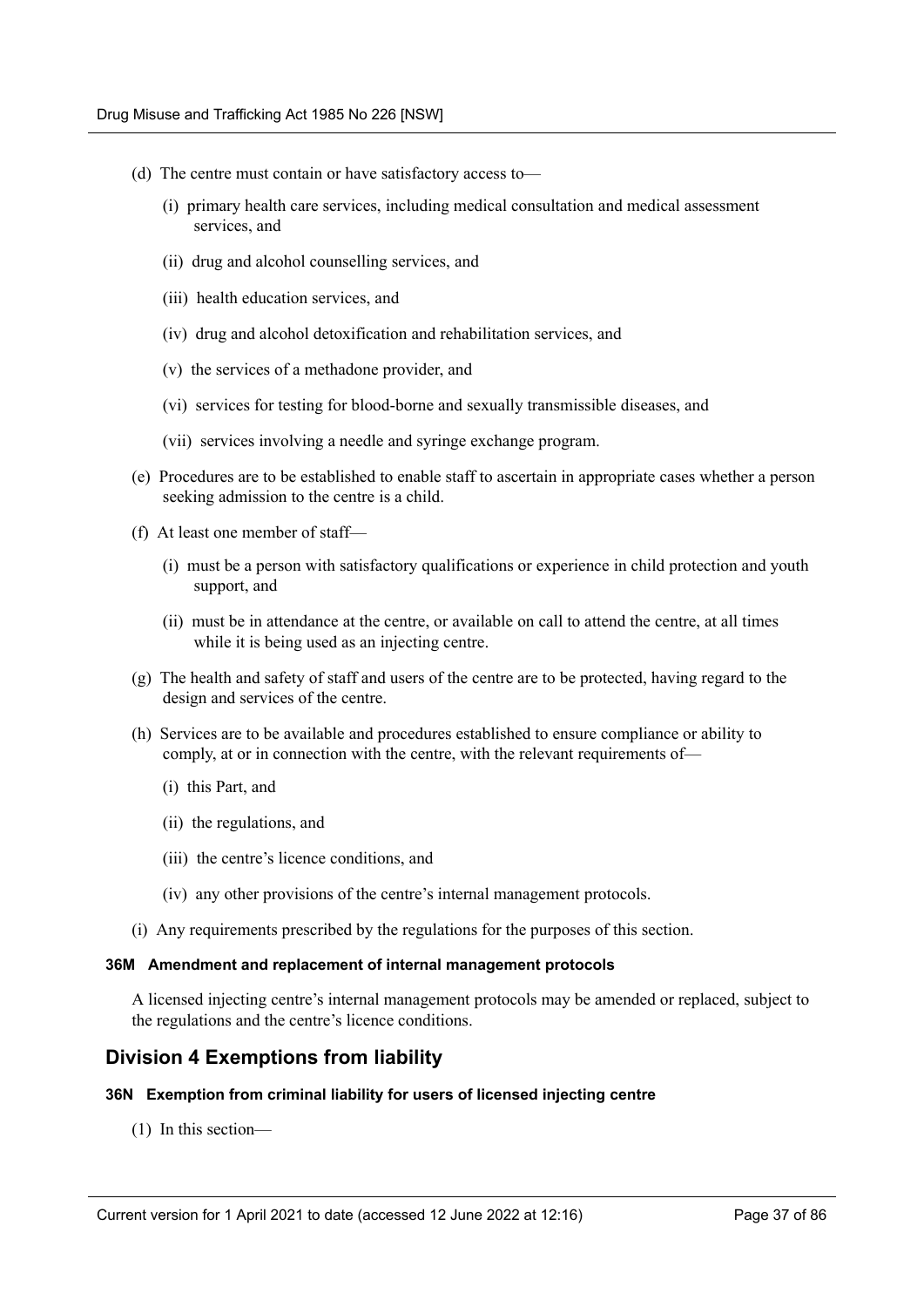*exempt quantity*, in relation to a prescribed drug, means—

- (a) in the case of a prohibited drug, a small quantity of the drug (subject to paragraph (b)), or
- (b) in any case, such quantity of the drug as is prescribed by the regulations.
- (2) Despite any other provision of this Act or of any other Act or law (other than a provision prescribed by the regulations)—
	- (a) it is not unlawful for a person at a licensed injecting centre—
		- (i) to be in possession of (otherwise than for supply) no more than an exempt quantity of a prescribed drug, or
		- (ii) to be in possession of an item of equipment for use in the administration of a prescribed drug, or
		- (iii) to administer or attempt to administer to himself or herself no more than an exempt quantity of a prescribed drug, and
	- (b) in particular, a person at a licensed injecting centre—
		- (i) who has in his or her possession (otherwise than for supply) no more than an exempt quantity of a prescribed drug, or
		- (ii) who has in his or her possession an item of equipment for use in the administration of a prescribed drug, or
		- (iii) who administers or attempts to administer to himself or herself no more than an exempt quantity of a prescribed drug,

does not commit an offence under section 10, 11 or 12, or any other offence prescribed by the regulations, just because of that fact.

- (3) Subsection (2) does not affect the operation of—
	- (a) the conditions of any recognizance to which a person is subject (whether under the *[Crimes](https://legacy.legislation.nsw.gov.au/*/view/act/1900/40) [Act 1900](https://legacy.legislation.nsw.gov.au/*/view/act/1900/40)* or otherwise), or
	- (b) any bail conditions to which a person is subject under the *[Bail Act 2013](https://legacy.legislation.nsw.gov.au/*/view/act/2013/26)*, or
	- (c) the conditions of any program to which a person is subject under the *[Drug Court Act 1998](https://legacy.legislation.nsw.gov.au/*/view/act/1998/150)*.
- (4) Nothing in this section prevents a police officer from exercising a discretion not to charge a person with an offence under section 10 or 11—
	- (a) in respect of the possession of a prescribed drug, or
	- (b) in respect of the possession of an item of equipment for use in the administration of a prescribed drug,

while the person is travelling to or from, or is in the vicinity of, a licensed injecting centre.

(5) The reference in subsection (4) to a discretion includes a reference to a discretion referred to in any guidelines applicable to police discretions.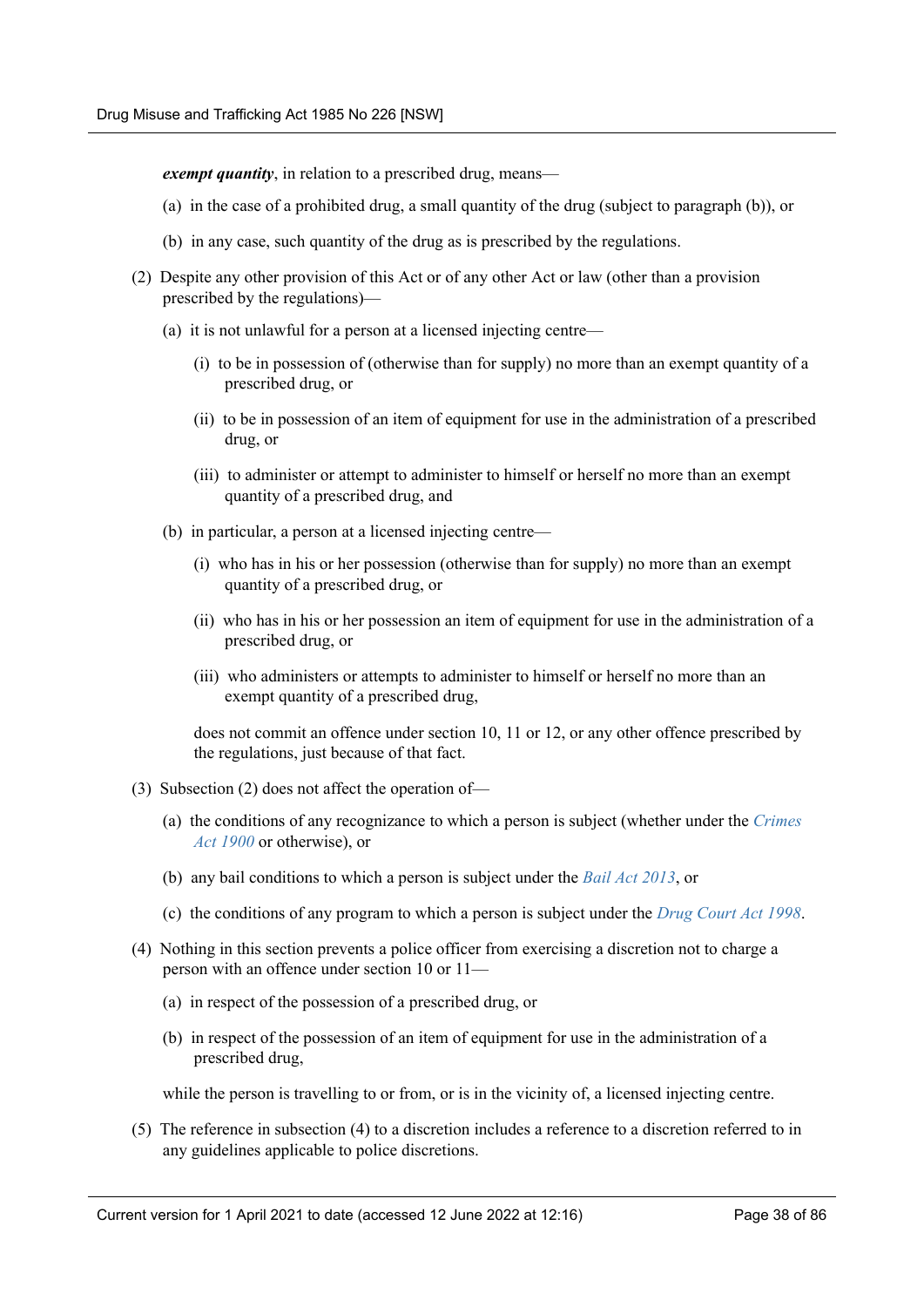# **36O Exemption from criminal liability for persons engaged in conduct of licensed injecting centre**

Despite any other provision of this Act or of any other Act or law (other than a provision prescribed by the regulations)—

- (a) it is not unlawful for a person to engage, participate or otherwise be involved in the conduct of a licensed injecting centre, and
- (b) in particular, a person who is engaged, participates or is otherwise involved in the conduct of a licensed injecting centre does not commit an offence under section 14 or 19, or any other offence prescribed by the regulations, just because of that fact.

#### **36P Exemption from civil liability in connection with conduct of licensed injecting centre**

- (1) Anything done or omitted to be done in connection with the conduct of a licensed injecting centre does not subject—
	- (a) the person by whom that thing was done or omitted, or
	- (b) any other person (including the licensee, the State and any Minister of the Crown in right of the State),

to any action, liability, claim or demand if the thing was done or omitted to be done in good faith for the purpose of executing this Part, and was not done or omitted to be done in a reckless or grossly negligent manner.

(2) This section does not affect any rights or obligations as between a member of the staff of a licensed injecting centre and his or her employer.

# **Division 5 Miscellaneous**

## **36Q Application of [Environmental Planning and Assessment Act 1979](https://legacy.legislation.nsw.gov.au/*/view/act/1979/203)**

- (1) Development for the purposes of a licensed injecting centre is permissible without the need for development consent under the *[Environmental Planning and Assessment Act 1979](https://legacy.legislation.nsw.gov.au/*/view/act/1979/203)*.
- (2) Part 5 of the *[Environmental Planning and Assessment Act 1979](https://legacy.legislation.nsw.gov.au/*/view/act/1979/203)* does not apply to or in respect of development for the purposes of a licensed injecting centre.

## **36R Certificate evidence**

In any legal proceedings under this Act, a certificate purporting to be signed by either of the responsible authorities—

- (a) that premises specified in the certificate were or were not, on a date so specified, a licensed injecting centre, or
- (b) that a person specified in the certificate was or was not, on a date so specified, engaged in the conduct of a licensed injecting centre,

is prima facie evidence of the fact stated in the certificate without proof of the signature or of the official character of the person purporting to have signed the certificate.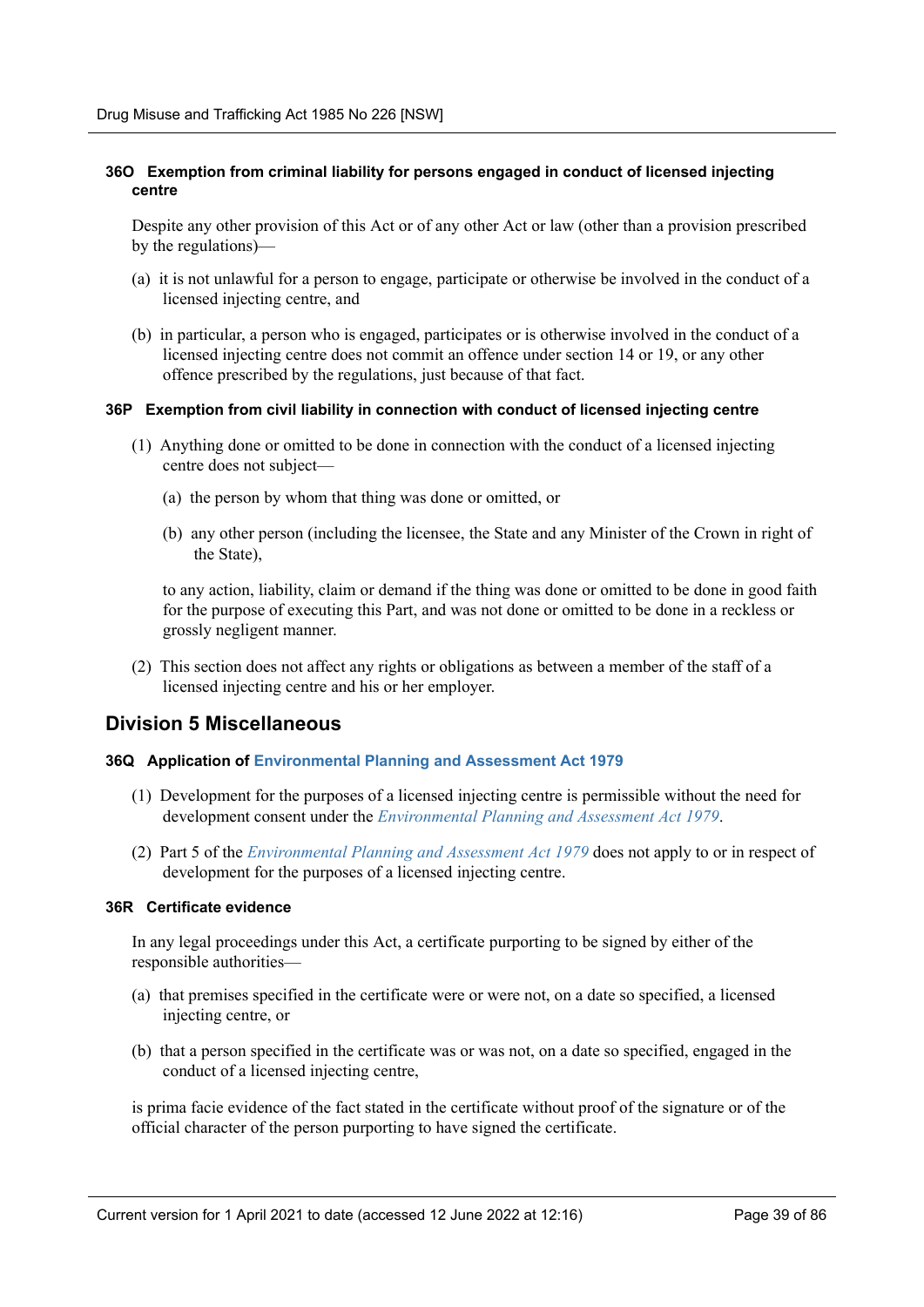### **36S Regulations**

Without limiting section 45, the regulations may make provision, for the purposes of this Part, for or with respect to any of the following matters—

- (a) the standards for a licensed injecting centre, including the elaboration of internal management protocols for a licensed injecting centre,
- (b) the provisions to be observed in the operation of a licensed injecting centre,
- (c) the rules of conduct to be observed by persons using a licensed injecting centre,
- (d) the qualifications of persons engaged in the conduct of a licensed injecting centre,
- (e) the functions of persons engaged in the conduct of a licensed injecting centre,
- (f) the preparation, form and content of a community drug action plan,
- (g) the maintenance and amendment of a community drug action plan,
- (h) the public and community consultation processes to be undertaken with respect to the development and review of a community drug action plan.

## **36T Application of [Drug Misuse and Trafficking Amendment \(Medically Supervised Injecting](https://legacy.legislation.nsw.gov.au/*/view/act/2010/81) [Centre\) Act 2010](https://legacy.legislation.nsw.gov.au/*/view/act/2010/81)**

The amendments made to this Part by the *[Drug Misuse and Trafficking Amendment \(Medically](https://legacy.legislation.nsw.gov.au/*/view/act/2010/81) [Supervised Injecting Centre\) Act 2010](https://legacy.legislation.nsw.gov.au/*/view/act/2010/81)* extend to a licence in force under this Part immediately before the commencement of that Act.

# **Part 2B Offences involving drug premises**

## **36TA Definitions**

In this Part—

*child* means a person who is under the age of 16 years.

*commercial cultivation*, in relation to prohibited plants, means—

- (a) the cultivation of a number of prohibited plants which is not less than the commercial quantity applicable to those plants, or
- (b) the cultivation of a number of prohibited plants which is—
	- (i) not less than the small quantity applicable to those plants, and
	- (ii) less than the commercial quantity applicable to those plants,

where the plants or their products are intended by any person for sale.

*drug premises* means any premises that are used for either or both of the following—

(a) the unlawful supply or manufacture of prohibited drugs,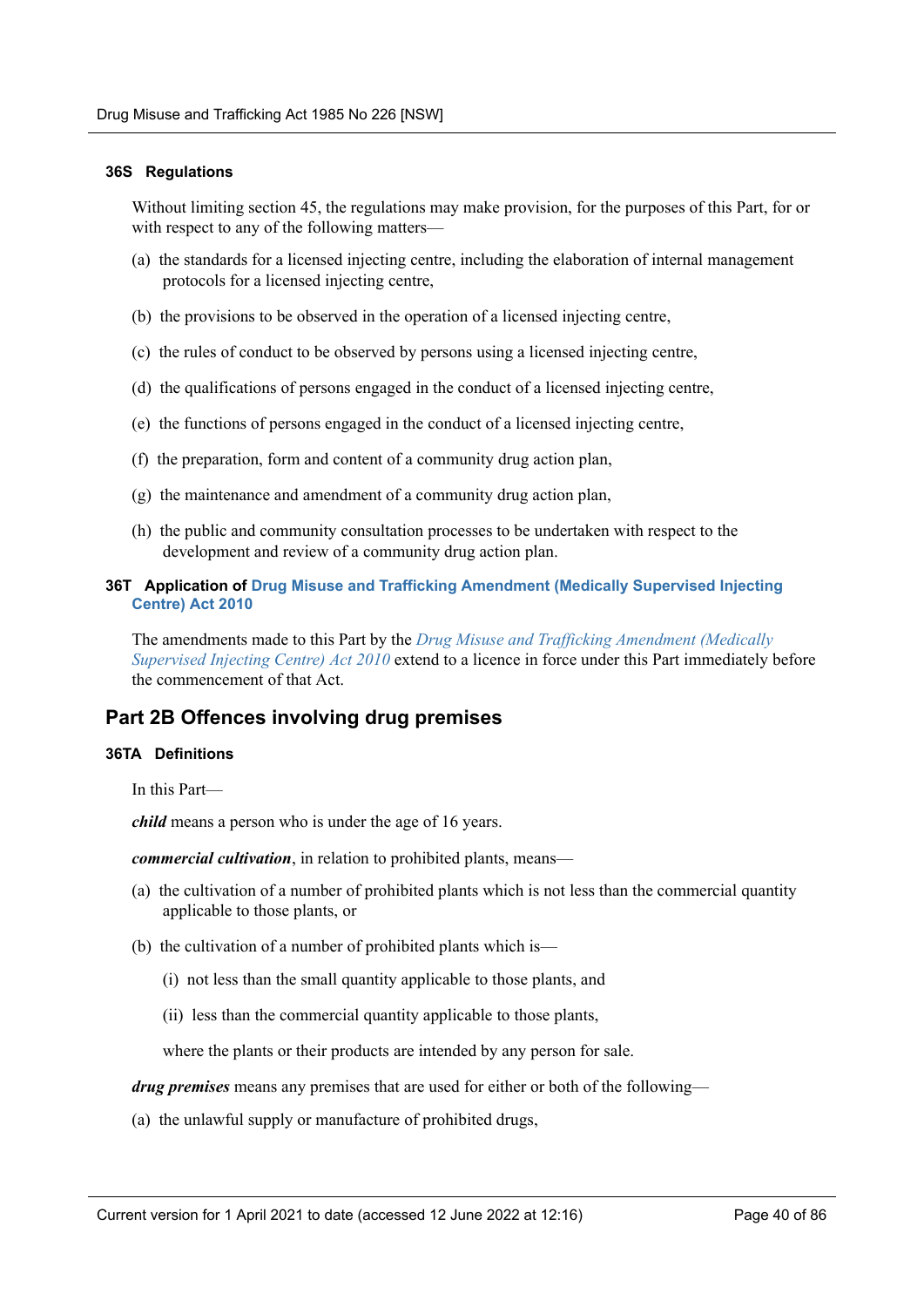(b) the unlawful commercial cultivation of prohibited plants by enhanced indoor means.

### **36U Prohibited drugs to which Part does not apply**

In this Part, *prohibited drug* does not include cannabis leaf, cannabis oil or cannabis resin.

#### **36V Possession or presence of prohibited drugs or prohibited plants on premises**

In proceedings for an offence against this Part, it is not necessary to prove that the person had a prohibited drug or a prohibited plant in his or her possession or that a prohibited drug or a prohibited plant was found on any premises involved in the offence.

#### **36W Evidence that premises are drug premises**

- (1) A court must not find a person guilty of an offence against this Part unless the prosecution satisfies the court beyond a reasonable doubt that at the time the offence is alleged to have been committed any premises involved in the offence were being used for either or both of the following—
	- (a) the unlawful supply or manufacture of any prohibited drug,
	- (b) the unlawful commercial cultivation by enhanced indoor means of any prohibited plant.
- (2) Without limiting matters to which regard may be had in determining whether premises involved in the offence were being used for the unlawful supply or manufacture of any prohibited drug, regard may be had to any or all of the following—
	- (a) evidence that a police officer authorised by law to enter the premises was wilfully prevented from, or obstructed or delayed in, entering or re-entering those premises or any part of those premises,
	- (b) evidence of the external or internal construction of the premises, including any external or internal door of, or means of access to, those premises that is found to be likely to have been fitted with a bolt, bar, chain, or any means or device for the purpose of preventing, delaying or obstructing the entry or re-entry into those premises of such a police officer or any other person, or for giving an alarm in case of such entry or re-entry,
	- (c) evidence of a person acting as a lookout to warn persons on the premises of the approach of police officers or other persons,
	- (d) evidence that there was found on those premises, or in the possession of a person on those premises, any syringe or other means or device used in the supply, manufacture or use of a prohibited drug,
	- (e) evidence that there was found on the premises, or in the possession of a person on the premises, a firearm or prohibited weapon the possession of which is unlawful,
	- (f) evidence that there was found on those premises any documents or other records, including any computer records, that appear to have been kept or used in connection with the unlawful supply or manufacture of a prohibited drug,
	- (g) evidence that there was found on the premises any large amount of money that is not accounted for by the owner or occupier of the premises,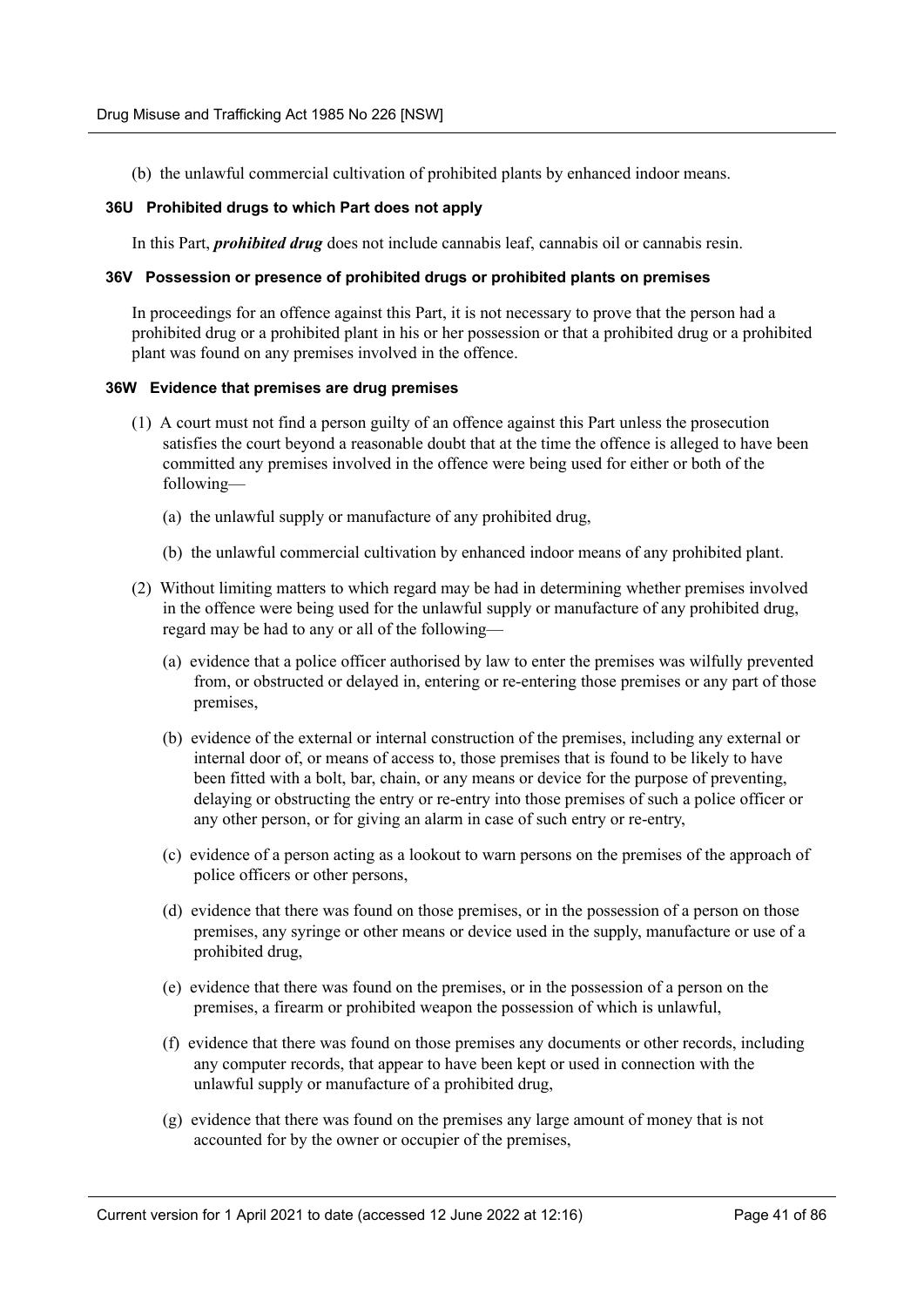- (h) evidence that there were found on those premises persons who appeared to be affected by a prohibited drug.
- (3) Without limiting matters to which regard may be had in determining whether premises involved in the offence were being used for the commercial cultivation by enhanced indoor means of any prohibited plant, regard may be had to any or all of the following—
	- (a) evidence that a police officer authorised by law to enter the premises was wilfully prevented from, or obstructed or delayed in, entering or re-entering those premises or any part of those premises,
	- (b) evidence of the external or internal construction of the premises, including any external or internal door of, or means of access to, those premises that is found to be likely to have been fitted with a bolt, bar, chain, or any means or device for the purpose of preventing, delaying or obstructing the entry or re-entry into those premises of such a police officer or any other person, or for giving an alarm in case of such entry or re-entry,
	- (c) evidence of a person acting as a lookout to warn persons on the premises of the approach of police officers or other persons,
	- (d) evidence that there was found on those premises equipment such as—
		- (i) electric lights of 250 watts or higher, or
		- (ii) fluorescent lights that combine the red and blue part of the light spectrum, or
		- (iii) light units comprising high intensity discharge lamps, ballasts, lamp mounts and reflectors (also called ballast boxes), or
		- (iv) growing chambers with spray arm manifolds, hydro-controls and digital timers,
	- (e) evidence that there was found on those premises, or in the possession of a person on the premises, documents or literature concerned with hydroponic or other enhanced indoor cultivation methods or with cannabis cultivation or both,
	- (f) evidence that there was found on those premises, or in the possession of a person on the premises, cannabis seeds, cut cannabis leaf, cannabis plants or plant clones,
	- (g) evidence that there was found on those premises, or in the possession of a person on the premises, minerals, chemicals or nutrients, or their packaging, typically used in enhanced indoor cultivation of cannabis plants,
	- (h) evidence that there was abnormally high or low electricity consumption for those premises in relation to other premises of that type not used for such cultivation,
	- (i) evidence of an apparently unauthorised connection to, or bypass of, the electricity supply to those premises,
	- (j) evidence that there was found on those premises blacked out or boarded up windows or condensation on windows,
	- (k) evidence that there was found on those premises air vents, fan systems or exhaust fans in unusual places or in unusual numbers,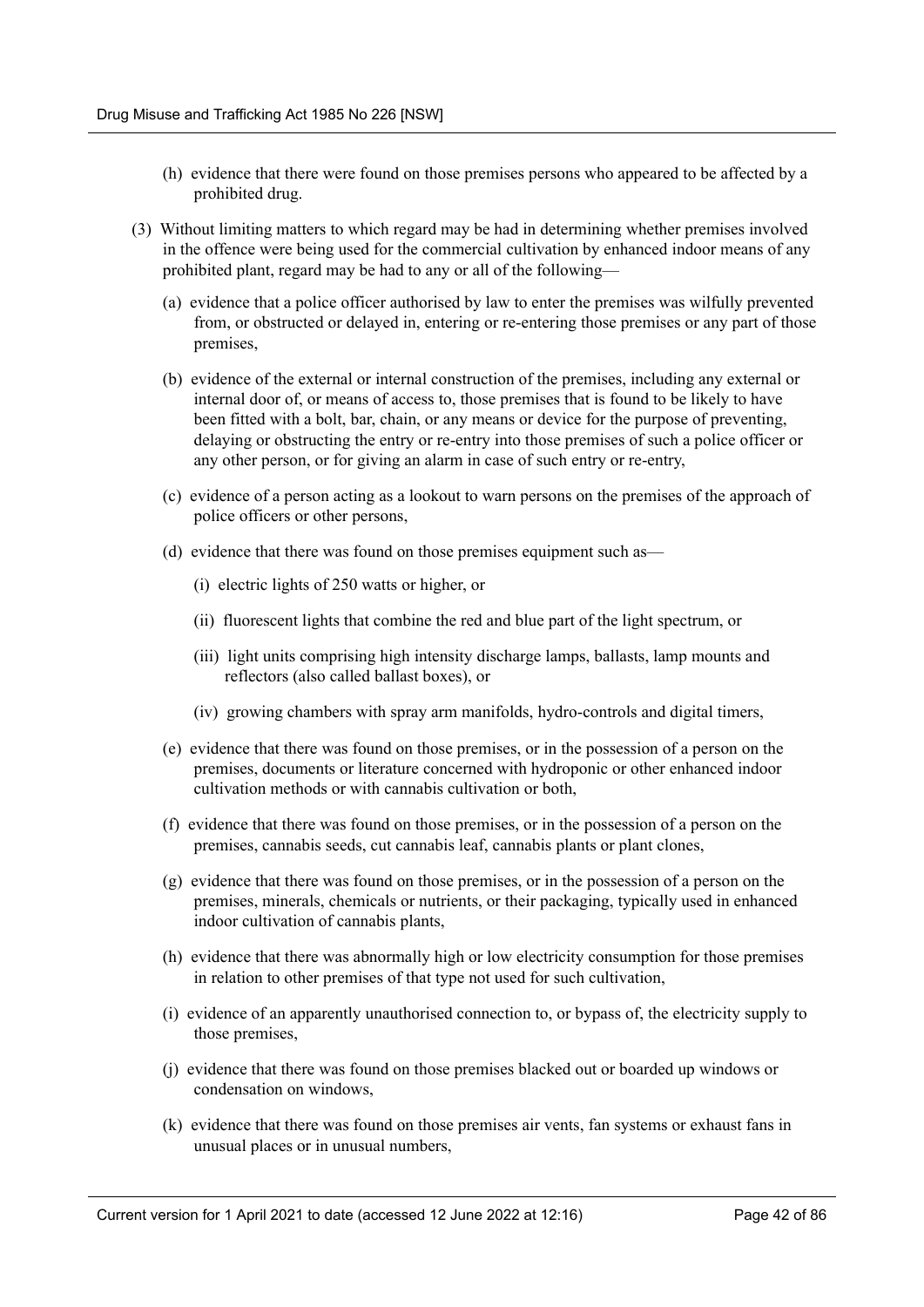- (l) evidence that generators were continuously running on those premises,
- (m) evidence that security devices (such as security cameras) have been installed on those premises,
- (n) evidence that draft excluders have been fitted to any external doors or those premises,
- (o) evidence that there was found on those premises any documents or other records, including any computer records, that appear to have been kept or used in connection with the unlawful cultivation by enhanced indoor means of a prohibited plant,
- (p) evidence that there was found on those premises any large amount of money that is not accounted for by the owner or occupier of those premises,
- (q) evidence that there were found on those premises persons who appeared to be affected by a prohibited drug manufactured from the prohibited plant concerned,
- (r) any other matters as are prescribed by the regulations.

## **36X Offence of entering, or being on, drug premises**

(1) A person who is found on, or who is found entering or leaving, drug premises is guilty of an offence.

Maximum penalty—

- (a) for a first offence—50 penalty units or imprisonment for 12 months (or both), and
- (b) for a second or subsequent offence—500 penalty units or imprisonment for 5 years (or both).
- (2) A person is not guilty of an offence under this section if the person satisfies the court that he or she was on, or was entering or leaving, the drug premises for a lawful purpose or with a lawful excuse.

#### **36Y Allowing use of premises as drug premises—offence by owner or occupier**

(1) A person who is the owner or occupier of any premises and who knowingly allows the premises to be used as drug premises is guilty of an offence.

Maximum penalty—

- (a) for a first offence—50 penalty units or imprisonment for 12 months (or both), and
- (b) for a second or subsequent offence—500 penalty units or imprisonment for 5 years (or both).
- (2) A person who is the owner or occupier of any premises is guilty of an offence if—
	- (a) the person knowingly allows the premises to be used as drug premises, and
	- (b) the person knows that a child has access to the premises and, as a consequence of that access, the child is exposed to—
		- (i) a prohibited drug or prohibited plant, or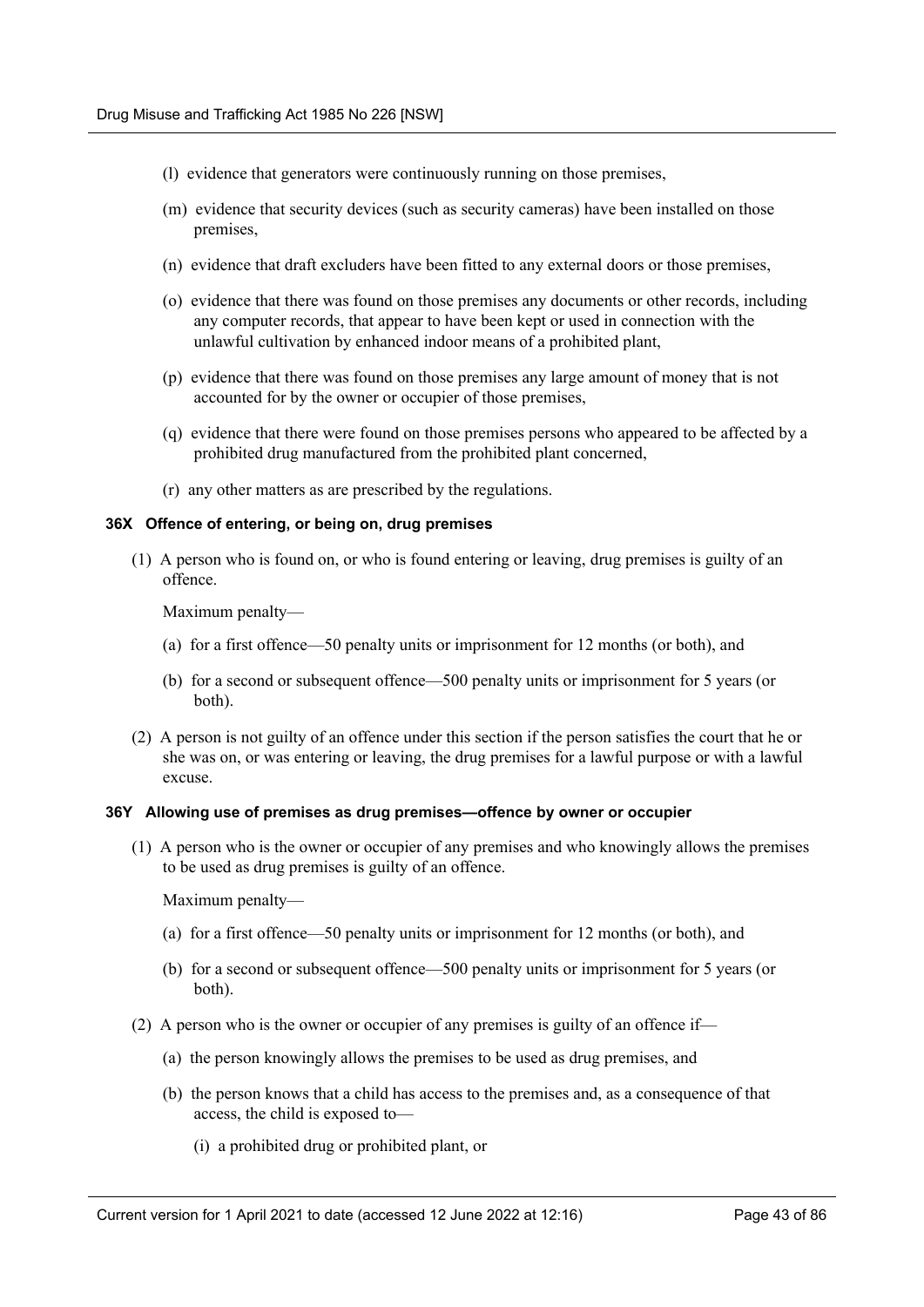- (ii) a drug supply process, or
- (iii) any equipment capable of being used to administer a prohibited drug.

Maximum penalty—

- (a) for a first offence—60 penalty units or imprisonment for 14 months (or both), and
- (b) for a second or subsequent offence—600 penalty units or imprisonment for 6 years (or both).
- (3) It is a defence to a prosecution for an offence under subsection (2) if the defendant establishes that the exposure of the child to a prohibited drug or prohibited plant, to a drug supply process, or to equipment capable of being used to administer a prohibited drug, did not endanger the health or safety of the child.
- (4) If, on the trial of a person for an offence under subsection (2), the jury—
	- (a) is not satisfied that the person knew a child had access to the premises, or
	- (b) is not satisfied that a child was exposed to a prohibited drug or prohibited plant, a drug supply process or equipment capable of being used to administer a prohibited drug, or
	- (c) is satisfied that the defence referred to in subsection (3) has been made out,

the jury may acquit the person of the offence charged and find the person guilty of an offence under subsection (1) and the person is liable to punishment accordingly.

(5) For the purposes of this section, a *drug supply process* is any method used to supply or manufacture prohibited drugs or to cultivate prohibited plants.

#### **36Z Offence of organising drug premises**

(1) A person who organises or conducts, or assists in organising or conducting, any drug premises is guilty of an offence.

Maximum penalty—

- (a) for a first offence—50 penalty units or imprisonment for 12 months (or both), and
- (b) for a second or subsequent offence—500 penalty units or imprisonment for 5 years (or both).
- (2) A person who organises or conducts, or assists in organising or conducting, any drug premises is guilty of an offence if the person knows that a child has access to the premises and, as a consequence of that access, the child is exposed to—
	- (a) a prohibited drug or prohibited plant, or
	- (b) a drug supply process, or
	- (c) any equipment capable of being used to administer a prohibited drug.

Maximum penalty—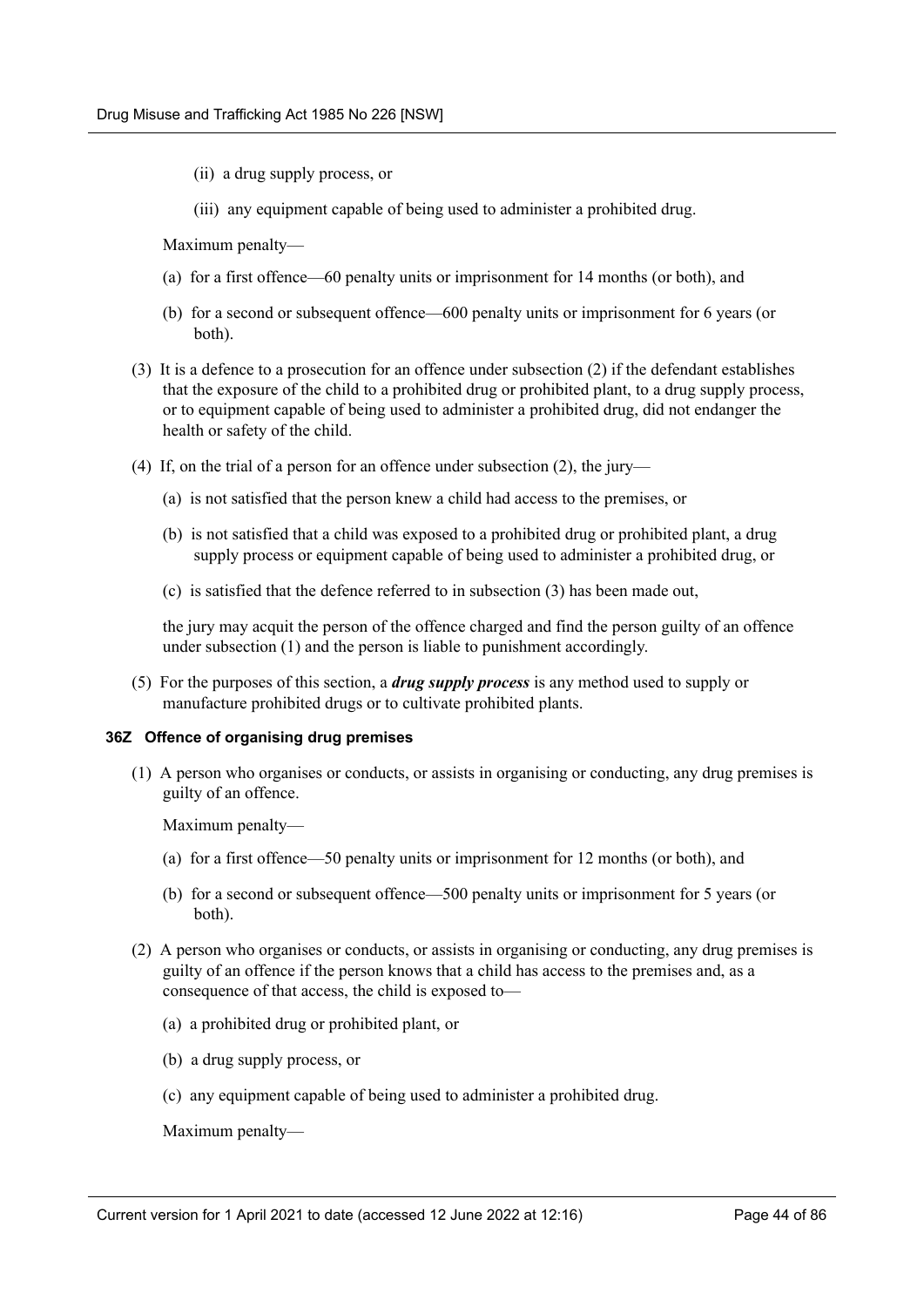- (a) for a first offence—60 penalty units or imprisonment for 14 months (or both), and
- (b) for a second or subsequent offence—600 penalty units or imprisonment for 6 years (or both).
- (3) For the purposes of this section, a person assists in organising or conducting drug premises if, for example, the person acts as a lookout, door attendant or guard in respect of any premises that are organised or conducted as drug premises.
- (4) It is a defence to a prosecution for an offence under subsection (1) or (2) if the defendant establishes that he or she did not know, and could not reasonably be expected to have known, that the premises to which the charge relates were being organised or conducted as drug premises.
- (5) It is a defence to a prosecution for an offence under subsection (2) if the defendant establishes that the exposure of the child to a prohibited drug or prohibited plant, to a drug supply process, or to equipment capable of being used to administer a prohibited drug, did not endanger the health or safety of the child.
- (6) If, on the trial of a person for an offence under subsection (2), the jury—
	- (a) is not satisfied that the person knew a child had access to the premises, or
	- (b) is not satisfied that a child was exposed to a prohibited drug or prohibited plant, a drug supply process or equipment capable of being used to administer a prohibited drug, or
	- (c) is satisfied that the defence referred to in subsection (5) has been made out,

the jury may acquit the person of the offence charged and find the person guilty of an offence under subsection (1) and the person is liable to punishment accordingly.

(7) For the purposes of this section, a *drug supply process* is any method used to supply or manufacture prohibited drugs or to cultivate prohibited plants.

#### **36ZA Proceedings for offences**

- (1) Except as provided by subsection (2), proceedings for an offence under this Part are to be dealt with summarily before the Local Court.
- (2) A second or subsequent offence under section 36X, 36Y or 36Z (whether or not under the same subsection of the section concerned) is to be prosecuted on indictment.
- (3) If proceedings for an offence under this Part are dealt with summarily before the Local Court, the maximum penalty that may be imposed is 100 penalty units or imprisonment for 2 years (or both), or the maximum penalty provided for the offence, whichever is the lesser.

# **36ZB Evidence as to state of mind of corporation**

- (1) This section applies in relation to proceedings for an offence committed by a corporation under this Part or regulations made under this Part.
- (2) Without limiting any other law or practice regarding the admissibility of evidence, evidence that an officer, employee or agent of a corporation (while acting in his or her capacity as such) had,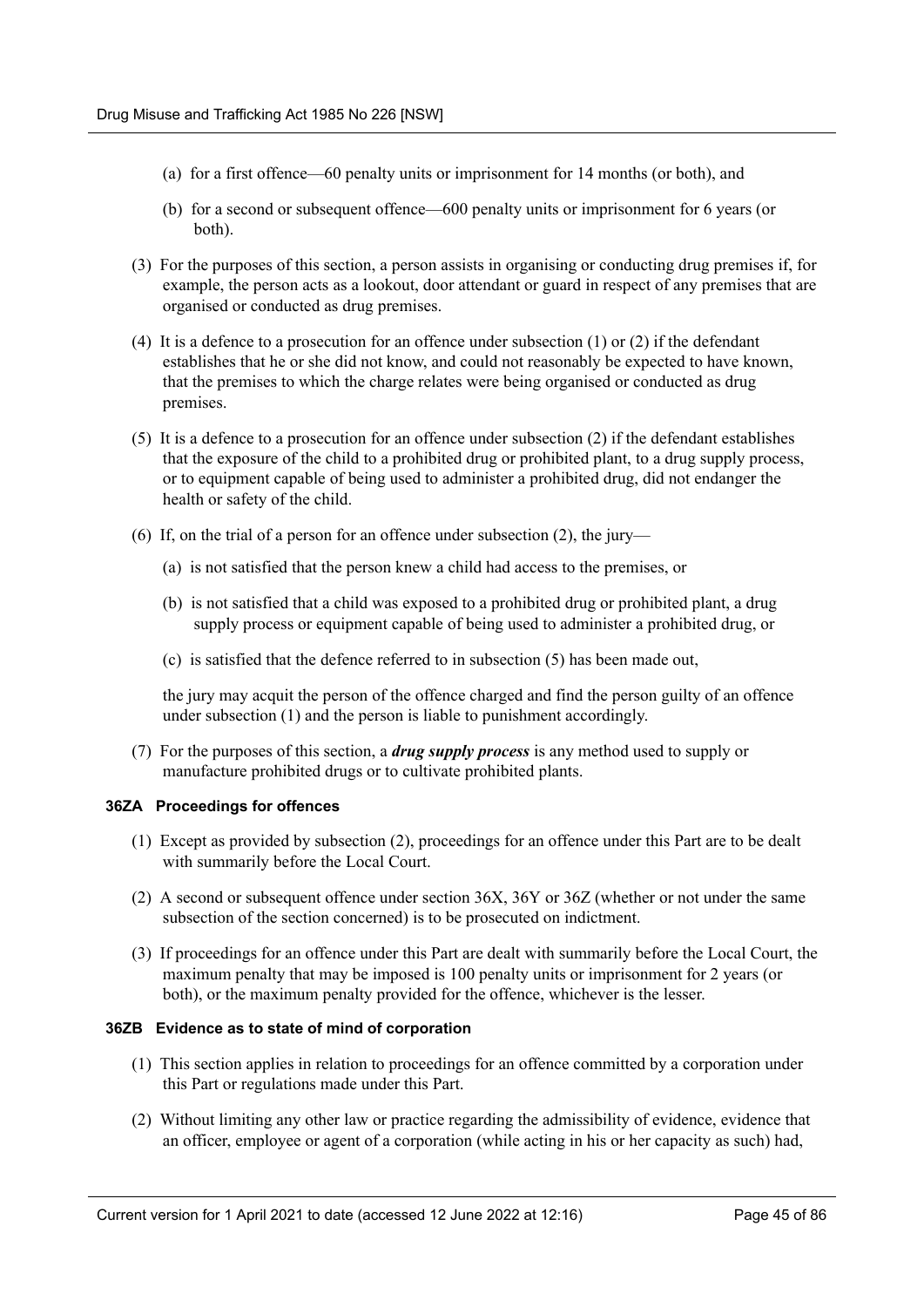at any particular time, a particular state of mind, is evidence that the corporation had that state of mind.

- (3) In this section, the *state of mind* of a person includes—
	- (a) the knowledge, intention, opinion, belief or purpose of the person, and
	- (b) the person's reasons for the intention, opinion, belief or purpose.

## **36ZC Forfeiture to Crown**

- (1) If a person is convicted of an offence under this Part—
	- (a) any money or thing that is kept or used in connection with, or that relates to, any activity prohibited by or under this Act, that is seized in relation to the offence, and
	- (b) any documents or other records, including any computer records, devices or programs, that are kept or used in connection with, or that relate to, any activity prohibited under this Act and that are seized in relation to the offence, and
	- (c) any firearm or prohibited weapon that is seized on the premises connected with an offence under any other Act,

is or are forfeited to the Crown.

- (2) If a person is convicted of an offence under this Part, the court may order the forfeiture to the Crown of any money or thing, and any such documents or other records in the person's possession at the time of the offence if the court is satisfied that the prohibited drug, or such thing, were used by the person for or in connection with the commission of the offence.
- (3) A police officer may seize and carry away any thing that may reasonably be suspected to be liable to forfeiture under this section.

# **Part 2C Offences involving psychoactive substances**

#### **36ZD Definitions**

(1) In this Part—

*advertisement* means—

- (a) any words, whether written or spoken, or
- (b) any pictorial representation or design, or
- (c) any other representation by any means at all.

*display*, in relation to an advertisement, includes cause or permit to be displayed.

*manufacture*, in relation to a psychoactive substance, means to make up, prepare, produce, process (including by extracting or refining), package or label the psychoactive substance.

*psychoactive effect*, in relation to a person who is consuming or has consumed a psychoactive substance, means—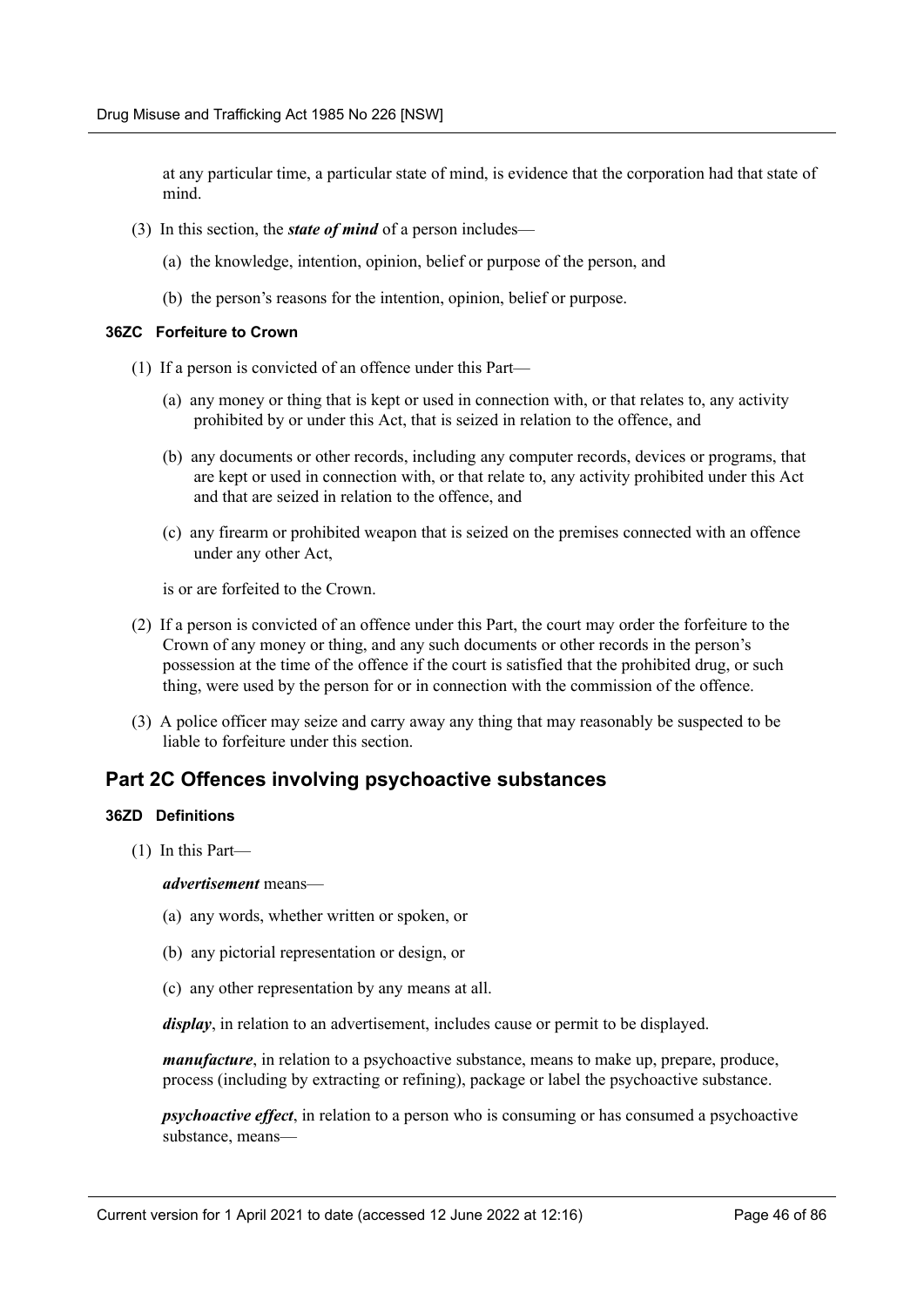- (a) stimulation or depression of the central nervous system of the person, resulting in hallucinations or a significant disturbance in, or significant change to, motor function, thinking, behaviour, perception, awareness or mood, or
- (b) causing a state of dependence, including physical or psychological addiction.

*psychoactive substance* means any substance (other than a substance to which this Part does not apply) that, when consumed by a person, has the capacity to induce a psychoactive effect.

*publish* includes distribute, disseminate, circulate, exhibit and cause or permit to be published.

*substance* includes any plant, fungus or natural organism.

*tobacco product* means tobacco, or a cigarette or cigar, or any other product containing tobacco and designed for human consumption or use.

*usage instruction*, in relation to a psychoactive substance, includes any direction, caution, warning, advice or recommendation in relation to the consumption of the substance.

(2) In this Part, a reference to the *consumption* of a psychoactive substance includes a reference to the ingestion, injection or inhalation of a psychoactive substance, the smoking of a psychoactive substance, the inhalation of fumes caused by the heating or burning of a psychoactive substance and any other means of introducing a psychoactive substance into any part of the body of a person.

## **36ZE Substances to which this Part does not apply**

- (1) This Part does not apply to the following substances—
	- (a) a substance specified in Schedule 1,
	- (b) a precursor within the meaning of section 24A,
	- (c) a poison, restricted substance or drug of addiction within the meaning of the *[Poisons and](https://legacy.legislation.nsw.gov.au/*/view/act/1966/31) [Therapeutic Goods Act 1966](https://legacy.legislation.nsw.gov.au/*/view/act/1966/31)*,
	- (d) therapeutic goods included in the Australian Register of Therapeutic Goods maintained under the *[Therapeutic Goods Act 1989](http://www.legislation.gov.au/)* of the Commonwealth or that are exempted from the operation of Part 3-2 of that Act by regulations made under section 18 of that Act,
	- (e) a food within the meaning of the *[Food Act 2003](https://legacy.legislation.nsw.gov.au/*/view/act/2003/43)*,
	- (f) alcohol,
	- (g) a tobacco product,
	- (h) any plant or fungus, or extract from a plant or fungus, that is not, or does not contain, a substance specified in Schedule 1,
	- (i) controlled drugs, controlled plants and controlled precursors within the meaning of Part 9.1 of the Criminal Code set out in the Schedule to the *[Criminal Code Act 1995](http://www.legislation.gov.au/)* of the Commonwealth,
	- (j) a substance supplied by a health practitioner (within the meaning of the *[Health Care](https://legacy.legislation.nsw.gov.au/*/view/act/1993/105)*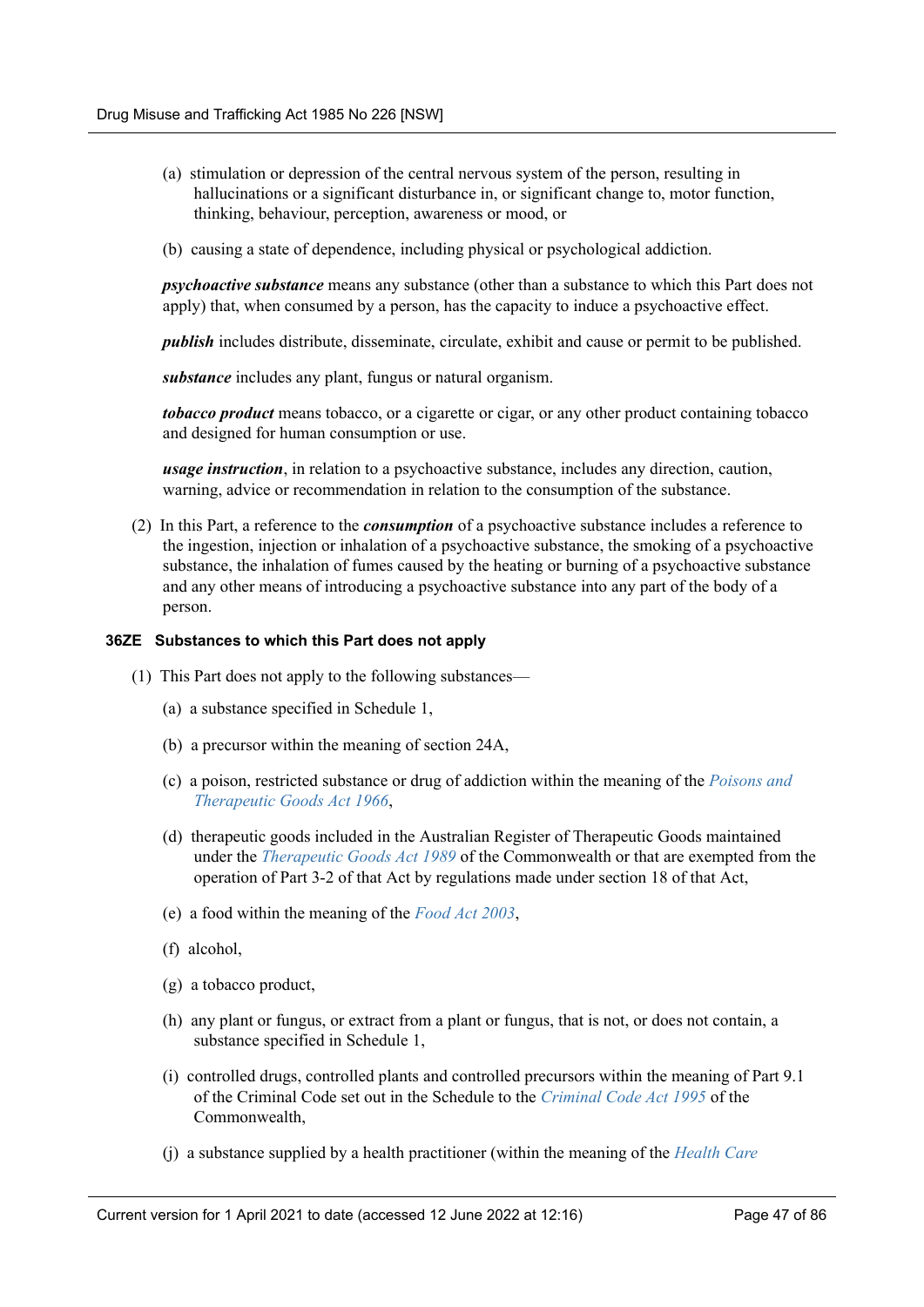*[Complaints Act 1993](https://legacy.legislation.nsw.gov.au/*/view/act/1993/105)*) in the course of the provision of a health service (within the meaning of that Act),

- (k) any other substance prescribed by the regulations for the purposes of this section.
- (2) A reference to a substance in subsection (1) does not include any substance that contains, or has had added to it, any psychoactive substance that is not specified in subsection (1).

#### **36ZF Offence of supplying or manufacturing psychoactive substances**

- (1) A person must not manufacture or knowingly take part in the manufacture of a psychoactive substance for supply to another person—
	- (a) knowing that it is being supplied to the person primarily for human consumption or for supply by that person to another person for that purpose, or
	- (b) being reckless as to whether it is being so supplied.

Maximum penalty—20 penalty units or imprisonment for 2 years, or both.

- (2) A person must not supply a psychoactive substance—
	- (a) knowing that it is being acquired primarily for human consumption, or
	- (b) being reckless as to whether it is being so acquired.

Maximum penalty—20 penalty units or imprisonment for 2 years, or both.

- (3) A court may be satisfied that a person knowingly or recklessly manufactured or supplied a psychoactive substance despite a usage instruction concerning the substance (given in any manner, way, medium or form) that indicates that it is not a psychoactive substance or is not intended for human consumption.
- (4) In any proceedings for an offence under this section, the court may have regard to the following in determining whether a person knew or was reckless as to whether a substance was being acquired or supplied primarily for human consumption—
	- (a) any advertising matter published or displayed by the person, or usage instruction concerning the substance given by the person, whether before or after the commencement of this subsection, that indicates that the substance—
		- (i) has or may have a psychoactive effect, or
		- (ii) has or may have a similar effect to a prohibited drug or may be used in a similar way to a prohibited drug,
	- (b) whether it would be reasonable in all the circumstances to find that the substance concerned was being manufactured or supplied for a lawful purpose.
- (5) Subsection (4) does not limit the matters that the court may consider.

#### **36ZG Prohibition of advertising of psychoactive substances**

A person is guilty of an offence if the person publishes or displays in any manner, way, medium or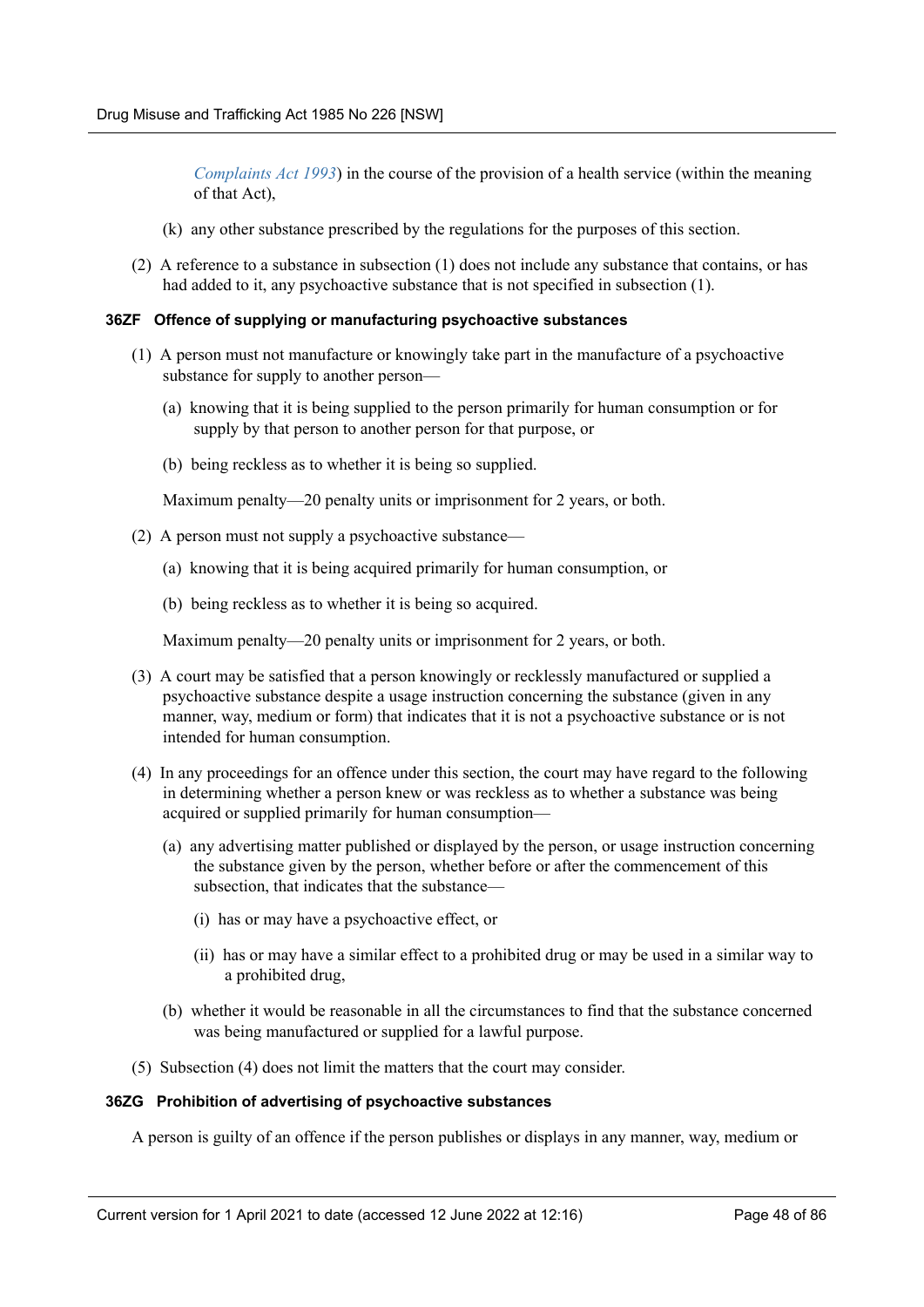form any advertisement—

- (a) knowing or being reckless as to whether the advertisement promotes, or apparently promotes, directly or indirectly, the consumption, supply or sale of a substance for its psychoactive effects, and
- (b) providing information on how or where the psychoactive substance may be acquired.

Maximum penalty—20 penalty units or imprisonment for 2 years, or both.

# **Part 3 Enforcement**

## **37 (Repealed)**

## **38 Destruction of prohibited plants by Director-General**

(1) In this section—

*Director-General* means the Director-General of the Department of Industry and Investment.

- (2) Upon information on oath by a member of the NSW Police Force that the member suspects or believes that any prohibited plants are on any premises, a Magistrate may, upon reasonable ground being shown in the information for the member of the NSW Police Force so suspecting or believing, issue a warrant authorising the Director-General to exercise the powers of the Director-General under subsection (3) with respect to those premises.
- (3) After the issue of any such warrant, the Director-General may personally or by any persons authorised by the Director-General enter any premises specified in the warrant and take such steps as the Director-General thinks necessary for the purpose of destroying any prohibited plants on those premises and preventing any regrowth of those plants and may subsequently from time to time again enter those premises and take steps for those purposes until the Director-General is satisfied that the prohibited plants have been completely destroyed and their regrowth effectively prevented.
- (4) The powers conferred on the Director-General under subsection (3) extend not only in respect of prohibited plants on any premises specified in any such warrant but also in respect of any other plants on those premises the destruction of which cannot, in the opinion of the Director-General, be avoided in the exercise of those powers.
- (5) The Director-General or any other person is not liable in respect of any thing done in good faith in the exercise of powers conferred under subsection (3).
- (6) Any costs or expenses incurred by the Director-General in the exercise of the powers conferred under subsection (3) may be recovered by the Director-General, in any court of competent jurisdiction, as a debt from any person convicted of an offence under section 23 in relation to the premises in respect of which the Director-General exercises those powers.

#### **39 Seizure and forfeiture of cannabis plants and certain prohibited drugs**

Any cannabis plant, cannabis leaf, cannabis resin, cannabis oil or any heroin or 6-monoacetylmorphine or any other acetylated derivatives of morphine in the possession of any person may be seized by any member of the NSW Police Force and any cannabis plant or prohibited drug so seized shall be forfeited to Her Majesty.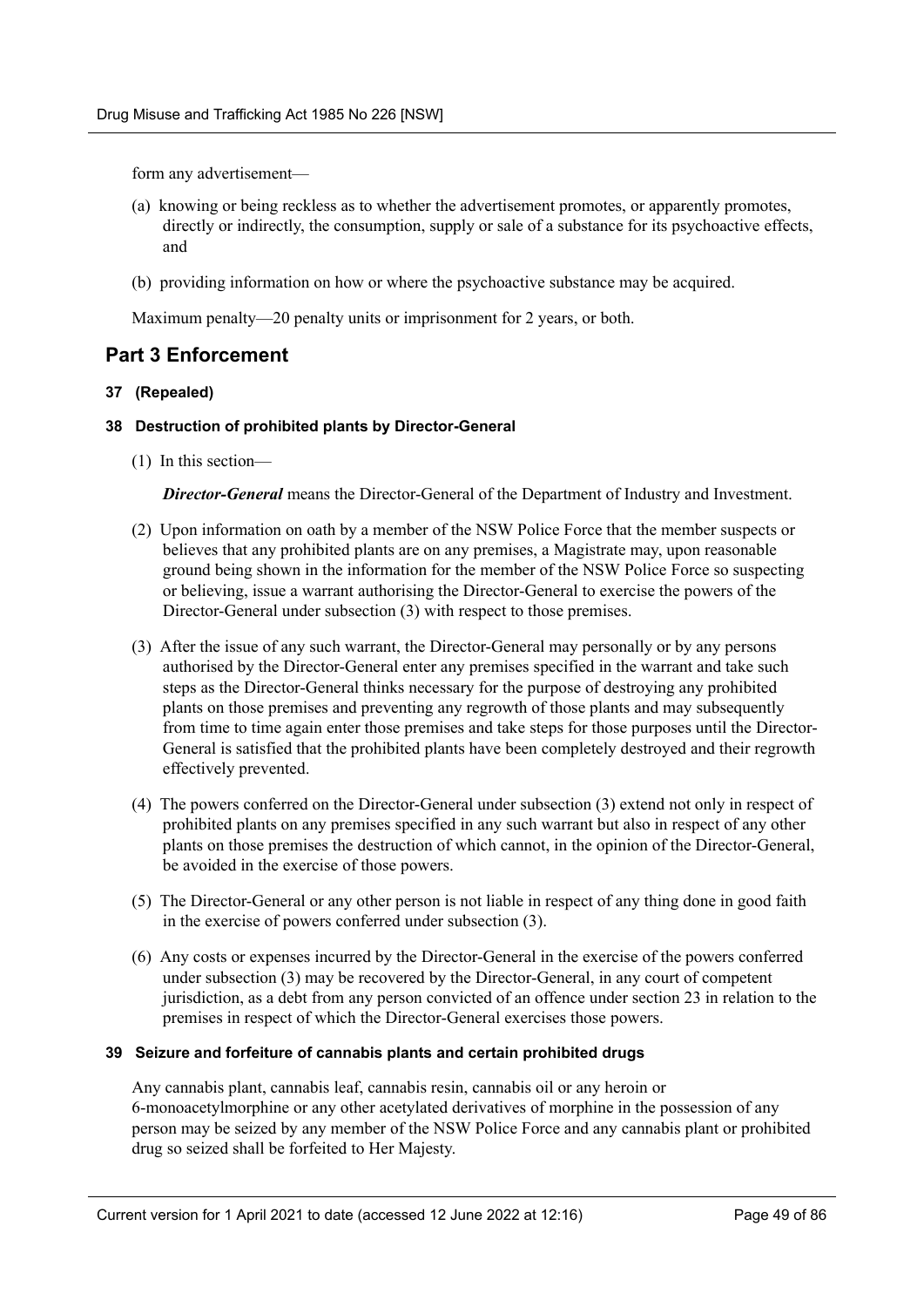# **Part 3A Exhibits and testing procedures**

# **Division 1 Preliminary**

# **39A Application of Part**

- (1) This Part applies to a substance that a member of the NSW Police Force knows or suspects to be any of the following and that is in the custody of a member of the NSW Police Force (whether because it has been seized or for any other reason)—
	- (a) a prohibited plant,
	- (b) a prohibited drug,
	- (c) a Schedule 9 substance,
	- (d) a psychoactive substance.
- (2) For the purposes of this section, a substance is taken to be in the custody of a member of the NSW Police Force if it is in the custody of an analyst for the purposes of this Part or is being transported for any such purpose.

#### **39B Interpretation**

(1) In this Part—

*destroy* means destroy or otherwise dispose of.

*qualified police officer* means a police officer of or above the rank of superintendent.

(2) In this Part, a reference to the quantity of a drug is a reference to the quantity of the drug originally in the custody of a member of the NSW Police Force.

# **Division 2 Retention and testing of substances**

### **39C Retention of substances**

A member of the NSW Police Force or other person is entitled to retain a substance to which this Part applies for the purpose of dealing with the substance in accordance with this Part and the regulations.

#### **39CA Testing of substances**

After determining the quantity of a substance to which this Part applies, the identity of the substance may be determined on the basis of the testing and analysis of a representative sample of the substance in accordance with the regulations.

#### **39D Regulations relating to testing and other matters**

The regulations may make provision for or with respect to the following matters—

- (a) the retention of all or part of a substance to which this Part applies,
- (b) the weighing, testing and analysis of substances to which this Part applies,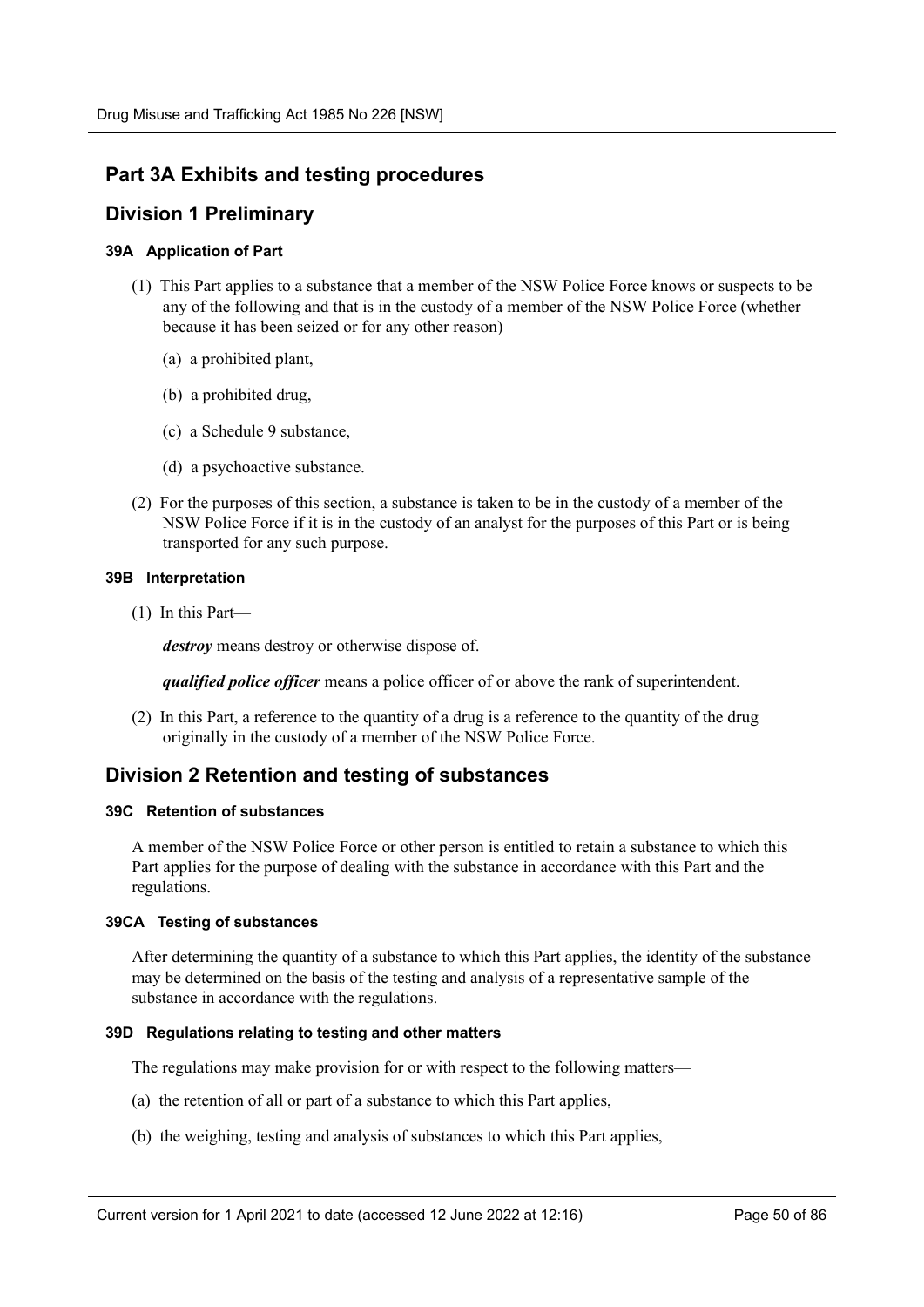- (c) the recording, handling, storage, transport and destruction of substances to which this Part applies,
- (d) the return of substances to which this Part applies to persons lawfully entitled to them,
- (e) evidentiary certificates, and prima facie evidence, relating to the identity, quantity, mass, testing, analysis, retention, handling, storage and transport of substances for the purposes of this Part.

# **Division 3 Destruction of substances**

## **39E Forfeiture of substances for purposes of destruction**

A substance to which this Part applies is forfeited to the Crown, if it is not otherwise forfeited, if an order is made under this Part or the regulations that the substance is to be destroyed.

#### **39F Power to destroy substances**

- (1) A substance to which this Part applies may, subject to any requirements of this Part or the regulations, be destroyed in accordance with an order made under this Part or the regulations.
- (2) An order must not authorise the destruction of so much of an amount of a substance to which this Part applies that is required by the regulations to be retained.

#### **39G Destruction of substance where no likelihood of prosecution**

- (1) A qualified police officer may order in writing that a substance to which this Part applies is to be destroyed if the police officer is satisfied that no person has been charged with an offence with respect to the substance and no person is likely to be charged.
- (2) The substance (other than a prohibited plant) must not be destroyed earlier than 21 days after the day on which the substance first came into the custody of any member of the NSW Police Force.
- (3) Before the substance is destroyed, evidence of the substance is to be recorded by photographing or other means and the particulars (if any) prescribed by the regulations are to be recorded.
- (4) Subsection (3) does not apply to a prohibited drug, or suspected prohibited drug, if the quantity of the drug is less than the traffickable quantity in relation to the drug.

#### **39H Destruction of prohibited plants after identification**

A qualified police officer may order in writing that any prohibited plants to which this Part applies are to be destroyed if the police officer is satisfied that—

- (a) a person of a class prescribed by the regulations for the purposes of this section has issued a certificate identifying the plants as specified prohibited plants, and
- (b) evidence of the plants has been recorded by photographing or other means and the particulars (if any) prescribed by the regulations have been recorded.

#### **39I Destruction of substances where analysis takes place**

(1) A qualified police officer may order in writing that a substance (other than a prohibited plant) to which this Part applies is to be destroyed if the police officer is satisfied that-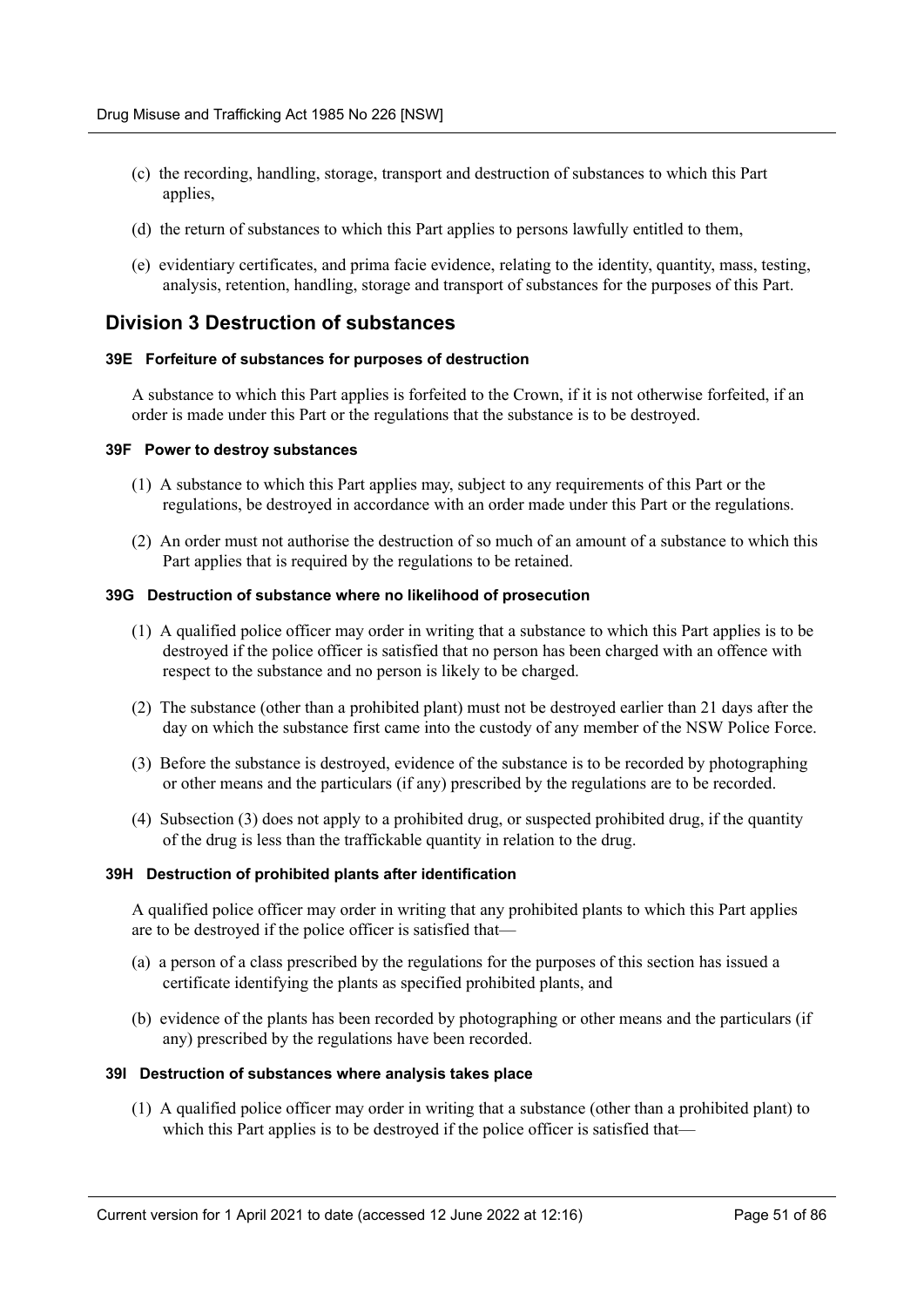- (a) any samples of the substance that are required by the regulations to be taken and retained have been taken and retained, and
- (b) a certificate of analysis of one of the samples has been given to the defendant or accused person in any proceedings relating to the substance.
- (2) The substance must not be destroyed earlier than 28 days after the day on which written notice by a qualified police officer of the proposed destruction is served on the defendant or accused person in any proceedings for an offence relating to the substance.
- (3) Before the substance is destroyed, evidence of the substance is to be recorded by photographing or other means and the particulars (if any) prescribed by the regulations are to be recorded.
- (4) The Local Court may, on application by a member of the NSW Police Force, make an order authorising the destruction of a substance under this section if the Court is satisfied that—
	- (a) written notice of the proposed destruction cannot practicably be served on the defendant or accused person, and
	- (b) an order that the substance be destroyed has been made in accordance with this section.

**Note.** A substance cannot be destroyed under this section while a quantity review application is being determined or before any consequent determination of the mass of the substance has been completed (see section 39M).

(5) This section does not apply to a prohibited drug, or suspected prohibited drug, if the quantity of the drug is less than the traffickable quantity in relation to the drug.

#### **39J Destruction of drug where less than traffickable quantity**

- (1) A qualified police officer may order in writing that a prohibited drug, or suspected prohibited drug, is to be destroyed if the amount of the drug is less than the traffickable quantity in relation to the drug.
- (2) The substance must not be destroyed earlier than 28 days after the end of any proceedings for an offence relating to the substance (including the end of any appeal proceedings or, if no appeal is made, the end of the period within which an appeal may be made).

#### **39K Destruction of dangerous substances or articles**

- (1) A qualified police officer may order in writing that a substance or article (whether or not it consists of or includes a substance to which this Part applies) is to be destroyed if the police officer is satisfied that—
	- (a) the substance or article has been seized and is being retained for the purpose of proceedings for an offence under this Act, and
	- (b) an analyst has certified in writing that, in the interests of health or safety, the substance or article is required to be destroyed, and
	- (c) evidence of the substance or article has been recorded by photographing or other means and, if practicable, the particulars (if any) prescribed by the regulations have been recorded, and
	- (d) if practicable, any samples of any substance that are required by the regulations to be taken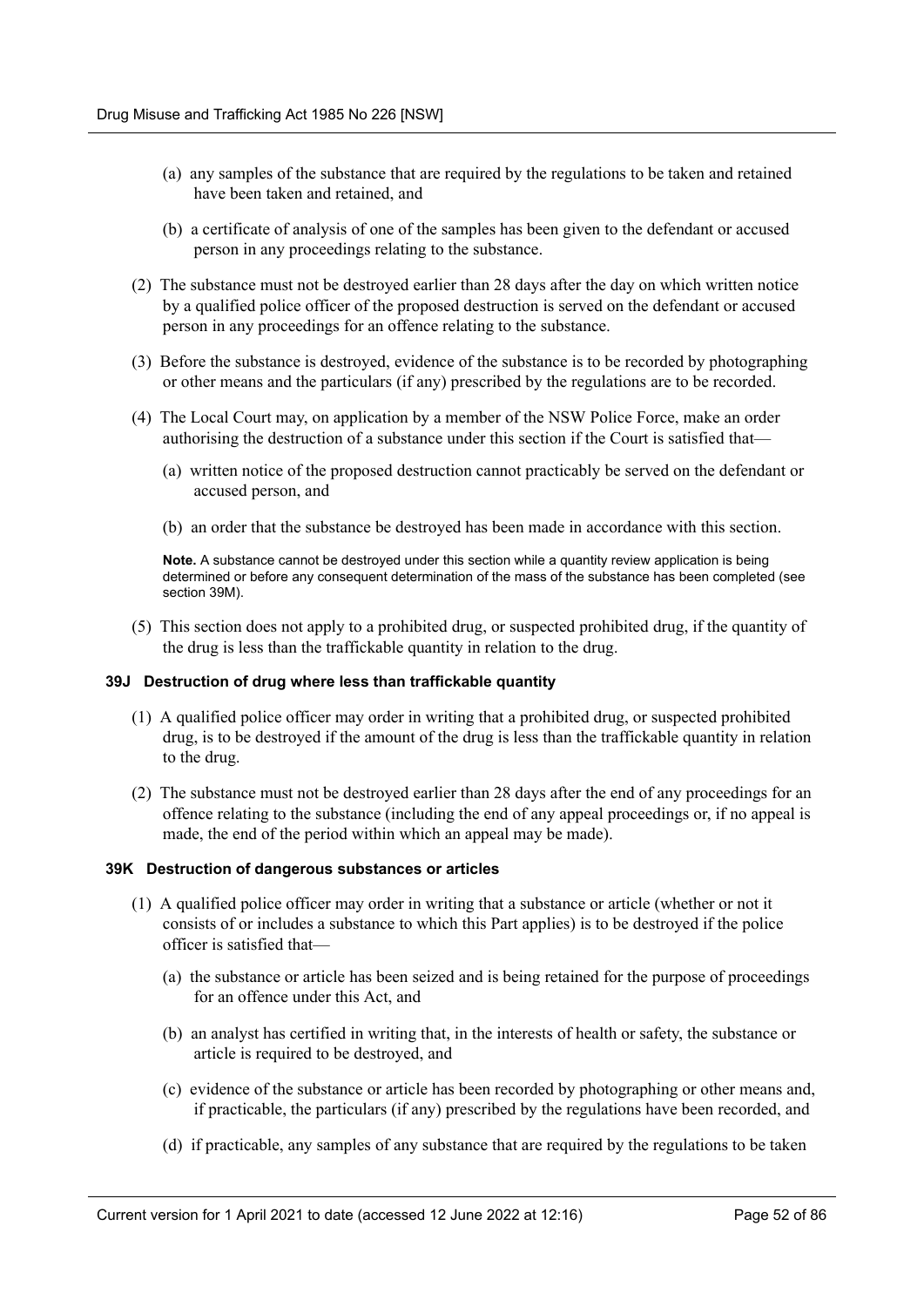and retained have been taken and retained.

- (2) The substance or article must not be destroyed earlier than 28 days after the day on which written notice by a qualified police officer of the proposed destruction is served on the defendant or accused person in any proceedings for an offence relating to the substance or article.
- (3) Despite subsection (2), a substance or article may be destroyed at any time if an analyst certifies in writing that, in the interests of health or safety, the substance or article is required to be destroyed before the expiry of the period specified by that subsection.
- (4) The Local Court may, on application by a member of the NSW Police Force, make an order authorising the destruction of a substance or article under this section if the Court is satisfied that—
	- (a) written notice of the proposed destruction cannot practicably be served on the defendant or accused person, and
	- (b) an order that the substance or article be destroyed has been made in accordance with this section.

**Note.** A substance cannot be destroyed under this section while a quantity review application is being determined or before any consequent determination of the mass of the substance has been completed (see section 39M).

## **39L Immediate destruction where security or other issues**

A qualified police officer may make an order to destroy a substance in accordance with a provision of this Division at any time if the officer is of the opinion that, because of the amount of the substance or for any other reason, the substance could not reasonably be securely retained for the period of notice that would otherwise be required under that provision.

#### **39M Mass review applications**

- (1) This section applies if a certificate as to the initial mass of a substance to which this Part applies is given under the regulations by a member of the NSW Police Force or an analyst.
- (2) The Local Court may, on the application of a defendant or accused person in any proceedings for an offence relating to the substance, make a quantity review order for a substance.
- (3) The application must be made not later than 60 days after the certificate is served on the defendant or accused person.
- (4) The Local Court may make a quantity review order only if it is satisfied that—
	- (a) there has been a substantial failure to comply with this Act or the regulations in respect of the substance, or
	- (b) there is a real doubt as to the accuracy of the certificate issued by the member of the NSW Police Force or analyst in respect of the substance.
- (5) A quantity review order made by the Local Court may require—
	- (a) that a member of the NSW Police Force make all of the substance in the custody of the NSW Police Force available to an employee of the Ministry of Health for determination of the mass of the substance, and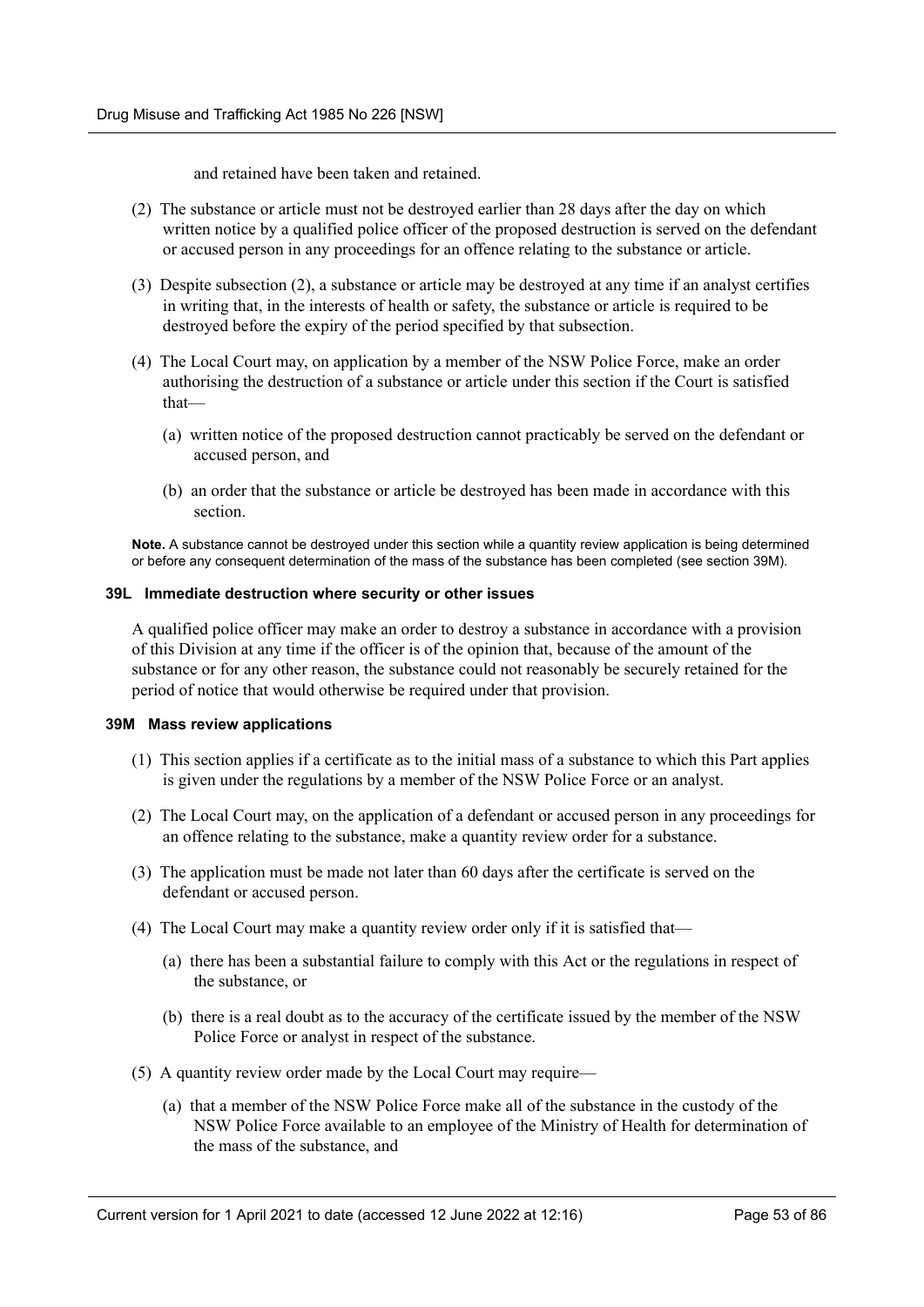- (b) that the person to whom the substance is made available determine, or arrange the determination of, the mass of the substance, and
- (c) that a further certificate under the regulations specifying the mass of the substance so determined be provided to the applicant.
- (6) If an application is made for a quantity review order for a substance in accordance with this section, the substance, including any sample previously provided for analysis, may be destroyed under another provision of this Part or the regulations only if—
	- (a) the application is withdrawn or refused, or
	- (b) the application is granted and a certificate has been provided to the applicant in accordance with the quantity review order.
- (7) Subsection (6) does not prevent the destruction of a substance in accordance with this Part if destruction is necessary before that subsection is complied with in the interests of health or safety or because the substance cannot reasonably be securely retained.

# **Division 4 General**

## **39N Presumption on appeal**

If—

- (a) a person who was legally represented before the Local Court on the trial of an offence with respect to a substance to which this Part applies pleaded guilty to the offence, and
- (b) an appeal is made against any determination of the Local Court with respect to the offence, and
- (c) before the appeal is heard, the substance is destroyed after an order for its destruction is made under this Part or the regulations,

any particular in the court attendance notice as to the nature, quantity or mass of the substance is, for the purposes of the appeal, presumed to be true.

#### **39O Return of substance to lawful owner**

- (1) A court may, on the application of a person who is lawfully entitled to a substance to which this Part applies or on its own motion, make an order that the substance be returned to the person if the substance has not been destroyed under this Part or the regulations.
- (2) This Part does not prevent an order being made under section 43 of the *[Criminal Procedure Act](https://legacy.legislation.nsw.gov.au/*/view/act/1986/209) [1986](https://legacy.legislation.nsw.gov.au/*/view/act/1986/209)* in relation to a substance to which this Part applies.
- (3) An application for an order under this section, and an order under this section, may be made despite sections 39C and 39E.
- (4) An application for an order under this section may be made to—
	- (a) a court in which proceedings for an offence relating to the substance have been commenced, or
	- (b) if proceedings have not commenced, or any such proceedings have been completed, the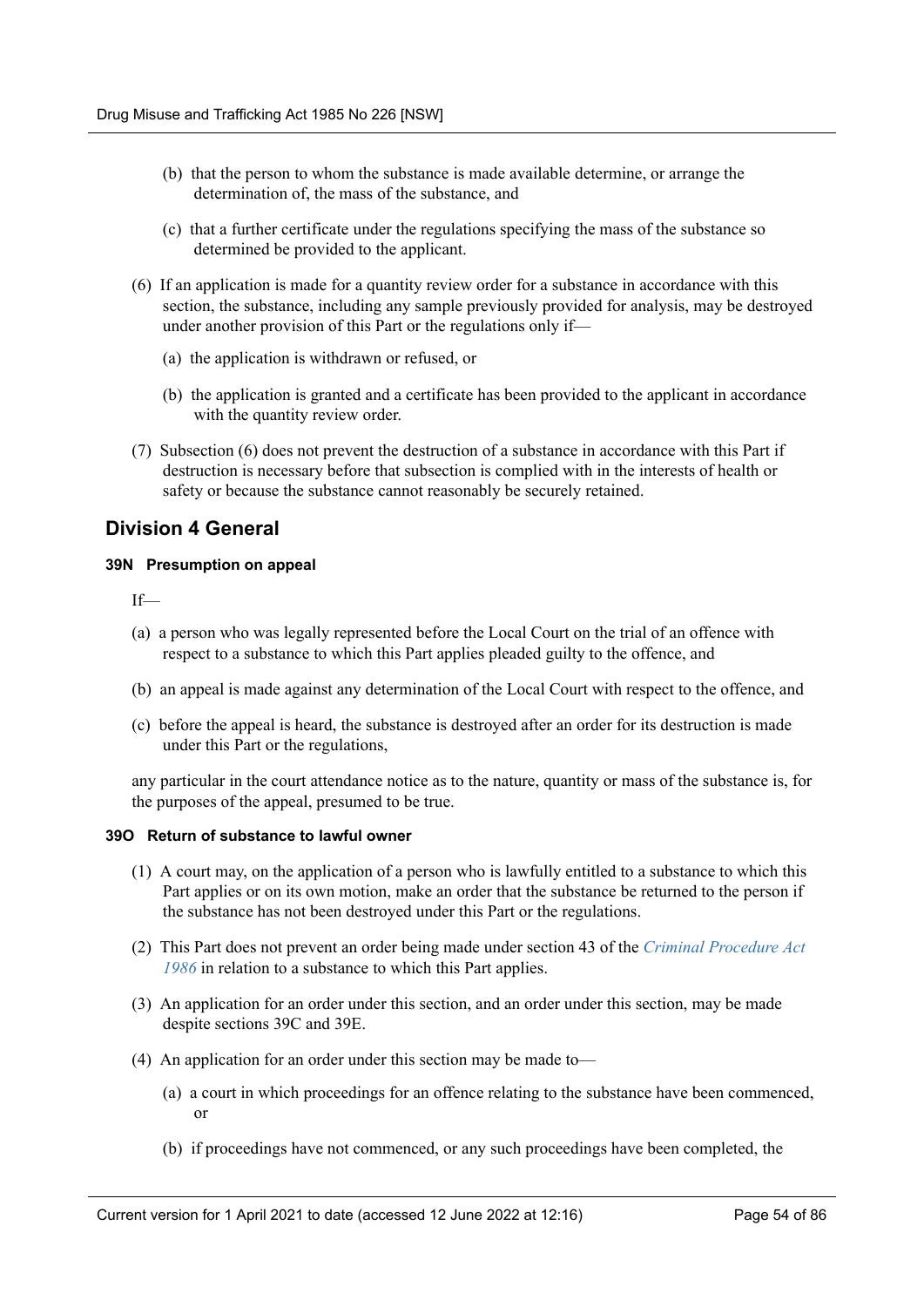Local Court.

(5) This section is subject to section 39.

### **39P Return of substances**

- (1) A member of the NSW Police Force who seizes a substance to which this Part applies or has custody of a substance to which this Part applies must return the substance to the owner or person who had lawful possession of the thing before it was seized or came into custody if the member of the NSW Police Force is satisfied that—
	- (a) its retention as evidence is not required, and
	- (b) it is lawful for the person to have possession of the substance.
- (2) This section is subject to any order made for the destruction of the substance under this Part or any other provision of this Act and to any order made under section 39O.
- (3) This section is subject to section 39.

## **39Q Use of substances in controlled operations and integrity testing programs**

- (1) The Commissioner of Police may, by order in writing, direct that any substance to which this Part applies that has been seized by a police officer be retained by a police officer specified in the direction for the purpose of its being used in connection with—
	- (a) a controlled operation under the *[Law Enforcement \(Controlled Operations\) Act 1997](https://legacy.legislation.nsw.gov.au/*/view/act/1997/136)*, or
	- (b) an integrity testing program under Part 10A of the *[Police Act 1990](https://legacy.legislation.nsw.gov.au/*/view/act/1990/47)*.
- (2) A direction under this section may be given in relation to a substance—
	- (a) whether it is intended for immediate use or for use at some later time, and
	- (b) whether it is intended for use by the police officer specified in the direction or for use by some other person.
- (3) A direction under this section is subject to the following conditions—
	- (a) that the substance to which the direction relates is to be kept securely until it is used in connection with a controlled operation or integrity testing program,
	- (b) any other condition that the Commissioner of Police considers appropriate.
- (4) A direction under this section need not identify a particular controlled operation or integrity testing program and a particular controlled operation or integrity testing program need not be in contemplation before a direction under this section may be made.
- (5) Despite any other Act or law to the contrary, the functions of the Commissioner of Police under this section may not be delegated except to—
	- (a) a Deputy Commissioner of Police, or
	- (b) a person who is appointed to a NSW Police Force Senior Executive Service position and to whom the function under section 6 (1) of the *[Law Enforcement \(Controlled Operations\) Act](https://legacy.legislation.nsw.gov.au/*/view/act/1997/136)*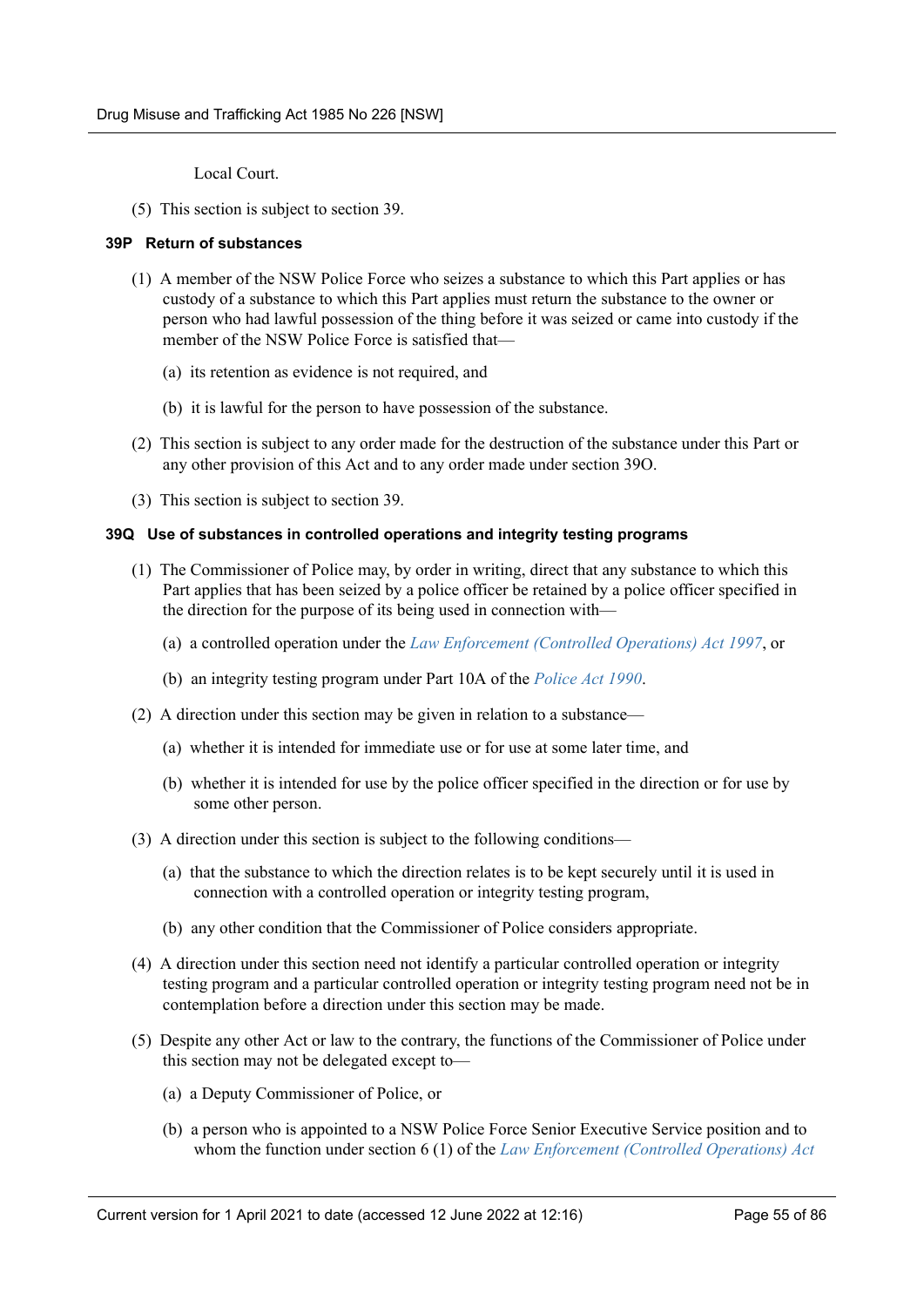*[1997](https://legacy.legislation.nsw.gov.au/*/view/act/1997/136)* of authorising the conduct of a controlled operation has been delegated in accordance with that Act.

# **39R–39S (Repealed)**

# **Part 4 Miscellaneous**

# **40 Effect of certain representations**

- (1) A substance (not being a prohibited drug) which, for the purpose of its being supplied, is represented (whether verbally, in writing or by conduct) as being a prohibited drug or a specified prohibited drug shall, for the purposes of this Act and the regulations, be deemed to be a prohibited drug or the specified prohibited drug, as the case requires.
- (1A) A substance (not being a prohibited drug) which, for the purpose of its being supplied, is represented (whether verbally, in writing or by conduct) as being a Schedule 9 substance or a specified Schedule 9 substance is, for the purposes of this Act and the regulations, taken to be a Schedule 9 substance or the specified Schedule 9 substance, as the case requires.
- (2) A growing plant (not being a prohibited plant) which, for the purpose of its being supplied, is represented (whether verbally, in writing or by conduct) as being a prohibited plant or a specified prohibited plant shall, for the purposes of this Act and the regulations, be deemed to be a prohibited plant or the specified prohibited plant, as the case requires.
- (3) A substance (not being a psychoactive substance) which, for the purpose of its being supplied, is represented (whether verbally, in writing or by conduct) as being a psychoactive substance or a specified psychoactive substance is, for the purposes of this Act and the regulations, to be taken to be a psychoactive substance or the specified psychoactive substance, as the case requires.

# **40A Proof of certain matters**

- (1) The onus of proving that a substance is fibre of cannabis leaf from which the resin has been extracted shall lie on the accused.
- (2) The onus of proving any act, matter or thing which is not rendered unlawful by virtue of section 10 (2), 11 (2), 12 (2), 13 (2), 14 (2), 23 (4) (b), 24 (4), 25 (4) or 35A shall lie on the accused.

# **41 Authorisation of Secretary of Ministry of Health**

An authorisation under this Act of the Secretary of the Ministry of Health—

- (a) shall be in writing,
- (b) may be granted subject to such conditions as the Secretary thinks fit, and
- (c) may be revoked at any time by notice served on the person to whom it was granted or, if the Secretary thinks fit, by notice published in the Gazette.

# **41A Authorities for low-THC hemp or alkaloid poppy plants not to be granted**

The Secretary of the Ministry of Health is not authorised to grant an authority under section 10 (2) (b), 11C (2) (b), 23 (4) (b), 24 (4) (b), 25 (4) (b) or 25A (9) (b) in relation to low-THC hemp or an authority under section 23 (4) (b) in relation to an alkaloid poppy plant within the meaning of the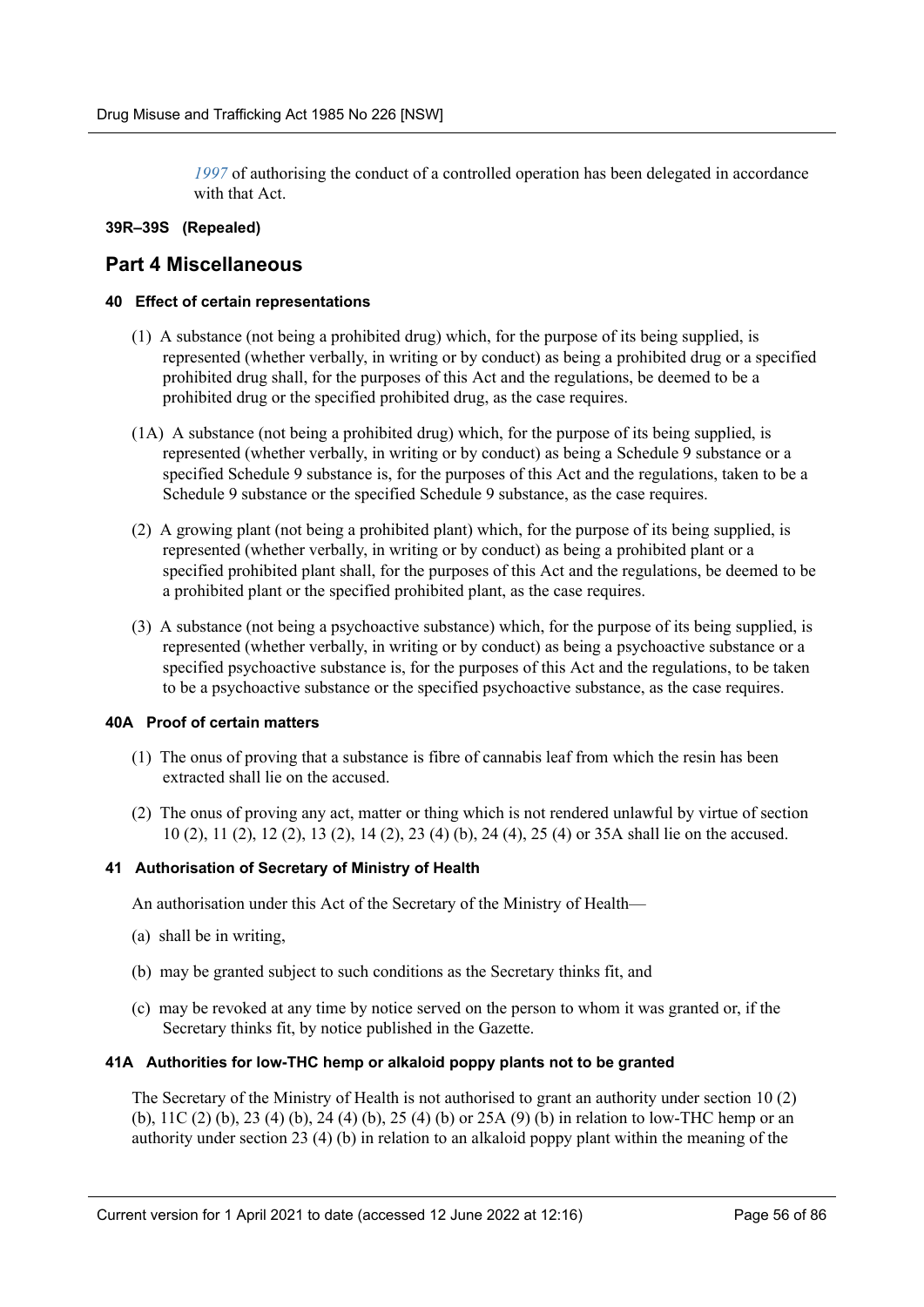*[Poppy Industry Act 2016](https://legacy.legislation.nsw.gov.au/*/view/act/2016/37)* or an authority under section 24 (4) (b) or 24A (2) (b) in relation to the manufacture of a prohibited drug using alkaloid poppy material within the meaning of the *[Poppy](https://legacy.legislation.nsw.gov.au/*/view/act/2016/37) [Industry Act 2016](https://legacy.legislation.nsw.gov.au/*/view/act/2016/37)*.

### **42 Certificate of Secretary of Ministry of Health prima facie evidence**

In any legal proceedings under this Act, a certificate purporting to be signed by the Secretary of the Ministry of Health or by a person employed in the Ministry of Health authorised generally or specially by the Secretary in that behalf to do so and to certify that any person is or is not a person who holds a licence, permit or authority under the *[Poisons and Therapeutic Goods Act 1966](https://legacy.legislation.nsw.gov.au/*/view/act/1966/31)* shall, without proof of the signature or of the official character or authority of the person purporting to have signed the certificate, be prima facie evidence of the fact stated in the certificate.

## **43 Certificate evidence**

- (1) Any analyst analysing any plant or substance submitted to the analyst or under whose supervision the analysis of any plant or substance submitted to the analyst is carried out may give a certificate of the result of the analysis.
- (2) In any legal proceedings under this Act, the production of a certificate, purporting to be signed by an analyst, shall be prima facie evidence of the identity of the plant or substance analysed, the quantity or mass of the plant or substance analysed and of the result of the analysis, without proof of the signature, employment or appointment of the person appearing to have signed the certificate.
- (3) Any appointed person analysing any plant submitted to the person may give a certificate of the result of the analysis.
- (4) In any legal proceedings under this Act, the production of a certificate, purporting to be signed by an appointed person, is prima facie evidence of—
	- (a) the identity of the plant analysed, and
	- (b) the quantity or mass of that plant,

without proof of the signature or appointment of the person appearing to have signed the certificate, but only if the plant identified is cannabis plant or cannabis leaf.

- (5) The Secretary of the Department of Industry, Skills and Regional Development may appoint a person to give certificates for the purposes of this section if the Secretary considers the person to be suitably qualified.
- (6) In this section—

*appointed person* means a person appointed under subsection (5).

*plant* includes any part of a plant, and the achene and seed of a plant.

## **43A Liability of directors etc for offences by corporation—offences attracting executive liability**

- (1) For the purposes of this section, an *executive liability offence* is an offence against the regulations—
	- (a) that is prescribed by the regulations as an offence to which this section applies, and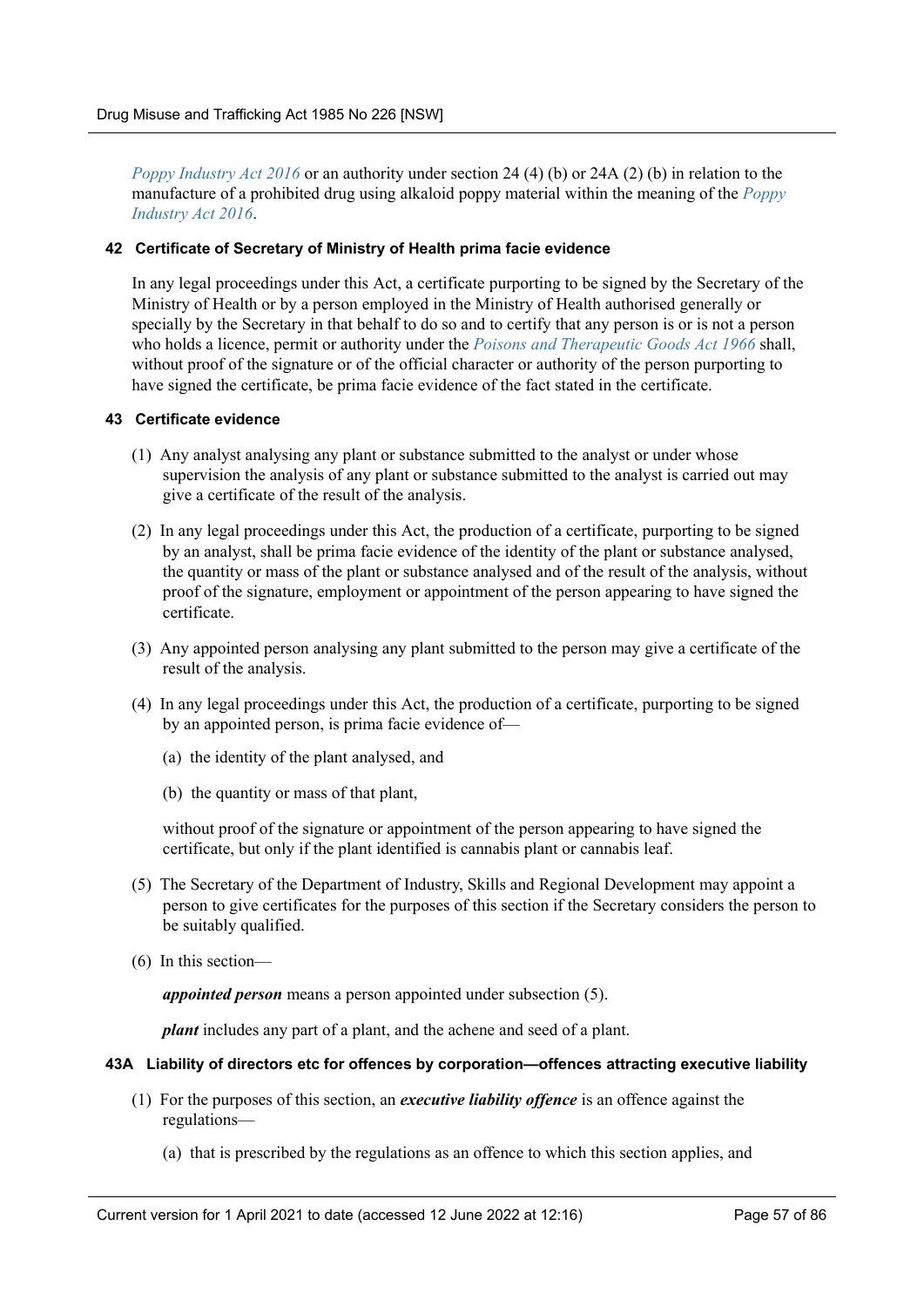- (b) that is committed by a corporation.
- (2) A person commits an offence against this section if—
	- (a) a corporation commits an executive liability offence, and
	- (b) the person is—
		- (i) a director of the corporation, or
		- (ii) an individual who is involved in the management of the corporation and who is in a position to influence the conduct of the corporation in relation to the commission of the executive liability offence, and
	- (c) the person—
		- (i) knows or ought reasonably to know that the executive liability offence (or an offence of the same type) would be or is being committed, and
		- (ii) fails to take all reasonable steps to prevent or stop the commission of that offence.

Maximum penalty—The maximum penalty for the executive liability offence if committed by an individual.

- (3) The prosecution bears the legal burden of proving the elements of the offence against this section.
- (4) The offence against this section can only be prosecuted by a person who can bring a prosecution for the executive liability offence.
- (5) This section does not affect the liability of the corporation for the executive liability offence, and applies whether or not the corporation is prosecuted for, or convicted of, the executive liability offence.
- (6) This section does not affect the application of any other law relating to the criminal liability of any persons (whether or not directors or other managers of the corporation) who are accessories to the commission of the executive liability offence or are otherwise concerned in, or party to, the commission of the executive liability offence.
- (7) In this section—

*director* has the same meaning it has in the *[Corporations Act 2001](http://www.legislation.gov.au/)* of the Commonwealth.

*reasonable steps*, in relation to the commission of an executive liability offence, includes, but is not limited to, such action (if any) of the following kinds as is reasonable in all the circumstances—

- (a) action towards—
	- (i) assessing the corporation's compliance with the provision creating the executive liability offence, and
	- (ii) ensuring that the corporation arranged regular professional assessments of its compliance with the provision,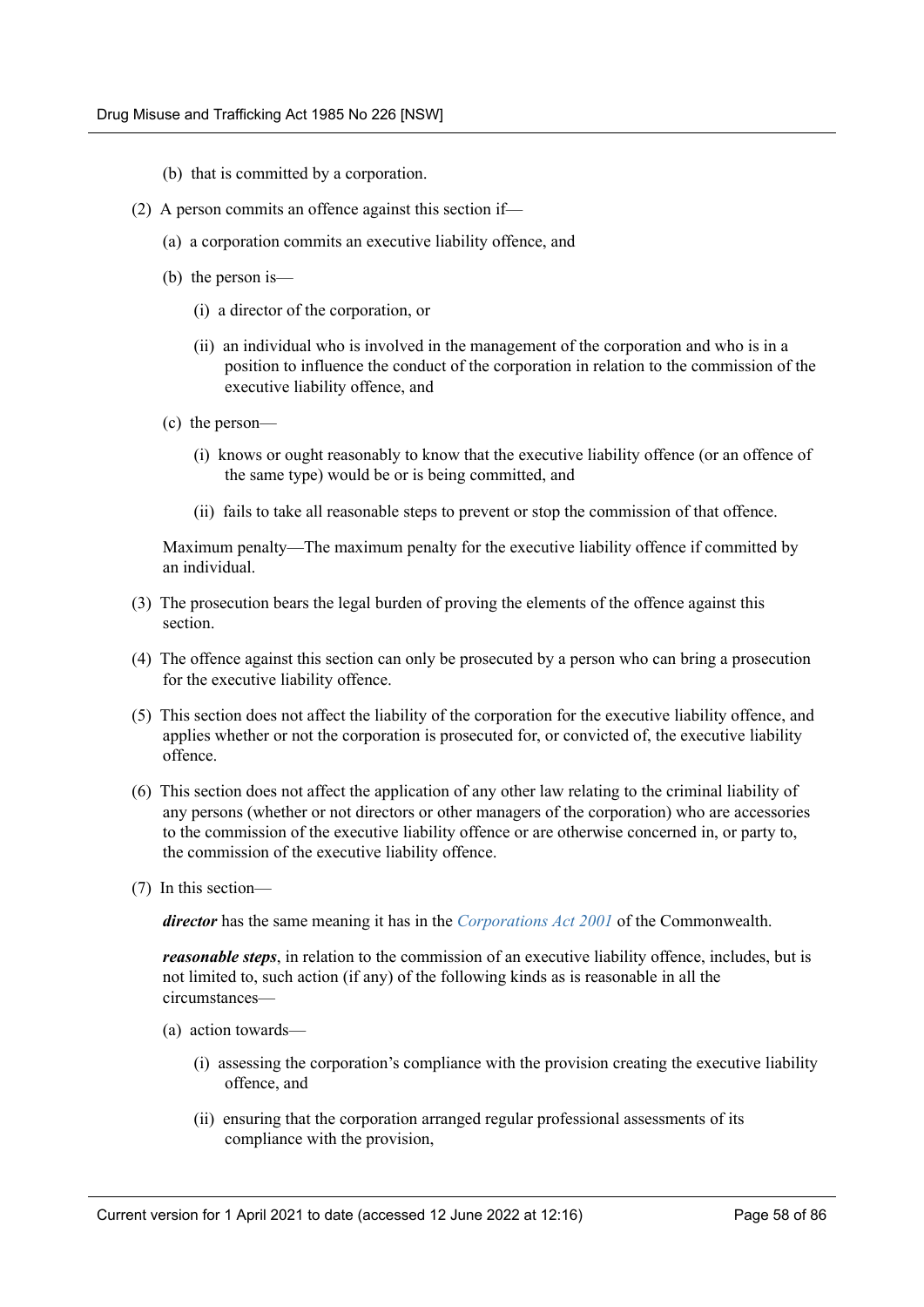- (b) action towards ensuring that the corporation's employees, agents and contractors are provided with information, training, instruction and supervision appropriate to them to enable them to comply with the provision creating the executive liability offence so far as the provision is relevant to them,
- (c) action towards ensuring that—
	- (i) the plant, equipment and other resources, and
	- (ii) the structures, work systems and other processes,

relevant to compliance with the provision creating the executive liability offence are appropriate in all the circumstances,

(d) action towards creating and maintaining a corporate culture that does not direct, encourage, tolerate or lead to non-compliance with the provision creating the executive liability offence.

## **43B Liability of directors etc for offences by corporation—accessory to the commission of the offences**

- (1) For the purposes of this section, a *corporate offence* is an offence against this Act or the regulations that is capable of being committed by a corporation, whether or not it is an executive liability offence referred to in section 43A.
- (2) A person commits an offence against this section if—
	- (a) a corporation commits a corporate offence, and
	- (b) the person is—
		- (i) a director of the corporation, or
		- (ii) an individual who is involved in the management of the corporation and who is in a position to influence the conduct of the corporation in relation to the commission of the corporate offence, and
	- (c) the person—
		- (i) aids, abets, counsels or procures the commission of the corporate offence, or
		- (ii) induces, whether by threats or promises or otherwise, the commission of the corporate offence, or
		- (iii) conspires with others to effect the commission of the corporate offence, or
		- (iv) is in any other way, whether by act or omission, knowingly concerned in, or party to, the commission of the corporate offence.

Maximum penalty—The maximum penalty for the corporate offence if committed by an individual.

(3) The prosecution bears the legal burden of proving the elements of the offence against this section.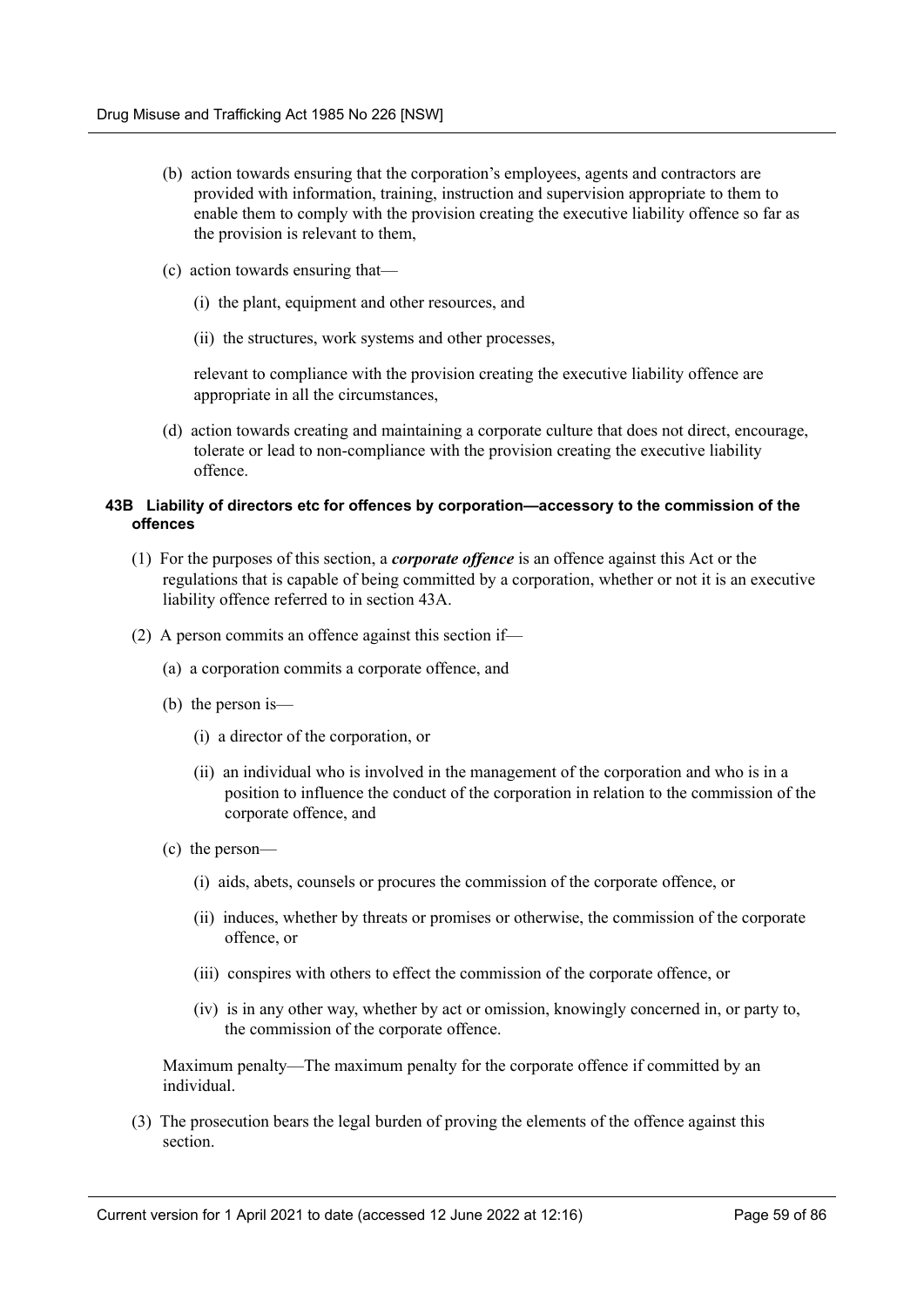- (4) The offence against this section can only be prosecuted by a person who can bring a prosecution for the corporate offence.
- (5) This section does not affect the liability of the corporation for the corporate offence, and applies whether or not the corporation is prosecuted for, or convicted of, the corporate offence.
- (6) This section does not affect the application of any other law relating to the criminal liability of any persons (whether or not directors or other managers of the corporation) who are concerned in, or party to, the commission of the corporate offence.

#### **44 Amendment of Schedule 1**

The Governor may, from time to time, by regulation amend Schedule 1—

- (a) by adding the name or description of or relating to a prohibited plant or a substance and numbers and amounts relating to the prohibited plant or substance, or
- (b) by amending a name or description of or relating to a prohibited plant or prohibited drug for the purpose of more accurately describing the plant or substance concerned.

#### **44A Amendment of Schedule 2**

The Governor may, from time to time, by regulation amend Schedule 2—

- (a) by adding the name or description of or relating to a substance, or
- (b) by amending a name or description of or relating to a substance for the purpose of more accurately describing the substance.

#### **45 Regulations**

- (1) The Governor may make regulations, not inconsistent with this Act, for or with respect to any matter that by this Act is required or permitted to be prescribed or that is necessary or convenient to be prescribed for carrying out or giving effect to this Act.
- (2) The regulations may, in relation to such prohibited plants, prohibited drugs or psychoactive substances as may be specified in the regulations, exempt any person or any class or description of persons from such of the provisions of this Act or the regulations as may be so specified in such circumstances, if any, as may be so specified.
- (2A) The regulations may make provision for or with respect to prohibiting or regulating the sale and storage of—
	- (a) precursors, and
	- (b) any apparatus that is capable of being used in the manufacture or production of a prohibited drug,

being such precursors and apparatus as are prescribed by the regulations for the purposes of this section.

(3) A regulation may create an offence punishable by a penalty, including a distinct penalty in the case of a second or subsequent offence, not exceeding—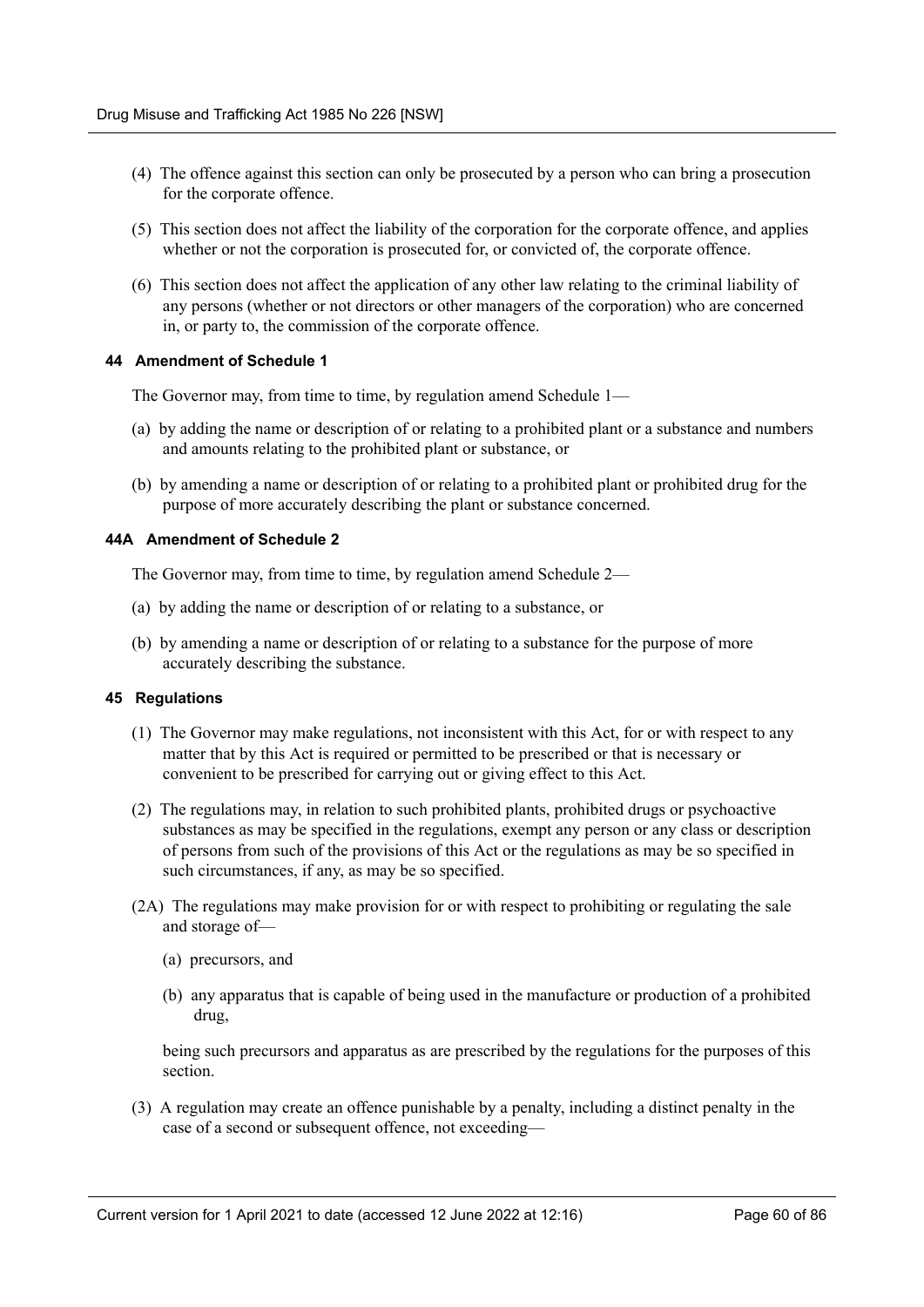- (a) 150 penalty units in the case of a corporation, or
- (b) 50 penalty units in the case of an individual.
- (4) An offence under the regulations may be prosecuted summarily before the Local Court.
- (5) A provision of a regulation may—
	- (a) apply generally or be limited in its application by reference to specified exceptions or factors
	- (b) apply differently according to different factors of a specified kind, or
	- (c) authorise any matter or thing to be from time to time determined, applied or regulated by any specified person or body,

or may do any combination of those things.

#### **46 Transitional provision—repeal of section 25B and re-enactment as summary offence**

- (1) An offence under section 25B, and any related offence, is taken to be, and to always have been, an offence that is required to be prosecuted summarily before the Local Court.
- (2) Subsection (1) does not apply to an offence if an indictment for the offence was presented or filed before the commencement of this section.
- (3) If an indictment for an offence under section 25B, or any related offence, was presented or filed before the commencement of this section and proceedings on the indictment have not commenced, the court may remit the matter to the Local Court to be disposed of summarily if it considers it is in the interests of justice to do so.
- (4) This section does not affect the validity of anything done or omitted before the commencement of this section in connection with proceedings for an offence that, but for subsection (1), would have been validly done or omitted.
- (5) Despite section 179 of the *[Criminal Procedure Act 1986](https://legacy.legislation.nsw.gov.au/*/view/act/1986/209)*, proceedings for an offence to which subsection (1) applies may be commenced not later than 6 months after the commencement of this section.
- (6) A reference to section 25B is a reference to section 25B, as in force before its repeal by the *[Crimes Legislation Amendment Act 2014](https://legacy.legislation.nsw.gov.au/*/view/act/2014/59)*.
- (7) In this section—

## *related offence* means—

- (a) an offence under section 26 of conspiring to commit an offence under section 25B, or
- (b) an offence under section 27 of aiding, abetting, counselling, procuring, soliciting or inciting the commission of an offence against section 25B, or
- (c) an offence under section 28 of conspiring to commit an offence under a provision of a law that corresponds to section 25B, or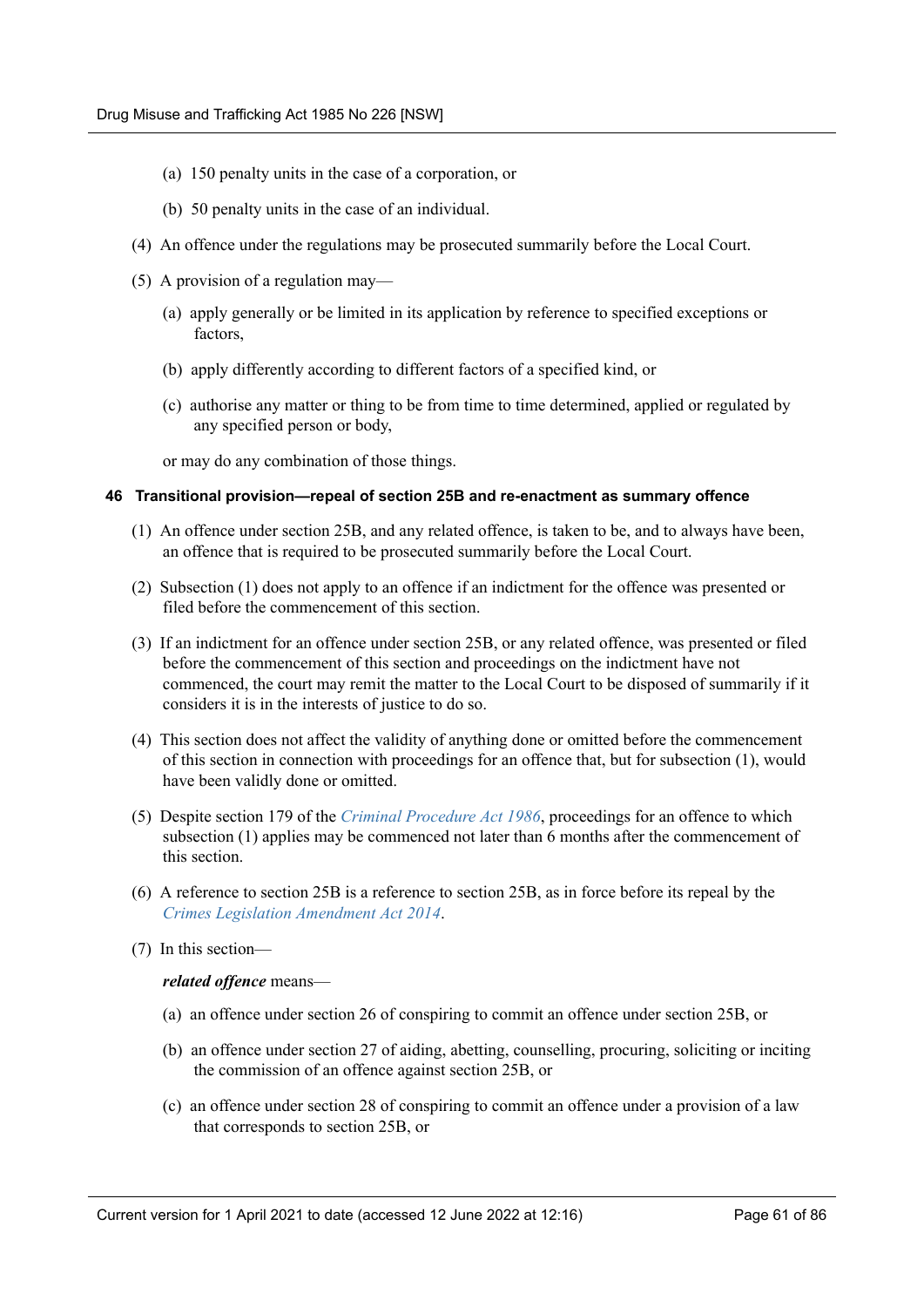- (d) an offence under section 28 of aiding, abetting, counselling, procuring, soliciting or inciting the commission of an offence under a provision of a law that corresponds to section 25B, or
- (e) an offence under section 43B that is committed if a corporation commits a corporate offence and the corporate offence is an offence under section 25B.

# **Schedule 1**

(Sections 3 (1), 33 (4), 44)

| Prohibited plant or prohibited drug                                                                   | Column 1                              | 2                | Column Column 3 Column 4 |                                                | Colum                   |
|-------------------------------------------------------------------------------------------------------|---------------------------------------|------------------|--------------------------|------------------------------------------------|-------------------------|
|                                                                                                       | <b>Traffickable Small</b><br>quantity |                  | quantity quantity        | <b>Indictable Commercial Large</b><br>quantity | <b>comme</b><br>quantit |
| Acetorphine                                                                                           | 3.0 <sub>g</sub>                      | 1.0 <sub>g</sub> | 5.0 <sub>g</sub>         | 0.5kg                                          | 2.0kg                   |
| Acetyl-alpha-methylfentanyl                                                                           | 0.0075g                               | 0.0025g          | 0.0125g                  | 0.00125kg                                      | $0.005$ <sub>kg</sub>   |
| N-acetylamphetamine                                                                                   | 3.0 <sub>g</sub>                      | 1.0 <sub>g</sub> | 5.0 <sub>g</sub>         | 250.0 <sub>g</sub>                             | 1.0kg                   |
| Acetyldihydrocodeine                                                                                  | 15.0 <sub>g</sub>                     | 5.0 <sub>g</sub> | 25.0 <sub>g</sub>        | 2.5kg                                          | 10.0kg                  |
| Acetylmethadol                                                                                        | 3.0 <sub>g</sub>                      | 1.0 <sub>g</sub> | 5.0 <sub>g</sub>         | 0.5kg                                          | 2.0kg                   |
| N-acetylmethylamphetamine                                                                             | 3.0 <sub>g</sub>                      | 1.0 <sub>g</sub> | 5.0g                     | 250.0 <sub>g</sub>                             | 1.0kg                   |
| N-(1-adamantyl)-1-pentyl-indazole-3-carboxamide (APINACA or<br>AKB48)                                 | 30 <sub>g</sub>                       | 10 <sub>g</sub>  | 50 <sub>g</sub>          | 1kg                                            | 4kg                     |
| Alfentanil                                                                                            | 0.0075g                               | 0.0025g          | 0.0125g                  | 0.00125kg                                      | $0.005$ <sub>kg</sub>   |
| Allylprodine                                                                                          | 3.0 <sub>g</sub>                      | 1.0 <sub>g</sub> | 5.0g                     | 0.5kg                                          | 2.0kg                   |
| Alpha-acetylmethadol                                                                                  | 3.0 <sub>g</sub>                      | 1.0 <sub>g</sub> | 5.0 <sub>g</sub>         | 0.5kg                                          | 2.0kg                   |
| Alphameprodine                                                                                        | 0.3 <sub>g</sub>                      | 0.1g             | 0.5g                     | 0.05kg                                         | 0.2kg                   |
| Alphamethylfentanyl                                                                                   | 0.0075g                               | 0.0025g          | 0.0125g                  | 0.00125kg                                      | $0.005$ <sub>kg</sub>   |
| Alpha-methylthiofentanyl                                                                              | 0.0075g                               | 0.0025g          | 0.0125g                  | $0.00125$ kg                                   | 0.005kg                 |
| Alphaprodine                                                                                          | 37.5g                                 | 12.5g            | 62.5g                    | 6.25kg                                         | 25.0kg                  |
| Alpha-pyrrolidinovalerophenone (alpha-PVP)                                                            | 3g                                    | 1g               | 5g                       | 0.5kg                                          | 2.0kg                   |
| Alprazolam                                                                                            | 15g                                   | 5g               | 25 <sub>g</sub>          | 1.25kg                                         | 5kg                     |
| N-(1-amino-3-methyl-1-oxobutan-2-yl)-1-(cyclohexylmethyl)-1H-<br>indazole-3-carboxamide (AB-CHMINACA) | 30 <sub>g</sub>                       | 10 <sub>g</sub>  | 50 <sub>g</sub>          | 1kg                                            | 4kg                     |
| N-(1-amino-3-methyl-1-oxobutan-2-yl)-1-pentyl-1H-<br>indazole-3-carboxamide (AB-PINACA)               | 30 <sub>g</sub>                       | 10 <sub>g</sub>  | 50 <sub>g</sub>          | 1kg                                            | 4kg                     |
| N-(1-amino-3-methyl-1-oxobutan-2-yl)-1-(4-fluorobenzyl)-1H-<br>indazole-3-carboxamide (AB-FUBINACA)   | 30 <sub>g</sub>                       | 10 <sub>g</sub>  | 50 <sub>g</sub>          | 1kg                                            | 4kg                     |
| 2-aminoindane                                                                                         | 3g                                    | 1g               | 5g                       | 0.5kg                                          | 2.0kg                   |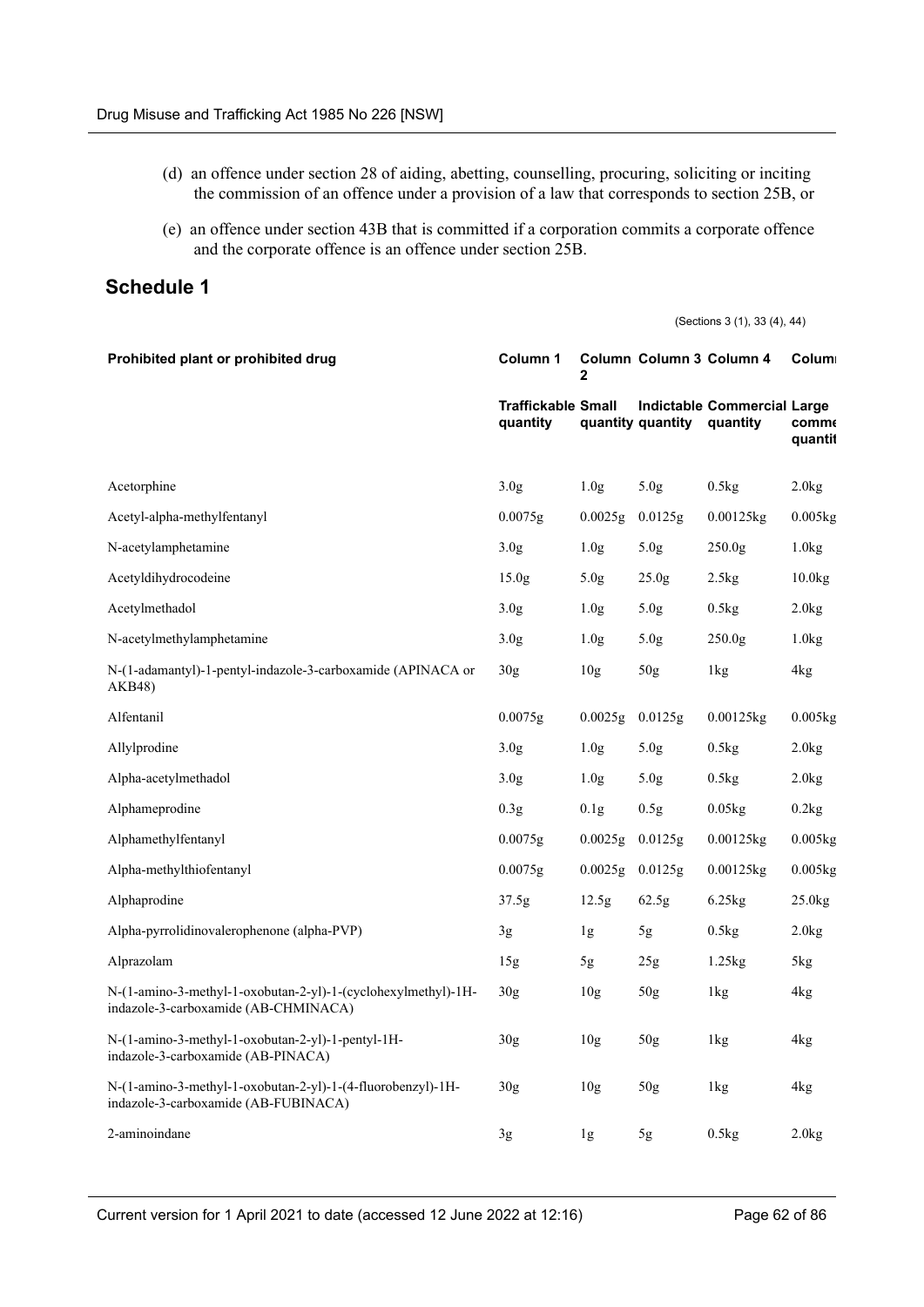| 6-(2-aminopropyl)benzofuran (6-APB)                                                                | 3g                            | 1g                         | 5g                                   | 0.5kg              | 2.0kg   |
|----------------------------------------------------------------------------------------------------|-------------------------------|----------------------------|--------------------------------------|--------------------|---------|
| 5-(2-aminopropyl)indan                                                                             | 3g                            | 1g                         | 5g                                   | 0.25kg             | 1kg     |
| Amphetamine                                                                                        | 3.0 <sub>g</sub>              | 1.0 <sub>g</sub>           | 5.0g                                 | 250.0 <sub>g</sub> | 1.0kg   |
| Amylobarbitone                                                                                     | 30.g                          | 10.0 <sub>g</sub>          | 50.0g                                | 5.0kg              | 20.0kg  |
| Anabolic and androgenic steroidal agents, other than in implant<br>preparations for use in animals | 500 <sub>g</sub>              | 50g                        | 750g                                 | 5kg                |         |
| Anileridine                                                                                        | 3.0 <sub>g</sub>              | 1.0 <sub>g</sub>           | 5.0 <sub>g</sub>                     | 0.25kg             | 1.0kg   |
| Atamestane                                                                                         | 500g                          | 50g                        | 750g                                 | 5kg                |         |
| Benzethidine                                                                                       | 15.0 <sub>g</sub>             | 5.0 <sub>g</sub>           | 25.0 <sub>g</sub>                    | 2.5kg              | 10.0kg  |
| Benzylmorphine (3-benzylmorphine)                                                                  | 7.5g                          | 2.5g                       | 12.5g                                | 1.25kg             | 5.0kg   |
| 1-Benzylpiperazine                                                                                 | 3.0 <sub>g</sub>              | 1.0 <sub>g</sub>           | 5.0g                                 | 0.25kg             | 1.0kg   |
| Beta-hydroxyfentanyl                                                                               | 0.0075g                       | 0.0025g                    | 0.0125g                              | 0.00125kg          | 0.005kg |
| Beta-hydroxy-3-methylfentanyl                                                                      | 0.0075g                       | 0.0025g                    | 0.0125g                              | 0.00125kg          | 0.005kg |
| Betameprodine                                                                                      | 7.5g                          | 2.5g                       | 12.5g                                | 1.25kg             | 5.0kg   |
| Betaprodine                                                                                        | 7.5g                          | 2.5g                       | 12.5g                                | 1.25kg             | 5.0kg   |
| Bezitramide                                                                                        | 7.5g                          | 2.5g                       | 12.5g                                | 1.25kg             | 5.0kg   |
| Bolandiol                                                                                          | 500g                          | 50g                        | 750g                                 | 5kg                |         |
| Bolasterone                                                                                        | 500g                          | 50 <sub>g</sub>            | 750g                                 | 5kg                |         |
| <b>Bolazine</b>                                                                                    | 500g                          | 50g                        | 750g                                 | 5kg                |         |
| Boldenone                                                                                          | 500g                          | 50 <sub>g</sub>            | 750g                                 | 5kg                |         |
| Bolenol                                                                                            | 500g                          | 50g                        | 750g                                 | 5kg                |         |
| 4-Bromo-2,5-dimethoxyamphetamine                                                                   | 15 DDU or<br>0.075g           | 4 DDU<br>or 0.02g 0.125g   | 25 DDU or 0.0125kg                   |                    | 0.05kg  |
| 4-Bromo-3,5-dimethoxyamphetamine                                                                   | 15 DDU or<br>0.075g           | 4 DDU<br>or $0.02g$        | 25 DDU or 0.0125kg<br>0.125g         |                    | 0.05kg  |
| 4-Bromo-2,5-dimethoxyphenethylamine                                                                | 15 DDU or<br>0.3 <sub>g</sub> | 4 DDU<br>or 0.08g 0.5g     | 25 DDU or 0.025kg                    |                    | 0.1kg   |
| 3-Bromo-4-methoxyamphetamine                                                                       | 15 DDU or<br>0.075g           | 4 DDU<br>or $0.02g$ 0.125g | 25 DDU or 0.0125kg                   |                    | 0.05kg  |
| 4-Bromo-3-methoxyamphetamine                                                                       | 15 DDU or<br>0.075g           | 4 DDU<br>or $0.02g$        | 25 DDU or 0.0125kg<br>0.125g         |                    | 0.05kg  |
| Bufotenine and its derivatives being those derivatives having<br>hallucinogenic properties         | 15 DDU or<br>3.0 <sub>g</sub> | 4 DDU<br>or $0.8g$         | 25 DDU or 500.0g<br>5.0 <sub>g</sub> |                    | 2.0kg   |
| Buprenorphine                                                                                      | 12g                           | 4g                         | 20 <sub>g</sub>                      | 2kg                | 8kg     |
| 1,4-Butanediol                                                                                     | 30.0 <sub>g</sub>             | 10.0 <sub>g</sub>          | 50.0 <sub>g</sub>                    | 1.0kg              | 4.0kg   |
| Butobarbitone                                                                                      | 30.0 <sub>g</sub>             | 10.0 <sub>g</sub>          | 50.0g                                | 5.0 <sub>kg</sub>  | 20.0kg  |
|                                                                                                    |                               |                            |                                      |                    |         |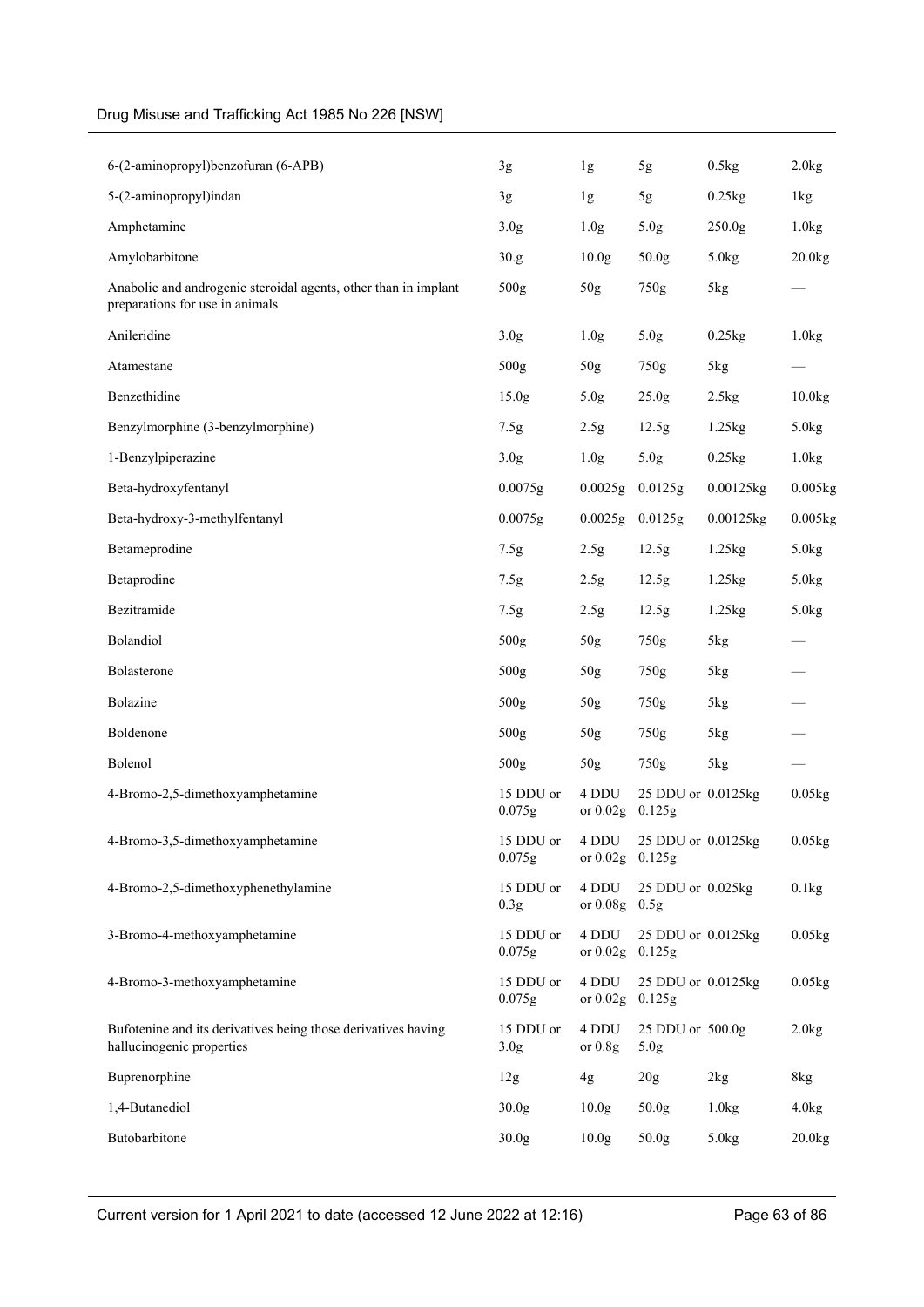| Butorphanol                                                                                                                      | 3.0 <sub>g</sub>  | 1.0 <sub>g</sub>  | 5.0 <sub>g</sub>    | 0.25kg             | 1.0kg     |
|----------------------------------------------------------------------------------------------------------------------------------|-------------------|-------------------|---------------------|--------------------|-----------|
| 1-Butyl-3-(1-naphthoyl)indole (JWH-073)                                                                                          | 3.0 <sub>g</sub>  | 1.0 <sub>g</sub>  | 5.0 <sub>g</sub>    | 0.5kg              | 2.0kg     |
| Calusterone                                                                                                                      | 500g              | 50 <sub>g</sub>   | 750g                | 5kg                |           |
| Cannabis leaf (excluding any exception listed under the matter<br>relating to Tetrahydrocannabinol and its alkyl homologues)     | 300.0g            | 30.0 <sub>g</sub> | 1000.0 <sub>g</sub> | 25.0 <sub>kg</sub> | 100.0kg   |
| Cannabis oil (excluding any exception listed under the matter relating 5.0g<br>to Tetrahydrocannabinol and its alkyl homologues) |                   | 2.0 <sub>g</sub>  | 10.0 <sub>g</sub>   | 500.0g             | 2.0kg     |
| Cannabis plant cultivated by enhanced indoor means                                                                               |                   | 5                 | 50                  | 50                 | 200       |
| Cannabis plant—other                                                                                                             |                   | 5                 | 50                  | 250                | 1 0 0 0   |
| Cannabis resin                                                                                                                   | 30.0g             | 5.0 <sub>g</sub>  | 90.0 <sub>g</sub>   | 2.5kg              | 10.0kg    |
| [3-(3-carbamoylphenyl)phenyl] N-cyclohexylcarbamate (URB-597)                                                                    | 30 <sub>g</sub>   | 10 <sub>g</sub>   | 50g                 | 1kg                | 4kg       |
| Carfentanyl                                                                                                                      | 0.0075g           | 0.0025g           | 0.0125g             | 0.00125kg          | 0.005kg   |
| Cathinone                                                                                                                        | 3.0 <sub>g</sub>  | 1.0 <sub>g</sub>  | 5.0 <sub>g</sub>    | 0.5kg              | 2.0kg     |
| Chlorandrostenolone                                                                                                              | 500g              | 50g               | 750g                | 5kg                |           |
| 1-Chloro-1-phenyl-2-aminopropane                                                                                                 | 3.0 <sub>g</sub>  | 1.0 <sub>g</sub>  | 5.0 <sub>g</sub>    | 0.25kg             | 1.0kg     |
| 1-Chloro-1-phenyl-2-methylamino-propane                                                                                          | 3.0 <sub>g</sub>  | 1.0 <sub>g</sub>  | 5.0 <sub>g</sub>    | 0.25kg             | 1.0kg     |
| 1-(3-Chlorophenyl)-piperazine                                                                                                    | 3.0 <sub>g</sub>  | 1.0 <sub>g</sub>  | 5.0 <sub>g</sub>    | 0.25kg             | 1.0kg     |
| Clonitazene                                                                                                                      | 7.5g              | 2.5g              | 12.5g               | 1.25kg             | 5.0kg     |
| Clostebol                                                                                                                        | 500g              | 50 <sub>g</sub>   | 750g                | 5kg                |           |
| Coca leaf                                                                                                                        | 30.0 <sub>g</sub> | 5.0 <sub>g</sub>  | 90.0g               | 2.5kg              | 10.0kg    |
| Cocaine                                                                                                                          | 3.0 <sub>g</sub>  | 1.0 <sub>g</sub>  | 5.0 <sub>g</sub>    | 250.0g             | 1.0kg     |
| Codeine                                                                                                                          | 15.0 <sub>g</sub> | 5.0g              | 25.0 <sub>g</sub>   | 2.5kg              | $10.0$ kg |
| Codeine-N-oxide                                                                                                                  | 15.0 <sub>g</sub> | 5.0 <sub>g</sub>  | 25.0 <sub>g</sub>   | 2.5kg              | 10.0kg    |
| Codoxime                                                                                                                         | 15.0 <sub>g</sub> | 5.0 <sub>g</sub>  | 25.0 <sub>g</sub>   | 2.5kg              | 10.0kg    |
| Concentrate of poppy straw                                                                                                       | 30.0 <sub>g</sub> | 10.0 <sub>g</sub> | 50.0g               | 2.5kg              | 10.0kg    |
| 4-Cyano-2-dimethyl-amino-4,4-diphenyl-butane (methadone<br>intermediate)                                                         | 3.0 <sub>g</sub>  | 1.0 <sub>g</sub>  | 5.0g                | 0.5kg              | 2.0kg     |
| 4-Cyano-1-methyl-4-phenylpiperidine (pethidine intermediate A)                                                                   | 3.0 <sub>g</sub>  | 1.0 <sub>g</sub>  | 5.0g                | 0.25kg             | 1.0kg     |
| Cyclobarbitone                                                                                                                   | 30.0 <sub>g</sub> | 10.0 <sub>g</sub> | 50.0g               | 5.0kg              | 20.0kg    |
| Cyclohexyl-[1,1-biphenyl]-3-ylcarbamate (URB-602)                                                                                | 30g               | 10 <sub>g</sub>   | 50g                 | 1kg                | 4kg       |
| 1-cyclohexylethyl-3-(2-methoxyphenylacetyl)indole (RCS-8)                                                                        | 30 <sub>g</sub>   | 10 <sub>g</sub>   | 50 <sub>g</sub>     | 1kg                | 4kg       |
| Danazol                                                                                                                          | 500g              | 50g               | 750g                | 5kg                |           |
| Desomorphine                                                                                                                     | 3.0 <sub>g</sub>  | 1.0 <sub>g</sub>  | 5.0g                | 0.5kg              | 2.0kg     |
| Desoxypipradrol (2-DPMP)                                                                                                         | 3g                | 1g                | 5g                  | 0.5kg              | 2.0kg     |
| Dexamphetamine                                                                                                                   | 3.0 <sub>g</sub>  | 1.0 <sub>g</sub>  | 5.0g                | 250.0g             | 1.0kg     |
|                                                                                                                                  |                   |                   |                     |                    |           |

Current version for 1 April 2021 to date (accessed 12 June 2022 at 12:16) Page 64 of 86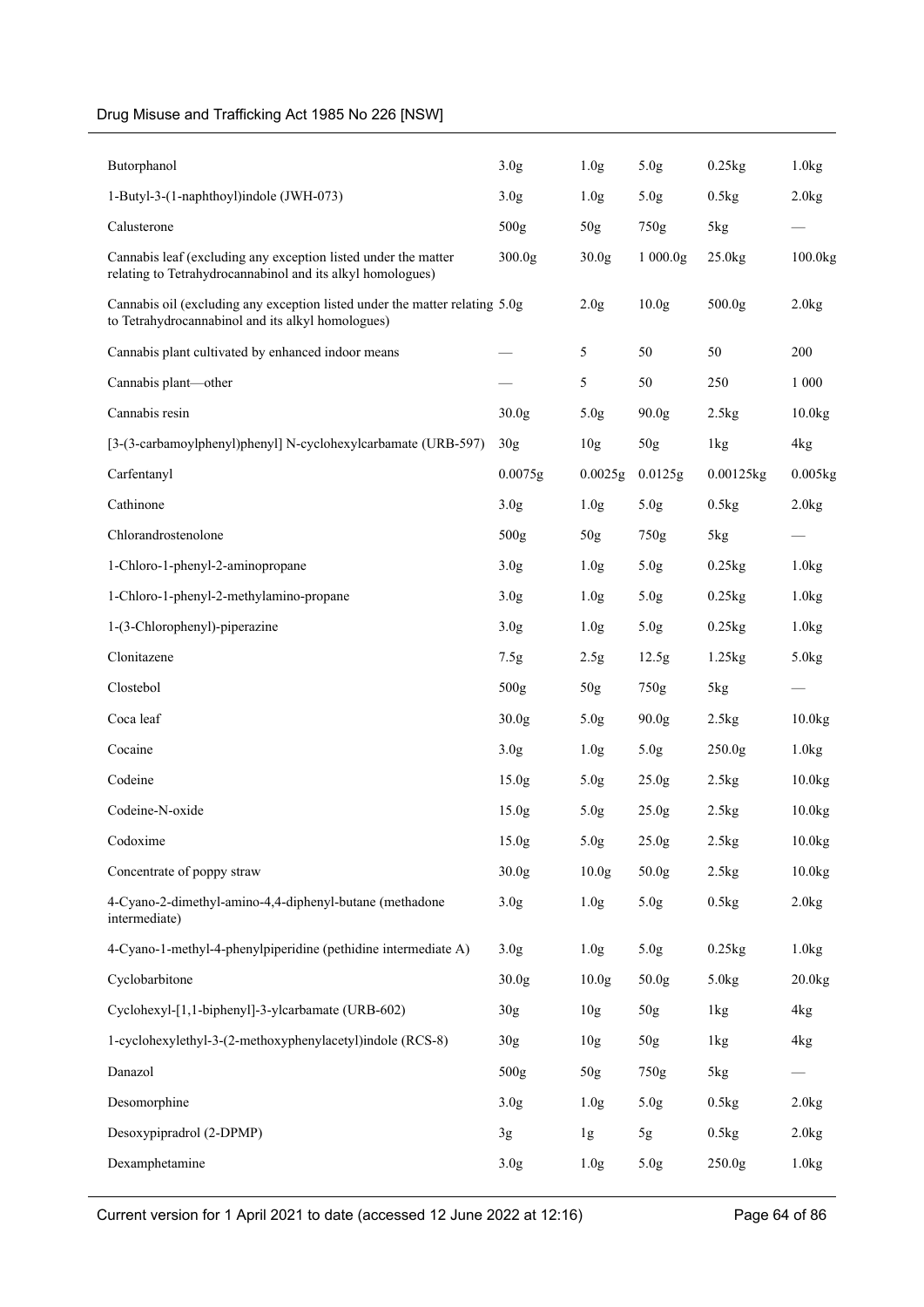| Dextromoramide                                                                                                                                                         | 3.0 <sub>g</sub>              | 1.0 <sub>g</sub>    | 5.0 <sub>g</sub>                     | 0.5kg  | 2.0kg   |
|------------------------------------------------------------------------------------------------------------------------------------------------------------------------|-------------------------------|---------------------|--------------------------------------|--------|---------|
| Dextropropoxyphene                                                                                                                                                     | 30.0 <sub>g</sub>             | 10.0 <sub>g</sub>   | 50.0 <sub>g</sub>                    | 2.5kg  | 10.0kg  |
| Diamorphine—see heroin                                                                                                                                                 |                               |                     |                                      |        |         |
| Diampromide                                                                                                                                                            | 7.5g                          | 2.5g                | 12.5 <sub>g</sub>                    | 1.25kg | 5.0kg   |
| Diethylthiambutene                                                                                                                                                     | 7.5g                          | 2.5g                | 12.5g                                | 1.25kg | 5.0kg   |
| N,N-Diethyltryptamine                                                                                                                                                  | 3.0 <sub>g</sub>              | 1.0 <sub>g</sub>    | 5.0 <sub>g</sub>                     | 0.5kg  | 2.0kg   |
| Difenoxin                                                                                                                                                              | 0.6g                          | 0.2g                | 1.0 <sub>g</sub>                     | 0.1kg  | 0.4kg   |
| Dihydrocodeine                                                                                                                                                         | 15.0 <sub>g</sub>             | 5.0 <sub>g</sub>    | 25.0g                                | 2.5kg  | 10.0kg  |
| Dihydrolone                                                                                                                                                            | 500g                          | 50g                 | 750g                                 | 5kg    |         |
| Dihydromorphine                                                                                                                                                        | 15.0 <sub>g</sub>             | 5.0 <sub>g</sub>    | 25.0 <sub>g</sub>                    | 2.5kg  | 10.0kg  |
| Dimenoxadol                                                                                                                                                            | 15.0 <sub>g</sub>             | 5.0 <sub>g</sub>    | 25.0 <sub>g</sub>                    | 2.5kg  | 10.0kg  |
| Dimepheptanol                                                                                                                                                          | 15.0 <sub>g</sub>             | 5.0 <sub>g</sub>    | 25.0g                                | 2.5kg  | 10.0kg  |
| Dimethandrostanolone                                                                                                                                                   | 500g                          | 50 <sub>g</sub>     | 750g                                 | 5kg    |         |
| 2,4-Dimethoxyamphetamine                                                                                                                                               | 15 DDU or<br>3.0 <sub>g</sub> | 4 DDU<br>or $0.8g$  | 25 DDU or 0.25kg<br>5.0 <sub>g</sub> |        | 1.0kg   |
| 2,5-Dimethoxyamphetamine                                                                                                                                               | 15 DDU or<br>3.0 <sub>g</sub> | 4 DDU<br>or $0.8g$  | 25 DDU or 0.25kg<br>5.0g             |        | 1.0kg   |
| 3,4-Dimethoxyamphetamine                                                                                                                                               | 15 DDU or<br>3.0 <sub>g</sub> | 4 DDU<br>or $0.8g$  | 25 DDU or 0.25kg<br>5.0 <sub>g</sub> |        | 1.0kg   |
| 2,5-Dimethoxy-4-bromoamphetamine (DOB)                                                                                                                                 | 15 DDU or<br>0.075g           | 4 DDU<br>or $0.02g$ | 25 DDU or 0.0125kg<br>0.125g         |        | 0.05kg  |
| 3,4-Dimethoxy-5-ethoxyamphetamine                                                                                                                                      | 15 DDU or<br>3.0 <sub>g</sub> | 4 DDU<br>or $0.8g$  | 25 DDU or 0.25kg<br>5.0 <sub>g</sub> |        | 1.0kg   |
| 2,5-Dimethoxy-4-ethoxyamphetamine                                                                                                                                      | 15 DDU or<br>3.0 <sub>g</sub> | 4 DDU<br>or $0.8g$  | 25 DDU or 0.25kg<br>5.0g             |        | 1.0kg   |
| 4,5-Dimethoxy-2-ethoxyamphetamine                                                                                                                                      | 15 DDU or<br>3.0 <sub>g</sub> | 4 DDU<br>or $0.8g$  | 25 DDU or 0.25kg<br>5.0 <sub>g</sub> |        | 1.0kg   |
| 2,5-Dimethoxy-4-ethylamphetamine                                                                                                                                       | 15 DDU or<br>3.0 <sub>g</sub> | 4 DDU<br>or $0.8g$  | 25 DDU or 0.25kg<br>5.0 <sub>g</sub> |        | 1.0kg   |
| 2,5-Dimethoxy-4-methylamphetamine and other substances<br>structurally derived from methoxyphenylethylamine being those<br>substances having hallucinogenic properties | 15 DDU or<br>3.0 <sub>g</sub> | 4 DDU<br>or $0.8g$  | 25 DDU or 0.25kg<br>5.0 <sub>g</sub> |        | 1.0kg   |
| Dimethylthiambutene                                                                                                                                                    | 30.0 <sub>g</sub>             | 10.0 <sub>g</sub>   | 50.0g                                | 5.0kg  | 20.0kg  |
| 2,3-Dimethoxy-4,5-methylenedioxyamphetamine                                                                                                                            | 15 DDU or<br>3.0 <sub>g</sub> | 4 DDU<br>or $0.8g$  | 25 DDU or 0.25kg<br>5.0 <sub>g</sub> |        | 1.0kg   |
| 2,5-Dimethoxy-3,4-methylenedioxyamphetamine                                                                                                                            | 15 DDU or<br>3.0 <sub>g</sub> | 4 DDU<br>or $0.8g$  | 25 DDU or 0.25kg<br>5.0 <sub>g</sub> |        | 1.0kg   |
| 2-(2,5-dimethoxy-4-methylphenyl)-N-<br>[(2-methoxyphenyl)methyl]ethanamine (25D-NBOMe)                                                                                 | 15 DDU or<br>0.003g           | $0.0008g$ $0.005g$  | 4DDU or 25 DDU or 0.0005kg           |        | 0.002kg |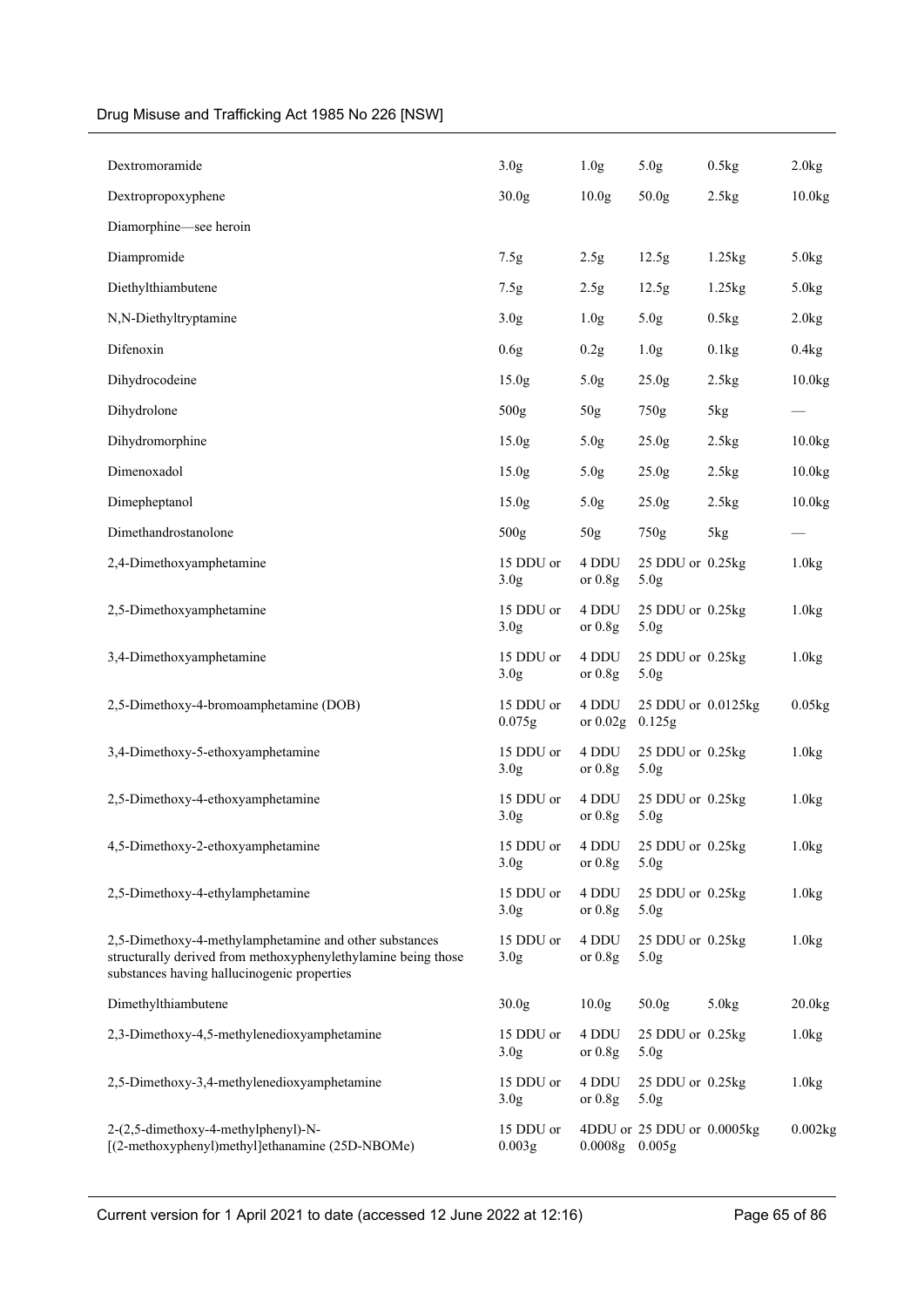| 3,4-Dimethoxyphenylethylamine                                                                                    | 15 DDU or<br>3.0 <sub>g</sub> | 4 DDU<br>or $0.8g$ | 25 DDU or 0.25kg<br>5.0 <sub>g</sub> |                       | 1.0kg              |
|------------------------------------------------------------------------------------------------------------------|-------------------------------|--------------------|--------------------------------------|-----------------------|--------------------|
| N, N-Dimethylamphetamine                                                                                         | 3.0 <sub>g</sub>              | 1.0 <sub>g</sub>   | 5.0 <sub>g</sub>                     | $0.25$ kg             | 1.0kg              |
| 1,3-dimethylamylamine (DMAA or methylhexanamine)                                                                 | 3g                            | 1g                 | 5g                                   | 0.5kg                 | 2.0kg              |
| 3-(1,2-Dimethylheptyl)-1-hydroxy-7,8,9,10- tetrahydro-6,6,<br>9-trimethyl-6H-dibenzo (b,d)pyran                  | 15 DDU or<br>3.0 <sub>g</sub> | 4 DDU<br>or $0.8g$ | 25 DDU or 0.5kg<br>5.0 <sub>g</sub>  |                       | 2.0kg              |
| 5-(1,1-Dimethylheptyl)-2-[(1R,3S)-3-hydroxycyclohexyl]-phenol<br>(CP 47, 497)                                    | 3.0 <sub>g</sub>              | 1.0 <sub>g</sub>   | 5.0 <sub>g</sub>                     | 0.5kg                 | 2.0kg              |
| 5-(1,1-Dimethyloctyl)-2-[(1R,3S)-3-hydroxycyclohexyl]-phenol<br>(Cannabicyclohexanol or CP 47, 497 C8 Homologue) | 3.0 <sub>g</sub>              | 1.0 <sub>g</sub>   | 5.0 <sub>g</sub>                     | 0.5kg                 | 2.0kg              |
| N,N-Dimethyltryptamine and its derivatives being those derivatives<br>having hallucinogenic properties           | 15 DDU or<br>3.0 <sub>g</sub> | 4 DDU<br>or $0.8g$ | 25 DDU or 0.5kg<br>5.0 <sub>g</sub>  |                       | 2.0kg              |
| Dioxaphetyl butyrate                                                                                             | 3.0 <sub>g</sub>              | 1.0 <sub>g</sub>   | 5.0 <sub>g</sub>                     | 0.5kg                 | 2.0kg              |
| Diphenoxylate                                                                                                    | 3.0 <sub>g</sub>              | 1.0 <sub>g</sub>   | 5.0 <sub>g</sub>                     | 0.5kg                 | 2.0kg              |
| Dipipanone                                                                                                       | 15.0 <sub>g</sub>             | 5.0 <sub>g</sub>   | 25.0 <sub>g</sub>                    | 2.5kg                 | 10.0 <sub>kg</sub> |
| Dronabinol (Delta-9-tetrahydrocannabinol)                                                                        | 0.6g                          | 0.2g               | 1.0 <sub>g</sub>                     | 0.1kg                 | 0.5kg              |
| Drostanolone                                                                                                     | 500g                          | 50 <sub>g</sub>    | 750g                                 | 5kg                   |                    |
| Drotebanol                                                                                                       | 3.0 <sub>g</sub>              | 1.0 <sub>g</sub>   | 5.0 <sub>g</sub>                     | 0.25kg                | 1.0kg              |
| Ecgonine and its esters and derivatives which are convertible to<br>ecgonine and cocaine                         | 3.0 <sub>g</sub>              | 1.0 <sub>g</sub>   | 5.0 <sub>g</sub>                     | 250.0g                | 1.0kg              |
| Enestebol                                                                                                        | 500g                          | 50g                | 750g                                 | 5kg                   |                    |
| Ephedrine                                                                                                        | 15.0 <sub>g</sub>             | 5.0 <sub>g</sub>   | 25.0g                                | 1.25kg                | 5.0kg              |
| Epitiostanol                                                                                                     | 500g                          | $50g$              | 750g                                 | 5kg                   |                    |
| Ergotamine                                                                                                       | 0.3 <sub>g</sub>              | 0.1g               | 0.5g                                 | $0.025$ <sub>kg</sub> | 0.1kg              |
| Erythroxylon species                                                                                             | 30.0 <sub>g</sub>             | 5.0 <sub>g</sub>   | 90.0g                                | 2.5kg                 | 10.0kg             |
| Ethylamphetamine                                                                                                 | 3.0 <sub>g</sub>              | 1.0 <sub>g</sub>   | 5.0g                                 | 250.0g                | 1.0kg              |
| Ethyldienolone                                                                                                   | 500g                          | 50 <sub>g</sub>    | 750g                                 | 5kg                   |                    |
| 4,5-Ethylenedioxy-3-methoxyamphetamine                                                                           | 15 DDU or<br>3.0 <sub>g</sub> | 4 DDU<br>or $0.8g$ | 25 DDU or 0.5kg<br>5.0 <sub>g</sub>  |                       | 2.0kg              |
| N-Ethyl-3,4-methylenedioxyamphetamine                                                                            | 0.75g                         | 0.25g              | 1.25g                                | 0.125kg               | 0.5kg              |
| Ethylmethylthiambutene                                                                                           | 15.0 <sub>g</sub>             | 5.0 <sub>g</sub>   | 25.0 <sub>g</sub>                    | 2.5kg                 | 10.0 <sub>kg</sub> |
| Ethylmorphine                                                                                                    | 3.0 <sub>g</sub>              | 1.0 <sub>g</sub>   | 5.0g                                 | 0.5kg                 | 2.0kg              |
| Ethyloestrenol                                                                                                   | 500g                          | 50 <sub>g</sub>    | 750g                                 | 5kg                   |                    |
| N-Ethyl-1-phenylcyclohexylamine                                                                                  | 3.0 <sub>g</sub>              | 1.0 <sub>g</sub>   | 5.0 <sub>g</sub>                     | 0.25kg                | 1.0kg              |
| Etonitazene                                                                                                      | 7.5g                          | 2.5g               | 12.5g                                | 1.25kg                | 5.0kg              |
| Etorphine                                                                                                        | 7.5g                          | 2.5g               | 12.5g                                | 1.25kg                | 5.0kg              |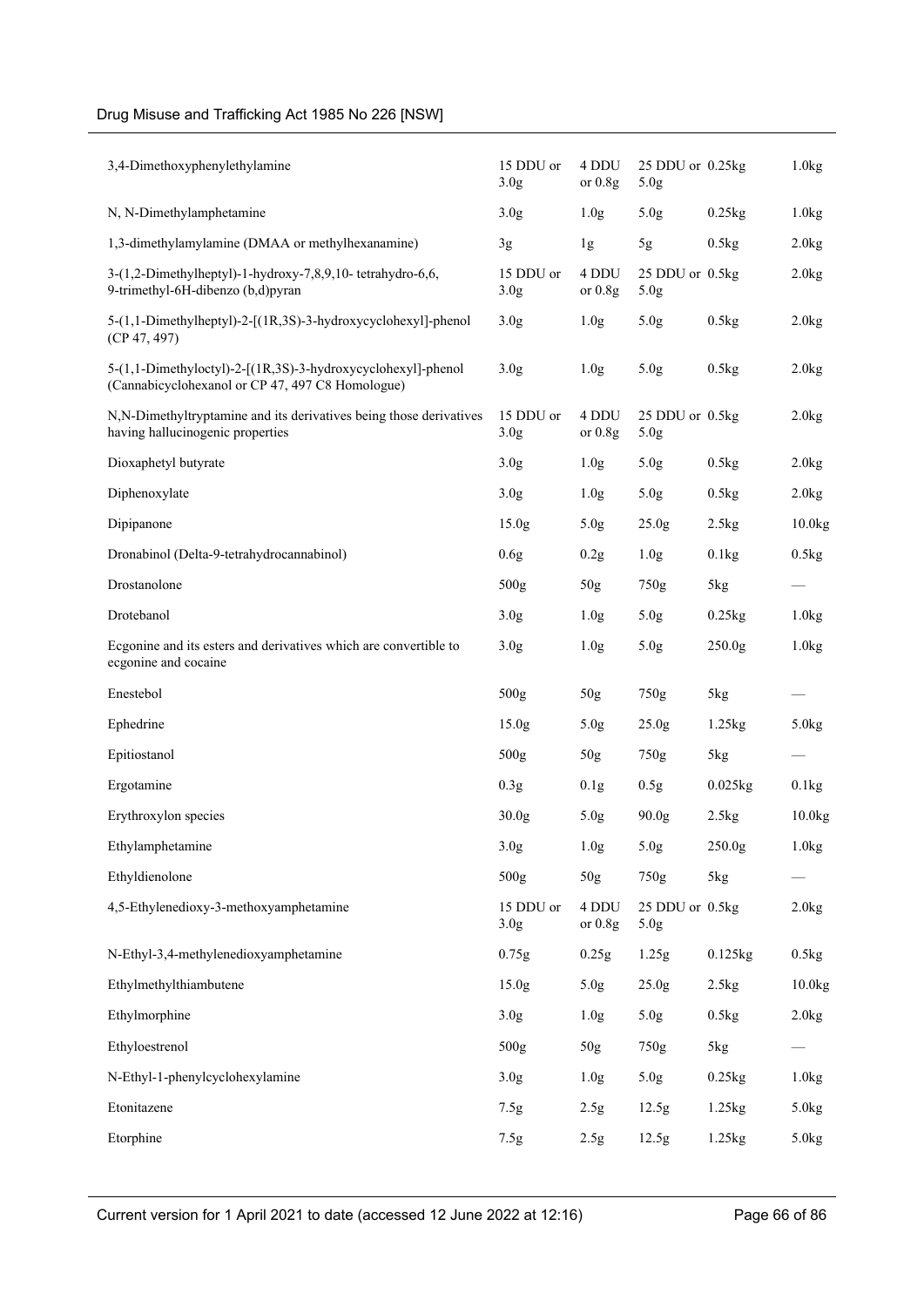| Etoxeridine                                                                                                      | 7.5g                          | 2.5g                   | 12.5g                               | 1.25kg             | 5.0kg   |
|------------------------------------------------------------------------------------------------------------------|-------------------------------|------------------------|-------------------------------------|--------------------|---------|
| Fenethylline                                                                                                     | 3.0 <sub>g</sub>              | 1.0 <sub>g</sub>       | 5.0g                                | 0.5kg              | 2.0kg   |
| Fentanyl                                                                                                         | 0.0075g                       | 0.0025g                | 0.0125g                             | 0.00125kg          | 0.005kg |
| Flunitrazepam                                                                                                    | 0.6g                          | 0.2g                   | 1g                                  | 0.1kg              | 0.5kg   |
| Fluoromethylamphetamine                                                                                          | 3g                            | 1g                     | 5g                                  | 0.5kg              | 2.0kg   |
| 1-(5-fluoropentyl)-3-(1-adamantylamido)indole (STS-135)                                                          | 30g                           | 10 <sub>g</sub>        | 50 <sub>g</sub>                     | 1kg                | 4kg     |
| [1-(5-fluoropentyl)-1H-<br>indol-3-yl](2,2,3,3-tetramethylcyclopropyl)methanone (XLR-11)                         | 30g                           | 10 <sub>g</sub>        | 50g                                 | 1kg                | 4kg     |
| 1-(5-fluoropentyl)-3-(2-iodobenzoyl)indole (AM-694)                                                              | 30g                           | 10 <sub>g</sub>        | 50 <sub>g</sub>                     | 1kg                | 4kg     |
| 1-(5-fluoropentyl)-3-(4-methyl-1-naphthoyl)indole (MAM-2201)                                                     | 30 <sub>g</sub>               | 10 <sub>g</sub>        | 50 <sub>g</sub>                     | 1kg                | 4kg     |
| 1-(5-fluoropentyl)-3-(1-naphthoyl)indole (AM-2201)                                                               | 30 <sub>g</sub>               | 10 <sub>g</sub>        | 50 <sub>g</sub>                     | 1kg                | 4kg     |
| Fluoxymesterone                                                                                                  | 500g                          | $50g$                  | 750g                                | 5kg                |         |
| Formebolone                                                                                                      | 500g                          | 50g                    | 750g                                | 5kg                |         |
| N-formylamphetamine                                                                                              | 3.0 <sub>g</sub>              | 1.0 <sub>g</sub>       | 5.0 <sub>g</sub>                    | 250.0g             | 1.0kg   |
| N-formylmethylamphetamine                                                                                        | 3.0 <sub>g</sub>              | 1.0 <sub>g</sub>       | 5.0 <sub>g</sub>                    | 250.0 <sub>g</sub> | 1.0kg   |
| Furazabol                                                                                                        | 500g                          | 50g                    | 750g                                | 5kg                |         |
| Furethidine                                                                                                      | 1.5 <sub>g</sub>              | 0.5g                   | 2.5g                                | 0.25kg             | 1.0kg   |
| Gamma butyrolactone                                                                                              | 30.0 <sub>g</sub>             | 10.0 <sub>g</sub>      | 50.0g                               | 1.0kg              | 4.0kg   |
| Harmaline                                                                                                        | 15 DDU or<br>0.003g           | 4 DDU<br>or<br>0.0008g | 25 DDU or 0.0005kg<br>0.005g        |                    | 0.002kg |
| Harmine                                                                                                          | 15 DDU or<br>0.003g           | 4 DDU<br>or<br>0.0008g | 25 DDU or 0.0005kg<br>0.005g        |                    | 0.002kg |
| Heroin                                                                                                           | 3.0 <sub>g</sub>              | 1.0 <sub>g</sub>       | 5.0 <sub>g</sub>                    | 250.0 <sub>g</sub> | 1.0kg   |
| 3-Hexyl-1-hydroxy-7,8,9,10-tetrahydro-6,6,9- trimethyl-6H-dibenzo<br>$(b,d)$ pyran                               | 15 DDU or<br>3.0 <sub>g</sub> | 4 DDU<br>or $0.8g$     | 25 DDU or 0.5kg<br>5.0 <sub>g</sub> |                    | 2.0kg   |
| 1-hexyl-3-(1-naphthoyl)indole (JWH-019)                                                                          | 30g                           | 10 <sub>g</sub>        | 50 <sub>g</sub>                     | 1kg                | 4kg     |
| Hydrocodone                                                                                                      | 3.0 <sub>g</sub>              | 1.0 <sub>g</sub>       | 5.0 <sub>g</sub>                    | 0.5kg              | 2.0kg   |
| Hydromorphinol                                                                                                   | 3.0 <sub>g</sub>              | 1.0 <sub>g</sub>       | 5.0 <sub>g</sub>                    | 0.5kg              | 2.0kg   |
| Hydromorphone                                                                                                    | 3.0 <sub>g</sub>              | 1.0 <sub>g</sub>       | 5.0 <sub>g</sub>                    | 0.5kg              | 2.0kg   |
| 4-Hydroxybutanoic acid                                                                                           | 30.0 <sub>g</sub>             | 10.0 <sub>g</sub>      | 50.0g                               | 1.0kg              | 4.0kg   |
| 9-(hydroxymethyl)-6,6-dimethyl-3-(2-methyloctan-2-yl)-6a,7,10,10a-30g<br>tetrahydrobenzo[c]chromen-1-ol (HU-210) |                               | 10 <sub>g</sub>        | 50g                                 | 1kg                | 4kg     |
| N-Hydroxy-3,4-methylenedioxyamphetamine                                                                          | 0.75g                         | 0.25g                  | 1.25g                               | $0.125$ kg         | 0.5kg   |
| Hydroxypethidine                                                                                                 | 7.5g                          | 5.0 <sub>g</sub>       | 12.5g                               | 1.25kg             | 5.0kg   |
|                                                                                                                  |                               |                        |                                     |                    |         |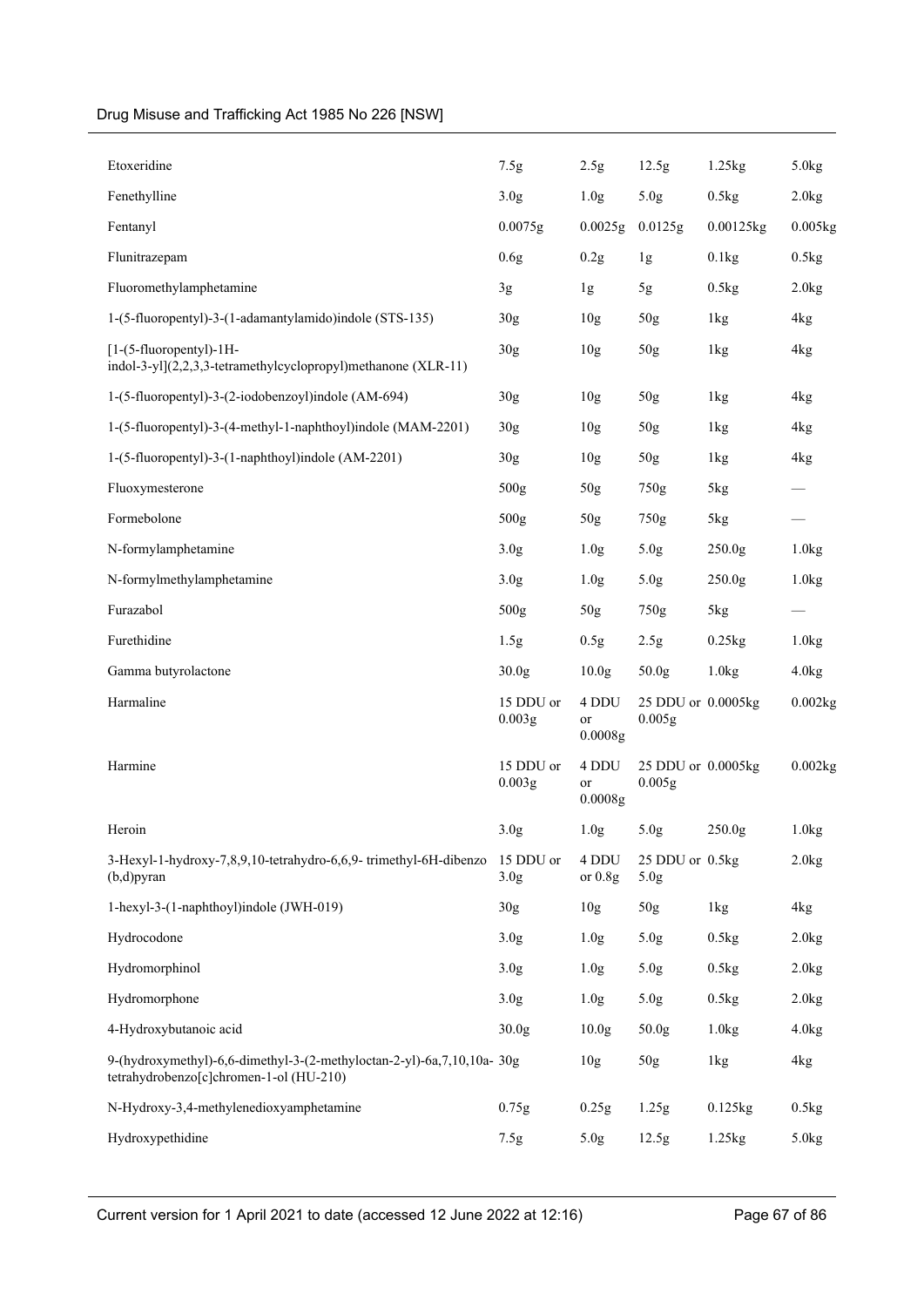| Hydroxystenozol                                                                               | 500g                | 50g                    | 750g                         | 5kg             |                    |
|-----------------------------------------------------------------------------------------------|---------------------|------------------------|------------------------------|-----------------|--------------------|
| P-Iodo-N-isopropyl-amphetamine                                                                | 3.0 <sub>g</sub>    | 1.0 <sub>g</sub>       | 5.0 <sub>g</sub>             | 0.25kg          | 1.0kg              |
| Isomethadone                                                                                  | 3.0 <sub>g</sub>    | 1.0 <sub>g</sub>       | 5.0 <sub>g</sub>             | 0.5kg           | 2.0kg              |
| Ketamine                                                                                      | 7.5g                | 2.5g                   | 12.5g                        | 1.25kg          | 5.0kg              |
| Ketobemidone                                                                                  | 3.0 <sub>g</sub>    | 1.0 <sub>g</sub>       | 5.0 <sub>g</sub>             | 0.5kg           | 2.0kg              |
| Levamphetamine                                                                                | 3.0 <sub>g</sub>    | 1.0 <sub>g</sub>       | 5.0 <sub>g</sub>             | 0.25kg          | 1.0kg              |
| Levomethamphetamine                                                                           | 3.0 <sub>g</sub>    | 1.0 <sub>g</sub>       | 5.0 <sub>g</sub>             | 0.25kg          | 1.0kg              |
| Levomethorphan                                                                                | 3.0 <sub>g</sub>    | 1.0 <sub>g</sub>       | 5.0 <sub>g</sub>             | 0.5kg           | 2.0kg              |
| Levomoramide                                                                                  | 3.0 <sub>g</sub>    | 1.0 <sub>g</sub>       | 5.0 <sub>g</sub>             | 0.5kg           | 2.0kg              |
| Levophenacylmorphan                                                                           | 3.0 <sub>g</sub>    | 1.0 <sub>g</sub>       | 5.0 <sub>g</sub>             | 0.5kg           | 2.0kg              |
| Levorphanol                                                                                   | 1.5g                | 0.5g                   | 2.5g                         | 0.25kg          | 1.0kg              |
| Lisdexamfetamine                                                                              | 3.0 <sub>g</sub>    | 1.0 <sub>g</sub>       | 5.0 <sub>g</sub>             | $0.25$ kg       | 1.0kg              |
| Lysergic acid and its derivatives being those derivatives having<br>hallucinogenic properties | 15 DDU or<br>0.003g | 4 DDU<br>or<br>0.0008g | 25 DDU or 0.0005kg<br>0.005g |                 | 0.002kg            |
| Lysergide and its derivatives being those derivatives having<br>hallucinogenic properties     | 15 DDU or<br>0.003g | 4 DDU<br>or<br>0.0008g | 25 DDU or 0.0005kg<br>0.005g |                 | 0.002kg            |
|                                                                                               |                     |                        |                              |                 |                    |
| Mebolazine                                                                                    | 500g                | 50g                    | 750g                         | 5kg             |                    |
| Mecloqualone                                                                                  | 75.0 <sub>g</sub>   | 25.0 <sub>g</sub>      | 125.0 <sub>g</sub>           | 12.5kg          | 50.0 <sub>kg</sub> |
| Mepitiostane                                                                                  | 500g                | 50g                    | 750g                         | 5kg             |                    |
| Mesabolone                                                                                    | 500g                | $50g$                  | 750g                         | 5kg             |                    |
| Mescaline                                                                                     | 15 DDU or<br>11.25g | 4 DDU<br>or $3.0g$     | 50 DDU or 1.875kg<br>18.75g  |                 | 7.5kg              |
| Mestanolone                                                                                   | 500 <sub>g</sub>    | 50 <sub>g</sub>        | 750g                         | 5kg             |                    |
| Mesterolone                                                                                   | 500g                | 50g                    | 750g                         | 5kg             |                    |
| Metazocine                                                                                    | 10.5g               | 3.5g                   | 17.5g                        | 1.75kg          | 7.0kg              |
| Methadone except in oral liquid form                                                          | 3.0 <sub>g</sub>    | 1.0 <sub>g</sub>       | 5.0g                         | 0.5kg           | 2.0kg              |
| Methadone in oral liquid form                                                                 | 600ml               | 200ml                  | 1L                           | $100\mathrm{L}$ | 400L               |
| Methandienone                                                                                 | 500g                | 50g                    | 750g                         | 5kg             |                    |
| Methandriol                                                                                   | 500g                | 50g                    | 750g                         | 5kg             |                    |
| Methaqualone                                                                                  | 75.0g               | 25.0 <sub>g</sub>      | 125.0g                       | 12.5kg          | 50.0kg             |
| Methcathinone                                                                                 | 3.0 <sub>g</sub>    | 1.0 <sub>g</sub>       | 5.0g                         | 0.5kg           | 2.0kg              |
| Methenolone                                                                                   | 500g                | 50g                    | 750g                         | 5kg             |                    |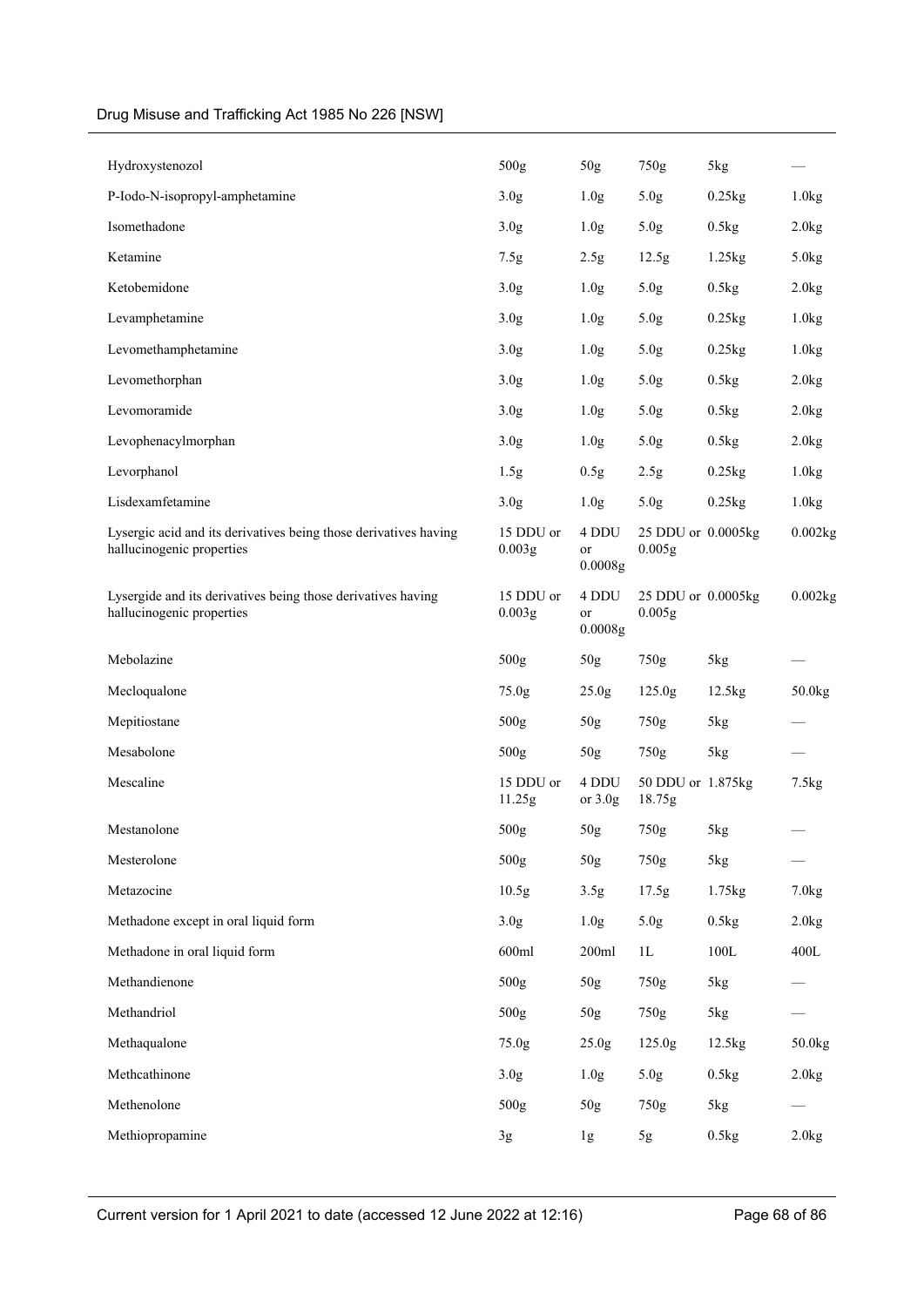| Methorphan                                                                       | 3.0 <sub>g</sub>              | 1.0 <sub>g</sub>   | 5.0 <sub>g</sub>                          | 0.25kg     | 1.0kg                 |
|----------------------------------------------------------------------------------|-------------------------------|--------------------|-------------------------------------------|------------|-----------------------|
| Methoxetamine                                                                    | 7.5g                          | 2.5g               | 12.5g                                     | 1.25kg     | 5.0kg                 |
| 4-Methoxyamphetamine (also known as Paramethoxyamphetamine)                      | 15 DDU or<br>3.0 <sub>g</sub> | 4 DDU<br>or $0.8g$ | $25$ DDU or $0.25$ kg<br>5.0 <sub>g</sub> |            | 1.0kg                 |
| N-(2-methoxybenzyl)-2,5-dimethoxy-4-bromophenethylamine (25B-15 DDU or<br>NBOMe) | 0.003g                        | $0.0008g$ $0.005g$ | 4DDU or 25 DDU or 0.0005kg                |            | 0.002kg               |
| N-(2-methoxybenzyl)-2,5-dimethoxy-4-chlorophenethylamine (25C-<br>NBOMe)         | 15 DDU or<br>0.003g           | $0.0008g$ $0.005g$ | 4DDU or 25 DDU or 0.0005kg                |            | $0.002$ <sub>kg</sub> |
| N-(2-methoxybenzyl)-2,5-dimethoxy-4-iodophenethylamine (25I-<br>NBOMe)           | 15 DDU or<br>0.003g           | $0.0008g$ $0.005g$ | 4DDU or 25 DDU or 0.0005kg                |            | 0.002kg               |
| 4-Methoxymethylamphetamine                                                       | 15 DDU or<br>3.0 <sub>g</sub> | 4 DDU<br>or $0.8g$ | 25 DDU or 0.25kg<br>5.0 <sub>g</sub>      |            | 1.0kg                 |
| 2-Methoxy-3,4-methylenedioxyamphetamine                                          | 15 DDU or<br>3.0 <sub>g</sub> | 4 DDU<br>or $0.8g$ | 25 DDU or 0.25kg<br>5.0 <sub>g</sub>      |            | 1.0kg                 |
| 2-Methoxy-4,5-methylenedioxyamphetamine                                          | 15 DDU or<br>3.0 <sub>g</sub> | 4 DDU<br>or $0.8g$ | 25 DDU or 0.25kg<br>5.0 <sub>g</sub>      |            | 1.0kg                 |
| 3-Methoxy-4,5-methylenedioxyamphetamine                                          | 15 DDU or<br>3.0 <sub>g</sub> | 4 DDU<br>or $0.8g$ | 25 DDU or 0.25kg<br>5.0 <sub>g</sub>      |            | 1.0kg                 |
| 4-Methoxy-2,3-methylenedioxyamphetamine                                          | 15 DDU or<br>3.0 <sub>g</sub> | 4 DDU<br>or $0.8g$ | 25 DDU or 0.25kg<br>5.0 <sub>g</sub>      |            | 1.0kg                 |
| 5-Methoxy-3,4-methylenedioxyamphetamine (MMDA)                                   | 15 DDU or<br>3.0 <sub>g</sub> | 4 DDU<br>or $0.8g$ | 25 DDU or 0.5kg<br>5.0 <sub>g</sub>       |            | 2.0kg                 |
| 2-Methoxy-3,4-methylenedioxyphenylethylamine                                     | 15 DDU or<br>3.0 <sub>g</sub> | 4 DDU<br>or $0.8g$ | 25 DDU or 0.25kg<br>5.0 <sub>g</sub>      |            | 1.0kg                 |
| 3-Methoxy-4,5-methylenedioxyphenylethylamine                                     | 15 DDU or<br>3.0 <sub>g</sub> | 4 DDU<br>or $0.8g$ | 25 DDU or 0.25kg<br>5.0 <sub>g</sub>      |            | 1.0kg                 |
| 1-(3-methoxy-4,5-methylenedioxyphenyl)-2-propanamine                             | 0.75g                         | 0.25g              | 1.25g                                     | $0.125$ kg | 0.5kg                 |
| 4-methoxyphenyl(1butyl-1H-indol-3-yl)-methanone (RCS-4 (C4))                     | 3g                            | 1g                 | 5g                                        | 0.5kg      | 2.0kg                 |
| 4-Methoxyphenylethylamine                                                        | 15 DDU or<br>3.0 <sub>g</sub> | 4 DDU<br>or $0.8g$ | 25 DDU or 0.25kg<br>5.0 <sub>g</sub>      |            | 1.0kg                 |
| 2-(4-methoxyphenyl)-1-(1-pentyl-1h-indol-3-yl)-ethanone (JWH<br>201)             | 30 <sub>g</sub>               | 10 <sub>g</sub>    | 50g                                       | 1kg        | 4kg                   |
| 2-(2-Methoxyphenyl)-1-(1-pentylindol-3-yl)ethanone (JWH-250)                     | 3.0 <sub>g</sub>              | 1.0 <sub>g</sub>   | 5.0g                                      | 0.5kg      | 2.0kg                 |
| 2-(3-methoxyphenyl)-1-(1-pentylindol-3-yl)ethanone (JWH302)                      | 30g                           | 10 <sub>g</sub>    | 50 <sub>g</sub>                           | 1kg        | 4kg                   |
| 1-(4-Methoxyphenyl)-piperazine                                                   | 3.0 <sub>g</sub>              | 1.0 <sub>g</sub>   | 5.0g                                      | 0.25kg     | 1.0kg                 |
| Methylamphetamine                                                                | 3.0 <sub>g</sub>              | 1.0 <sub>g</sub>   | 5.0g                                      | 0.25kg     | 0.5kg                 |
| Methylclostebol                                                                  | 500g                          | 50 <sub>g</sub>    | 750g                                      | 5kg        |                       |
| Methyldesorphine                                                                 | 3.0 <sub>g</sub>              | 1.0 <sub>g</sub>   | 5.0g                                      | 0.5kg      | 2.0kg                 |
| Methyldihydromorphine                                                            | 3.0 <sub>g</sub>              | 1.0 <sub>g</sub>   | 5.0g                                      | 0.5kg      | 2.0kg                 |
| 5,6-methylenedioxy-2-aminoindane (MDAI)                                          | 3g                            | 1g                 | 5g                                        | 0.5kg      | 2.0kg                 |

Current version for 1 April 2021 to date (accessed 12 June 2022 at 12:16) Page 69 of 86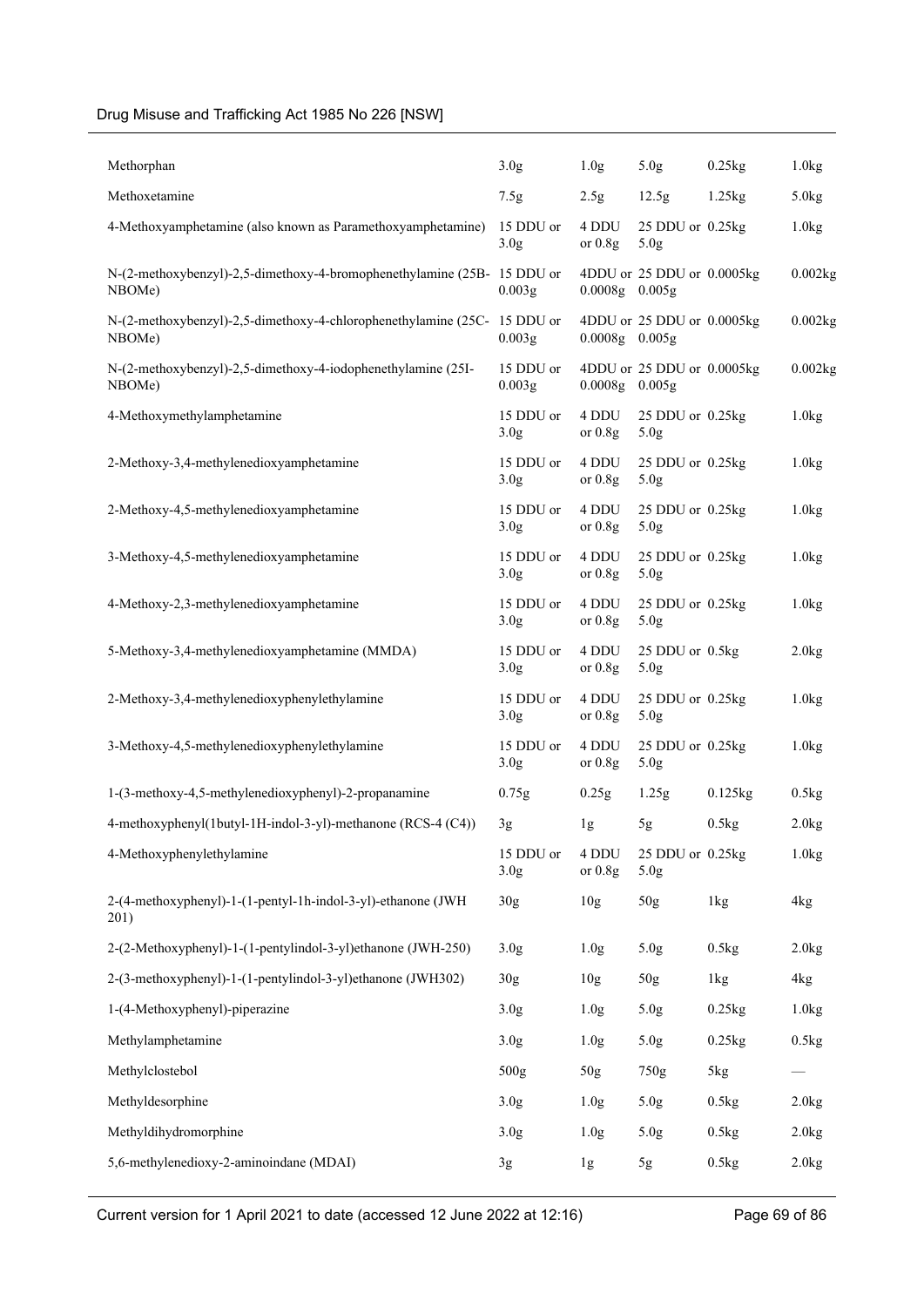| 3,4-Methylenedioxyamphetamine                                                        | 0.75g            | 0.25g               | 1.25g            | $0.125$ kg | 0.5kg                 |
|--------------------------------------------------------------------------------------|------------------|---------------------|------------------|------------|-----------------------|
| 3,4-methylenedioxymethcathinone (methylone)                                          | 3g               | 1g                  | 5g               | 0.5kg      | 2.0kg                 |
| 3,4-Methylenedioxymethylamphetamine                                                  | 0.75g            | 0.25g               | 1.25g            | $0.125$ kg | 0.5kg                 |
| 3,4-Methylenedioxy-phenyl-2-propanone                                                | 0.75g            | 0.25g               | 1.25g            | $0.125$ kg | 0.5kg                 |
| 3,4-methylenedioxypyrovalerone (MDPV)                                                | 3g               | 1g                  | 5g               | 0.5kg      | 2.0kg                 |
| 4-methylethylcathinone (4-MEC)                                                       | 3g               | 1g                  | 5g               | 0.5kg      | 2.0kg                 |
| 3-Methylfentanyl                                                                     | 0.0075g          | 0.0025g             | 0.0125g          | 0.00125kg  | $0.005$ <sub>kg</sub> |
| N-Methyl-1-(3,4-methylenedioxyphenyl)-butanamine                                     | 0.75g            | 0.25g               | 1.25g            | 0.125g     | 0.5kg                 |
| N-Methyl-1-(3,4-methylenedioxyphenyl)-2-butanamine                                   | 0.75g            | 0.25g               | 1.25g            | 0.125g     | 0.5kg                 |
| 2-Methyl-3-morpholino-1,1-diphenylpropane carboxylic acid<br>(Moramide intermediate) | 3.0 <sub>g</sub> | 1.0 <sub>g</sub>    | 5.0 <sub>g</sub> | 0.25kg     | 1.0kg                 |
| Methylphenidate                                                                      | 3.0 <sub>g</sub> | 1.0 <sub>g</sub>    | 5.0 <sub>g</sub> | 0.5kg      | 2.0kg                 |
| 1-Methyl-4-phenylpiperidine-4-carboxylic acid (Pethidine<br>intermediate C)          | 3.0 <sub>g</sub> | 1.0 <sub>g</sub>    | 5.0 <sub>g</sub> | 0.25kg     | 1.0kg                 |
| 1-Methyl-4-phenyl-4-propionoxypiperidine                                             | 3.0 <sub>g</sub> | 1.0 <sub>g</sub>    | 5.0 <sub>g</sub> | $0.25$ kg  | 1.0kg                 |
| 1-[(N-methylpiperidin-2-yl)methyl]3-(1-adamantoyl)indole<br>$(AM-1248)$              | 30 <sub>g</sub>  | 10 <sub>g</sub>     | 50 <sub>g</sub>  | 1kg        | 4kg                   |
| 1-[(N-methylpiperidin-2-yl)methyl]3-(2-iodobenzoyl) indole<br>$(AM-2233)$            | 30g              | 10 <sub>g</sub>     | 50 <sub>g</sub>  | 1kg        | 4kg                   |
| 1-[(N-methylpiperidin-2-yl)methyl]3-(4-methyl-1-naphthoyl)indole<br>$(MAM-1220)$     | 30 <sub>g</sub>  | 10 <sub>g</sub>     | 50 <sub>g</sub>  | 1kg        | 4kg                   |
| 1-[(N-methylpiperidin-2-yl)methyl]3-(1-naphthoyl)indole<br>$(AM-1220)$               | 30g              | 10 <sub>g</sub>     | 50g              | 1kg        | 4kg                   |
| Methyltestosterone                                                                   | 500g             | 50 <sub>g</sub>     | 750g             | 5kg        |                       |
| 4-Methylthioamphetamine                                                              | 3.0 <sub>g</sub> | 1.0 <sub>g</sub>    | 5.0 <sub>g</sub> | $0.25$ kg  | 1.0kg                 |
| 3-Methylthiofentanyl                                                                 | 0.0075g          | $0.0025g$ $0.0125g$ |                  | 0.00125kg  | 0.005kg               |
| Methyltrienolone                                                                     | 500g             | 50 <sub>g</sub>     | 750g             | 5kg        |                       |
| Metopon                                                                              | 3.0 <sub>g</sub> | 1.0 <sub>g</sub>    | 5.0g             | 0.5kg      | 2.0kg                 |
| Metribolone                                                                          | 500g             | 50g                 | 750g             | 5kg        |                       |
| Mibolerone                                                                           | 500g             | 50 <sub>g</sub>     | 750g             | 5kg        |                       |
| Monoacetylmorphine                                                                   | 3.0 <sub>g</sub> | 1.0 <sub>g</sub>    | 5.0g             | 0.25kg     | 1.0kg                 |
| 6-Monoacetylmorphine and other acetylated derivatives of morphine 3.0g               |                  | 1.0 <sub>g</sub>    | 5.0g             | 0.25kg     | 1.0kg                 |
| Moramide                                                                             | 3.0 <sub>g</sub> | 1.0 <sub>g</sub>    | 5.0g             | 0.5kg      | 2.0kg                 |
| Morphan                                                                              | 3.0 <sub>g</sub> | 1.0 <sub>g</sub>    | 5.0g             | 0.25kg     | 1.0kg                 |
| Morpheridine                                                                         | 3.0 <sub>g</sub> | 1.0 <sub>g</sub>    | 5.0g             | 0.5kg      | 2.0kg                 |
| Morphine                                                                             | 3.0 <sub>g</sub> | 1.0 <sub>g</sub>    | 5.0 <sub>g</sub> | 0.25kg     | 1.0kg                 |
|                                                                                      |                  |                     |                  |            |                       |

Current version for 1 April 2021 to date (accessed 12 June 2022 at 12:16) Page 70 of 86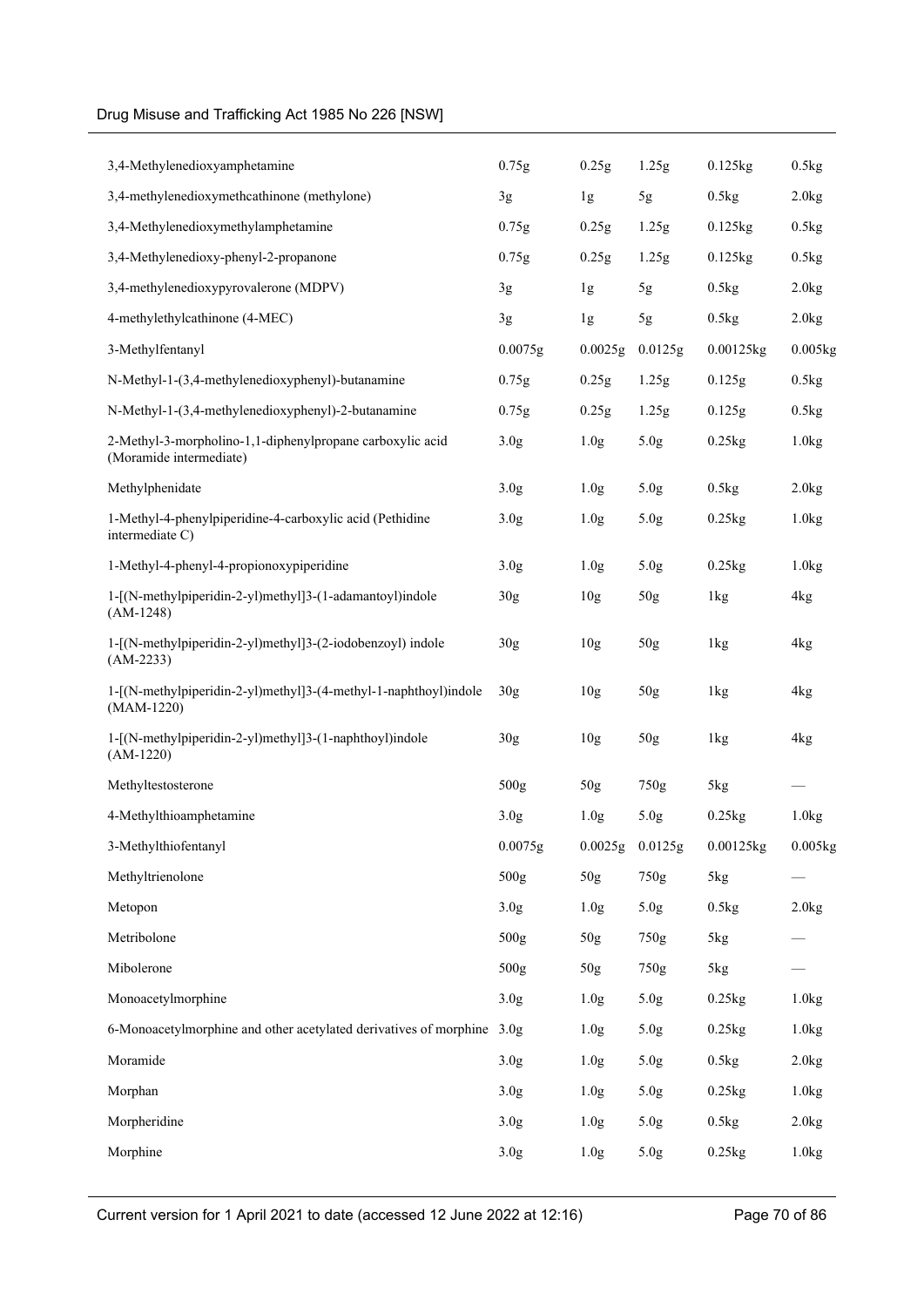| Morphine methobromide                                      | 3.0g              | 1.0 <sub>g</sub>  | 5.0g              | 0.25kg    | 1.0kg              |
|------------------------------------------------------------|-------------------|-------------------|-------------------|-----------|--------------------|
| Morphine-N-oxide                                           | 3.0 <sub>g</sub>  | 1.0 <sub>g</sub>  | 5.0g              | 0.25kg    | 1.0kg              |
| 1-[2-(4-Morpholinyl)ethyl]-3-(1-naphthoyl)indole (JWH-200) | 3.0 <sub>g</sub>  | 1.0 <sub>g</sub>  | 5.0g              | 0.5kg     | 2.0kg              |
| Myrophine                                                  | 30.0 <sub>g</sub> | 10.0 <sub>g</sub> | 50.0g             | 5.0kg     | 20.0kg             |
| Nabilone                                                   | 0.6g              | 0.2g              | 1.0 <sub>g</sub>  | 0.1kg     | 0.5kg              |
| Nandrolone                                                 | 500g              | 50g               | 750g              | 5kg       |                    |
| Naphthylpyrovalerone (Naphyrone)                           | 3g                | 1g                | 5g                | 0.5kg     | 2.0kg              |
| Nicocodine                                                 | 3.0 <sub>g</sub>  | 1.0 <sub>g</sub>  | 5.0g              | 0.5kg     | 2.0kg              |
| Nicodicodine                                               | 3.0 <sub>g</sub>  | 1.0 <sub>g</sub>  | 5.0g              | 0.5kg     | 2.0kg              |
| Nicomorphine                                               | 3.0 <sub>g</sub>  | 1.0 <sub>g</sub>  | 5.0g              | 0.5kg     | 2.0kg              |
| Noracylmethadol                                            | 3.0 <sub>g</sub>  | 1.0 <sub>g</sub>  | 5.0g              | 0.5kg     | 2.0kg              |
| Norandrostenolone                                          | 500g              | 50g               | 750g              | 5kg       |                    |
| Norbolethone                                               | 500g              | 50g               | 750g              | 5kg       |                    |
| Norclostebol                                               | 500g              | 50g               | 750g              | 5kg       |                    |
| Norcodeine                                                 | 3.0 <sub>g</sub>  | 1.0 <sub>g</sub>  | 5.0g              | 0.5kg     | 2.0kg              |
| Norethandrolone                                            | 500g              | 50g               | 750g              | 5kg       |                    |
| Norlevorphanol                                             | 3.0 <sub>g</sub>  | 1.0 <sub>g</sub>  | 5.0g              | 0.5kg     | 2.0kg              |
| Normethadone                                               | 7.5g              | 2.5g              | 12.5g             | 1.25kg    | 5.0 <sub>kg</sub>  |
| Normethandrone                                             | 500g              | $50\mathrm{g}$    | 750g              | 5kg       |                    |
| Normorphine                                                | 30.0 <sub>g</sub> | 10.0 <sub>g</sub> | 50.0g             | 5.0kg     | 20.0kg             |
| Norpipanone                                                | 15.0 <sub>g</sub> | 5.0g              | 25.0 <sub>g</sub> | 2.5kg     | 10.0 <sub>kg</sub> |
| Opium                                                      | 30.0g             | 10.0 <sub>g</sub> | 50.0g             | 1.0kg     | 4.0kg              |
| Ovandrotone                                                | 500g              | 50g               | 750g              | 5kg       |                    |
| Oxabolone                                                  | 500g              | 50g               | 750g              | 5kg       |                    |
| Oxandrolone                                                | 500g              | 50g               | 750g              | 5kg       |                    |
| Oxycodone                                                  | 7.5g              | 2.5g              | 12.5g             | 1.25kg    | 5.0kg              |
| Oxymesterone                                               | 500g              | 50g               | 750g              | 5kg       |                    |
| Oxymetholone                                               | 500g              | 50g               | 750g              | 5kg       |                    |
| Oxymorphone                                                | 3.0 <sub>g</sub>  | 1.0 <sub>g</sub>  | 5.0g              | 0.5kg     | 2.0kg              |
| Papaver somniferum and papaver orientale                   | 30.0 <sub>g</sub> | 10.0 <sub>g</sub> | 50.0g             | 2.5kg     | 10.0 <sub>kg</sub> |
| Parafluorofentanyl                                         | 0.0075g           | 0.0025g           | 0.0125g           | 0.00125kg | 0.005kg            |
| Pentazocine                                                | 15.0 <sub>g</sub> | 5.0g              | 25.0g             | 2.5kg     | 10.0kg             |
| Pentobarbitone                                             | 30.0g             | 10.0 <sub>g</sub> | 50.0g             | 5.0kg     | 20.0kg             |
|                                                            |                   |                   |                   |           |                    |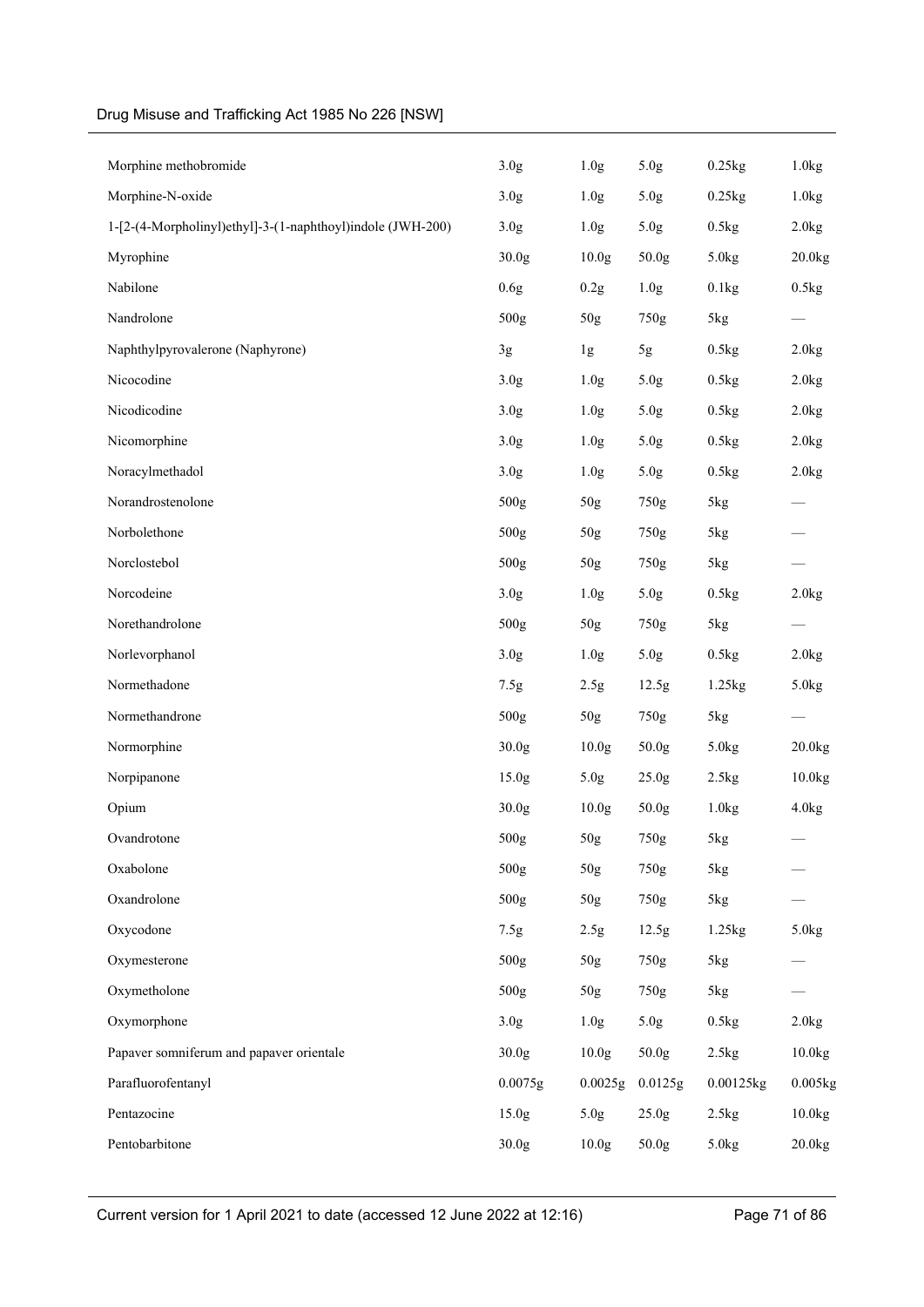| 1-pentyl-3-(1-adamantoyl)indole (AB-001)                                       | 30 <sub>g</sub>   | 10 <sub>g</sub>  | 50 <sub>g</sub>   | 1kg                  | 4 <sub>kg</sub>    |
|--------------------------------------------------------------------------------|-------------------|------------------|-------------------|----------------------|--------------------|
| 1-pentyl-3-(4-chloro-1-naphthoyl)indole (JWH-398)                              | 30 <sub>g</sub>   | 10 <sub>g</sub>  | 50 <sub>g</sub>   | 1kg                  | 4kg                |
| 1-pentyl-3-(2-chlorophenylacetyl)indole (JWH 203)                              | 30 <sub>g</sub>   | 10 <sub>g</sub>  | 50 <sub>g</sub>   | 1kg                  | 4 <sub>kg</sub>    |
| 1-pentyl-3-(4-ethyl-1-naphthoyl)indole (JWH 210)                               | 30 <sub>g</sub>   | 10 <sub>g</sub>  | 50 <sub>g</sub>   | 1kg                  | 4 <sub>kg</sub>    |
| $(1-pentylindol-3-yl)(2,2,3,3-tetramethylcyclopropyl)$ methanone<br>$(UR-144)$ | 30g               | 10 <sub>g</sub>  | 50 <sub>g</sub>   | 1kg                  | 4kg                |
| 1-pentyl-3-[(4-methoxy)-benzoyl]indole (RCS-4)                                 | 30g               | 10 <sub>g</sub>  | 50 <sub>g</sub>   | 1kg                  | 4kg                |
| 1-pentyl-3-(2-methoxybenzoyl)indole (RCS-4 (2-methoxy isomer))                 | 30 <sub>g</sub>   | 10 <sub>g</sub>  | 50 <sub>g</sub>   | 1kg                  | 4kg                |
| 1-pentyl-3-(4-methoxy-1-naphthoyl)indole (JWH-081)                             | 30 <sub>g</sub>   | 10 <sub>g</sub>  | 50 <sub>g</sub>   | 1kg                  | 4kg                |
| 1-Pentyl-3-(4-methyl-1-naphthoyl)indole (JWH-122)                              | 3.0 <sub>g</sub>  | 1.0 <sub>g</sub> | 5.0 <sub>g</sub>  | 0.5kg                | 2.0kg              |
| 1-Pentyl-3-(1-naphthoyl)indole (JWH-018)                                       | 3.0 <sub>g</sub>  | 1.0 <sub>g</sub> | 5.0 <sub>g</sub>  | 0.5kg                | 2.0kg              |
| Pethidine                                                                      | 3.0 <sub>g</sub>  | 1.0 <sub>g</sub> | 5.0 <sub>g</sub>  | $0.25$ kg            | 1.0kg              |
| Phenacylmorphan                                                                | 3.0 <sub>g</sub>  | 1.0 <sub>g</sub> | 5.0 <sub>g</sub>  | $0.25$ <sub>kg</sub> | 1.0kg              |
| Phenadoxone                                                                    | 15.0g             | 5.0 <sub>g</sub> | 25.0g             | 2.5kg                | 10.0kg             |
| Phenampromide                                                                  | 15.0 <sub>g</sub> | 5.0 <sub>g</sub> | 25.0 <sub>g</sub> | 2.5kg                | $10.0$ kg          |
| Phenazocine                                                                    | 1.5g              | 0.5g             | 2.5g              | $0.25$ kg            | 1.0kg              |
| Phencyclidine                                                                  | 3.0 <sub>g</sub>  | 1.0 <sub>g</sub> | 5.0 <sub>g</sub>  | 250.0 <sub>g</sub>   | 1.0kg              |
| Phendimetrazine                                                                | 7.5g              | 2.5g             | 12.5g             | 1.25kg               | 5.0kg              |
| Phenmetrazine                                                                  | 7.5g              | 2.5g             | 12.5g             | 1.25kg               | 5.0kg              |
| Phenomorphan                                                                   | 7.5g              | 2.5 <sub>g</sub> | 12.5g             | 1.25kg               | 5.0kg              |
| Phenoperidine                                                                  | 1.5g              | 0.5g             | 2.5g              | 0.25kg               | 1.0kg              |
| 1-Phenyl-2-chloropropane                                                       | 3.0 <sub>g</sub>  | 1.0 <sub>g</sub> | 5.0 <sub>g</sub>  | $0.25$ <sub>kg</sub> | 1.0kg              |
| 1-(1-phenylcyclohexyl) pyrrolidine                                             | 3.0 <sub>g</sub>  | 1.0 <sub>g</sub> | 5.0 <sub>g</sub>  | $0.25$ kg            | 1.0kg              |
| 1-Phenylethyl-4-acetoxypiperidine                                              | 3.0 <sub>g</sub>  | 1.0 <sub>g</sub> | 5.0 <sub>g</sub>  | $0.25$ kg            | 1.0kg              |
| 1-Phenyl-2-nitropropene                                                        | 3.0 <sub>g</sub>  | 1.0 <sub>g</sub> | 5.0 <sub>g</sub>  | 0.25kg               | 1.0kg              |
| 4-Phenylpiperidine-4-carboxylic acid ethyl ester (Pethidine<br>intermediate B) | 3.0 <sub>g</sub>  | 1.0 <sub>g</sub> | 5.0g              | 0.25kg               | 1.0kg              |
| 1-Phenyl-2-propanol                                                            | 3.0 <sub>g</sub>  | 1.0 <sub>g</sub> | 5.0g              | 0.25kg               | 1.0kg              |
| Phenylpropanolamine                                                            | 15.0 <sub>g</sub> | 5.0 <sub>g</sub> | 25.0g             | $1.25$ kg            | 5.0kg              |
| 1-Phenyl-2-propanone                                                           | 3.0 <sub>g</sub>  | 1.0 <sub>g</sub> | 5.0g              | 0.25kg               | 1.0kg              |
| 1-Phenyl-2-propanone oxime                                                     | 3.0 <sub>g</sub>  | 1.0 <sub>g</sub> | 5.0 <sub>g</sub>  | 0.25kg               | 1.0kg              |
| Pholcodine                                                                     | 7.5g              | 2.5 <sub>g</sub> | 12.5g             | 1.25kg               | 5.0kg              |
| Piminodine                                                                     | 15.0 <sub>g</sub> | 5.0 <sub>g</sub> | 25.0 <sub>g</sub> | 2.5kg                | 10.0 <sub>kg</sub> |
| Piritramide                                                                    | 1.5g              | 0.5g             | 2.5g              | 0.25kg               | 1.0kg              |
|                                                                                |                   |                  |                   |                      |                    |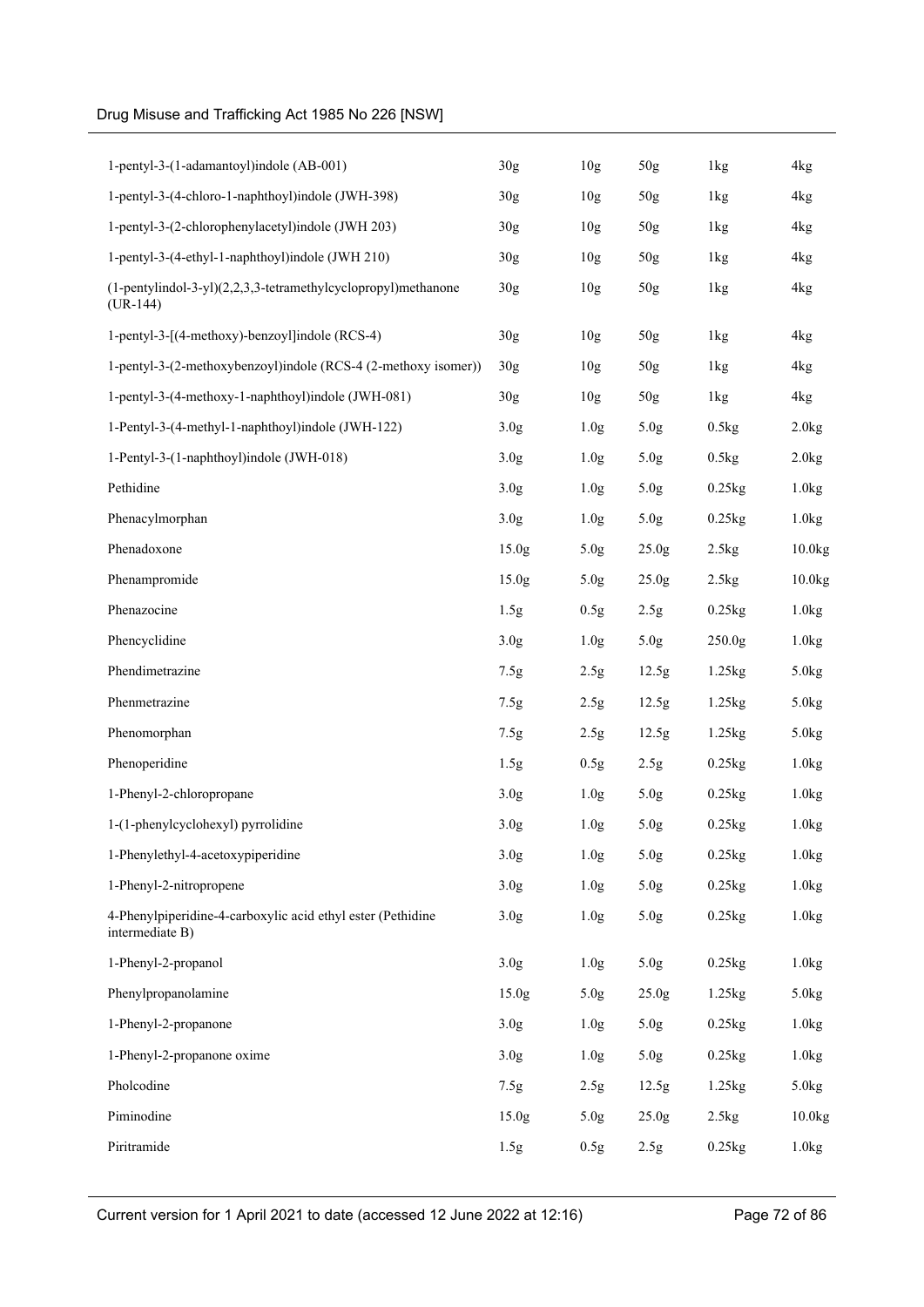| Prasterone (dehydroepiandrosterone (dhea) or<br>dehydroisoandrosterone (dhia))             | 500 <sub>g</sub>   | 50g                 | 750g                     | 5kg       |                      |
|--------------------------------------------------------------------------------------------|--------------------|---------------------|--------------------------|-----------|----------------------|
| Pravadoline (WIN 48098)                                                                    | 30g                | 10 <sub>g</sub>     | $50g$                    | 1kg       | 4kg                  |
| Proheptazine                                                                               | 1.5g               | 0.5g                | 2.5g                     | 0.25kg    | 1.0kg                |
| Prohibited plant, other than cannabis plant                                                |                    | 5                   | 50                       | 250       | 1000                 |
| Properidine                                                                                | 37.5g              | 12.5g               | 62.5g                    | 6.25kg    | 25.0kg               |
| Propetandrol                                                                               | 500g               | 50g                 | 750g                     | 5kg       |                      |
| Propiram                                                                                   | 3.0 <sub>g</sub>   | 1.0 <sub>g</sub>    | 5.0 <sub>g</sub>         | 0.25kg    | 1.0kg                |
| 1-propyl-2-methyl-3-(1-naphthoyl)indole (JWH-015)                                          | 30 <sub>g</sub>    | 10 <sub>g</sub>     | 50g                      | 1kg       | 4kg                  |
| Pseudoephedrine                                                                            | 15.0 <sub>g</sub>  | 5.0 <sub>g</sub>    | 25.0 <sub>g</sub>        | 1.25kg    | 5.0kg                |
| Psilocin and its derivatives being those derivatives having<br>hallucinogenic properties   | 15 DDU or<br>0.15g | 4 DDU<br>or $0.04g$ | 25 DDU or 25.0g<br>0.25g |           | 100.0 <sub>g</sub>   |
| Psilocybin and its derivatives being those derivatives having<br>hallucinogenic properties | 15 DDU or<br>0.15g | 4 DDU<br>or $0.04g$ | 25 DDU or 25.0g<br>0.25g |           | 100.0 <sub>g</sub>   |
| Quinalbarbitone                                                                            | 30.0 <sub>g</sub>  | 10.0 <sub>g</sub>   | 50.0g                    | 5.0kg     | $20.0$ kg            |
| Quinbolone                                                                                 | 500g               | 50g                 | 750g                     | 5kg       |                      |
| Racemethorphan                                                                             | 3.0 <sub>g</sub>   | 1.0 <sub>g</sub>    | 5.0 <sub>g</sub>         | 0.5kg     | 2.0kg                |
| Racemoramide                                                                               | 3.0 <sub>g</sub>   | 1.0 <sub>g</sub>    | 5.0 <sub>g</sub>         | 0.5kg     | 2.0kg                |
| Racemorphan                                                                                | 3.0 <sub>g</sub>   | 1.0 <sub>g</sub>    | 5.0 <sub>g</sub>         | 0.5kg     | 2.0kg                |
| Remifentanil                                                                               | 0.3g               | 0.1g                | 0.5g                     | 0.05kg    | 0.2kg                |
| Roxibolone                                                                                 | 500g               | 50 <sub>g</sub>     | 750g                     | 5kg       |                      |
| Secbutobarbitone                                                                           | 30.0 <sub>g</sub>  | 10.0 <sub>g</sub>   | 50.0 <sub>g</sub>        | 5.0kg     | $20.0$ <sub>kg</sub> |
| Silandrone                                                                                 | 500 <sub>g</sub>   | 50 <sub>g</sub>     | 750g                     | 5kg       |                      |
| Stanolone                                                                                  | 500g               | 50g                 | 750g                     | 5kg       |                      |
| Stanozolol                                                                                 | 500 <sub>g</sub>   | 50g                 | 750g                     | 5kg       |                      |
| Stenbolone                                                                                 | 500g               | 50g                 | 750g                     | 5kg       |                      |
| Sufentanil                                                                                 | 0.0075g            | 0.0025g             | 0.0125g                  | 0.00125kg | 0.005kg              |
| Tapentadol                                                                                 | 7.5g               | 2.5g                | 12.5g                    | 1.25kg    | 5.0kg                |
| Testolactone                                                                               | 500g               | 50g                 | 750g                     | 5kg       |                      |
| Testosterone, other than in implant preparations for use in animals                        | 500g               | 50g                 | 750g                     | 5kg       |                      |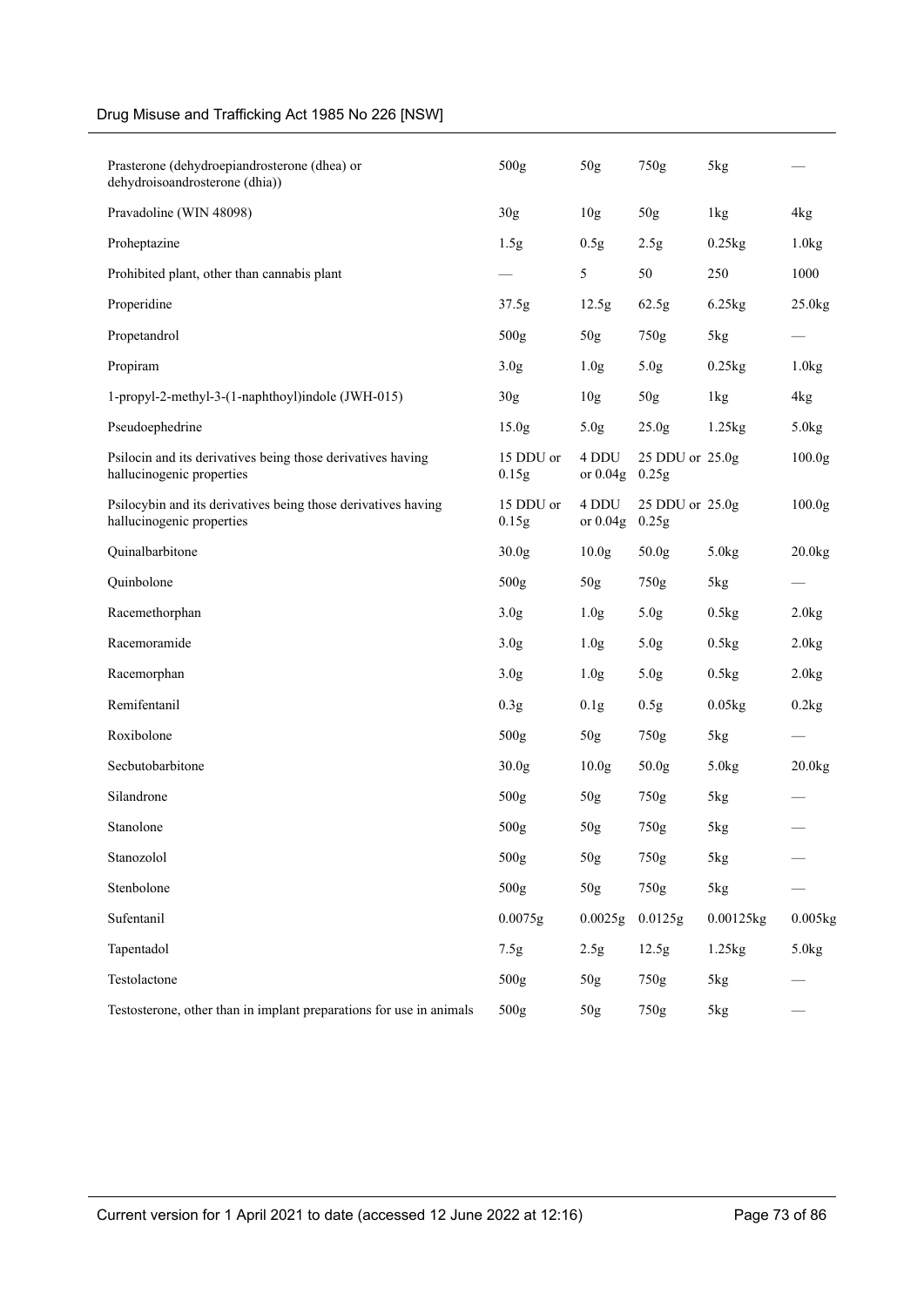| Tetrahydrocannabinol and its alkyl homologues except-<br>(a) where separately specified in this Schedule, or                                                      | 3.0 <sub>g</sub>              | 1.0 <sub>g</sub>   | 5.0 <sub>g</sub>                     | 0.5kg     | 2.0kg      |
|-------------------------------------------------------------------------------------------------------------------------------------------------------------------|-------------------------------|--------------------|--------------------------------------|-----------|------------|
| (b) in hemp seed oil, containing 50mg/kg or less of<br>tetrahydrocannabinols, when labelled "Not for internal use" or<br>"Not to be taken", or                    |                               |                    |                                      |           |            |
| (c) in products for purposes other than internal human use containing<br>50 mg/kg or less of tetrahydrocannabinols, or                                            |                               |                    |                                      |           |            |
| (d) hemp seeds for human consumption containing 5mg/kg or less of<br>tetrahydrocannabinols where the seeds have had their hulls<br>removed and are non-viable, or |                               |                    |                                      |           |            |
| (e) hemp seed oil for human consumption containing 10mg/kg or<br>less of tetrahydrocannabinols, or                                                                |                               |                    |                                      |           |            |
| (f) beverages made from hemp seeds if the beverage contains 0.2mg/<br>kg or less of tetrahydrocannabinols                                                         |                               |                    |                                      |           |            |
| 2,3,4,5-Tetramethoxyamphetamine                                                                                                                                   | 15 DDU or<br>3.0 <sub>g</sub> | 4 DDU<br>or $0.8g$ | 25 DDU or 0.25kg<br>5.0 <sub>g</sub> |           | 1.0kg      |
| Thebacon                                                                                                                                                          | 3.0 <sub>g</sub>              | 1.0 <sub>g</sub>   | 5.0 <sub>g</sub>                     | 0.5kg     | 2.0kg      |
| Thebaine                                                                                                                                                          | 3.0 <sub>g</sub>              | 1.0 <sub>g</sub>   | 5.0 <sub>g</sub>                     | 0.5kg     | 2.0kg      |
| 1-(1-(2-thienyl) cyclohexyl)-piperidine                                                                                                                           | 3.0 <sub>g</sub>              | 1.0 <sub>g</sub>   | 5.0 <sub>g</sub>                     | 0.25kg    | 1.0kg      |
| Thiofentanyl                                                                                                                                                      | 0.0075g                       | 0.0025g            | 0.0125g                              | 0.00125kg | $0.005$ kg |
| Thiomesterone                                                                                                                                                     | 500 <sub>g</sub>              | 50g                | 750g                                 | 5kg       |            |
| Tilidine                                                                                                                                                          | 3.0 <sub>g</sub>              | 1.0 <sub>g</sub>   | 5.0 <sub>g</sub>                     | 0.25kg    | 1.0kg      |
| Trenbolone, other than in implant preparations for use in animals                                                                                                 | 500 <sub>g</sub>              | 50 <sub>g</sub>    | 750g                                 | 5kg       |            |
| Trestolone                                                                                                                                                        | 500 <sub>g</sub>              | $50g$              | 750g                                 | 5kg       |            |
| 1-(3-Trifluoromethylphenyl)-piperazine                                                                                                                            | 3.0 <sub>g</sub>              | 1.0 <sub>g</sub>   | 5.0 <sub>g</sub>                     | 0.25kg    | 1.0kg      |
| Trimeperidine                                                                                                                                                     | 15.0 <sub>g</sub>             | 5.0 <sub>g</sub>   | 25.0 <sub>g</sub>                    | 2.5kg     | 10.0kg     |
| 2,3,4-Trimethoxyamphetamine                                                                                                                                       | 15 DDU or<br>3.0 <sub>g</sub> | 4 DDU<br>or $0.8g$ | 25 DDU or 0.25kg<br>5.0 <sub>g</sub> |           | 1.0kg      |
| 2,3,5-Trimethoxyamphetamine                                                                                                                                       | 15 DDU or<br>3.0 <sub>g</sub> | 4 DDU<br>or $0.8g$ | 25 DDU or 0.25kg<br>5.0 <sub>g</sub> |           | 1.0kg      |
| 2,3,6-Trimethoxyamphetamine                                                                                                                                       | 15 DDU or<br>3.0 <sub>g</sub> | 4 DDU<br>or $0.8g$ | 25 DDU or 0.25kg<br>5.0 <sub>g</sub> |           | 1.0kg      |
| 2,4,5-Trimethoxyamphetamine                                                                                                                                       | 15 DDU or<br>3.0 <sub>g</sub> | 4 DDU<br>or $0.8g$ | 25 DDU or 0.25kg<br>5.0 <sub>g</sub> |           | 1.0kg      |
| 2,4,6-Trimethoxyamphetamine                                                                                                                                       | 15 DDU or<br>3.0 <sub>g</sub> | 4 DDU<br>or $0.8g$ | 25 DDU or 0.25kg<br>5.0 <sub>g</sub> |           | 1.0kg      |
| 3,4,5-Trimethoxyamphetamine                                                                                                                                       | 15 DDU or<br>3.0 <sub>g</sub> | 4 DDU<br>or $0.8g$ | 25 DDU or 0.25kg<br>5.0 <sub>g</sub> |           | 1.0kg      |
| 1-(3,4,5-Trimethoxyphenyl)-2-aminobutane                                                                                                                          | 15 DDU or<br>3.0 <sub>g</sub> | 4 DDU<br>or $0.8g$ | 25 DDU or 0.25kg<br>5.0 <sub>g</sub> |           | 1.0kg      |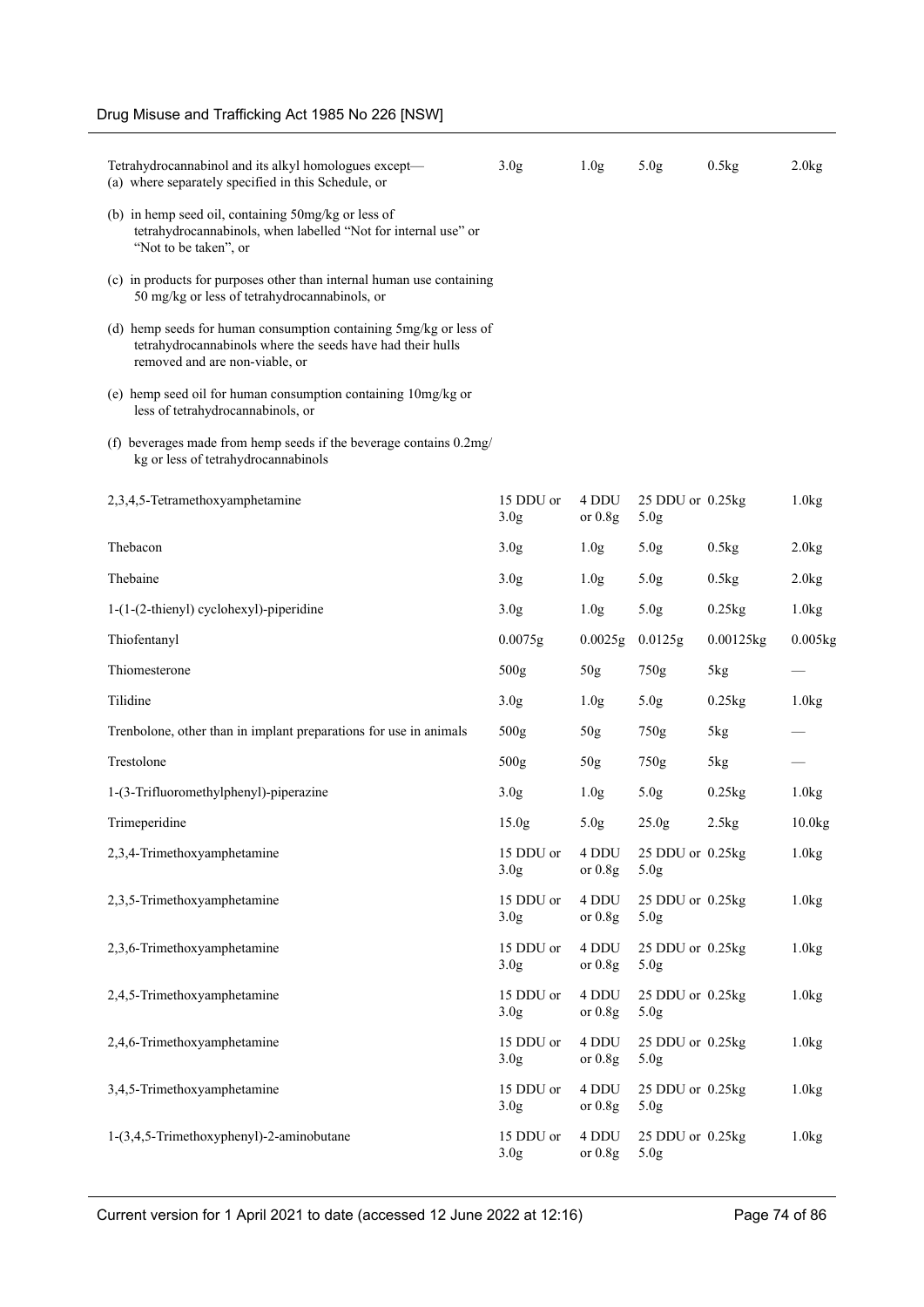| 2,4,5-Trimethoxyphenylethylamine |      |                  | 15 DDU or 4 DDU 25 DDU or 0.25kg | 1.0kg |
|----------------------------------|------|------------------|----------------------------------|-------|
|                                  | 3.0g | or $0.8g - 5.0g$ |                                  |       |

#### **Prohibited plant or prohibited drug**

Any substance that is an analogue of a drug prescribed in this Schedule is not separately specified in this Schedule and is, in relation to the drug, any of the following—

(a) a structural isomer having the same constituent groups as the drug,

- (b) a structural modification obtained in one or more of the following ways—
	- (i) the replacement of up to 2 carbocyclic or heterocyclic ring structures with different carbocyclic or heterocyclic ring structures,
	- (ii) the addition of hydrogen atoms to 1 or more unsaturated bonds,
	- (iii) the addition of 1 or more of the following groups having up to 6 carbon atoms in any alkyl residue, namely, alkoxy, cyclic diether, acyl, acyloxy, monoalkylamino and dialkylamino groups,
	- (iv) the addition of 1 or more of the following groups having up to 6 carbon atoms in the group and being attached to oxygen, namely, alkyl, alkenyl and alkynyl groups (for example, ester groups and ether groups),
	- (v) the addition of 1 or more of the following groups having up to 6 carbon atoms in the group and being attached to nitrogen, sulphur or carbon, namely, alkyl, alkenyl and alkynyl groups,
	- (vi) the addition of 1 or more of the following groups, namely, halogen, hydroxy, nitro and amino groups,
	- (vii) the replacement of 1 or more of the groups specified in subparagraphs (iii)–(vi) with 1 or more other groups so specified,
	- (viii) the conversion of a carboxyl or an ester group into an amide group.

### **Column 1**

#### **Traffickable quantity**

The quantity specified above (if any) of the drug to which the analogous substance is related (or, if there is more than one such drug, the largest among the quantities specified above (if any) of those drugs).

#### **Column 2**

#### **Small quantity**

The quantity specified above (if any) of the drug to which the analogous substance is related (or, if there is more than one such drug, the largest among the quantities specified above (if any) of those drugs).

#### **Column 3**

#### **Indictable quantity**

The quantity specified above (if any) of the drug to which the analogous substance is related (or, if there is more than one such drug, the largest among the quantities specified above (if any) of those drugs).

### **Column 4**

#### **Commercial quantity**

The quantity specified above (if any) of the drug to which the analogous substance is related (or, if there is more than one such drug, the largest among the quantities specified above (if any) of those drugs).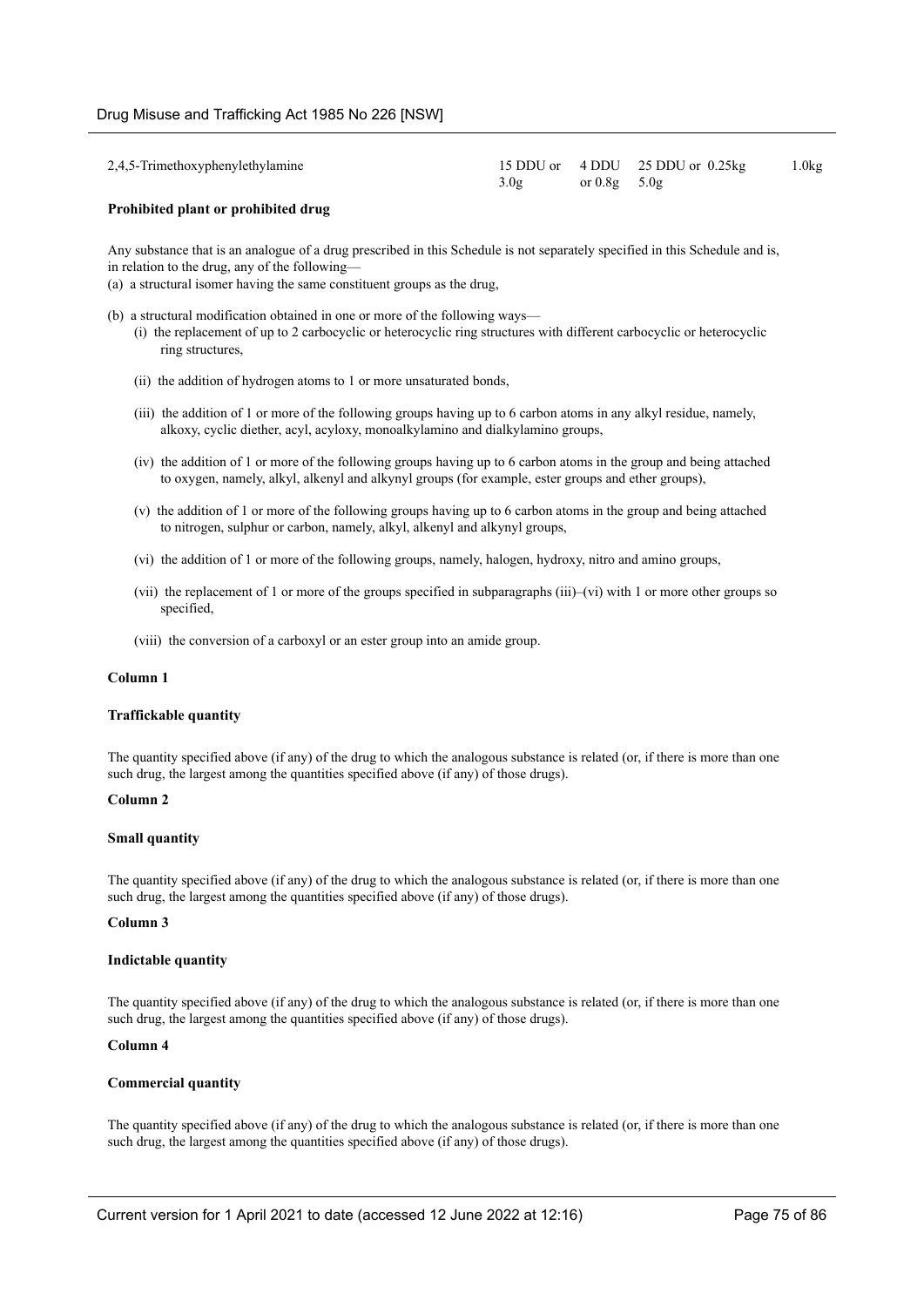## **Column 5**

### **Large commercial quantity**

The quantity specified above (if any) of the drug to which the analogous substance is related (or, if there is more than one such drug, the largest among the quantities specified above (if any) of those drugs).

#### **Column 6**

#### **Discrete dosage unit (DDU)**

The quantity specified above (if any) of the drug to which the analogous substance is related (or, if there is more than one such drug, the largest among the quantities specified above (if any) of those drugs).

# **Schedule 2 Industry use defence substances**

(Sections 35A and 44A)

1,4-Butanediol (also known as hydroxybutanol or 1,4 BD)

Gamma butyrolactone (also known as 4-hydroxybutanoic acid lactone or GBL)

# **Schedule 3 Savings, transitional and other provisions**

## **1 Regulations**

- (1) The regulations may contain provisions of a savings or transitional nature consequent on the enactment of this Act or any Act that amends this Act.
- (2) Any such provision may, if the regulations so provide, take effect from the date of assent to the Act concerned or a later date.
- (3) To the extent to which any such provision takes effect from a date that is earlier than the date of its publication on the NSW legislation website, the provision does not operate so as—
	- (a) to affect, in a manner prejudicial to any person (other than the State or an authority of the State), the rights of that person existing before the date of its publication, or
	- (b) to impose liabilities on any person (other than the State or an authority of the State) in respect of anything done or omitted to be done before the date of its publication.

## **2 [Drug Misuse and Trafficking Amendment \(Drug Exhibits\) Act 2016](https://legacy.legislation.nsw.gov.au/*/view/act/2016/6)**

- (1) Part 3A of this Act, as substituted by the *[Drug Misuse and Trafficking Amendment \(Drug](https://legacy.legislation.nsw.gov.au/*/view/act/2016/6) [Exhibits\) Act 2016](https://legacy.legislation.nsw.gov.au/*/view/act/2016/6)*, applies, with any necessary modifications, to a substance referred to in that Part that was in the custody of a member of the NSW Police Force on the commencement of that Part.
- (2) A direction made under section 39RA of this Act, before its repeal by the *[Drug Misuse and](https://legacy.legislation.nsw.gov.au/*/view/act/2016/6) [Trafficking Amendment \(Drug Exhibits\) Act 2016](https://legacy.legislation.nsw.gov.au/*/view/act/2016/6)*, in relation to a prohibited plant or prohibited drug that was not used in connection with a controlled operation or integrity testing program before that repeal is taken to have been given under section 39Q of this Act as inserted by that Act.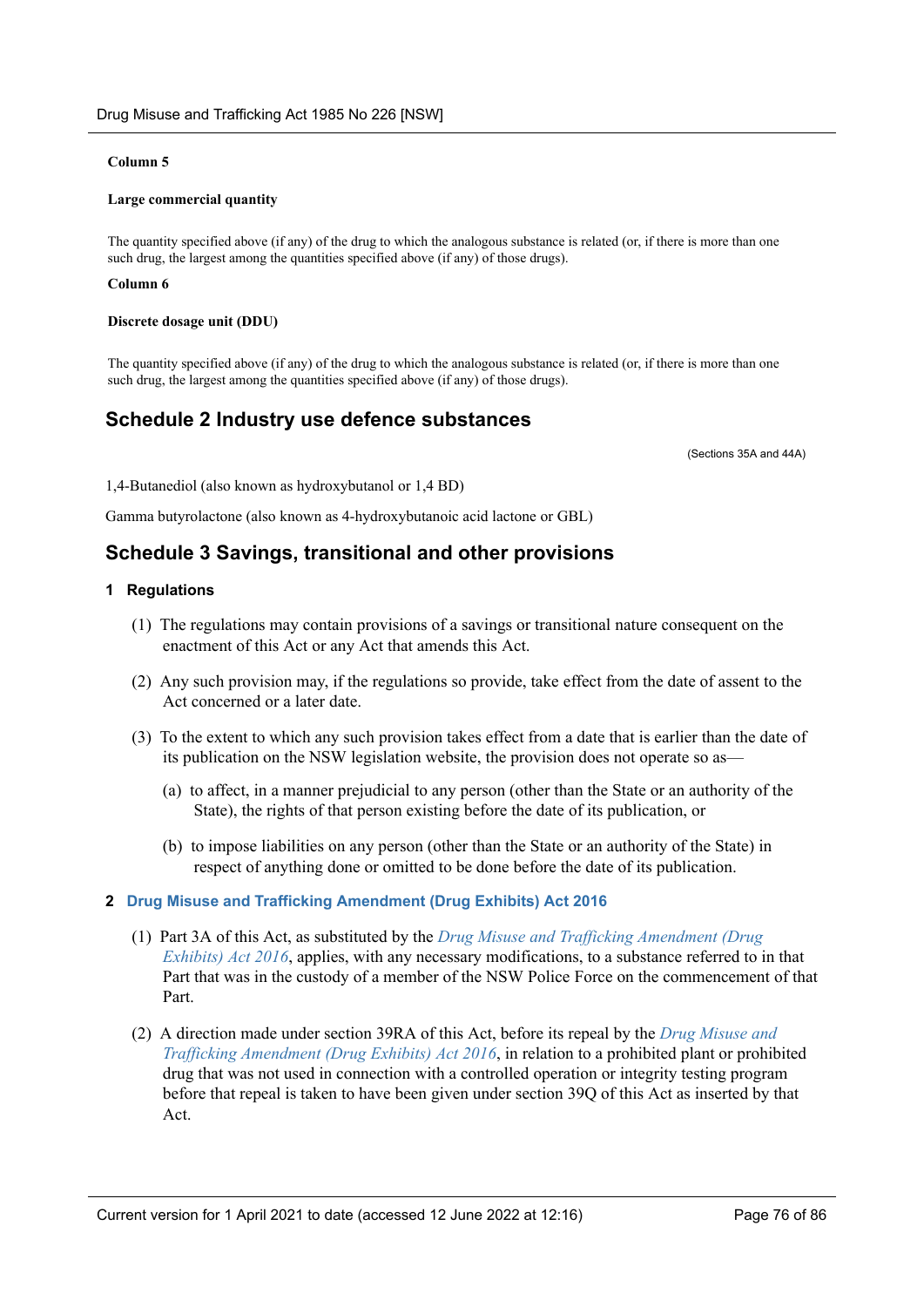## **3 Validation of amendments to Schedule 1**

Any amendment made or purporting to have been made to Schedule 1 by a regulation made before the commencement of this clause is taken to be, and always to have been, validly made.

## **4 Testing of substances**

Section 39CA, as inserted by the *[Justice Legislation Amendment Act \(No 2\) 2018](https://legacy.legislation.nsw.gov.au/*/view/act/2018/29)*, extends to a substance to which Part 3A applies that was in the custody of a member of the NSW Police Force on the commencement of that section.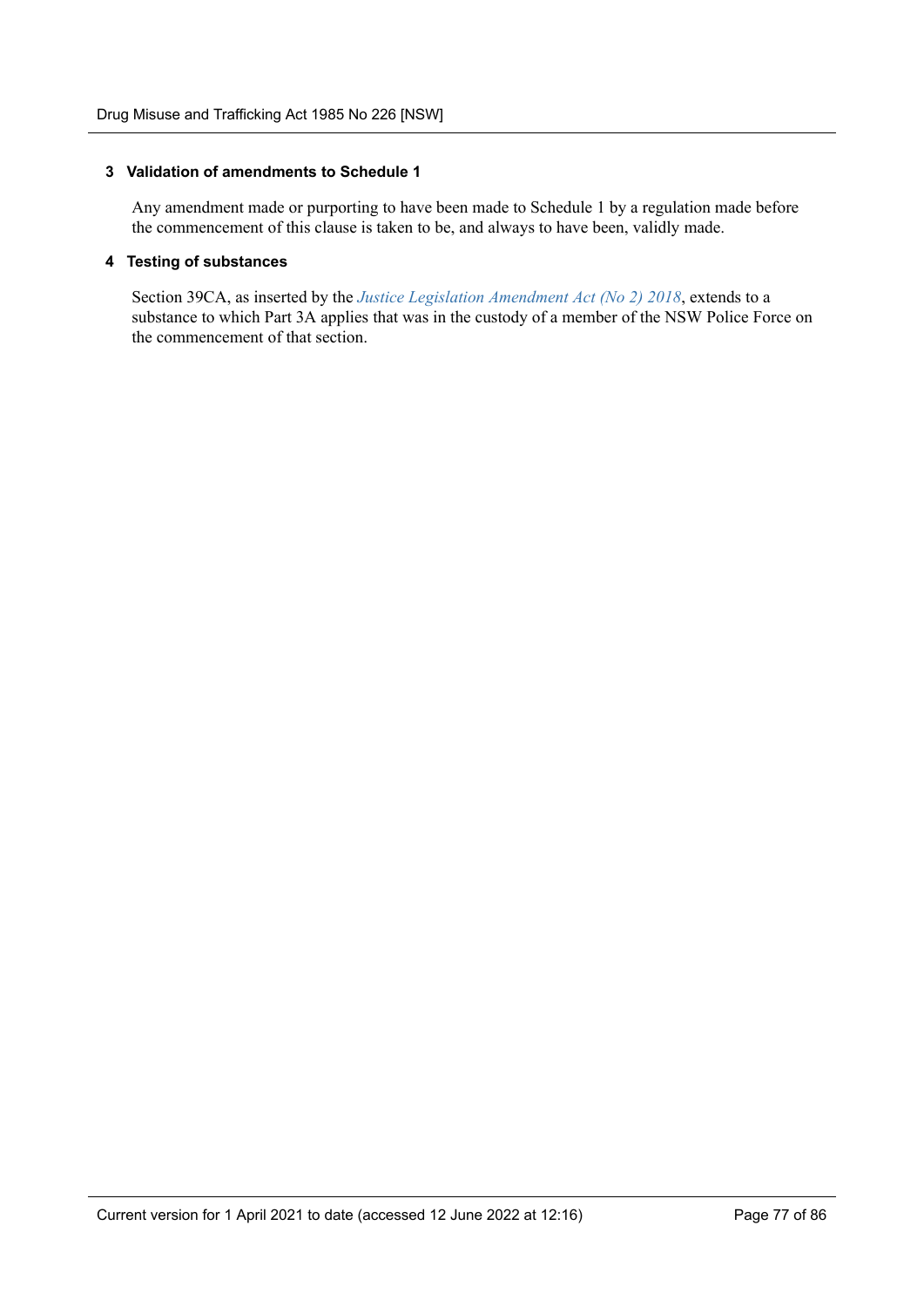# **Historical notes**

The following abbreviations are used in the Historical notes:

| Am             | amended            | LW   | legislation website | Sch            | Schedule     |
|----------------|--------------------|------|---------------------|----------------|--------------|
| C <sub>1</sub> | clause             | No   | number              | Schs           | Schedules    |
| Cll            | clauses            | p    | page                | <b>Sec</b>     | section      |
| Div            | Division           | pp   | pages               | Secs           | sections     |
| Divs           | <b>Divisions</b>   | Reg  | Regulation          | Subdiv         | Subdivision  |
| GG             | Government Gazette | Regs | Regulations         | <b>Subdivs</b> | Subdivisions |
| Ins            | inserted           | Rep  | repealed            | Subst          | substituted  |

## Table of amending instruments

*[Drug Misuse and Trafficking Act 1985](https://legacy.legislation.nsw.gov.au/*/view/act/1985/226)* No 226. Assented to 18.12.1985. Date of commencement, secs 1 and 2 excepted, 25.5.1986, sec 2 and GG No 85 of 23.5.1986, p 2289. This Act has been amended as follows—

| 1986 | No 47           | Drug Misuse and Trafficking (Amendment) Act 1986. Assented to 9.5.1986.<br>Date of commencement of Sch 1, 15.2.1987, sec 2 (2) and GG No 25 of 6.2.1987, p 573.                                                                                                       |
|------|-----------------|-----------------------------------------------------------------------------------------------------------------------------------------------------------------------------------------------------------------------------------------------------------------------|
| 1987 | No 48           | Statute Law (Miscellaneous Provisions) Act (No 1) 1987. Assented to 28.5.1987.                                                                                                                                                                                        |
|      | No 145          | Drug Misuse and Trafficking (Amendment) Act 1987. Assented to 16.6.1987.                                                                                                                                                                                              |
|      | No 156          | Drug Misuse and Trafficking (Further Amendment) Act 1987. Assented to 18.11.1987.<br>Date of commencement, secs 1 and 2 excepted, 18.12.1987, sec 2 (2) and GG No 193 of<br>18.12.1987, p 6944.                                                                       |
| 1988 | No 17           | Drug Misuse and Trafficking (Amendment) Act 1988. Assented to 21.6.1988.<br>Date of commencement, Sch 1 (8) excepted, 21.8.1988, sec 2 and GG No 134 of 19.8.1988, p<br>4344; date of commencement of Sch 1 (8), 9.10.1988, sec 2 and GG No 151 of 7.10.1988, p 5269. |
|      | No 63           | Drug Misuse and Trafficking (Further Amendment) Act 1988. Assented to 21.11.1988.<br>Date of commencement, 12.2.1989, sec 2 and GG No 21 of 10.2.1989, p 912.                                                                                                         |
| 1989 | No 218          | Crimes (Life Sentences) Amendment Act 1989. Assented to 21.12.1989.<br>Date of commencement, 12.1.1990, sec 2 and GG No 7 of 12.1.1990, p 171.                                                                                                                        |
| 1992 | No 112          | Statute Law (Penalties) Act 1992. Assented to 8.12.1992.<br>Date of commencement, assent, sec 2.                                                                                                                                                                      |
| 1995 | No 22           | Criminal Procedure Amendment (Indictable Offences) Act 1995. Assented to 19.6.1995.<br>Date of commencement of Sch 2.4, 1.9.1995, sec 2 and GG No 105 of 1.9.1995, p 5044.                                                                                            |
|      | No 23           | Criminal Legislation Amendment Act 1995. Assented to 19.6.1995.<br>Date of commencement of Sch 1.5, 1.7.1995, sec 2 and GG No 79 of 30.6.1995, p 3433.                                                                                                                |
| 1996 | No <sub>2</sub> | Poisons Amendment (Therapeutic Goods) Act 1996. Assented to 8.5.1996.<br>Date of commencement, 1.9.1996, sec 2 and GG No 99 of 30.8.1996, p 4984.                                                                                                                     |
|      | No 121          | Statute Law (Miscellaneous Provisions) Act (No 2) 1996. Assented to 3.12.1996.<br>Date of commencement of Sch 1.2, assent, sec 2 (2).                                                                                                                                 |
| 1997 | No 87           | Health Legislation Amendment Act 1997. Assented to 21.10.1997.<br>Date of commencement of Sch 2, 12.12.1997, sec 2 and GG No 146 of 12.12.1997, p 9926.                                                                                                               |
| 1998 | No 73           | Drug Misuse and Trafficking Amendment (Ongoing Dealing) Act 1998. Assented to 14.7.1998.<br>Date of commencement, 7.8.1998, sec 2 and GG No 112 of 24.7.1998, p 5603.                                                                                                 |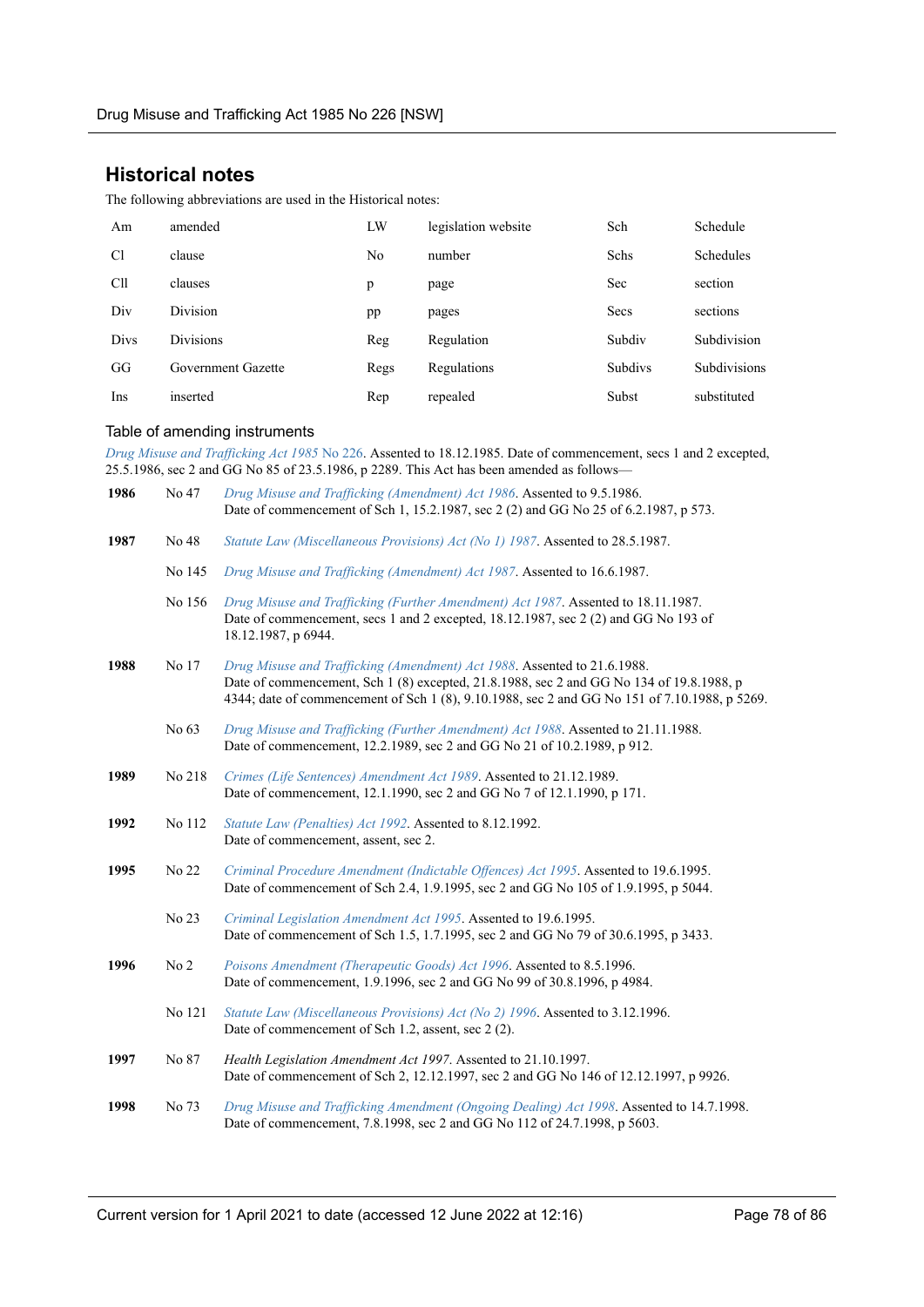|             | No 102 | Nurses Amendment (Nurse Practitioners) Act 1998. Assented to 2.11.1998.<br>Date of commencement, 29.10.1999, sec 2 and GG No 124 of 29.10.1999, p 10238.                                                                                                                                                                                                                                                                                                                                                                                                  |
|-------------|--------|-----------------------------------------------------------------------------------------------------------------------------------------------------------------------------------------------------------------------------------------------------------------------------------------------------------------------------------------------------------------------------------------------------------------------------------------------------------------------------------------------------------------------------------------------------------|
|             | No 149 | Crimes Legislation Further Amendment Act 1998. Assented to 8.12.1998.<br>Date of commencement, 8.2.1999, sec 2 and GG No 15 of 5.2.1999, p 391.                                                                                                                                                                                                                                                                                                                                                                                                           |
|             | No 160 | Drug Misuse and Trafficking Amendment (Controlled Operations and Integrity Testing Programs)<br>Act 1998. Assented to 14.12.1998.<br>Date of commencement, 8.2.1999, sec 2 and GG No 15 of 5.2.1999, p 392.                                                                                                                                                                                                                                                                                                                                               |
| 1999        | No 67  | Drug Summit Legislative Response Act 1999. Assented to 30.11.1999.<br>Date of commencement of Schs 1 and 2, 10.3.2000, sec 2 and GG No 35 of 10.3.2000, p 1781.                                                                                                                                                                                                                                                                                                                                                                                           |
|             | No 94  | Crimes Legislation Amendment (Sentencing) Act 1999. Assented to 8.12.1999.<br>Date of commencement of Sch 4.19, 3.4.2000, sec 2 (1) and GG No 42 of 31.3.2000, p 2487.                                                                                                                                                                                                                                                                                                                                                                                    |
| <b>2000</b> | No 107 | Crimes Legislation Further Amendment Act 2000. Assented to 14.12.2000.<br>Date of commencement of Sch 1, 23.2.2001, sec 2 and GG No 41 of 23.2.2001, p 778.                                                                                                                                                                                                                                                                                                                                                                                               |
| 2001        | No 30  | Police Powers (Drug Premises) Act 2001. Assented to 27.6.2001.<br>Date of commencement, 1.7.2001, sec 2 and GG No 106 of 29.6.2001, p 5207.                                                                                                                                                                                                                                                                                                                                                                                                               |
|             | No 117 | Criminal Legislation Amendment Act 2001. Assented to 18.12.2001.<br>Date of commencement of Sch 8, 21.12.2001, sec 2 (1) and GG No 196 of 21.12.2001, p 10437.                                                                                                                                                                                                                                                                                                                                                                                            |
|             | No 121 | Justices Legislation Repeal and Amendment Act 2001. Assented to 19.12.2001.<br>Date of commencement of Sch 2, 7.7.2003, sec 2 and GG No 104 of 27.6.2003, p 5978.                                                                                                                                                                                                                                                                                                                                                                                         |
| <b>2002</b> | No 21  | Drug Summit Legislative Response Amendment (Trial Period Extension) Act 2002. Assented to<br>18.6.2002.<br>Date of commencement, assent, sec 2.                                                                                                                                                                                                                                                                                                                                                                                                           |
|             | No 103 | Law Enforcement (Powers and Responsibilities) Act 2002. Assented to 29.11.2002.<br>Date of commencement of Sch 4, 1.12.2005, sec 2 and GG No 45 of 15.4.2005, p 1356.                                                                                                                                                                                                                                                                                                                                                                                     |
|             | No 128 | Drug Misuse and Trafficking Amendment (Dangerous Exhibits) Act 2002. Assented to 16.12.2002.<br>Date of commencement, 1.1.2003, sec 2 and GG No 263 of 20.12.2002, p 10743.                                                                                                                                                                                                                                                                                                                                                                               |
| <b>2003</b> | No 45  | Nurses Amendment Act 2003. Assented to 30.9.2003.<br>Date of commencement of Sch 2.2, 1.8.2004, sec 2 (1) and GG No 126 of 30.7.2004, p 6114.                                                                                                                                                                                                                                                                                                                                                                                                             |
|             | No 47  | Drug Summit Legislative Response Amendment (Trial Period Extension) Act 2003. Assented to<br>23.10.2003.<br>Date of commencement, 31.10.2003, sec 2.                                                                                                                                                                                                                                                                                                                                                                                                      |
|             | No 87  | Veterinary Practice Act 2003. Assented to 5.12.2003.<br>Date of commencement of Sch 3.8, 1.9.2006, sec 2 (1) and GG No 111 of 1.9.2006, p 7064.                                                                                                                                                                                                                                                                                                                                                                                                           |
| 2006        | No 39  | Drug Misuse and Trafficking Amendment Act 2006. Assented to 31.5.2006.<br>Date of commencement of Sch 1 [1]-[15] [17]-[19] [21] [23] [24] (except to the extent that it<br>inserts the matter relating to 1,4-Butanediol and Gamma butyrolactone) and [26], 24.7.2006, sec 2<br>and GG No 93 of 21.7.2006, p 5747; Sch 1 [16] [20] [22] [24] (to the extent that it inserts the<br>matter relating to 1,4-Butanediol and Gamma butyrolactone) [25] and [27] were not commenced<br>and were repealed by the Criminal Legislation Amendment Act 2007 No 57. |
|             | No 57  | Drug Misuse and Trafficking Amendment (Hydroponic Cultivation) Act 2006. Assented to<br>20.6.2006.<br>Date of commencement, 14.7.2006, sec 2 and GG No 92 of 14.7.2006, p 5473.                                                                                                                                                                                                                                                                                                                                                                           |
|             | No 59  | Pharmacy Practice Act 2006. Assented to 7.9.2006.<br>Date of commencement of Sch 7.3, 25.2.2008, sec 2 (1) and GG No 21 of 22.2.2008, p 1038.                                                                                                                                                                                                                                                                                                                                                                                                             |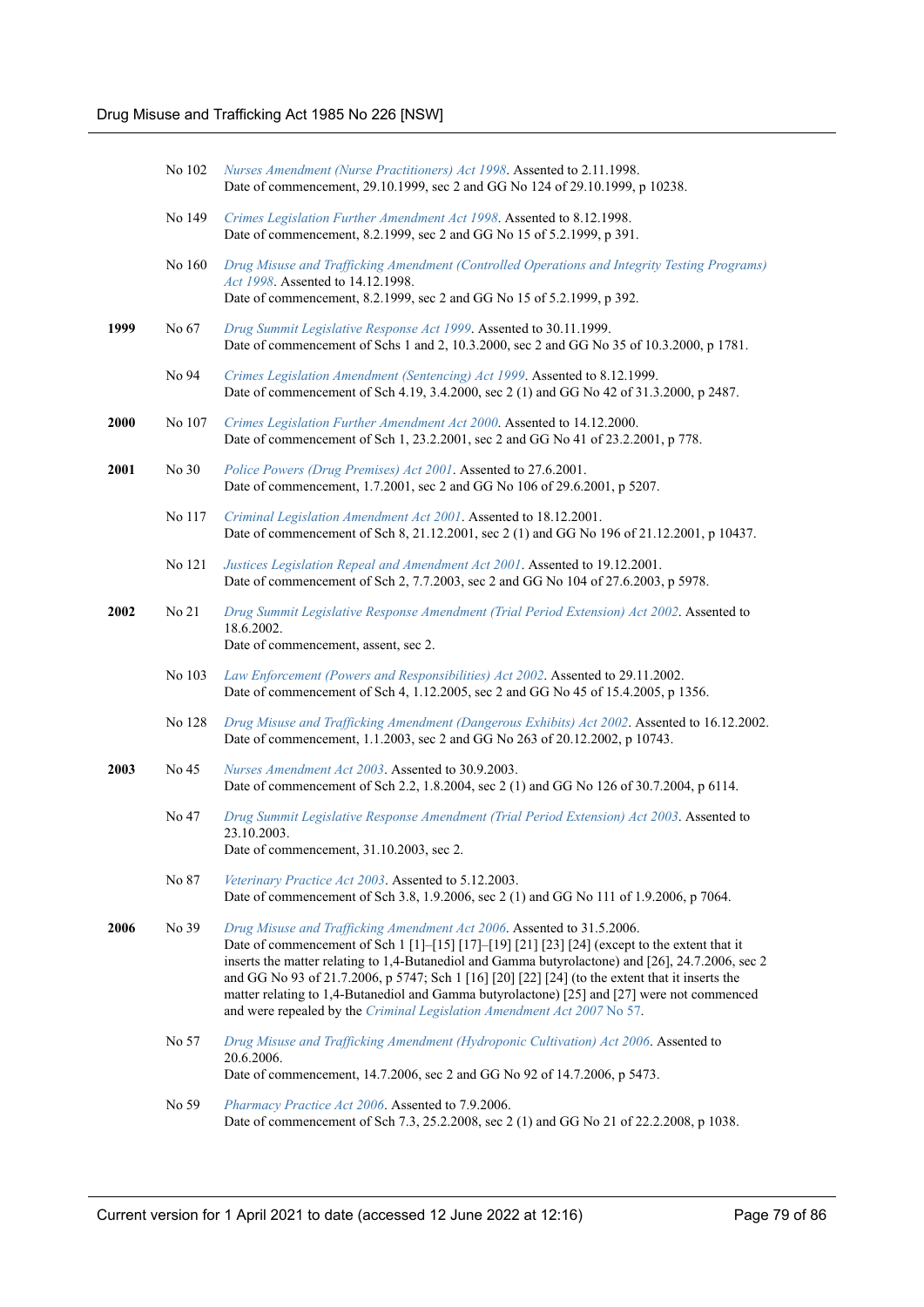|      | No 94  | Police Amendment (Miscellaneous) Act 2006. Assented to 22.11.2006.<br>Date of commencement of Sch 3.10, 1.2.2007, sec 2 and GG No 22 of 1.2.2007, p 575.                                                                                                                             |
|------|--------|--------------------------------------------------------------------------------------------------------------------------------------------------------------------------------------------------------------------------------------------------------------------------------------|
|      | No 107 | Crimes and Courts Legislation Amendment Act 2006. Assented to 29.11.2006.<br>Date of commencement of Sch 1.15 [1] [2] and [13], 2.2.2007, Sch 1.15 and GG No 24 of<br>2.2.2007, p 588; date of commencement of Sch 1.15 [3]-[12], assent, sec 2 (2).                                 |
|      | No 120 | Statute Law (Miscellaneous Provisions) Act (No 2) 2006. Assented to 4.12.2006.<br>Date of commencement of Sch 2, assent, sec 2 (2).                                                                                                                                                  |
| 2007 | No 17  | Drug Summit Legislative Response Amendment (Trial Period Extension) Act 2007. Assented to<br>4.7.2007.<br>Date of commencement, assent, sec 2.                                                                                                                                       |
|      | No 27  | Statute Law (Miscellaneous Provisions) Act 2007. Assented to 4.7.2007.<br>Date of commencement of Sch 2, assent, sec 2 (2).                                                                                                                                                          |
|      | No 57  | Criminal Legislation Amendment Act 2007. Assented to 15.11.2007.<br>Date of commencement of Sch 4 [1] and [7]–[12], 7.12.2007, sec 2 (2) and GG No 180 of<br>7.12.2007, p 9253; date of commencement of Sch 4 [2]-[6], 12.12.2008, sec 2 (2) and GG No 155<br>of 5.12.2008, p 11718. |
|      | No 94  | Miscellaneous Acts (Local Court) Amendment Act 2007. Assented to 13.12.2007.<br>Date of commencement of Sch 2, 6.7.2009, sec 2 and 2009 (314) LW 3.7.2009.                                                                                                                           |
| 2008 | No 58  | Hemp Industry Act 2008. Assented to 1.7.2008.<br>Date of commencement of Sch 2.1 [1] and [3], assent, sec 2 (2); date of commencement of Sch 2.1<br>[2], 31.10.2008, sec 2 (1) and GG No 138 of 31.10.2008, p 10471.                                                                 |
| 2009 | (221)  | Drug Misuse and Trafficking Amendment (Prohibited Drug) Regulation 2009. LW 5.6.2009.<br>Date of commencement, on publication on LW, cl 2.                                                                                                                                           |
|      | No 106 | Statute Law (Miscellaneous Provisions) Act (No 2) 2009. Assented to 14.12.2009.<br>Date of commencement of Sch 2, 8.1.2010, sec 2 (2).                                                                                                                                               |
| 2010 | No 34  | Health Practitioner Regulation Amendment Act 2010. Assented to 15.6.2010.<br>Date of commencement of Sch 2, 1.7.2010, sec 2 (2).                                                                                                                                                     |
|      | No 59  | Statute Law (Miscellaneous Provisions) Act 2010. Assented to 28.6.2010.<br>Date of commencement of Sch 2.25, 9.7.2010, sec 2 (2).                                                                                                                                                    |
|      | No 81  | Drug Misuse and Trafficking Amendment (Medically Supervised Injecting Centre) Act 2010.<br>Assented to 1.11.2010.<br>Date of commencement, assent, sec 2.                                                                                                                            |
|      | No 97  | Health Services Amendment (Local Health Networks) Act 2010. Assented to 16.11.2010.<br>Date of commencement of Sch 2, 1.1.2011, sec 2 (1) and 2010 (716) LW 17.12.2010.                                                                                                              |
| 2011 | (347)  | Drug Misuse and Trafficking Amendment (Prohibited Drugs) Regulation 2011. LW 8.7.2011.<br>Date of commencement, on publication on LW, cl 2.                                                                                                                                          |
|      | No 62  | Statute Law (Miscellaneous Provisions) Act (No 2) 2011. Assented to 16.11.2011.<br>Date of commencement of Sch 3, 6.1.2012, sec 2 (1).                                                                                                                                               |
| 2012 | No 97  | Miscellaneous Acts Amendment (Directors' Liability) Act 2012. Assented to 26.11.2012.<br>Date of commencement, 11.1.2013, sec 2 and 2012 (629) LW 14.12.2012.                                                                                                                        |
| 2013 | No 70  | Drugs and Poisons Legislation Amendment (New Psychoactive and Other Substances) Act 2013.<br>Assented to 24.9.2013.<br>Date of commencement, 7.10.2013, sec 2 and 2013 (568) LW 4.10.2013.                                                                                           |
|      |        |                                                                                                                                                                                                                                                                                      |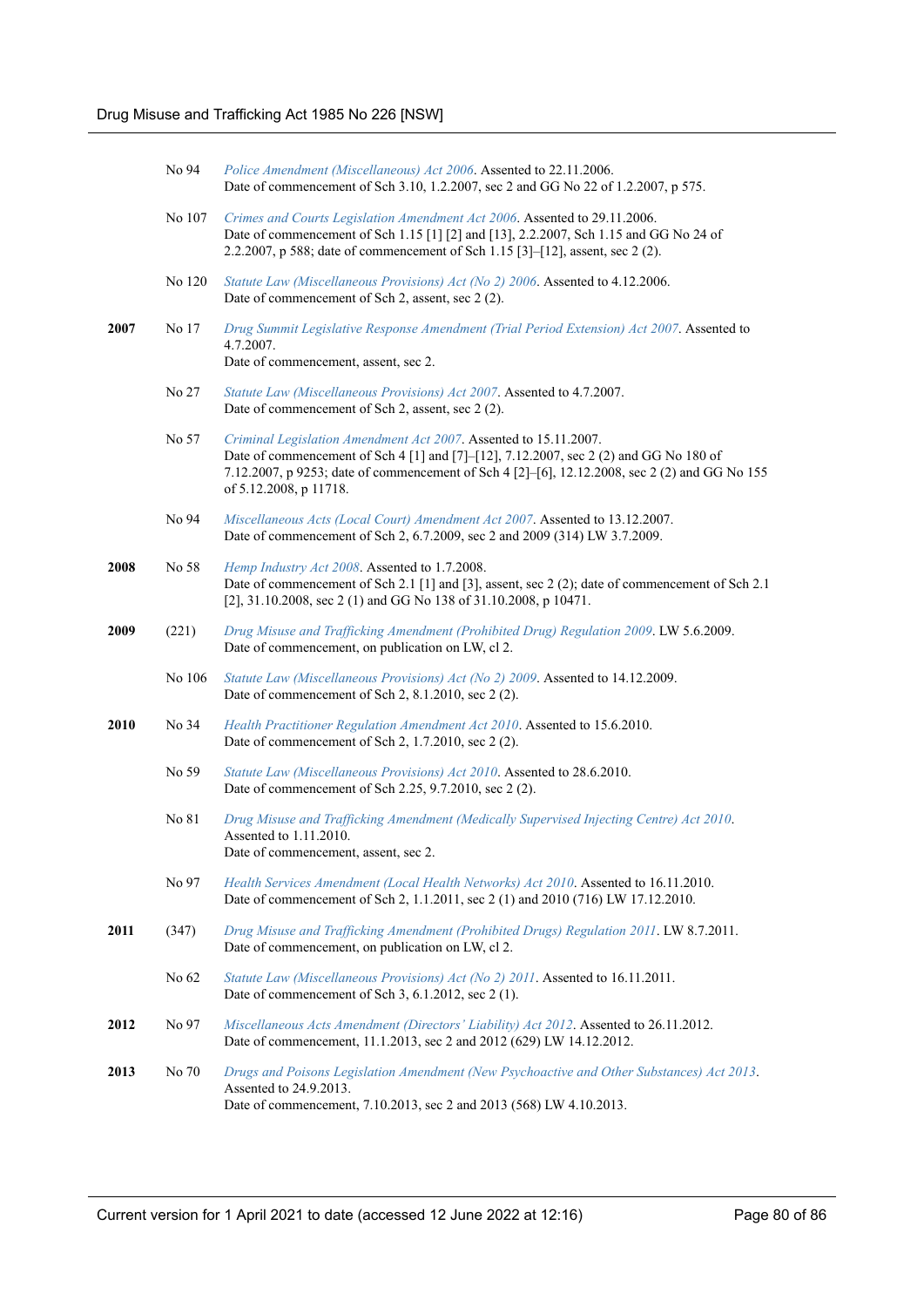|      | (556)           | Drug Misuse and Trafficking Amendment (Prohibited Substances) Regulation 2013. LW 27.9.2013.<br>Date of commencement, on publication on LW, cl 2.                                                                                                                                                                            |
|------|-----------------|------------------------------------------------------------------------------------------------------------------------------------------------------------------------------------------------------------------------------------------------------------------------------------------------------------------------------|
|      | No 80           | Crimes and Courts Legislation Amendment Act 2013. Assented to 29.10.2013.<br>Date of commencement, assent, sec 2.                                                                                                                                                                                                            |
| 2014 | No <sub>2</sub> | Crimes and Other Legislation Amendment (Assault and Intoxication) Act 2014. Assented to<br>31.1.2014.<br>Date of commencement of Sch 4, assent, sec 2 (1).                                                                                                                                                                   |
|      | No <sub>5</sub> | Bail (Consequential Amendments) Act 2014. Assented to 12.3.2014.                                                                                                                                                                                                                                                             |
|      | No 59           | Date of commencement, 20.5.2014, sec 2 and 2014 (235) LW 24.4.2014.                                                                                                                                                                                                                                                          |
|      |                 | Crimes Legislation Amendment Act 2014. Assented to 23.10.2014.<br>Date of commencement, assent, sec 2.                                                                                                                                                                                                                       |
|      | No 88           | Statute Law (Miscellaneous Provisions) Act (No 2) 2014. Assented to 28.11.2014.<br>Date of commencement of Sch 2, 8.1.2015, sec 2 (1).                                                                                                                                                                                       |
| 2015 | (527)           | Drug Misuse and Trafficking Amendment (Methylamphetamine) Regulation 2015. LW 1.9.2015.<br>Date of commencement, on publication on LW, cl 2.                                                                                                                                                                                 |
| 2016 | No $6$          | Drug Misuse and Trafficking Amendment (Drug Exhibits) Act 2016. Assented to 22.3.2016.<br>Date of commencement, Sch 1 [7] and [8] excepted, 1.1.2017, 2016 (678) LW 18.11.2016; Sch 1<br>[7] and [8] were not commenced and were repealed by the Justice Portfolio Legislation<br>(Miscellaneous Amendments) Act 2016 No 54. |
|      | (211)           | Drug Misuse and Trafficking Amendment (Prohibited Substances) Regulation 2016. LW 29.4.2016.<br>Date of commencement, on publication on LW, cl 2.                                                                                                                                                                            |
|      | No 27           | Statute Law (Miscellaneous Provisions) Act 2016. Assented to 7.6.2016.<br>Date of commencement of Sch 2, 8.7.2016, sec 2 (1).                                                                                                                                                                                                |
|      | No 37           | Poppy Industry Act 2016. Assented to 30.8.2016.<br>Date of commencement, 1.1.2017, sec 2 and 2016 (763) LW 9.12.2016.                                                                                                                                                                                                        |
|      | No 54           | Justice Portfolio Legislation (Miscellaneous Amendments) Act 2016. Assented to 25.10.2016.<br>Date of commencement, assent, sec 2.                                                                                                                                                                                           |
| 2017 | No 44           | Justice Legislation Amendment Act (No 2) 2017. Assented to 25.9.2017.<br>Date of commencement of Sch 1.11, assent, sec 2 (1).                                                                                                                                                                                                |
|      | No 50           | Health Practitioner Regulation Amendment Act 2017. Assented to 24.10.2017.<br>Date of commencement of Sch 5.9, 8.1.2018, sec 2 and 2017 (666) LW 1.12.2017.                                                                                                                                                                  |
| 2018 | No <sub>4</sub> | Justice Legislation Amendment Act 2018. Assented to 21.3.2018.<br>Date of commencement of Sch 1.7, 2.7.2018, sec 2 (2) and 2018 (133) LW 13.4.2018.                                                                                                                                                                          |
|      | No 29           | Justice Legislation Amendment Act (No 2) 2018. Assented to 21.6.2018.<br>Date of commencement of Sch 1.12, assent, sec 2 (1).                                                                                                                                                                                                |
| 2019 | No 10           | Justice Legislation Amendment Act 2019. Assented to 26.9.2019.<br>Date of commencement of Sch 1.12, assent, sec 2 (1).                                                                                                                                                                                                       |
| 2020 | No 26           | Stronger Communities Legislation Amendment (Crimes) Act 2020. Assented to 28.9.2020.<br>Date of commencement, assent, sec 2.                                                                                                                                                                                                 |
|      | No 30           | Statute Law (Miscellaneous Provisions) Act 2020. Assented to 27.10.2020.<br>Date of commencement of amendments made by Sch 2.13, 11.12.2020, sec 2(3).                                                                                                                                                                       |
| 2021 | (157)           | Drug Misuse and Trafficking Amendment Regulation 2021. LW 1.4.2021.<br>Date of commencement, on publication on LW, cl 2.                                                                                                                                                                                                     |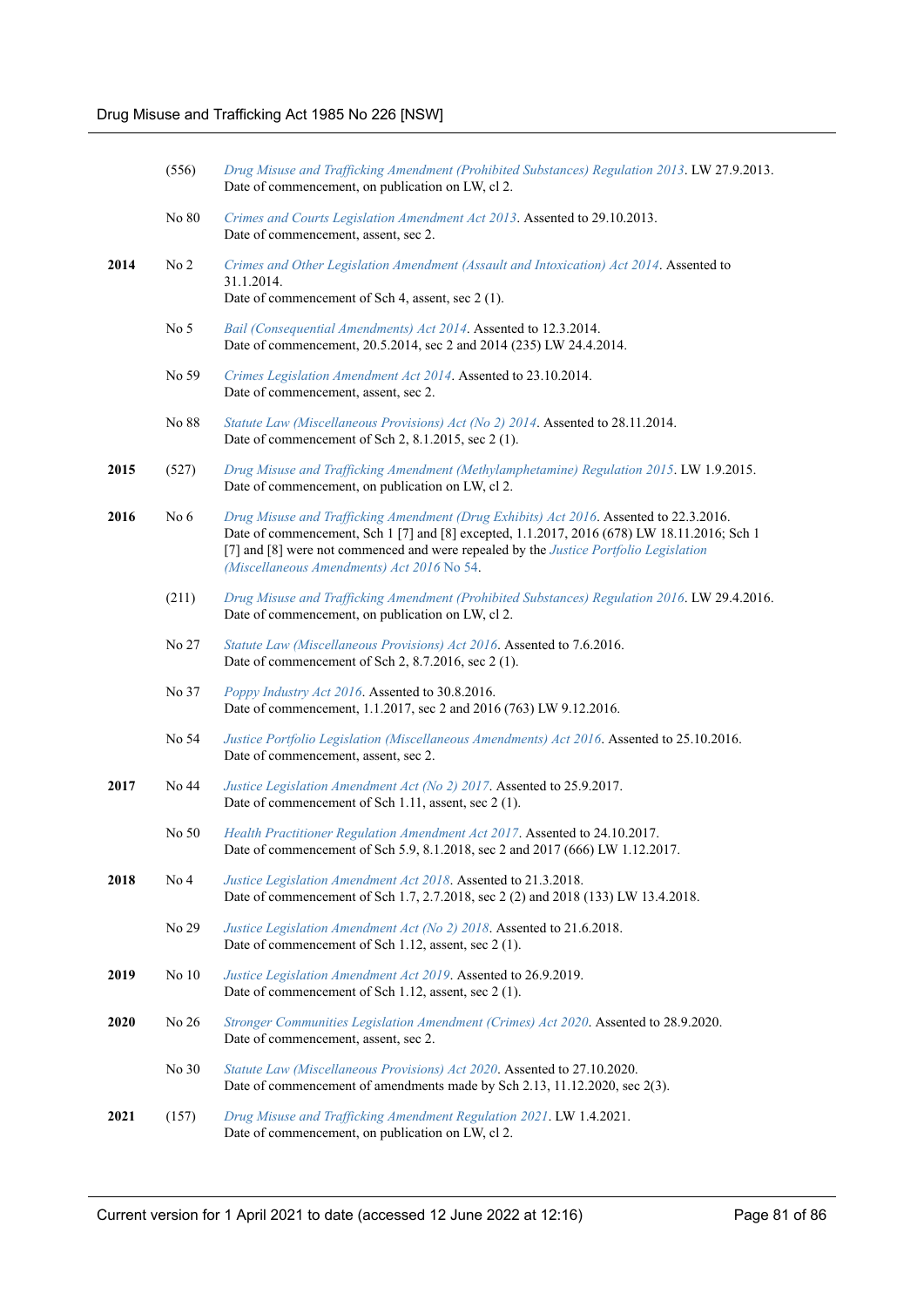(158) *[Drug Misuse and Trafficking Amendment \(Prohibited Drugs\) Regulation 2021](https://legacy.legislation.nsw.gov.au/regulations/2021-158.pdf)*. LW 1.4.2021. Date of commencement, on publication on LW, cl 2.

This Act has also been amended by regulations under sec 44.

## Table of amendments

| Sec 3   | Am 1986, Sch 2 (1); 1988 No 17, Sch 1 (1); 1998 No 102, Sch 3.3 [1]; 2002 No 103, Sch 4.25<br>[1]; 2003 No 45, Sch 2.2 [1]-[3]; 2003 No 87, Sch 3.8 [1]; 2006 No 57, Sch 1 [1]-[4]; 2006 No<br>59, Sch 7.3; 2008 No 58, Sch 2.1 [1]; 2009 No 106, Sch 2.8; 2010 No 34, Sch 2.14 [1]; 2013 No<br>70, Sch 1 [1]; 2013 No 80, Sch 6 [1]; 2014 No 59, Sch 1.7 [1]; 2016 No 6, Sch 1 [1]; 2016 No<br>27, Sch 2.13; 2016 No 37, Sch 1.1 [1]; 2017 No 50, Sch 5.9. |
|---------|-------------------------------------------------------------------------------------------------------------------------------------------------------------------------------------------------------------------------------------------------------------------------------------------------------------------------------------------------------------------------------------------------------------------------------------------------------------|
| Sec 6   | Am 2013 No 70, Sch 1 [2].                                                                                                                                                                                                                                                                                                                                                                                                                                   |
| Sec 7   | Am 2001 No 30, Sch 3; 2013 No 70, Sch 1 [3].                                                                                                                                                                                                                                                                                                                                                                                                                |
| Sec 8   | Am 2009 No 106, Sch 2.8.                                                                                                                                                                                                                                                                                                                                                                                                                                    |
| Sec 8A  | Ins 2008 No 58, Sch 2.1 [2].                                                                                                                                                                                                                                                                                                                                                                                                                                |
| Sec 8B  | Ins 2016 No 37, Sch 1.1 [2].                                                                                                                                                                                                                                                                                                                                                                                                                                |
| Sec 9   | Am 2001 No 121, Sch 2.88 [1]; 2007 No 94, Sch 2.                                                                                                                                                                                                                                                                                                                                                                                                            |
| Sec 10  | Am 1986 No 47, Sch 2 (2); 1997 No 87, Sch 2 [1] [2]; 1998 No 160, Sch 1 [1]; 2009 No 106,<br>Sch 2.8; 2016 No 6, Sch 1 [2]; 2016 No 37, Sch 1.1 [3]; 2020 No 30, Sch 2.13.                                                                                                                                                                                                                                                                                  |
| Sec 11  | Am 1987 No 48, Sch 7; 1987 No 145, sec 2; 1995 No 23, Sch 1.5 [1]; 2003 No 45, Sch 2.2 [4];<br>2003 No 87, Sch 3.8 [2]; 2009 No 106, Sch 2.8; 2010 No 34, Sch 2.14 [2] [3].                                                                                                                                                                                                                                                                                 |
| Sec 11A | Ins 1987 No 156, sec 3. Am 2006 No 39, Sch 1 [1]-[3].                                                                                                                                                                                                                                                                                                                                                                                                       |
| Sec 11B | Ins 2006 No 107, Sch 1.15 [1]. Am 2013 No 80, Sch 6 [2]-[4]                                                                                                                                                                                                                                                                                                                                                                                                 |
| Sec 11C | Ins 2007 No 57, Sch 4 [1].                                                                                                                                                                                                                                                                                                                                                                                                                                  |
| Sec 13  | Am 1986 No 47, Sch 2 (3); 2009 No 106, Sch 2.8.                                                                                                                                                                                                                                                                                                                                                                                                             |
| Sec 15  | Am 1998 No 102, Sch 3.3 [2]; 2003 No 45, Sch 2.2 [5]; 2003 No 87, Sch 3.8 [2].                                                                                                                                                                                                                                                                                                                                                                              |
| Sec 16  | Am 1998 No 102, Sch 3.3 [2]; 2003 No 45, Sch 2.2 [6]; 2003 No 87, Sch 3.8 [2].                                                                                                                                                                                                                                                                                                                                                                              |
| Sec 17  | Am 1986 No 47, Sch 2 (4); 1998 No 102, Sch 3.3 [3]; 2003 No 45, Sch 2.2 [7]; 2003 No 87, Sch<br>$3.8$ [2].                                                                                                                                                                                                                                                                                                                                                  |
| Sec 18  | Subst 1986 No 47, Sch 2 (5). Am 1998 No 102, Sch 3.3 [4]–[7]; 2003 No 45, Sch 2.2 [8].                                                                                                                                                                                                                                                                                                                                                                      |
| Sec 18A | Ins 1999 No 67, Sch 2.                                                                                                                                                                                                                                                                                                                                                                                                                                      |
| Sec 18B | Ins 2014 No 59, Sch 1.7 [2].                                                                                                                                                                                                                                                                                                                                                                                                                                |
| Sec 19  | Am 2012 No 97, Sch 1.7 [1].                                                                                                                                                                                                                                                                                                                                                                                                                                 |
| Sec 20  | Am 1998 No 149, Sch 2.7 [1]; 2012 No 97, Sch 1.7 [2].                                                                                                                                                                                                                                                                                                                                                                                                       |
| Sec 21  | Am 1988 No 17, Sch 1 (2); 2014 No 59, Sch 1.7 [3].                                                                                                                                                                                                                                                                                                                                                                                                          |
| Sec 22  | Am 2001 No 121, Sch 2.88 [2]; 2006 No 39, Sch 1 [4]; 2006 No 120, Sch 2.23.                                                                                                                                                                                                                                                                                                                                                                                 |
| Sec 23  | Am 1986 No 47, Sch 2 (6); 1998 No 160, Sch 1 [2]; 2006 No 57, Sch 1 [5]-[7]; 2016 No 6, Sch<br>1 [2]; 2016 No 37, Sch 1.1 [4]; 2020 No 30, Sch 2.13.                                                                                                                                                                                                                                                                                                        |
| Sec 23A | Ins 2006 No 57, Sch 1 [8].                                                                                                                                                                                                                                                                                                                                                                                                                                  |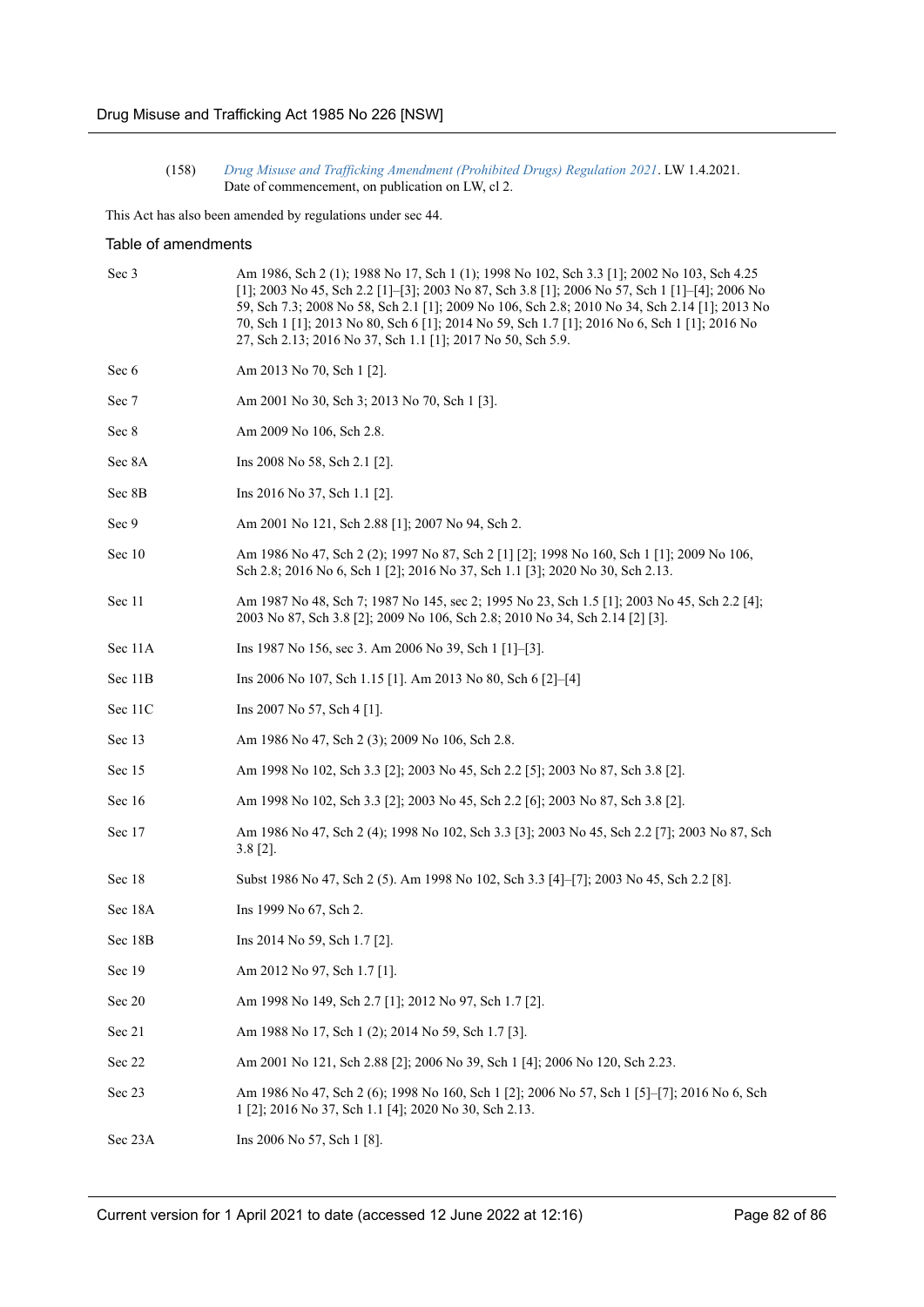| Sec 24 | Am 1986 No 47, Sch 2 (7); 2006 No 39, Sch 1 [5]-[8]; 2009 No 106, Sch 2.8; 2016 No 37, Sch |
|--------|--------------------------------------------------------------------------------------------|
|        | $1.1$ [5] [6].                                                                             |

Sec 24A Ins 2000 No 107, Sch 1 [1]. Am 2001 No 117, Sch 8; 2006 No 39, Sch 1 [9]; 2006 No 107, Sch 1.15 [2]; 2007 No 57, Sch 4 [2] [3]; 2016 No 37, Sch 1.1 [7]–[9].

Sec 24B Ins 2007 No 57, Sch 4 [4].

- Sec 25 Am 1986 No 47, Sch 2 (8); 1995 No 23, Sch 1.5 [2] [3]; 1997 No 87, Sch 2 [3]; 1998 No 160, Sch 1 [3] [4]; 2006 No 39, Sch 1 [10]–[12]; 2009 No 106, Sch 2.8; 2016 No 6, Sch 1 [2]; 2020 No 30, Sch 2.13.
- Sec 25A Ins 1998 No 73, Sch 1.

Sec 25B Ins 2013 No 70, Sch 1 [4]. Rep 2014 No 59, Sch 1.7 [4].

- Sec 27 Am 2012 No 97, Sch 1.7 [3].
- Sec 28 Am 1998 No 149, Sch 2.7 [1]; 2012 No 97, Sch 1.7 [4].

Sec 29 Am 1998 No 102, Sch 3.3 [8]; 2003 No 45, Sch 2.2 [9]; 2003 No 87, Sch 3.8 [2].

- Sec 30 Am 1988 No 17, Sch 1 (3); 1995 No 22, Sch 2.4 [1]; 1995 No 23, Sch 1.5 [4]; 1998 No 149, Sch 2.7 [2] [3]; 1999 No 94, Sch 4.19; 2001 No 121, Sch 2.88 [3]; 2006 No 39, Sch 1 [13] [14]; 2006 No 57, Sch 1 [9] [10].
- Sec 31 Am 1988 No 17, Sch 1 (4); 1995 No 22, Sch 2.4 [2]; 1995 No 23, Sch 1.5 [4]; 1998 No 149, Sch 2.7 [4] [5]; 1999 No 94, Sch 4.19; 2000 No 107, Sch 1 [2]; 2001 No 121, Sch 2.88 [3]; 2006 No 39, Sch 1 [13] [14]; 2006 No 57, Sch 1 [9] [10]; 2007 No 57, Sch 4 [5].
- Sec 32 Am 1988 No 17, Sch 1 (5); 1995 No 22, Sch 2.4 [3]; 1995 No 23, Sch 1.5 [4]; 1998 No 149, Sch 2.7 [6]; 1999 No 94, Sch 4.19; 2001 No 121, Sch 2.88 [3]; 2018 No 4, Sch 1.7 [1]–[4].
- Sec 33 Subst 1988 No 17, Sch 1 (6). Am 1995 No 23, Sch 1.5 [5]; 1998 No 149, Sch 2.7 [6]; 2006 No 57, Sch 1 [11].
- Sec 33AA Ins 1995 No 23, Sch 1.5 [6]. Am 1998 No 149, Sch 2.7 [6].
- Sec 33AB Ins 2000 No 107, Sch 1 [3]. Am 2007 No 57, Sch 4 [6].
- Sec 33AC Ins 2006 No 39, Sch 1 [15].
- Sec 33AD Ins 2006 No 57, Sch 1 [12].
- Sec 33A Ins 1989 No 218, Sch 2.
- Sec 35 Subst 1986 No 47, Sch 1 (1).
- Sec 35A Ins 2007 No 57, Sch 4 [7].
- Sec 36 Rep 2012 No 97, Sch 1.7 [5].
- Part 2A Ins 1999 No 67, Sch 1.
- Part 2A, Div 1 Ins 1999 No 67, Sch 1.
- Sec 36A Ins 1999 No 67, Sch 1. Am 2002 No 21, Sch 1 [1]; 2003 No 47, Sch 1 [1] [2]; 2007 No 17, Sch 1 [1]; 2010 No 81, Sch 1 [1]-[3].
- Sec 36B Ins 1999 No 67, Sch 1. Am 2002 No 21, Sch 1 [2]; 2003 No 47, Sch 1 [3] [4]; 2007 No 17, Sch 1 [2]. Subst 2010 No 81, Sch 1 [4].
- Sec 36C Ins 1999 No 67, Sch 1. Subst 2010 No 81, Sch 1 [4].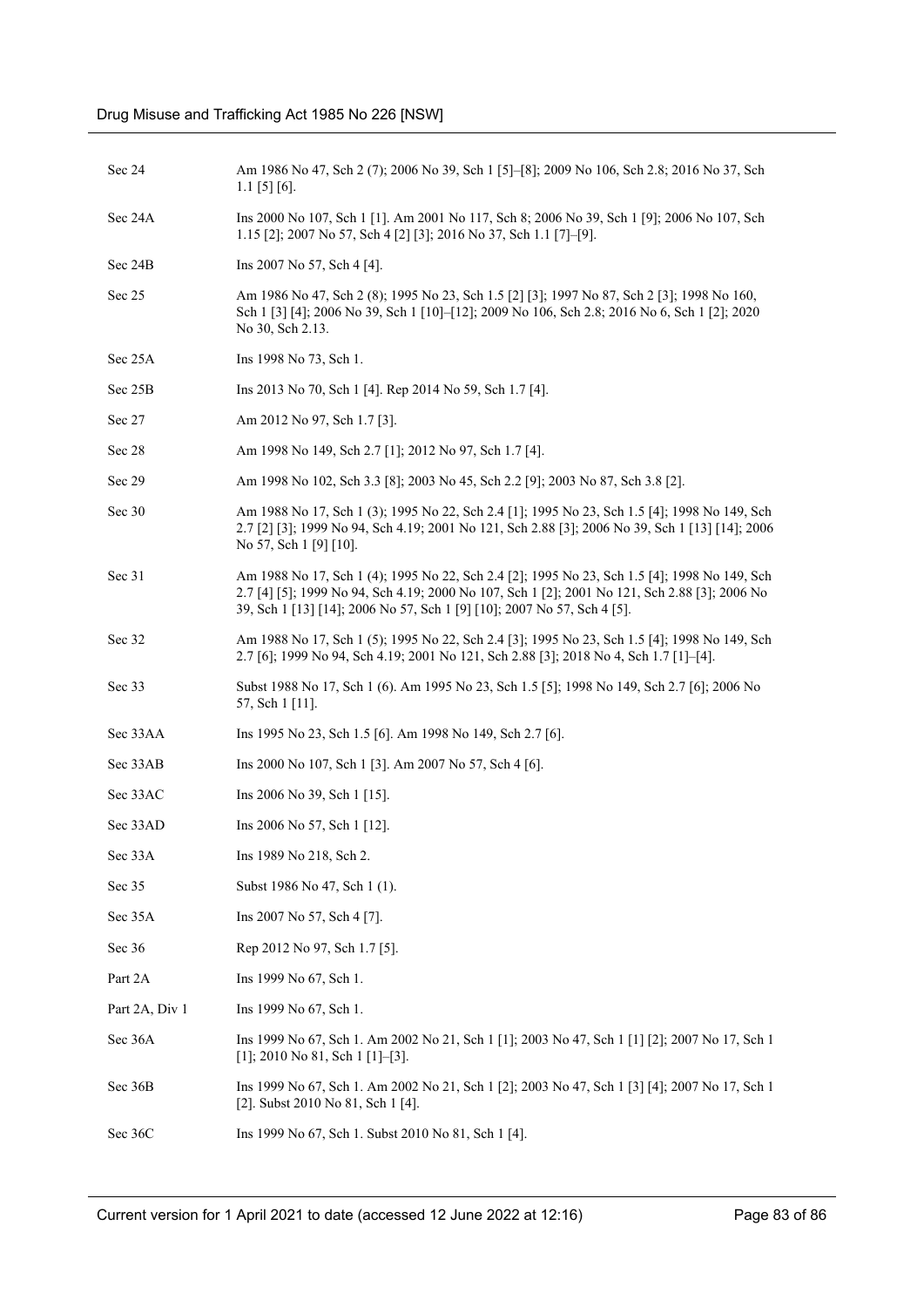| Sec 36D                           | Ins 1999 No 67, Sch 1. Am 2002 No 21, Sch 1 [3]; 2003 No 47, Sch 1 [5]; 2010 No 34, Sch 2.14<br>[2]; 2010 No 81, Sch 1 [5]. |
|-----------------------------------|-----------------------------------------------------------------------------------------------------------------------------|
| Part 2A, Div 2                    | Ins 1999 No 67, Sch 1.                                                                                                      |
| Secs 36E, 36F                     | Ins 1999 No 67, Sch 1.                                                                                                      |
| Sec 36G                           | Ins 1999 No 67, Sch 1. Am 2002 No 21, Sch 1 [4]; 2010 No 81, Sch 1 [6].                                                     |
| Secs 36H-36J                      | Ins 1999 No 67, Sch 1.                                                                                                      |
| Sec 36K                           | Ins 1999 No 67, Sch 1. Subst 2007 No 17, Sch 1 [3].                                                                         |
| Sec 36KA                          | Ins 2010 No 81, Sch 1 [7].                                                                                                  |
| Part 2A, Div 3 (secs<br>36L, 36M) | Ins 1999 No 67, Sch 1.                                                                                                      |
| Part 2A, Div 4                    | Ins 1999 No 67, Sch 1.                                                                                                      |
| Sec 36N                           | Ins 1999 No 67, Sch 1. Am 2014 No 5, Sch 2.17.                                                                              |
| Secs 36O, 36P                     | Ins 1999 No 67, Sch 1.                                                                                                      |
| Part 2A, Div 5                    | Ins 1999 No 67, Sch 1.                                                                                                      |
| Sec 36Q                           | Ins 1999 No 67, Sch 1. Am 2010 No 81, Sch 1 [8].                                                                            |
| Secs 36R, 36S                     | Ins 1999 No 67, Sch 1.                                                                                                      |
| Sec 36T                           | Ins 2002 No 21, Sch 1 [5]. Am 2003 No 47, Sch 1 [6]; 2007 No 17, Sch 1 [4]. Subst 2010 No 81,<br>Sch 1 [9].                 |
| Part 2B                           | Ins 2002 No 103, Sch 4.25 [2].                                                                                              |
| Sec 36TA                          | Ins 2006 No 57, Sch 1 [13]. Am 2006 No 107, Sch 1.15 [3].                                                                   |
| Sec 36U                           | Ins 2002 No 103, Sch 4.25 [2].                                                                                              |
| Sec 36V                           | Ins 2002 No 103, Sch 4.25 [2]. Am 2006 No 57, Sch 1 [14].                                                                   |
| Sec 36W                           | Ins 2002 No 103, Sch 4.25 [2]. Am 2006 No 57, Sch 1 [15] [16].                                                              |
| Sec 36X                           | Ins 2002 No 103, Sch 4.25 [2].                                                                                              |
| Sec 36Y                           | Ins 2002 No 103, Sch 4.25 [2]. Subst 2006 No 107, Sch 1.15 [4].                                                             |
| Sec 36Z                           | Ins 2002 No 103, Sch 4.25 [2]. Subst 2006 No 107, Sch 1.15 [5].                                                             |
| Sec 36ZA                          | Ins 2002 No 103, Sch 4.25 [2]. Am 2006 No 107, Sch 1.15 [6]; 2007 No 94, Sch 2.                                             |
| Sec 36ZB                          | Ins 2002 No 103, Sch 4.25 [2]. Subst 2012 No 97, Sch 1.7 [6].                                                               |
| Sec 36ZC                          | Ins 2002 No 103, Sch 4.25 [2].                                                                                              |
| Part 2C (secs<br>36ZD-36ZG)       | Ins 2013 No 70, Sch 1 [5].                                                                                                  |
| Sec 37                            | Rep 2002 No 103, Sch 4.25 [3].                                                                                              |
| Sec 38                            | Am 1988 No 17, Sch 1 (7); 2010 No 59, Sch 2.25; 2011 No 62, Sch 3.9 [1].                                                    |
| Sec 39                            | Am 1986 No 47, Sch 2 (9); 2011 No 62, Sch 3.9 [1].                                                                          |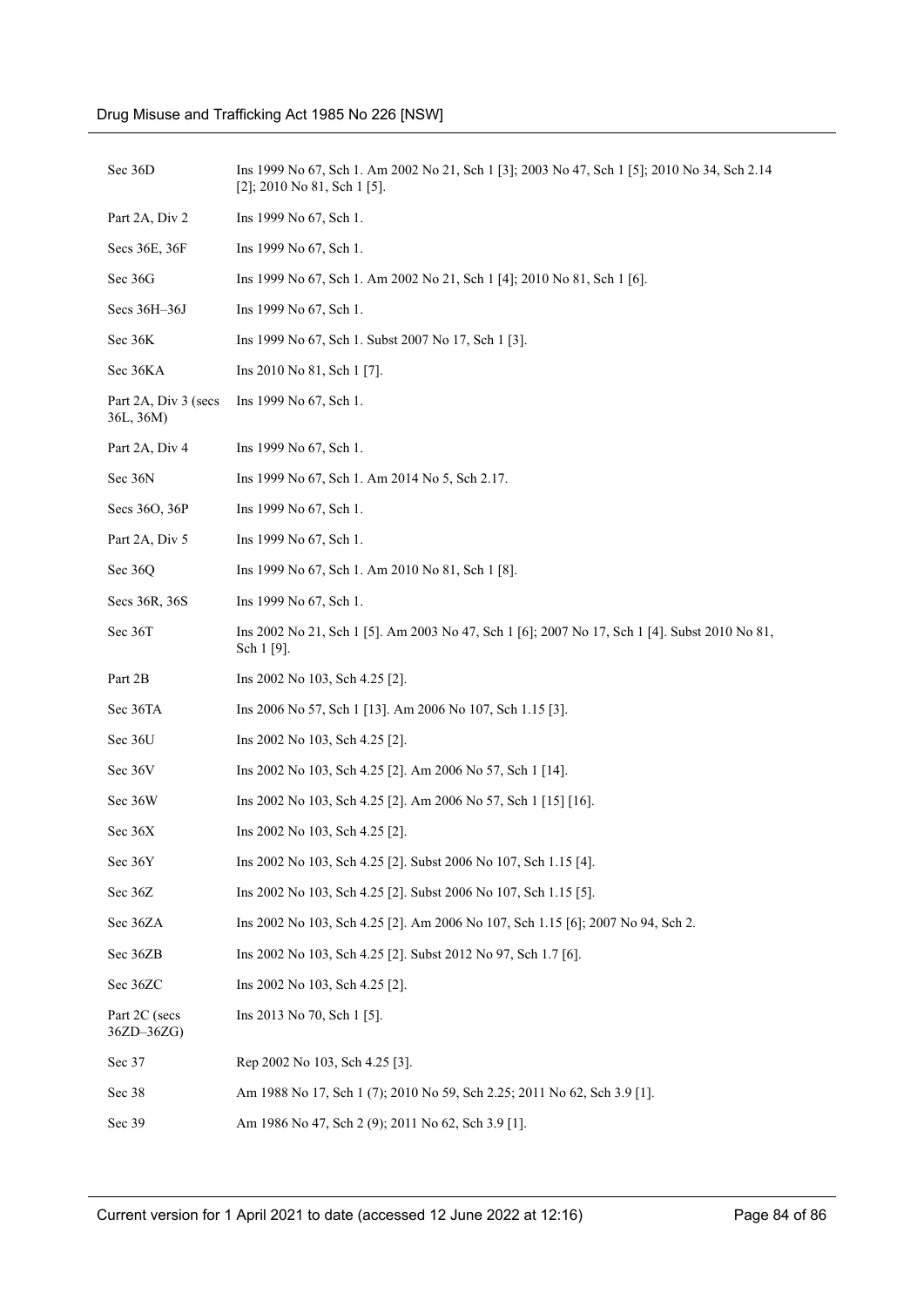| Part 3A         | Ins 1986 No 47, Sch 1 (2). Subst 2016 No 6, Sch 1 [3].                                                                                                   |
|-----------------|----------------------------------------------------------------------------------------------------------------------------------------------------------|
| Part 3A, Div 1  | Ins 1986 No 47, Sch 1 (2). Subst 2016 No 6, Sch 1 [3].                                                                                                   |
| Sec 39A         | Ins 1986 No 47, Sch 1 (2). Subst 2006 No 39, Sch 1 [17]; 2006 No 107, Sch 1.15 [7]; 2016 No 6,<br>Sch $1 \, [3]$ .                                       |
| Sec 39B         | Ins 1986 No 47, Sch 1 (2). Am 2006 No 107, Sch 1.15 [8]. Subst 2016 No 6, Sch 1 [3].                                                                     |
| Part 3A, Div 2  | Ins 1986 No 47, Sch 1 (2). Subst 2016 No 6, Sch 1 [3].                                                                                                   |
| Sec 39C         | Ins 1986 No 47, Sch 1 (2). Am 2006 No 107, Sch 1.15 [8]; 2011 No 62, Sch 3.9 [1]. Subst 2016<br>No 6, Sch 1 [3].                                         |
| Sec 39CA        | Ins 2018 No 29, Sch 1.12 [1].                                                                                                                            |
| Sec 39D         | Ins 1986 No 47, Sch 1 (2). Am 2006 No 107, Sch 1.15 [8]; 2011 No 62, Sch 3.9 [1]. Subst 2016<br>No 6, Sch 1 [3].                                         |
| Part 3A, Div 3  | Ins 1986 No 47, Sch 1 (2). Subst 2016 No 6, Sch 1 [3].                                                                                                   |
| Secs 39E-39H    | Ins 1986 No 47, Sch 1 (2). Am 2006 No 107, Sch 1.15 [8]. Subst 2016 No 6, Sch 1 [3].                                                                     |
| Sec 39I         | Ins 1986 No 47, Sch 1 (2). Am 1998 No 160, Sch 1 [5] [6]; 2006 No 107, Sch 1.15 [8]. Subst<br>2016 No 6, Sch 1 [3].                                      |
| Secs 39J-39L    | Ins 1986 No 47, Sch 1 (2). Am 2006 No 107, Sch 1.15 [8]. Subst 2016 No 6, Sch 1 [3].                                                                     |
| Sec 39M         | Ins 1986 No 47, Sch 1 (2). Am 2006 No 107, Sch 1.15 [8]; 2011 No 62, Sch 3.9 [1]. Subst 2016<br>No 6, Sch 1 [3].                                         |
| Part 3A, Div 4  | Ins 2016 No 6, Sch 1 [3].                                                                                                                                |
| Sec 39N         | Ins 1986 No 47, Sch 1 (2). Am 1998 No 160, Sch 1 [7]. Subst 2016 No 6, Sch 1 [3].                                                                        |
| Secs 390, 39P   | Ins 1986 No 47, Sch 1 (2). Subst 2016 No 6, Sch 1 [3].                                                                                                   |
| Part 3A, Div 2A | Ins 2002 No 128, Sch 1. Rep 2016 No 6, Sch 1 [3].                                                                                                        |
| Sec 39PA        | Ins 2002 No 128, Sch 1. Am 2010 No 97, Sch 2.7 [1]. Rep 2016 No 6, Sch 1 [3].                                                                            |
| Part 3A, Div 2B | Ins 2006 No 39, Sch 1 [18]. Rep 2016 No 6, Sch 1 [3].                                                                                                    |
| Sec 39PB        | Ins 2006 No 39, Sch 1 [18]. Am 2006 No 94, Sch 3.10; 2006 No 107, Sch 1.15 [9]-[11]. Rep<br>2016 No 6, Sch 1 [3].                                        |
| Sec 39Q         | Ins 1986 No 47, Sch 1 (2). Subst 2016 No 6, Sch 1 [3].                                                                                                   |
| Sec 39R         | Ins 1986 No 47, Sch 1 (2). Am 2006 No 107, Sch 1.15 [12]; 2011 No 62, Sch 3.9 [1]. Rep 2016<br>No 6, Sch 1 [3].                                          |
| Sec 39RA        | Ins 1998 No 160, Sch 1 [8]. Am 2006 No 39, Sch 1 [19]; 2006 No 94, Sch 3.10; 2007 No 27, Sch<br>2.13; 2011 No 62, Sch 3.9 [2]. Rep 2016 No 6, Sch 1 [3]. |
| Sec 39S         | Ins 1986 No 47, Sch 1 (2). Am 2011 No 62, Sch 3.9 [1]. Rep 2016 No 6, Sch 1 [3].                                                                         |
| Sec 40          | Am 2013 No 70, Sch 1 [6]; 2014 No 59, Sch 1.7 [5].                                                                                                       |
| Sec 40A         | Ins 1986 No 47, Sch 2 (10). Am 2007 No 57, Sch 4 [8].                                                                                                    |
| Sec 41          | Am 2016 No 6, Sch 1 [4].                                                                                                                                 |
| Sec 41A         | Ins 2008 No 58, Sch 2.1 [3]. Am 2016 No 6, Sch 1 [5]; 2016 No 37, Sch 1.1 [10].                                                                          |